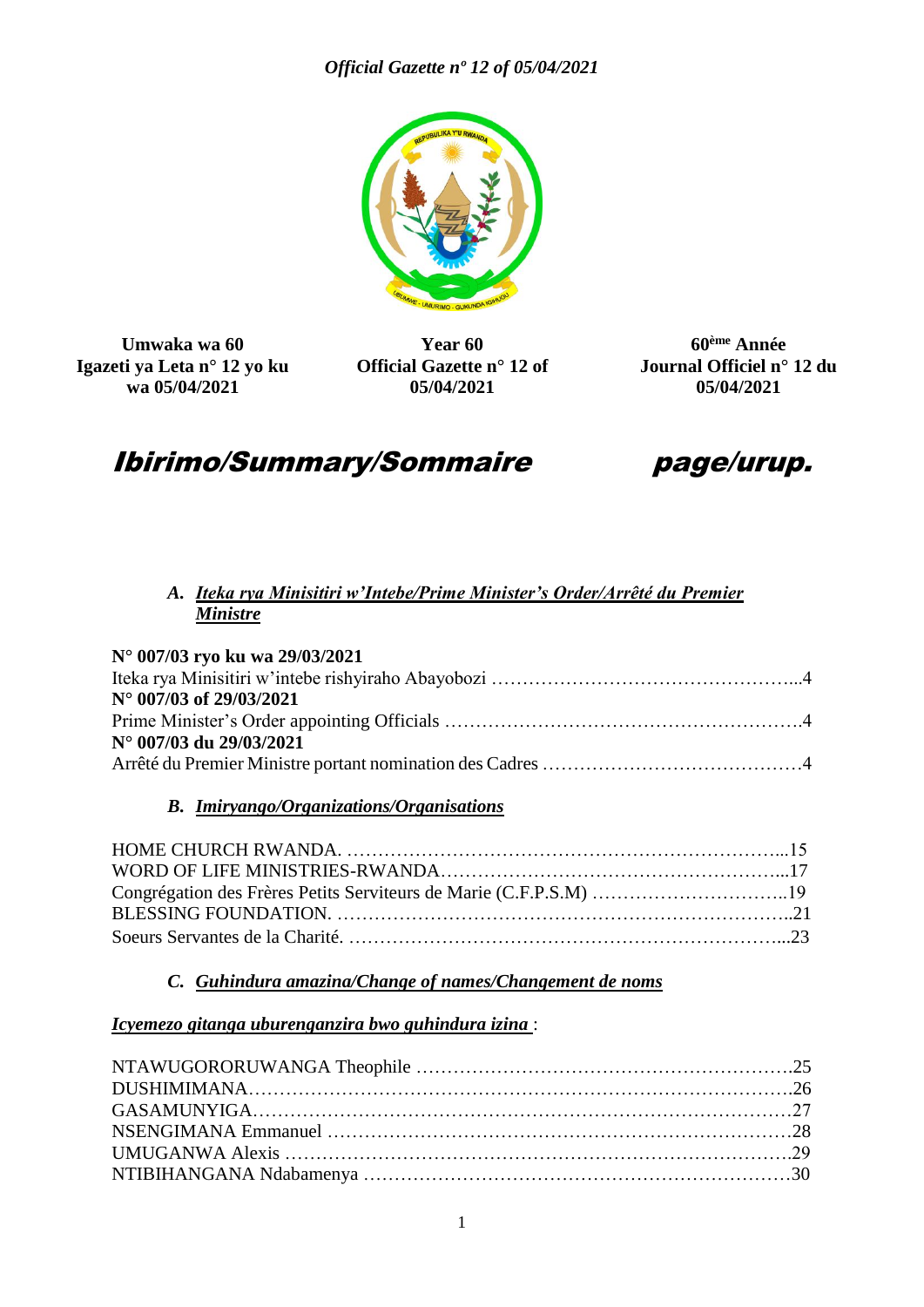## *Ingingo z'ingenzi z'impamvu yo gusaba guhinduza amazina*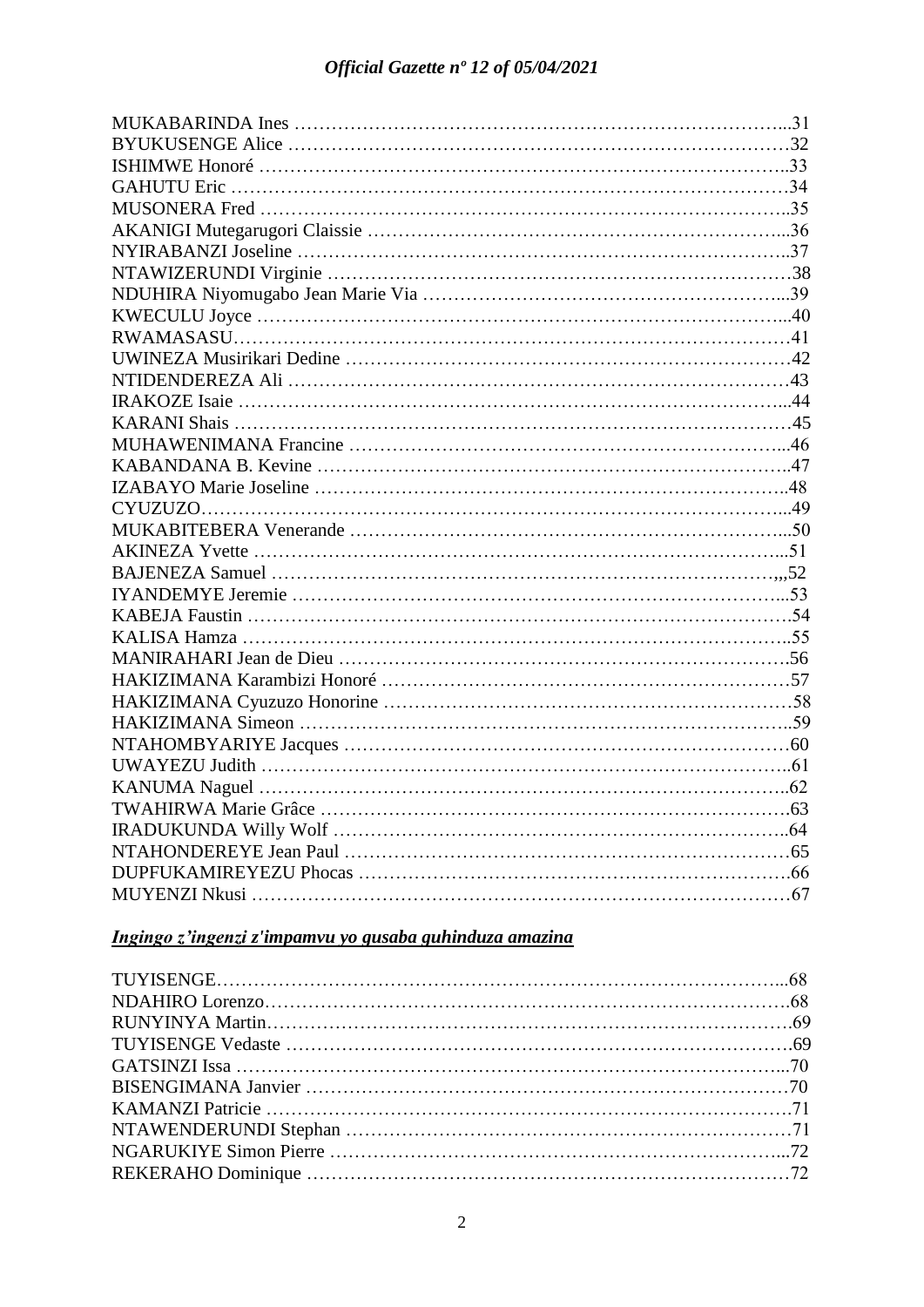| MUTONI. |  |
|---------|--|
|         |  |
|         |  |
|         |  |
|         |  |

## *D. Amakoperative/Cooperatives/ Coopératives*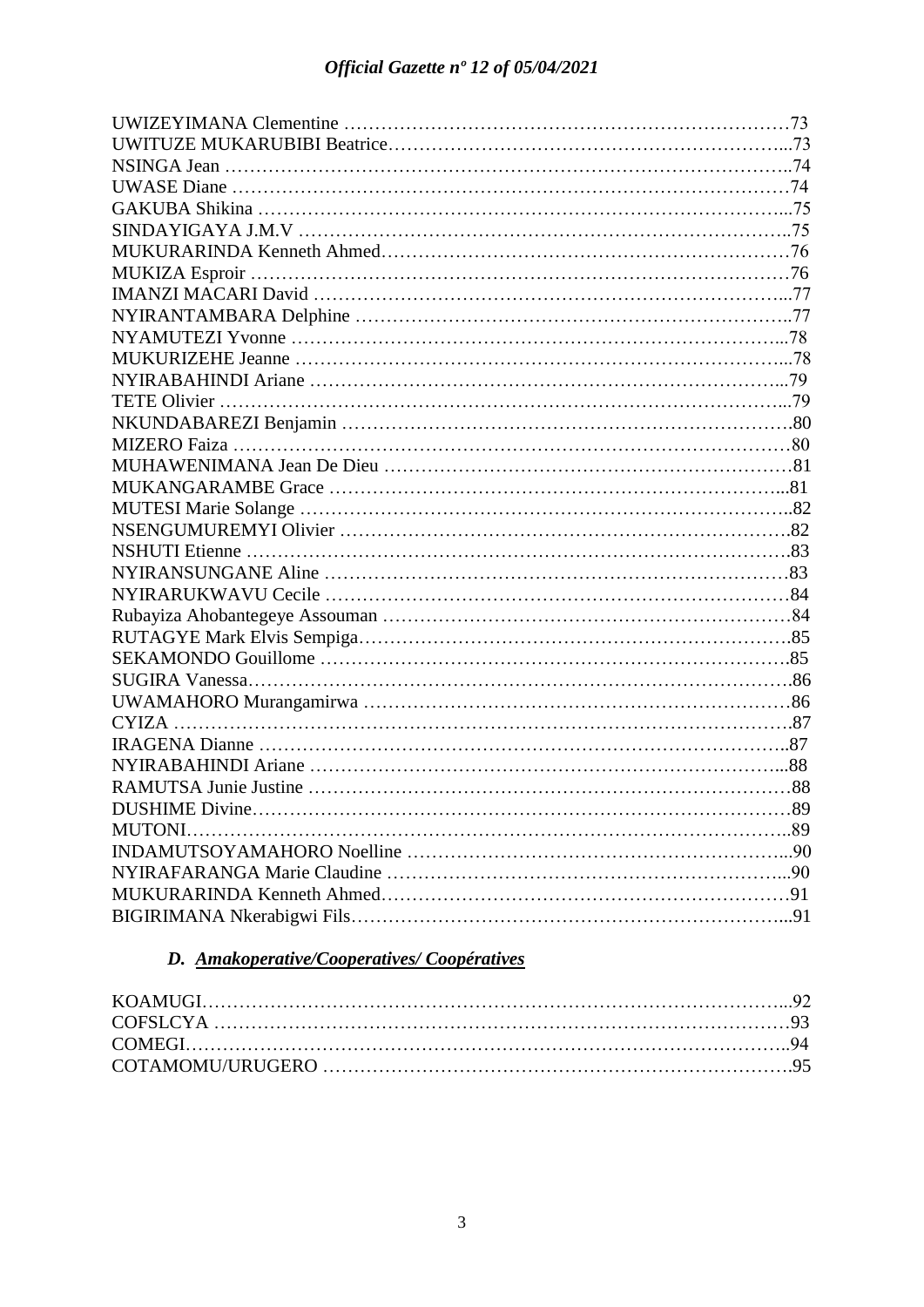| ITEKA RYA MINISITIRI W'INTEBE N°<br>29/03/2021<br>007/03<br><b>RYO</b><br>KU<br><b>WA</b><br>RISHYIRAHO ABAYOBOZI | <b>PRIME MINISTER'S ORDER N° 007/03</b><br>OF 29/03/2021 APPOINTING OFFICIALS | ARRÊTÉ DU PREMIER MINISTRE N°<br>007/03<br><b>PORTANT</b><br><b>DU</b><br>29/03/2021<br><b>NOMINATION DES CADRES</b> |
|-------------------------------------------------------------------------------------------------------------------|-------------------------------------------------------------------------------|----------------------------------------------------------------------------------------------------------------------|
| <b>ISHAKIRO</b>                                                                                                   | <b>TABLE OF CONTENTS</b>                                                      | <b>TABLE DES MATIÈRES</b>                                                                                            |
| Ingingo ya mbere: Ishyirwaho                                                                                      | <b>Article One: Appointment</b>                                               | <b>Article premier: Nmination</b>                                                                                    |
| Ingingo ya 2: Abashinzwe gushyira mu<br>bikorwa iri teka                                                          | Article 2: Authorities responsible for the<br>implementation of this Order    | <b>Article 2: Autorités chargées de l'exécution</b><br>du présent arrêté                                             |
| Ingingo ya 3: Ivanwaho ry'ingingo<br>zinyuranyije n'iri teka                                                      | <b>Article 3: Repealing provision</b>                                         | <b>Article 3: Disposition abrogatoire</b>                                                                            |
| Ingingo ya 4: Igihe iri teka ritangirira<br>gukurikizwa                                                           | <b>Article 4: Commencement</b>                                                | Article 4: Entrée en vigueur                                                                                         |
|                                                                                                                   |                                                                               |                                                                                                                      |
|                                                                                                                   |                                                                               |                                                                                                                      |
|                                                                                                                   |                                                                               |                                                                                                                      |
|                                                                                                                   |                                                                               |                                                                                                                      |
|                                                                                                                   |                                                                               |                                                                                                                      |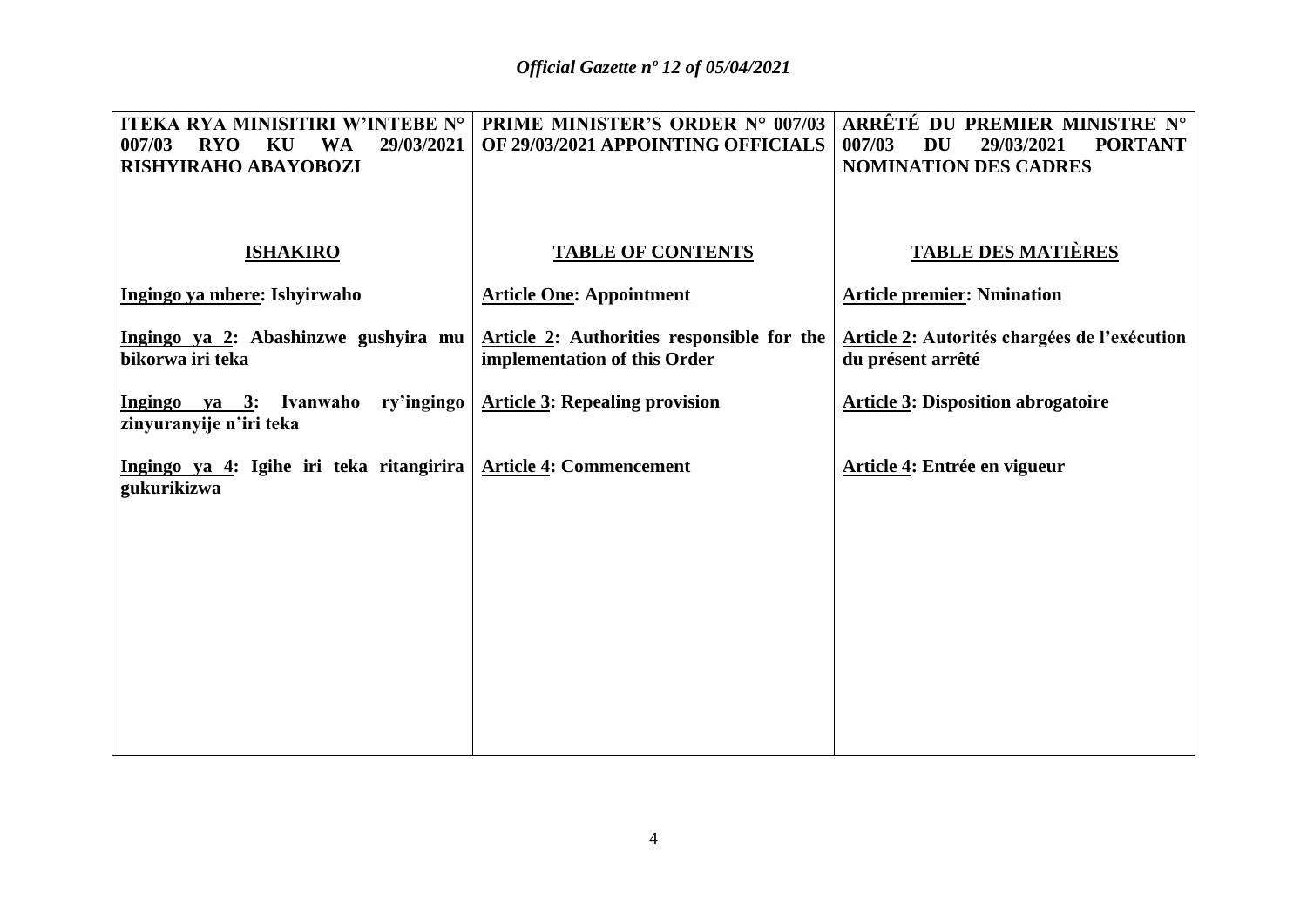| <b>ITEKA RYA MINISITIRI W'INTEBE N°</b>                                                                                                                            | <b>PRIME MINISTER'S ORDER N° 007/03</b>                                                                                              | ARRÊTÉ DU PREMIER MINISTRE N°                                                                                                                     |
|--------------------------------------------------------------------------------------------------------------------------------------------------------------------|--------------------------------------------------------------------------------------------------------------------------------------|---------------------------------------------------------------------------------------------------------------------------------------------------|
| 007/03<br>29/03/2021<br><b>RYO</b><br>KU<br><b>WA</b>                                                                                                              | OF 29/03/2021 APPOINTING OFFICIALS                                                                                                   | 007/03<br>29/03/2021<br><b>PORTANT</b><br>DU                                                                                                      |
| RISHYIRAHO ABAYOBOZI                                                                                                                                               |                                                                                                                                      | <b>NOMINATION DES CADRES</b>                                                                                                                      |
|                                                                                                                                                                    |                                                                                                                                      |                                                                                                                                                   |
|                                                                                                                                                                    |                                                                                                                                      |                                                                                                                                                   |
| Minisitiri w'Intebe;                                                                                                                                               | <b>The Prime Minister;</b>                                                                                                           | <b>Le Premier Ministre;</b>                                                                                                                       |
| Ashingiye ku Itegeko Nshinga rya Repubulika<br>y'u Rwanda ryo mu 2003 ryavuguruwe mu<br>2015, cyane cyane mu ngingo zaryo, iya 119,<br>iya 120, iya 122 n'iya 176; | Pursuant to the Constitution of the Republic of<br>Rwanda of 2003 revised in 2015, especially in<br>Articles 119, 120, 122 and 176;  | Vu la Constitution de la République du<br>2003<br>révisée<br>Rwanda<br>de<br>en<br>2015,<br>spécialement en ses articles 119, 120, 122 et<br>176: |
| Ashingiye ku Itegeko n° 017/2020 ryo ku wa<br>07/10/2020 rishyiraho sitati rusange igenga<br>abakozi ba Leta, cyane cyane mu ngingo yaryo<br>ya 8;                 | Pursuant to Law n° 017/2020 of 07/10/2020<br>establishing the general statute governing<br>public servants, especially in Article 8; | Vu la Loi nº 017/2020 du 07/10/2020 portant<br>statut général régissant les agents de l'État,<br>spécialement en son article 8;                   |
| Bisabwe na Minisitiri w'Abakozi ba Leta<br>n'Umurimo;                                                                                                              | On proposal by the Minister of Public Service<br>and Labour;                                                                         | Sur proposition du Ministre de la Fonction<br>Publique et du Travail;                                                                             |
| Inama y'Abaminisitiri<br>yateranye ku<br>14/12/2020,<br>kubisuzuma<br>imaze<br>no<br>kubyemeza;                                                                    | wa After consideration and approval by the<br>Cabinet, in its meeting of $14/12/2020$ ;                                              | Après examen et adoption par le Conseil des<br>Ministres, en sa séance du 14/12/2020;                                                             |
| <b>ATEGETSE:</b>                                                                                                                                                   | <b>ORDERS:</b>                                                                                                                       | <b>ARRÊTE:</b>                                                                                                                                    |
| Ingingo ya mbere: Ishyirwaho                                                                                                                                       | <b>Article One: Appointment</b>                                                                                                      | <b>Article premier: Nomination</b>                                                                                                                |
| Abantu bakurikira bagizwe Abayobozi ku<br>buryo bukurikira:                                                                                                        | The following persons are appointed Officials<br>as follows:                                                                         | Les personnes suivantes sont nommées les<br>Cadres comme suit:                                                                                    |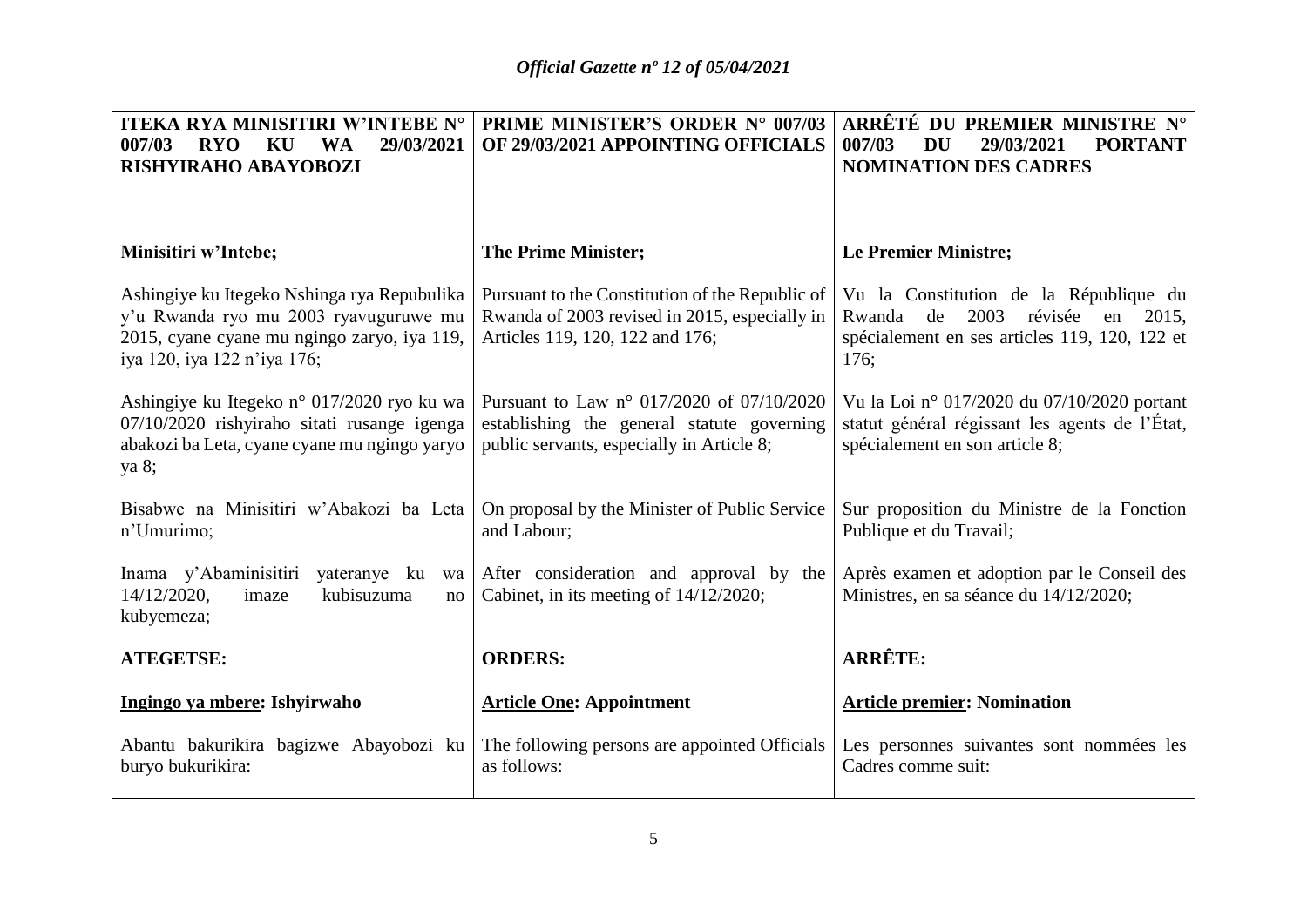- 1º Bwana MURENZI Jean Bosco, *Head of Compliance and Prevention Department* mu Rwego rushinzwe Ubutasi ku Mari;
- 2º Bwana NYIRURUGO Jean Marie, *Head of Monitoring and Analysis Department* mu Rwego rushinzwe Ubutasi ku Mari;
- 3º Dr NTIHABOSE Corneille Killy, *Head of Clinical and Public Health Services Department* muri Minisiteri y'Ubuzima;
- 4º Dr UWALIRAYE Parfait, *Head of Planning, M&E and Health Financing Department* muri Minisiteri y'Ubuzima;
- 5º Dr MUMARARUNGU Angelique, *Director of Planning and Health Financing Unit* muri Minisiteri y'Ubuzima;
- 6º Bwana NGABO NTAGARA Donatien, *Director of Monitoring and Evaluation Unit* muri Minisiteri y'Ubuzima;
- 1º Mr MURENZI Jean Bosco, Head of Compliance and Prevention Department in the Financial Intelligence Center;
- 2º Mr NYIRURUGO Jean Marie, Head of Monitoring and Analysis Department in the Financial Intelligence Center;
- 3º Dr NTIHABOSE Corneille Killy, Head of Clinical and Public Health Services Department in the Ministry of Health;
- 4º Dr UWALIRAYE Parfait, Head of Planning, M&E and Health Financing Department in the Ministry of Health;
- 5º Dr MUMARARUNGU Angelique, Director of Planning and Health Financing Unit in the Ministry of Health;
- 6º Mr NGABO NTAGARA Donatien, Director of Monitoring and Evaluation Unit in the Ministry of Health;
- 1º M. MURENZI Jean Bosco, *Head of Compliance and Prevention Department* au sein du Centre de Renseignement Financier;
- *2º* M. NYIRURUGO Jean Marie, *Head of Monitoring and Analysis Department*  au sein du Centre de Renseignement Financier;
- 3º Dr NTIHABOSE Corneille Killy, *Head of Clinical and Public Health Services Department* au sein du Ministère de la Santé;
- 4º Dr UWALIRAYE Parfait, *Head of Planning, M&E and Health Financing Department* au sein du Ministère de la Santé;
- 5º Dr MUMARARUNGU Angelique, *Director of Planning and Health Financing Unit* au sein du Ministère de la Santé;
- 6º M. NGABO NTAGARA Donatien, *Director of Monitoring and Evaluation Unit* au sein du Ministère de la Santé;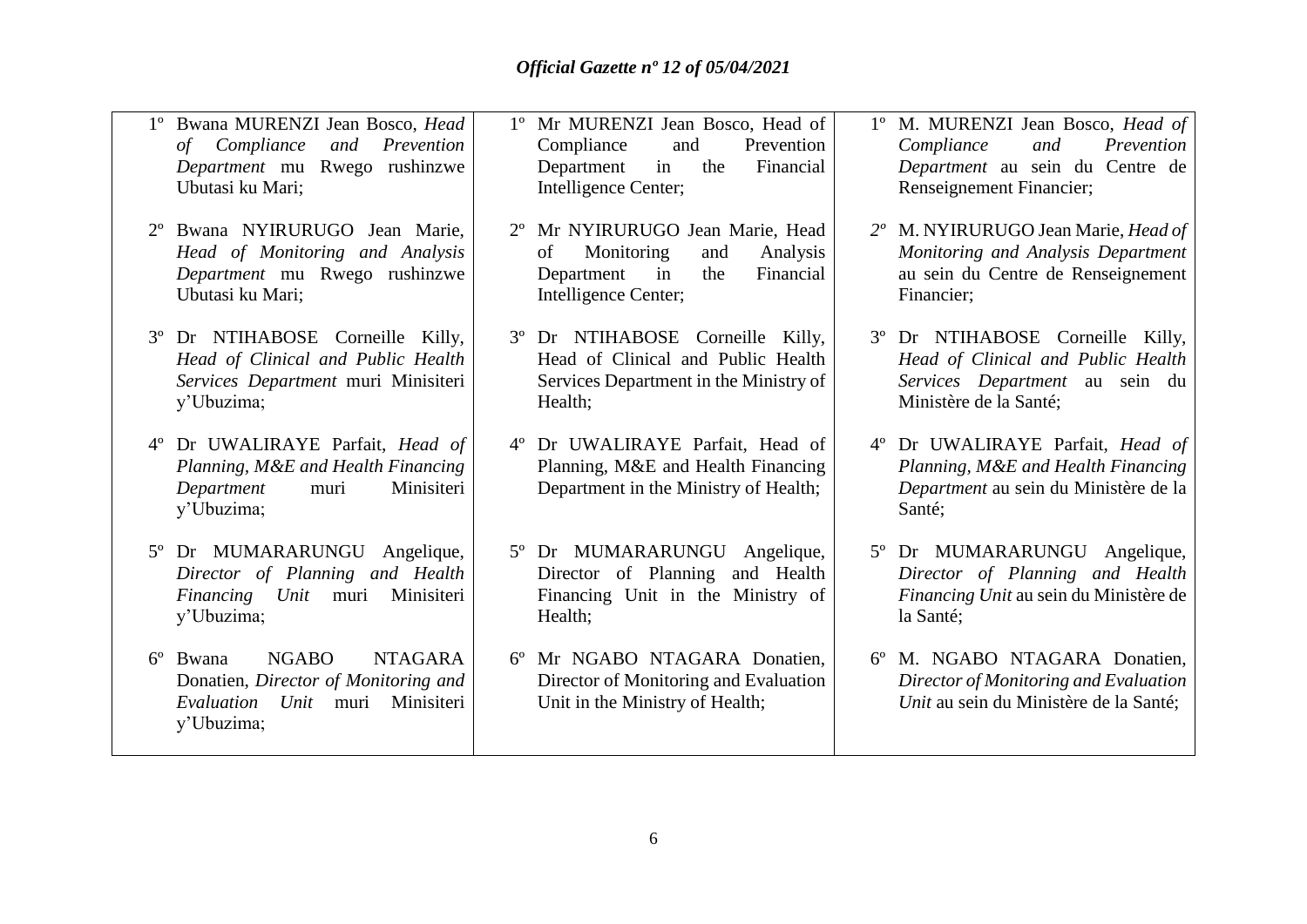| Dr DUSHIME<br>Théophile,<br>Chief<br>Technical Advisor muri Minisiteri<br>y'Ubuzima;                                                                                      | Dr DUSHIME Théophile,<br>Chief<br>$7^{\circ}$<br>Technical Advisor in the Ministry of<br>Health;                                                                                              | Dr DUSHIME<br>Théophile,<br>Chief<br>Technical Advisor au sein du Ministère<br>de la Santé;                                                                     |
|---------------------------------------------------------------------------------------------------------------------------------------------------------------------------|-----------------------------------------------------------------------------------------------------------------------------------------------------------------------------------------------|-----------------------------------------------------------------------------------------------------------------------------------------------------------------|
| Bwana HABINSHUTI Mike, SPIU<br>Coordinator<br>Minisiteri<br>muri<br>y'Ubuzima;                                                                                            | HABINSHUTI<br>Mike,<br>$8^{\circ}$<br>Mr<br><b>SPIU</b><br>Coordinator in the Ministry of Health;                                                                                             | HABINSHUTI<br>$8^{\circ}$<br>Mike,<br><b>SPIU</b><br>M.<br>Coordinator au sein du Ministère de la<br>Santé;                                                     |
| Dr KATARE Swaibu, Head of<br>$9^{\circ}$<br>Biomedical Services Department mu<br>Kigo gishinzwe Ubuzima mu Rwanda;                                                        | 9° Dr KATARE Swaibu, Head<br>of<br>Biomedical Services Department in<br>Rwanda Biomedical Centre;                                                                                             | 9° Dr KATARE Swaibu, Head of<br>Biomedical Services Department au<br>sein du Centre Biomédical du Rwanda;                                                       |
| 10° Dr TUYISHIME Albert, Head of the<br>of HIV/AIDS<br><i>Disease</i><br><i>Institute</i><br>Prevention and Control Department<br>mu Kigo gishinzwe Ubuzima mu<br>Rwanda; | 10° Dr TUYISHIME Albert, Head of the<br>of HIV/AIDS<br>Disease<br>Institute<br>Prevention and Control Department in<br><b>Rwanda Biomedical Centre;</b>                                       | 10° Dr TUYISHIME Albert, Head of the<br>Institute of HIV/AIDS Disease<br>Prevention and Control Department au<br>sein du Centre Biomédical du Rwanda;           |
| 11° Eng MUTESI Francine, Medical<br>Technology Division Manager mu<br>Kigo gishinzwe Ubuzima mu Rwanda;                                                                   | 11° Eng MUTESI Francine, Medical<br>Technology Division Manager in<br><b>Rwanda Biomedical Centre;</b>                                                                                        | 11° Eng MUTESI Francine, Medical<br>Technology Division Manager au sein<br>du Centre Biomédical du Rwanda;                                                      |
| 12° Dr RWIBASIRA Gallican, HIV/AIDS,<br>STI and Viral Hepatitis and other Viral<br>Diseases Control Division Manager<br>mu Kigo gishinzwe Ubuzima mu<br>Rwanda;           | $12^{\circ}$ Dr<br><b>RWIBASIRA</b><br>Gallican,<br>HIV/AIDS, STI and Viral Hepatitis<br>and other Viral Diseases Control<br>Division<br>Manager<br>Rwanda<br>in<br><b>Biomedical Centre;</b> | 12° Dr RWIBASIRA Gallican, HIV/AIDS,<br>STI and Viral Hepatitis and other Viral<br>Diseases Control Division Manager au<br>sein du Centre Biomédical du Rwanda; |
| 13° Dr UWINKINDI François, Non-<br>Communicable<br><i>Diseases</i><br>(NCDs)<br>Division Manager mu Kigo gishinzwe<br>Ubuzima mu Rwanda;                                  | 13° Dr UWINKINDI François, Non-<br>Communicable<br><b>Diseases</b><br>(NCDs)<br>Division<br>Manager<br>in<br>Rwanda<br><b>Biomedical Centre;</b>                                              | 13° Dr UWINKINDI François,<br>$Non-$<br>Communicable<br><i>Diseases</i><br>(NCDs)<br>Division Manager au sein du Centre<br>Biomédical du Rwanda;                |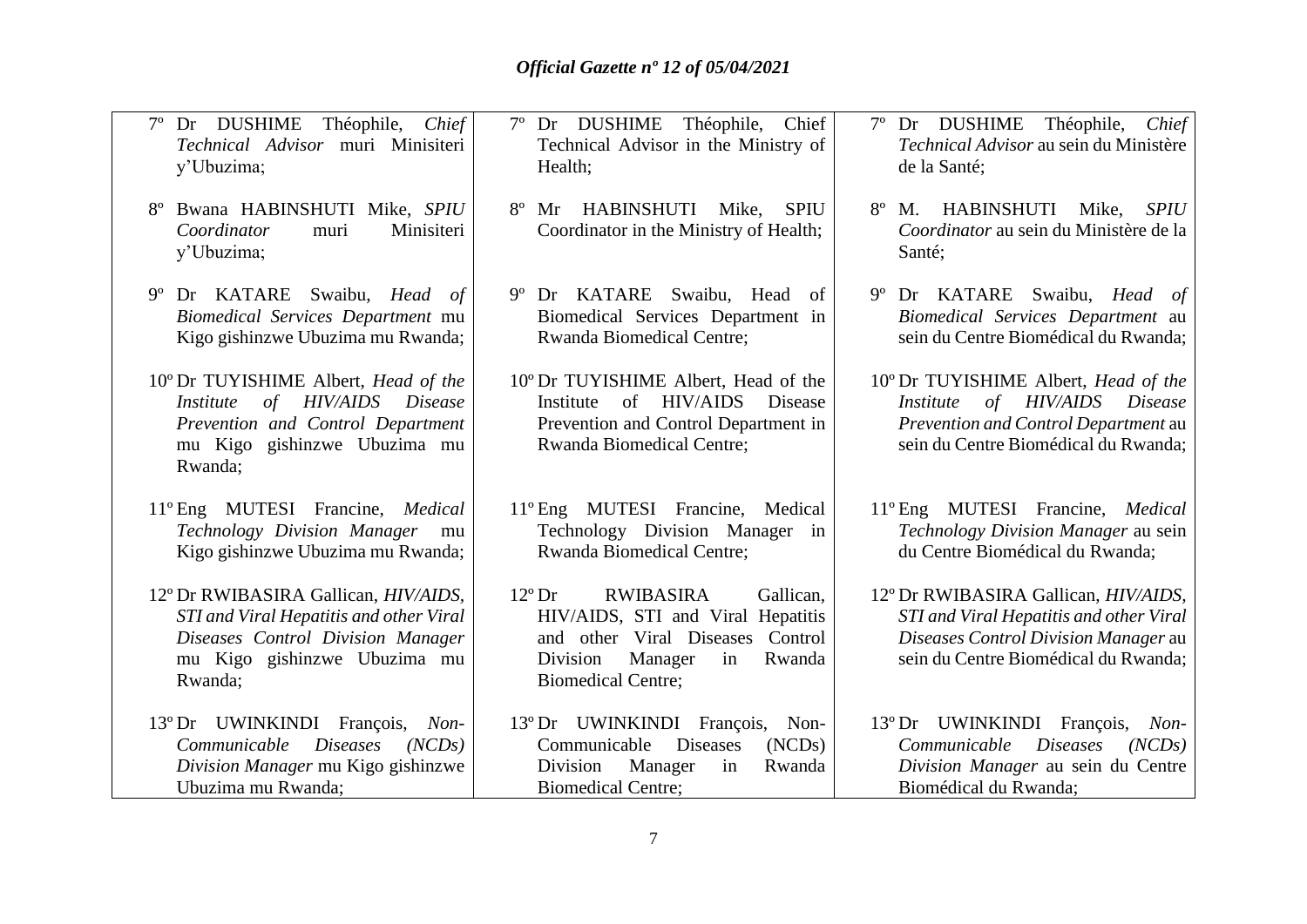| 14° Madamu<br>Noella,<br><b>BIGIRIMANA</b><br>Innovation and<br>Data<br>Research,<br>Science Division Manager mu Kigo<br>gishinzwe Ubuzima mu Rwanda;             | 14° Ms BIGIRIMANA Noella, Research,<br>Innovation and Data Science Division<br>Manager in Rwanda Biomedical<br>Centre;                                               | <b>BIGIRIMANA</b><br>$14^{\circ}$ Mme<br>Noella.<br>Research, Innovation<br>and Data<br>Science Division Manager au sein du<br>Centre Biomédical du Rwanda;              |
|-------------------------------------------------------------------------------------------------------------------------------------------------------------------|----------------------------------------------------------------------------------------------------------------------------------------------------------------------|--------------------------------------------------------------------------------------------------------------------------------------------------------------------------|
| 15° Dr RWAGASORE Edson, Public<br>Health Surveillance and Emergencies<br>Preparedness and Response Division<br>mu Kigo gishinzwe<br>Manager<br>Ubuzima mu Rwanda; | 15° Dr RWAGASORE Edson, Public<br>Health Surveillance and Emergencies<br>Preparedness and Response Division<br>Manager in Rwanda Biomedical<br>Centre;               | 15° Dr RWAGASORE Edson, Public<br><b>Health Surveillance and Emergencies</b><br>Preparedness and Response Division<br>Manager au sein du Centre Biomédical<br>du Rwanda; |
| $16^{\circ}$ Dr<br><b>SINDIKUBWABO</b><br>Jean<br><b>SAMU</b><br>Népomuscène,<br><b>Services</b><br>Division Manager mu Kigo gishinzwe<br>Ubuzima mu Rwanda;      | $16^{\circ}$ Dr<br><b>SINDIKUBWABO</b><br>Jean<br>Népomuscène,<br><b>SAMU</b><br><b>Services</b><br>Division<br>Manager<br>Rwanda<br>in<br><b>Biomedical Centre;</b> | $16^{\circ}$ Dr<br><b>SINDIKUBWABO</b><br>Jean<br><b>Services</b><br>Népomuscène,<br><b>SAMU</b><br>Division Manager au sein du Centre<br>Biomédical du Rwanda;          |
| 17° Bwana<br><b>RUTAYISIRE</b><br>Robert,<br><b>National</b><br>Reference<br>Laboratory<br>Division Manager mu Kigo gishinzwe<br>Ubuzima mu Rwanda;               | 17° Mr RUTAYISIRE Robert, National<br>Laboratory<br>Division<br>Reference<br>Manager in Rwanda Biomedical<br>Centre;                                                 | 17°M. RUTAYISIRE Robert, National<br>Laboratory<br>Reference<br>Division<br>Manager au sein du Centre Biomédical<br>du Rwanda;                                           |
| 18° Bwana<br><b>NIYINGABIRA</b><br>Julien,<br>Health<br>Communication<br>Rwanda<br>Centre Division Manager mu Kigo<br>gishinzwe Ubuzima mu Rwanda;                | 18° Mr NIYINGABIRA Julien, Rwanda<br>Communication<br>Health<br>Centre<br>Division<br>Manager<br>Rwanda<br>in<br><b>Biomedical Centre;</b>                           | 18°M. NIYINGABIRA Julien, Rwanda<br>Communication<br>Health<br>Centre<br>Division Manager au sein du Centre<br>Biomédical du Rwanda;                                     |
| MUYOMBO<br>Thomas, <i>Blood</i><br>$19^{\circ}$ Dr<br>Transfusion Division Manager mu<br>Kigo gishinzwe Ubuzima mu Rwanda;                                        | 19° Dr MUYOMBO<br>Thomas,<br>Blood<br>Transfusion Division Manager in<br>Rwanda Biomedical Centre;                                                                   | 19° Dr MUYOMBO<br>Thomas, <i>Blood</i><br>Transfusion Division Manager au sein<br>du Centre Biomédical du Rwanda;                                                        |
|                                                                                                                                                                   |                                                                                                                                                                      |                                                                                                                                                                          |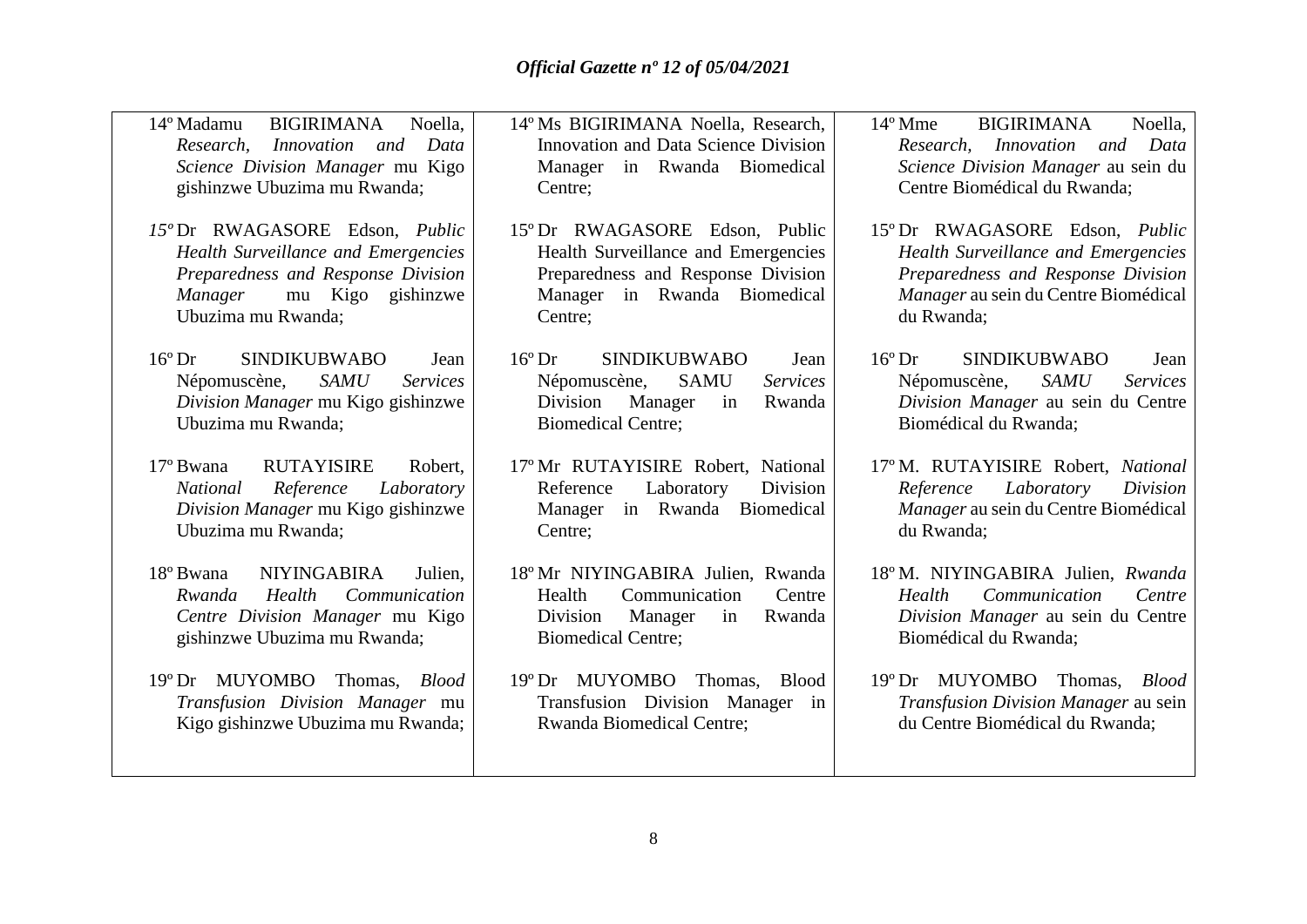| <b>MUSANABAGANWA</b><br>20° Madamu<br>Clarisse, Medical Research Analyst<br>mu Kigo gishinzwe Ubuzima mu<br>Rwanda;                                                           | 20° Ms MUSANABAGANWA Clarisse,<br>Medical Research Analyst in Rwanda<br><b>Biomedical Centre:</b>                                                                                | <b>MUSANABAGANWA</b><br>$20^{\circ}$ Mme<br>Clarisse, Medical Research Analyst au<br>sein du Centre Biomédical du Rwanda;                                                                     |
|-------------------------------------------------------------------------------------------------------------------------------------------------------------------------------|----------------------------------------------------------------------------------------------------------------------------------------------------------------------------------|-----------------------------------------------------------------------------------------------------------------------------------------------------------------------------------------------|
| 21° Bwana SEMAKULA Muhammed,<br>Health Scientific Innovation Analyst<br>mu Kigo gishinzwe Ubuzima mu<br>Rwanda;                                                               | 21° Mr SEMAKULA Muhammed, Health<br>Scientific Innovation Analyst in<br>Rwanda Biomedical Centre;                                                                                | 21° M. SEMAKULA Muhammed, Health<br>Scientific Innovation Analyst au sein<br>du Centre Biomédical du Rwanda;                                                                                  |
| 22° Madamu KUNDA Esther, Director<br>General for Innovation and Emerging<br>muri<br>Technologies<br>Minisiteri<br>y'Ikoranabuhanga mu Itumanaho no<br>Guhanga Ibishya;        | 22° Ms KUNDA Esther, Director General<br>Innovation<br>for<br>and<br>Emerging<br>Technologies in the Ministry of<br>Communication,<br>Information,<br>Technology and Innovation; | KUNDA Esther, Director<br>$22^{\circ}$ Mme<br>General for Innovation and Emerging<br>Technologies au sein du Ministère de<br>la Technologie de l'Information,<br>Communication et Innovation; |
| 23° Bwana<br><b>RUHASHYA</b><br><b>Byuma</b><br>Rodrigue, Public Sector Digitization<br>Minisiteri<br>muri<br>Analyst<br>y'Ikoranabuhanga mu Itumanaho no<br>Guhanga Ibishya; | 23° Mr Byuma RUHASHYA Rodrigue,<br>Public Sector Digitization Analyst in<br>Ministry<br>Information,<br>of<br>the<br>Communication,<br>Technology<br>and<br>Innovation;          | 23°M. Byuma RUHASHYA Rodrigue,<br>Public Sector Digitization Analyst au<br>sein du Ministère de la Technologie de<br>l'Information, Communication et<br>Innovation;                           |
| 24° Bwana MUNEZERO Angelos, Public<br>Sector Digitization Analyst<br>muri<br>Minisiteri y'Ikoranabuhanga<br>mu<br>Itumanaho no Guhanga Ibishya;                               | 24° Mr MUNEZERO Angelos, Public<br>Sector Digitization Analyst in the<br>Ministry<br>Information,<br>of<br>Communication,<br>Technology<br>and<br>Innovation;                    | 24°M. MUNEZERO Angelos, <i>Public</i><br>Sector Digitization Analyst au sein du<br>Ministère de la Technologie de<br>l'Information,<br>Communication<br>et<br>Innovation;                     |
| 25° Madamu NEZERWA Martine, Chief<br>Minisiteri<br>Digital Officer muri<br>y'Ubuhinzi n'Ubworozi;                                                                             | 25° Ms NEZERWA Martine, Chief Digital<br>Officer in the Ministry of Agriculture<br>and Animal Resources:                                                                         | 25° Mme NEZERWA Martine, Chief<br>Digital Officer au sein du Ministère de<br>l'Agriculture et des Ressources<br>Animales;                                                                     |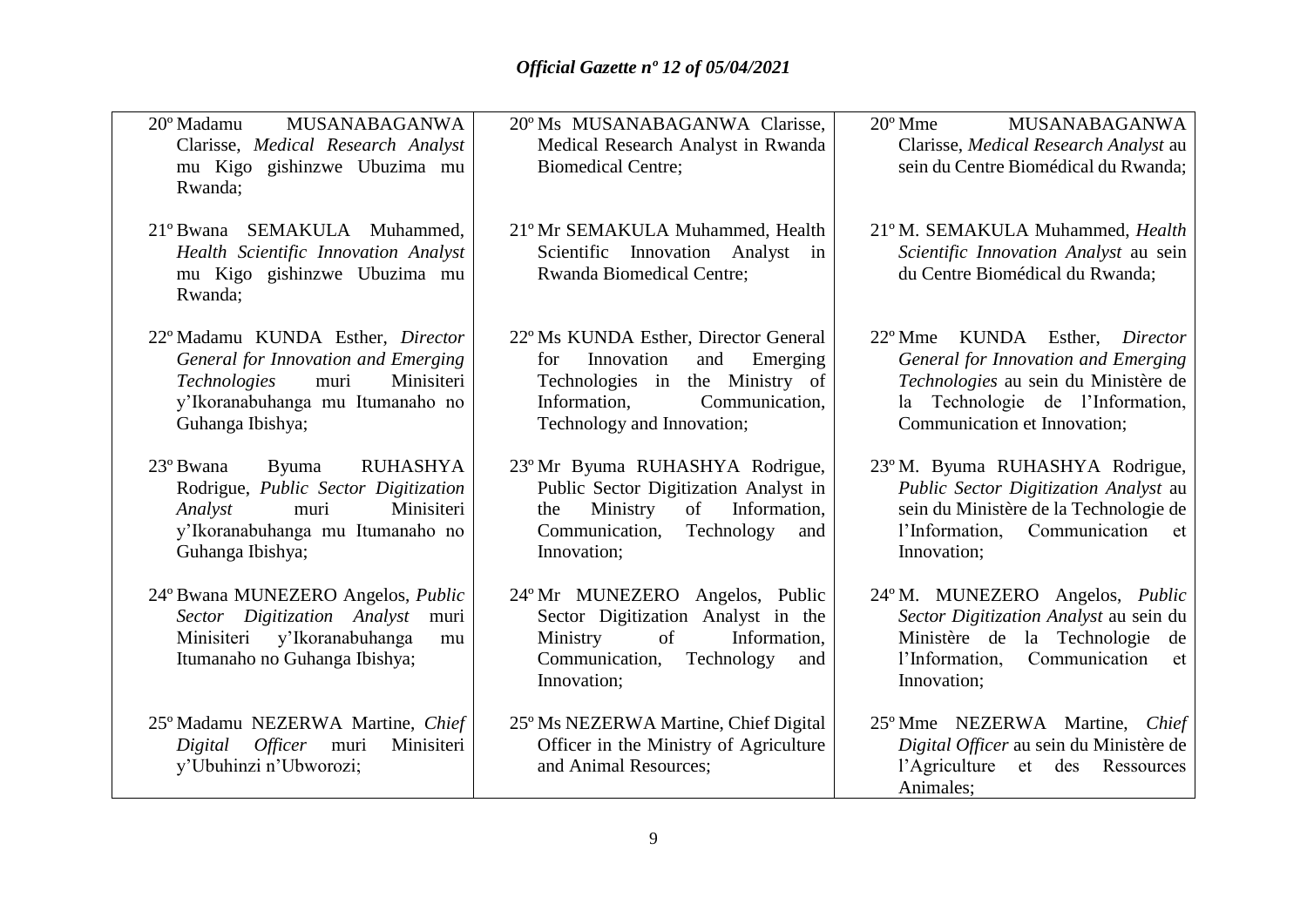┑

| 26° Bwana MIZERO Roger, Chief Digital<br>Officer muri Minisiteri y'Ibidukikije;                                                   | 26° Mr MIZERO Roger, Chief Digital<br>Officer<br>the<br>Ministry<br>of<br>in<br>Environment;                                                         | 26° M. MIZERO Roger, Chief Digital<br>Officer au sein du Ministère de<br>Environnement;                                                     |
|-----------------------------------------------------------------------------------------------------------------------------------|------------------------------------------------------------------------------------------------------------------------------------------------------|---------------------------------------------------------------------------------------------------------------------------------------------|
| 27° Bwana ISHIMWE Romalice, Chief<br><i>Officer</i><br>Minisiteri<br>muri<br>Digital<br>y'Ibikorwa Remezo;                        | 27° Mr ISHIMWE Romalice, Chief Digital<br>Officer<br>in<br>Ministry<br>the<br>of<br>Infrastructure;                                                  | 27° M. ISHIMWE Romalice, Chief Dgital<br>Officer au sein du Ministère des<br>Infrastructures;                                               |
| 28° Madamu RWIGAMBA Bella, Chief<br><i>Officer</i><br>Digital<br>Minisiteri<br>muri<br>y'Uburezi;                                 | 28° Ms RWIGAMBA Bella, Chief Digital<br>Officer in the Ministry of Education;                                                                        | 28° Mme RWIGAMBA Bella, Chief<br>Digital Officer au sein du Ministère de<br>l'Éducation;                                                    |
| 29° Madamu MUGISHA Ariane, Chief<br>Officer muri<br>Minisiteri<br>Digital<br>y'Ubutegetsi bw'Igihugu;                             | 29° Ms MUGISHA Ariane, Chief Digital<br>Officer in the Ministry of Local<br>Government;                                                              | MUGISHA Ariane,<br>$29^{\circ}$ Mme<br>Chief<br>Digital Officer au sein du Ministère de<br>l'Administration Locale;                         |
| 30° Madamu MURUNGI Stella, Chief<br>Digitalisation Officer muri Minisiteri<br>y'Ubutabera na Serivisi z'Intumwa<br>Nkuru ya Leta; | $30^{\circ}$ Ms<br><b>MURUNGI</b><br>Stella.<br>Chief<br>Digitalisation Officer in the Ministry<br>of Justice and Office of the Attorney<br>General; | 30° Mme<br>MURUNGI Stella,<br>Chief<br>Digitalisation Officer au sein du<br>Ministère de la Justice et des Services<br>du Garde des Sceaux; |
| 31° Bwana Manzi RUZIGANA Desire,<br>Chief Digital Officer muri Minisiteri<br>y'Ubucuruzi n'Inganda;                               | 31° Mr Manzi RUZIGANA Desire, Chief<br>Digital Officer in the Ministry of Trade<br>and Industry;                                                     | 31°M. Manzi RUZIGANA Desire, Chief<br>Digital Officer au sein du Ministère du<br>Commerce et de l'Industrie;                                |
| 32° Bwana RURINDA Fidel, Business<br>Analyst muri Minisiteri y'Ubutegetsi<br>bw'Igihugu;                                          | $32^{\circ}$ Mr<br><b>RURINDA</b><br>Fidel,<br><b>Business</b><br>Analyst in the Ministry<br>of Local<br>Government;                                 | 32° M. RURINDA Fidel, Business Analyst<br>au sein du Ministère l'Administration<br>Locale;                                                  |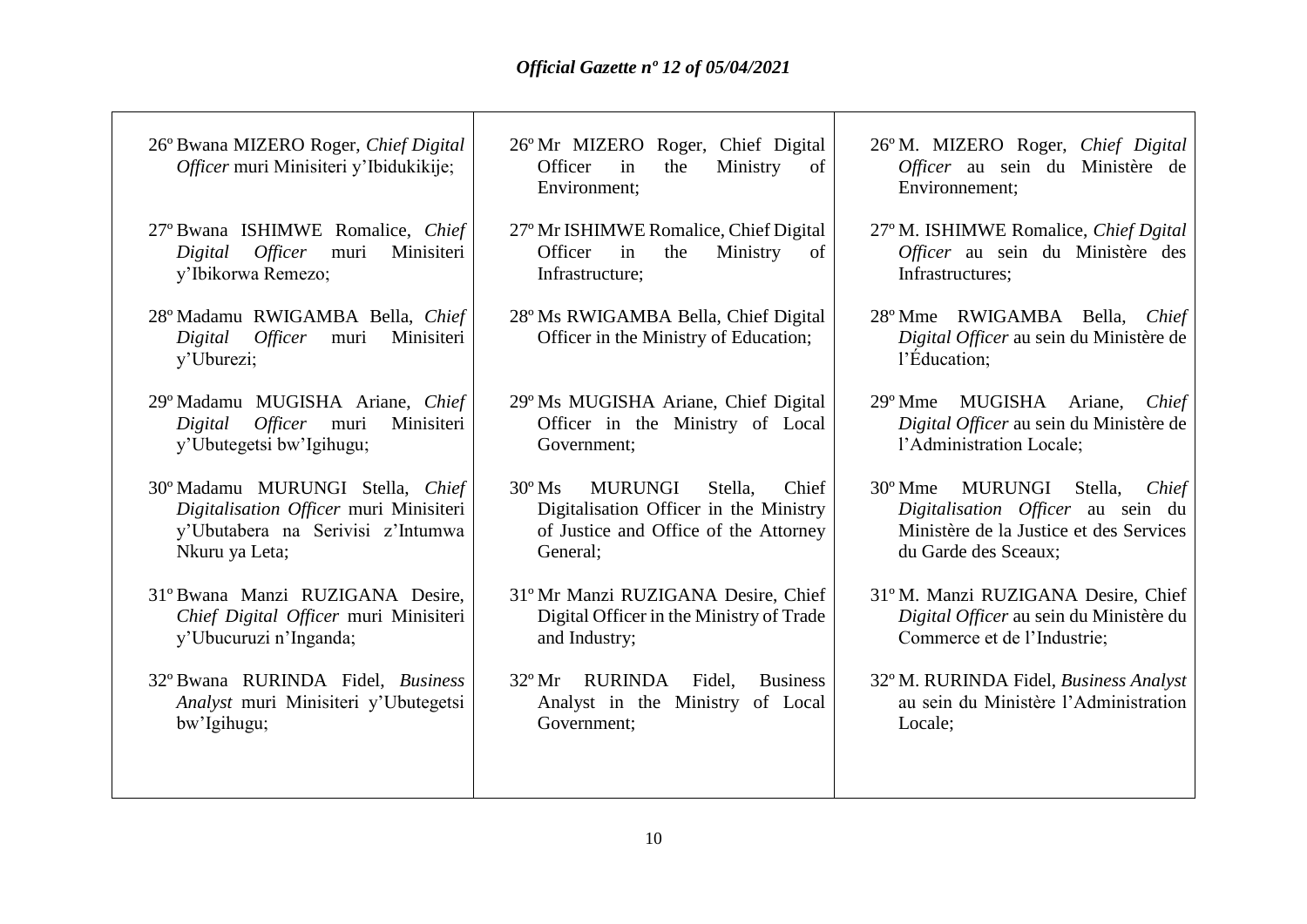| 33° Bwana<br><b>NIZEYIMANA</b><br>Pierre<br>Celestin, Business<br>Analyst<br>muri<br>Minisiteri<br>y'Uburinganire<br>n'Iterambere ry'Umuryango;                                       | 33° Mr NIZEYIMANA Pierre Celestin,<br>Business Analyst in the Ministry of<br>Gender and Family Promotion;                                          | 33°M. NIZEYIMANA Pierre Celestin,<br>Business Analyst au sein du Ministère<br>du Genre et de la Promotion de la<br>Famille;                                |
|---------------------------------------------------------------------------------------------------------------------------------------------------------------------------------------|----------------------------------------------------------------------------------------------------------------------------------------------------|------------------------------------------------------------------------------------------------------------------------------------------------------------|
| 34° Bwana<br>MICO Darius, Business<br>Analyst muri Minisiteri y'Abakozi ba<br>Leta n'Umurimo;                                                                                         | 34° Mr MICO Darius, Business Analyst in<br>the Ministry of Public Service and<br>Labour;                                                           | 34° M. MICO Darius, <i>Business Analyst</i> au<br>sein du Ministère de la Fonction<br>Publique et du Travail;                                              |
| 35° Madamu<br><b>INGABIRE</b><br>Gloria,<br>Architecture<br>Division<br>Entreprise<br>Manager mu Kigo cy'u Rwanda<br>Ikoranabuhanga<br>gishinzwe<br>mu<br>Itumanaho n'Isakazabumenyi; | 35° Ms INGABIRE Gloria, Entreprise<br>Architecture Division Manager in<br>Information<br>Society<br>Rwanda<br>Authority;                           | 35° Mme INGABIRE Gloria, Entreprise<br>Architecture Division Manager au sein<br>de l'Office Rwandais pour la Société<br>de l'Information;                  |
| GWIZA<br>36° Madamu<br><b>BONHOMME</b><br>Maryse, Digitization Analyst mu Kigo<br>Rwanda<br>gishinzwe<br>cy'u<br>Ikoranabuhanga<br>Itumanaho<br>mu<br>n'Isakazabumenyi;               | 36° Ms GWIZA BONHOMME Maryse,<br>Digitization Analyst in Rwanda<br><b>Information Society Authority;</b>                                           | 36° Mme GWIZA BONHOMME Maryse,<br>Digitization Analyst au sein de l'Office<br>Rwandais pour la Société<br>de<br>l'Information;                             |
| 37° Bwana MUGABO Edson, Network<br>Operations Analyst mu Kigo cy'u<br>Rwanda gishinzwe Ikoranabuhanga<br>mu Itumanaho n'Isakazabumenyi;                                               | $37^{\circ}$ Mr<br><b>MUGABO</b><br>Edson,<br><b>Network</b><br><b>Operations</b><br>Analyst in<br>Rwanda<br><b>Information Society Authority;</b> | $37^{\circ}$ M.<br><b>MUGABO</b><br>Edson,<br><b>Network</b><br>Operation Analysts au sein de l'Office<br>Rwandais pour la Société<br>de<br>l'Information; |
| <b>NGIRABARI</b><br>38° Bwana<br>Gervais.<br>Software Development Analyst mu<br>Kigo cy'u Rwanda<br>gishinzwe<br>Itumanaho<br>Ikoranabuhanga<br>mu<br>n'Isakazabumenyi;               | 38° Mr NGIRABARI Gervais, Software<br>Development Analyst in Rwanda<br><b>Information Society Authority;</b>                                       | 38°M. NGIRABARI Gervais, Software<br>Development Analyst au sein de<br>l'Office Rwandais pour la Société de<br>l'Information;                              |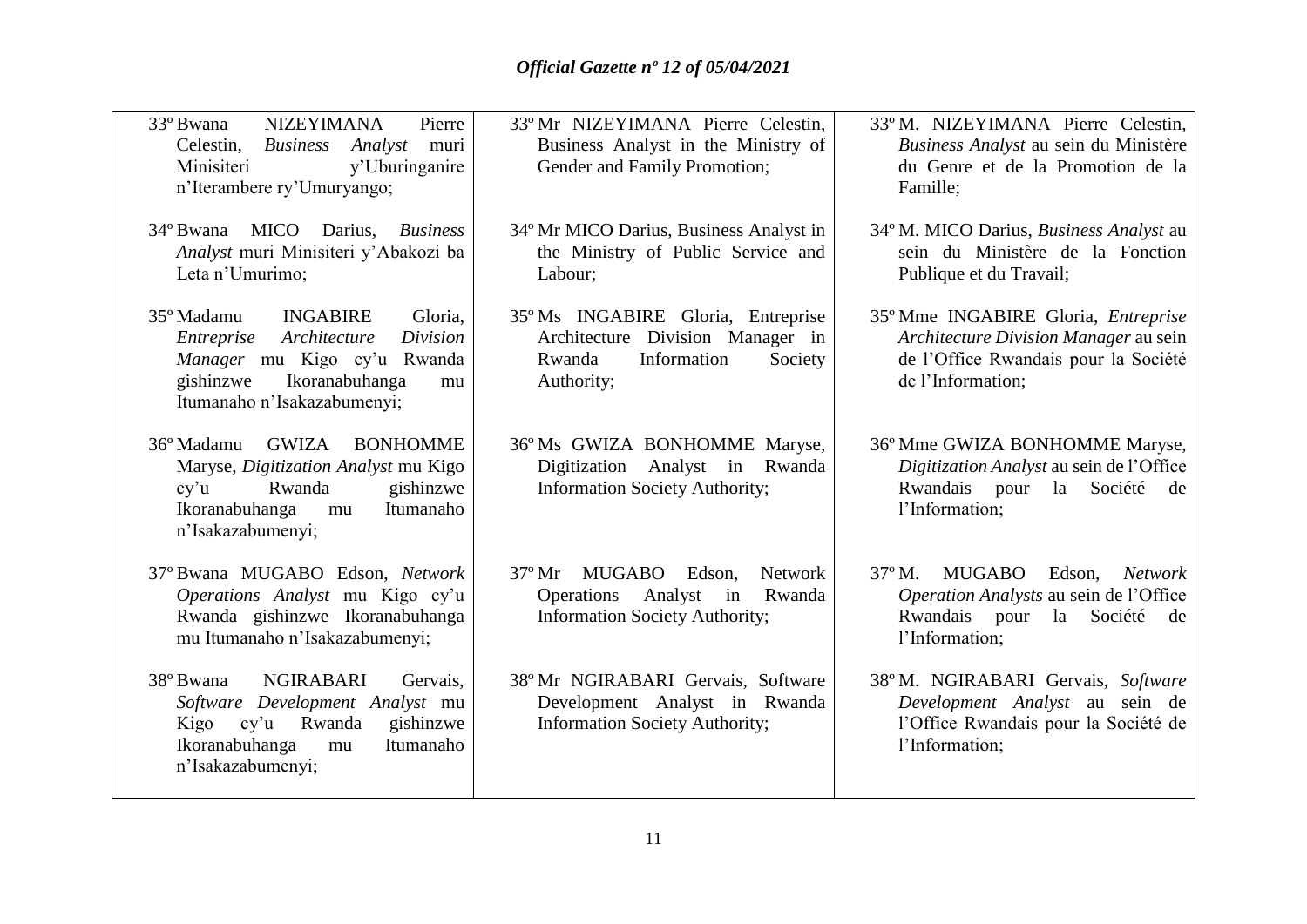| 39° Madamu IRADUKUNDA Halelluya,<br>Principal development Operations<br>Engineer mu Kigo cy'u Rwanda<br>Ikoranabuhanga<br>gishinzwe<br>mu<br>Itumanaho n'Isakazabumenyi; | <b>IRADUKUNDA</b><br>Halelluya,<br>$39^{\circ}$ Ms<br><i><b>Operations</b></i><br>Principal<br>development<br>Information<br>Engineer in Rwanda<br>Society Authority; | 39° Mme IRADUKUNDA<br>Halelluya,<br>Principal development Operations<br><i>Engineer</i> au sein de l'Office Rwandais<br>pour la Société de l'Information;               |
|--------------------------------------------------------------------------------------------------------------------------------------------------------------------------|-----------------------------------------------------------------------------------------------------------------------------------------------------------------------|-------------------------------------------------------------------------------------------------------------------------------------------------------------------------|
| 40° Madamu KALEMA Solange, Business<br>Analyst mu Kigo cy'u Rwanda<br>gishinzwe<br>Ikoranabuhanga<br>mu<br>Itumanaho n'Isakazabumenyi;                                   | 40°Ms KALEMA Solange, Business<br>Analyst in Rwanda<br>Information<br>Society Authority;                                                                              | 40° Mme KALEMA Solange, Business<br>Analyst au sein de l'Office Rwandais<br>pour la Société de l'Information;                                                           |
| 41° Madamu KARAKE Uwera Alice,<br>Director General of Parliamentary<br>Affairs and Plenary Services muri<br>Sena;                                                        | 41°Ms KARAKE Uwera Alice, Director<br>General of Parliamentary Affairs and<br>Plenary Services in the Senate;                                                         | $41^{\circ}$ Mme<br><b>KARAKE</b><br>Alice.<br>Uwera<br>Director General of Parliamentary<br>Affairs and Plenary Services au Sénat;                                     |
| 42° Bwana<br><b>YANKURIJE</b><br>Thacien,<br>Advisor to the Vice President in charge<br>of Finance and Administration muri<br>Sena.                                      | 42° Mr YANKURIJE Thacien, Advisor to<br>the Vice President in charge of Finance<br>and Administration in the Senate.                                                  | 42°M. YANKURIJE Thacien, Advisor to<br>the Vice President in charge of<br>Finance and Administration au Sénat.                                                          |
| Ingingo ya 2: Abashinzwe gushyira mu<br>bikorwa iri teka                                                                                                                 | Article 2: Authorities responsible for the<br>implementation of this Order                                                                                            | <b>Article 2: Autorités chargées de l'exécution</b><br>du présent arrêté                                                                                                |
| Minisitiri w'Abakozi ba Leta n'Umurimo na<br>Minisitiri w'Imari n'Igenamigambi bashinzwe<br>gushyira mu bikorwa iri teka.                                                | The Minister of Public Service and Labour and<br>the Minister of Finance and Economic<br>with<br>Planning<br>entrusted<br>are<br>the<br>implementation of this Order. | Le Ministre de la Fonction Publique et du<br>Travail et le Ministre des Finances et de la<br>Planification Économique sont chargés de<br>l'exécution du présent arrêté. |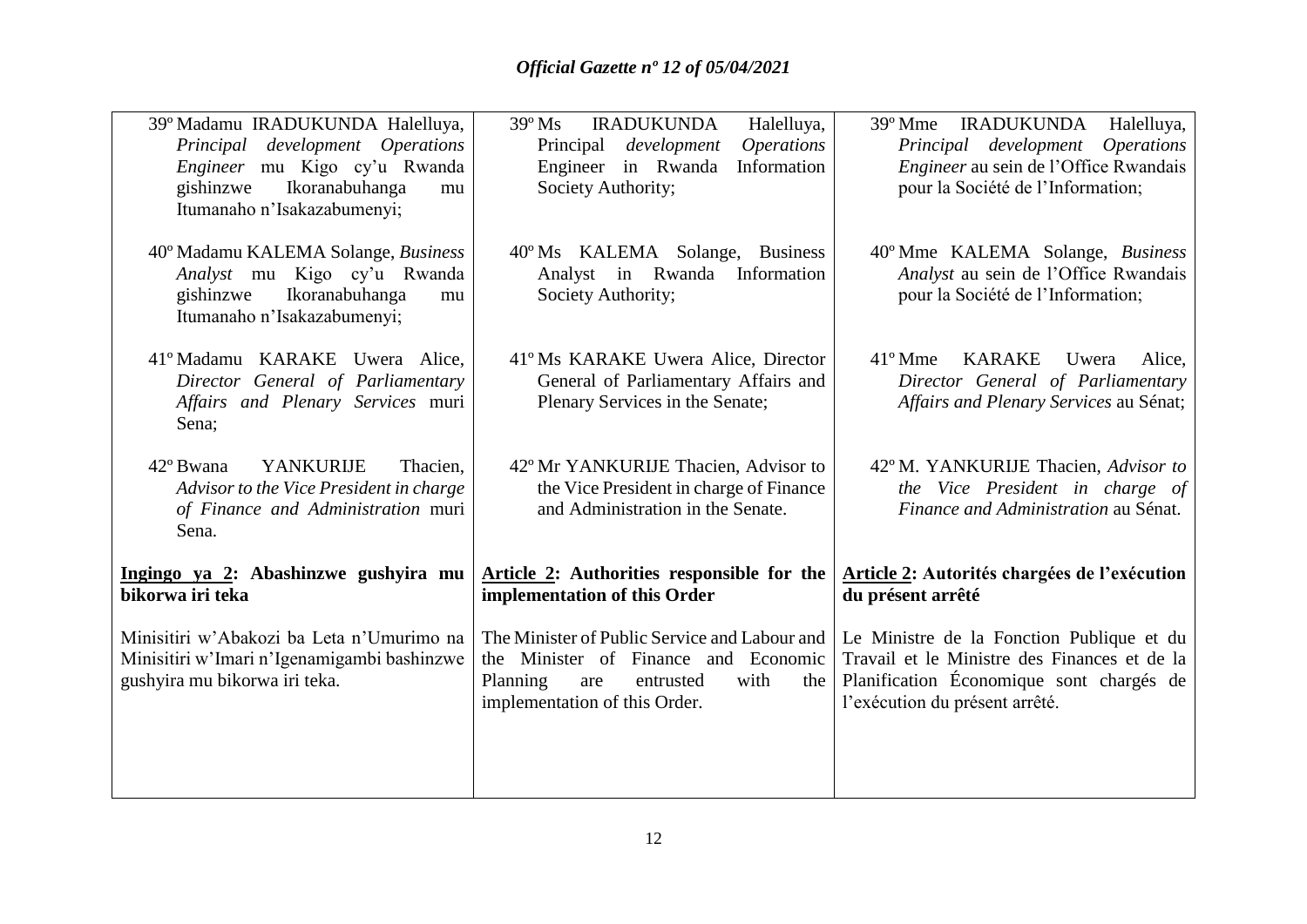| Ingingo ya 3: Ivanwaho ry'ingingo                                                                                                                   | <b>Article 3: Repealing provision</b>                                                                                                                  | <b>Article 3: Disposition abrogatoire</b>                                                                                                                        |
|-----------------------------------------------------------------------------------------------------------------------------------------------------|--------------------------------------------------------------------------------------------------------------------------------------------------------|------------------------------------------------------------------------------------------------------------------------------------------------------------------|
| zinyuranyije n'iri teka                                                                                                                             |                                                                                                                                                        |                                                                                                                                                                  |
| Ingingo zose z'amateka abanziriza iri kandi<br>zinyuranyije na ryo zivanyweho.                                                                      | All prior provisions contrary to this Order are<br>repealed.                                                                                           | Toutes les dispositions antérieures contraires<br>au présent arrêté sont abrogées.                                                                               |
| Ingingo ya 4: Igihe iri teka ritangirira<br>gukurikizwa                                                                                             | <b>Article 4: Commencement</b>                                                                                                                         | Article 4: Entrée en vigueur                                                                                                                                     |
| Iri teka ritangira gukurikizwa ku munsi<br>ritangarijweho mu Igazeti ya Leta ya<br>Repubulika y'u Rwanda. Agaciro karyo<br>gahera ku wa 14/12/2020. | This Order comes into force on the date of its<br>publication in the Official Gazette of the<br>Republic of Rwanda It takes effect from<br>14/12/2020. | Le présent arrêté entre en vigueur le jour de sa<br>publication au Journal Officiel de la<br>République du Rwanda. Il sort ses effets à<br>partir du 14/12/2020. |
|                                                                                                                                                     |                                                                                                                                                        |                                                                                                                                                                  |
|                                                                                                                                                     |                                                                                                                                                        |                                                                                                                                                                  |
|                                                                                                                                                     |                                                                                                                                                        |                                                                                                                                                                  |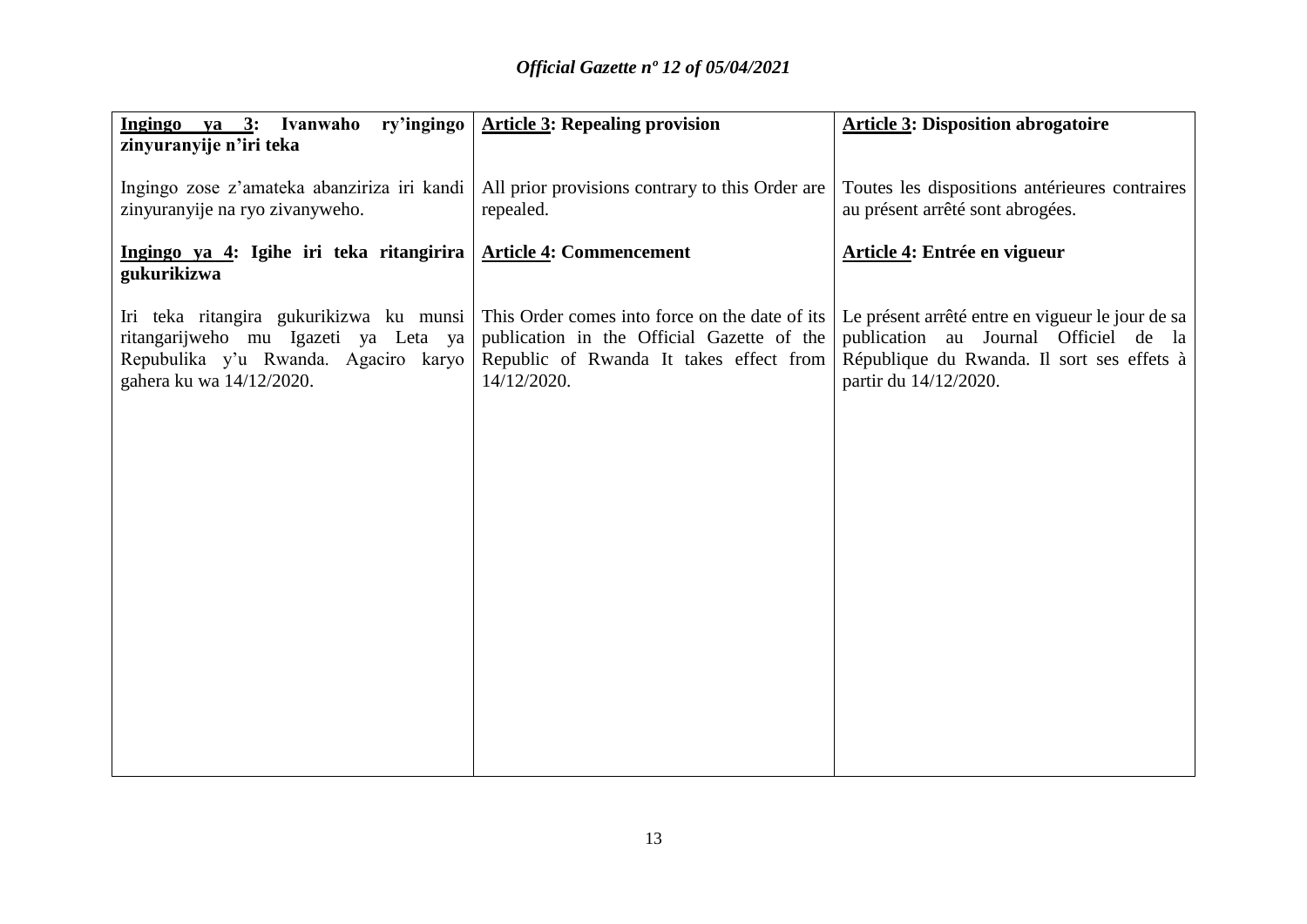| Kigali, 29/03/2021                                   |
|------------------------------------------------------|
|                                                      |
| $(s\acute{e})$                                       |
| <b>Dr NGIRENTE Edouard</b>                           |
| Minisitiri w'Intebe                                  |
| <b>Prime Minister</b>                                |
| <b>Premier Ministre</b>                              |
|                                                      |
|                                                      |
| $(s\acute{e})$                                       |
|                                                      |
| <b>RWANYINDO KAYIRANGWA Fanfan</b>                   |
| Minisitiri w'Abakozi ba Leta n'Umurimo               |
| Minister of Public Service and Labour                |
| Ministre de la Fonction Publique et du Travail       |
| Bibonywe kandi bishyizweho Ikirango cya Repubulika:  |
| Seen and sealed with the Seal of the Republic:       |
| Vu et scellé du Sceau de la République:              |
|                                                      |
| $(s\acute{e})$                                       |
|                                                      |
| <b>BUSINGYE Johnston</b>                             |
| Minisitiri w'Ubutabera akaba n'Intumwa Nkuru ya Leta |
| Minister of Justice and Attorney General             |
| Ministre de la Justice et Garde des Sceaux           |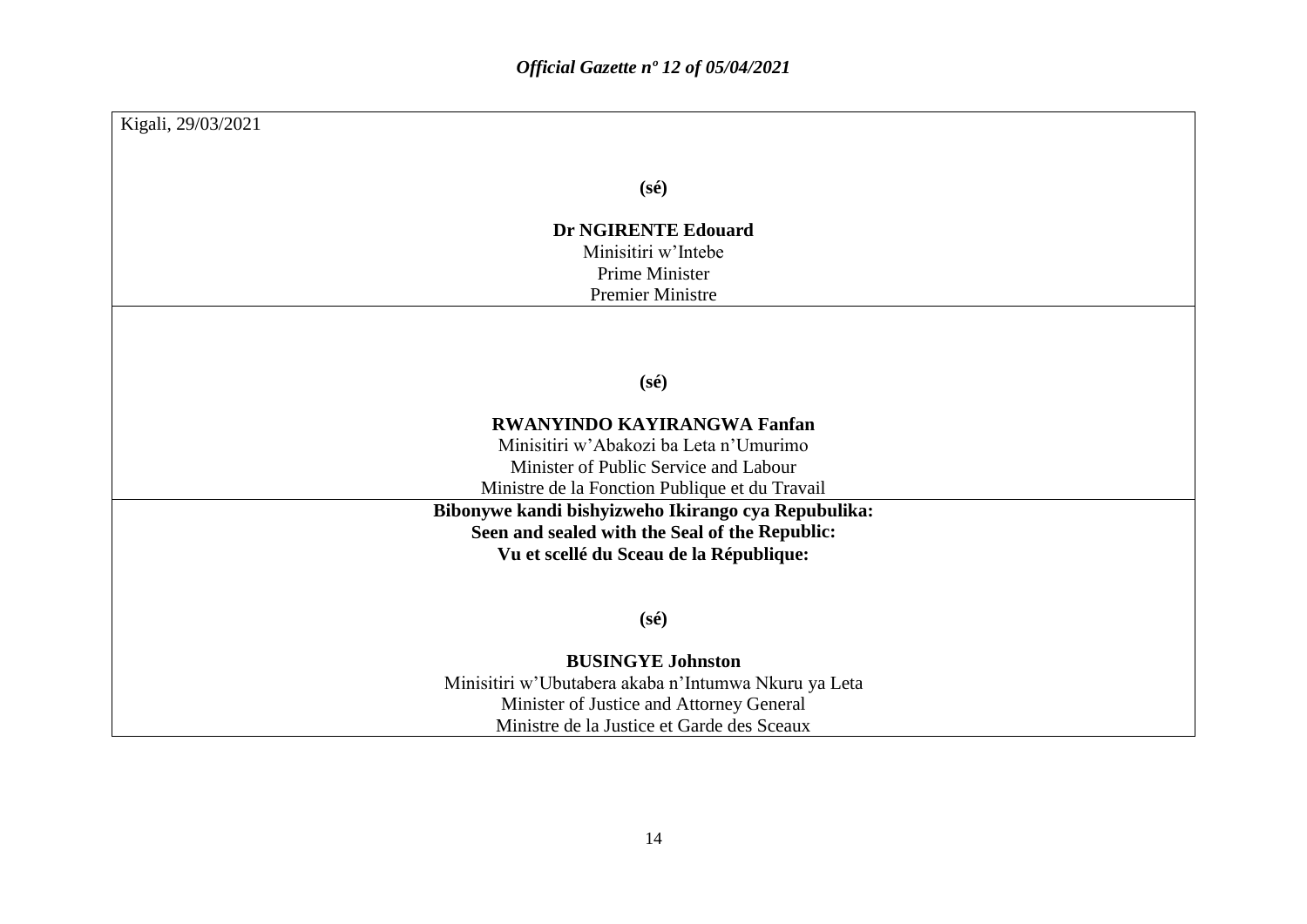## **RWANDA GOVERNANCE BOARD (RGB)**

#### **CERTIFICATE OF LEGAL PERSONALITY Ref 130/RGB/FBO/LP/02/2021**

This is to certify **HOME CHURCH RWANDA** a Faith Based Ministry has been granted a Legal Personality in conformity with the Rwandan Law.

Kigali, on 26/02/2021

(Sé) **Dr. KAITESI Usta Chief Executive Officer**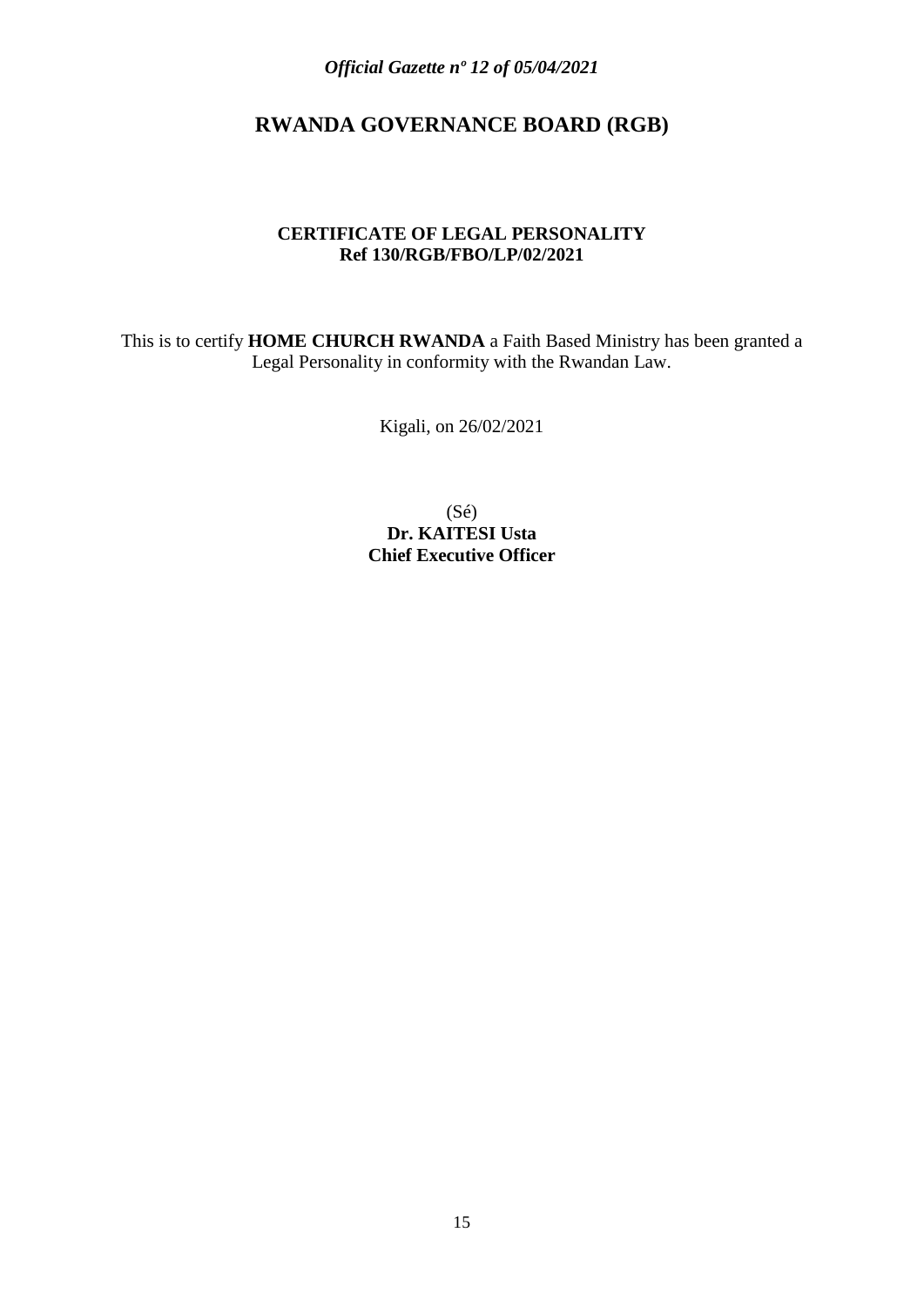| <b>Rwanda Governance Board</b> |
|--------------------------------|
|                                |
|                                |

## **Annex**: **DETAILS OF THE LEGAL PERSONALITY FOR A FAITH-BASED ORGANISATION**

**Name of the Organization**: HOME CHURCH RWANDA

**Headquarters/ Address: Gasabo District** 

**Legal Representative:** BINYONYO Fidele

**Deputy Legal Representative:** MUNYANEZA Alphonse

**Legal personality N°:** 130/RGB/FBO/LP/02/2021

**Date of issue:** 26/02/2021

**Type of Organization:** Faith-Based Organisation (FBO)

**Mission:** To proclain the gospel of salvation in accordance with the order given by Jesus-Christ and involve in church planting.

**(sé) Dr. KAITESI Usta Chief Executive Officer**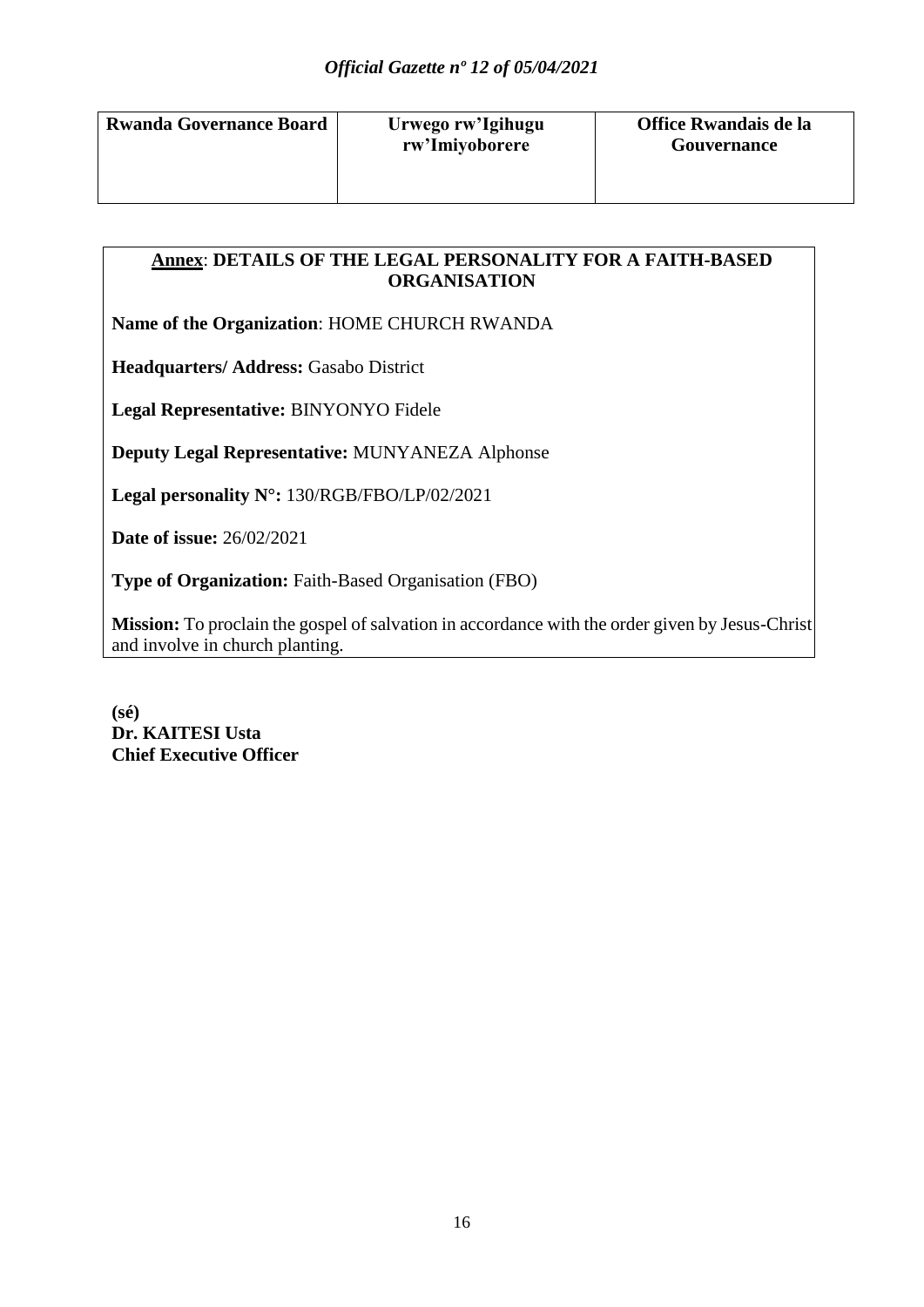## **RWANDA GOVERNANCE BOARD (RGB)**

#### **CERTIFICATE OF LEGAL PERSONALITY Ref 131/RGB/FBO/LP/02/2021**

This is to certify **WORD OF LIFE MINISTRIES-RWANDA** a Faith Based Ministry has been granted a Legal Personality in conformity with the Rwandan Law.

Kigali, on 26/02/2021

(Sé) **Dr. KAITESI Usta Chief Executive Officer**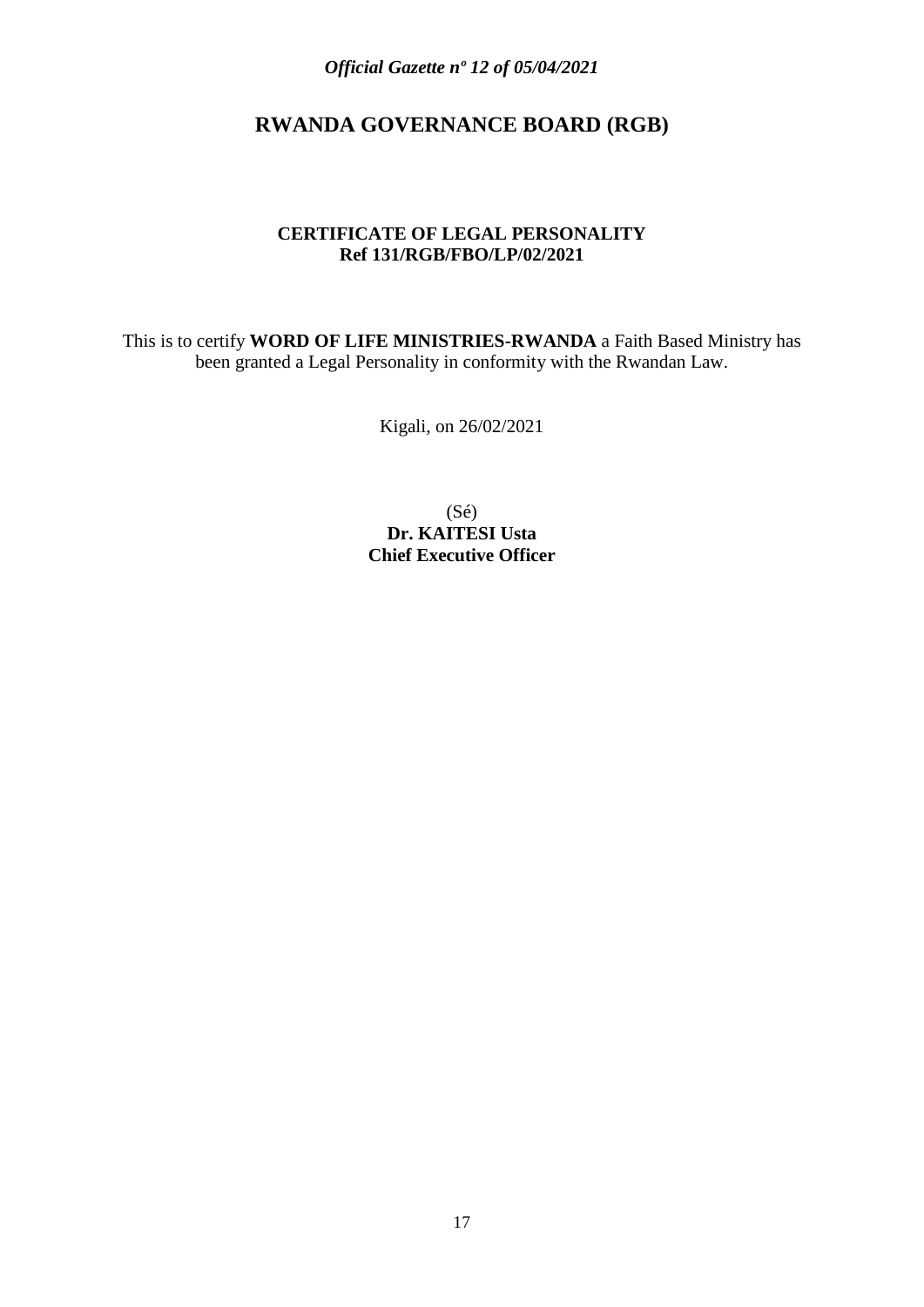| <b>Rwanda Governance Board</b> |  |
|--------------------------------|--|
|                                |  |
|                                |  |

## **Annex**: **DETAILS OF THE LEGAL PERSONALITY FOR A FAITH-BASED ORGANISATION**

**Name of the Organization**: WORD OF LIFE MINISTRIES-RWANDA

**Headquarters/ Address: Gasabo District** 

**Legal Representative:** BRIAN WYLIE THOMSON

**Deputy Legal Representative:** NTAGORA NDINZINGOMA Emmanuel

**Legal personality N°:** 131/RGB/FBO/LP/02/2021

**Date of issue:** 26/02/2021

**Type of Organization:** Faith-Based Organisation (FBO)

**Mission:** To be a home of hope for orphans and desperate children.

**(sé) Dr. KAITESI Usta Chief Executive Officer**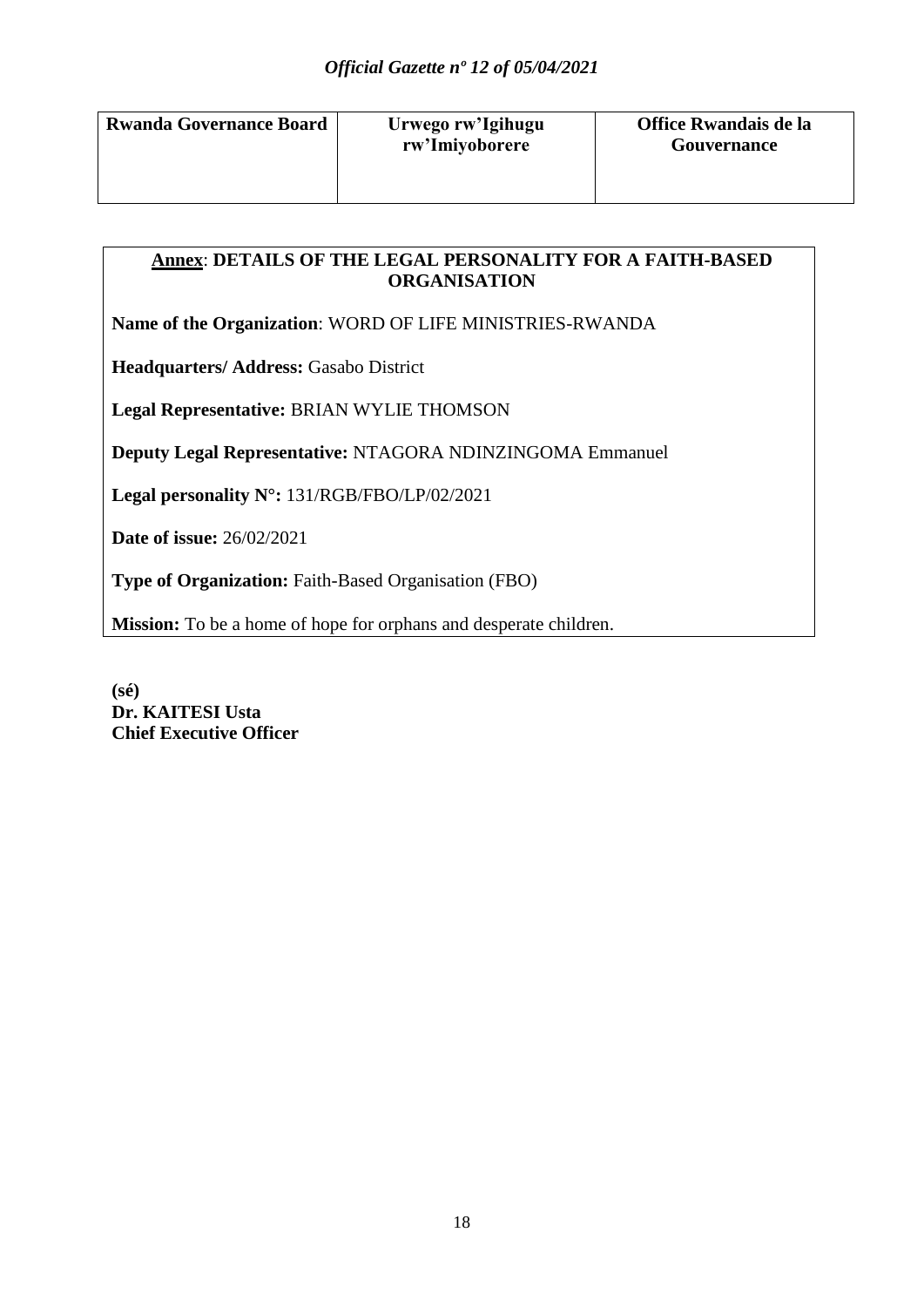## **RWANDA GOVERNANCE BOARD (RGB)**

#### **CERTIFICATE OF LEGAL PERSONALITY Ref 130/RGB/FBO/LP/02/2021**

This is to certify that **CONGREGATION DES FRERES PETITS SERVITEURS DE MARIE (C.F.P.S.M)** a Faith Based Ministry has been granted a Legal Personality in conformity with the Rwandan Law.

Kigali, on 27/11/2020

(Sé) **Dr. KAITESI Usta Chief Executive Officer**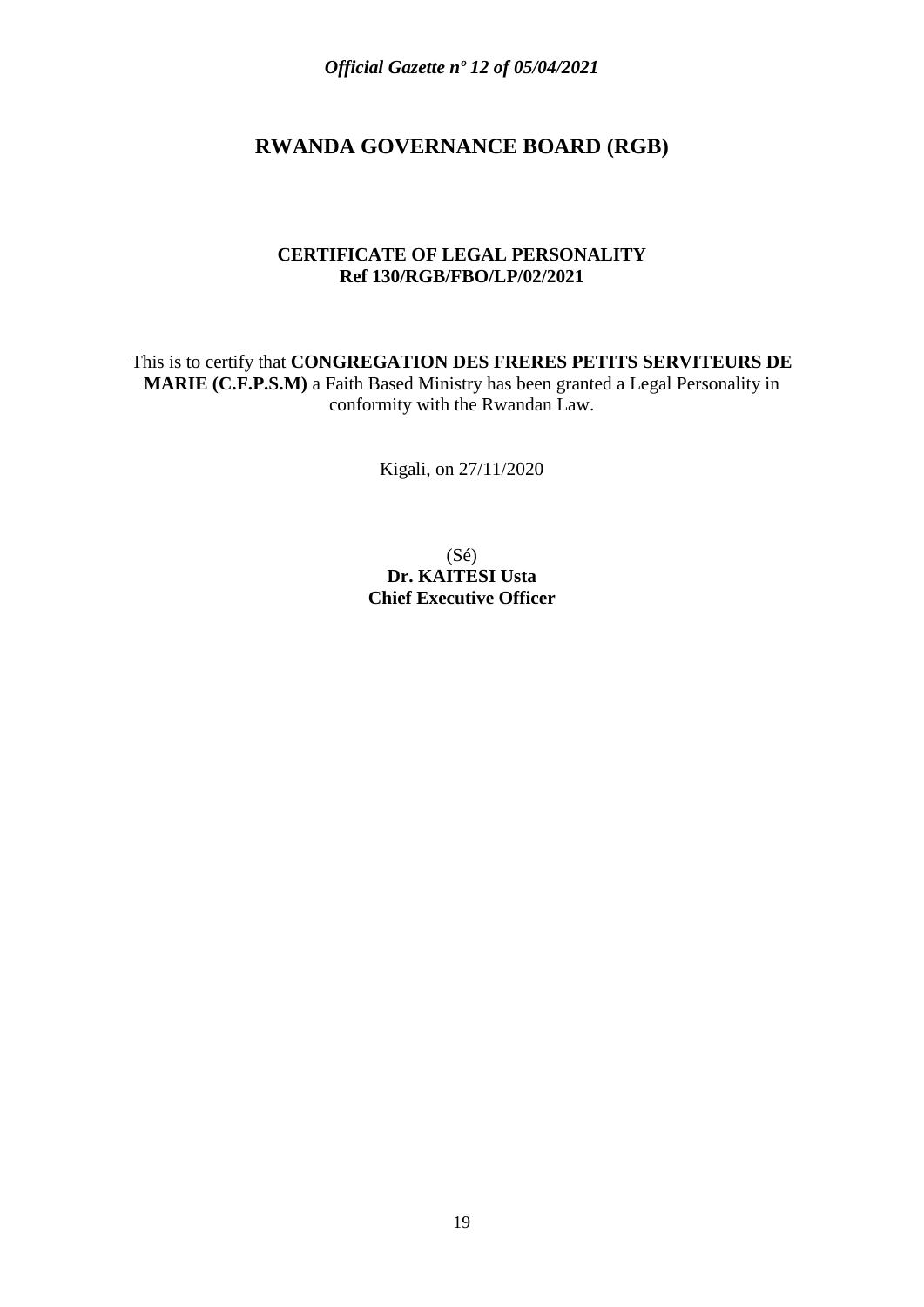| <b>Rwanda Governance Board</b> |
|--------------------------------|
|                                |
|                                |

## **Annex**: **DETAILS OF THE LEGAL PERSONALITY FOR A FAITH-BASED ORGANISATION**

**Name of the Organization**: Congrégation des Frères Petits Serviteurs de Marie  $(C.F.P.S.M)$ 

**Headquarters/ Address:** Ngoma District

**Legal Representative:** Emmanuel KAMANDA

**Legal personality N°:** 123/RGB/FBO/LP/11/2020

**Date of issue:** 27/11/2020

**Type of Organization:** Faith-Based Organisation (FBO)

**Mission:** To reinforce the human and christian's values through worship of virgin Mary and guidance of youth.

**(sé) Dr. KAITESI Usta Chief Executive Officer**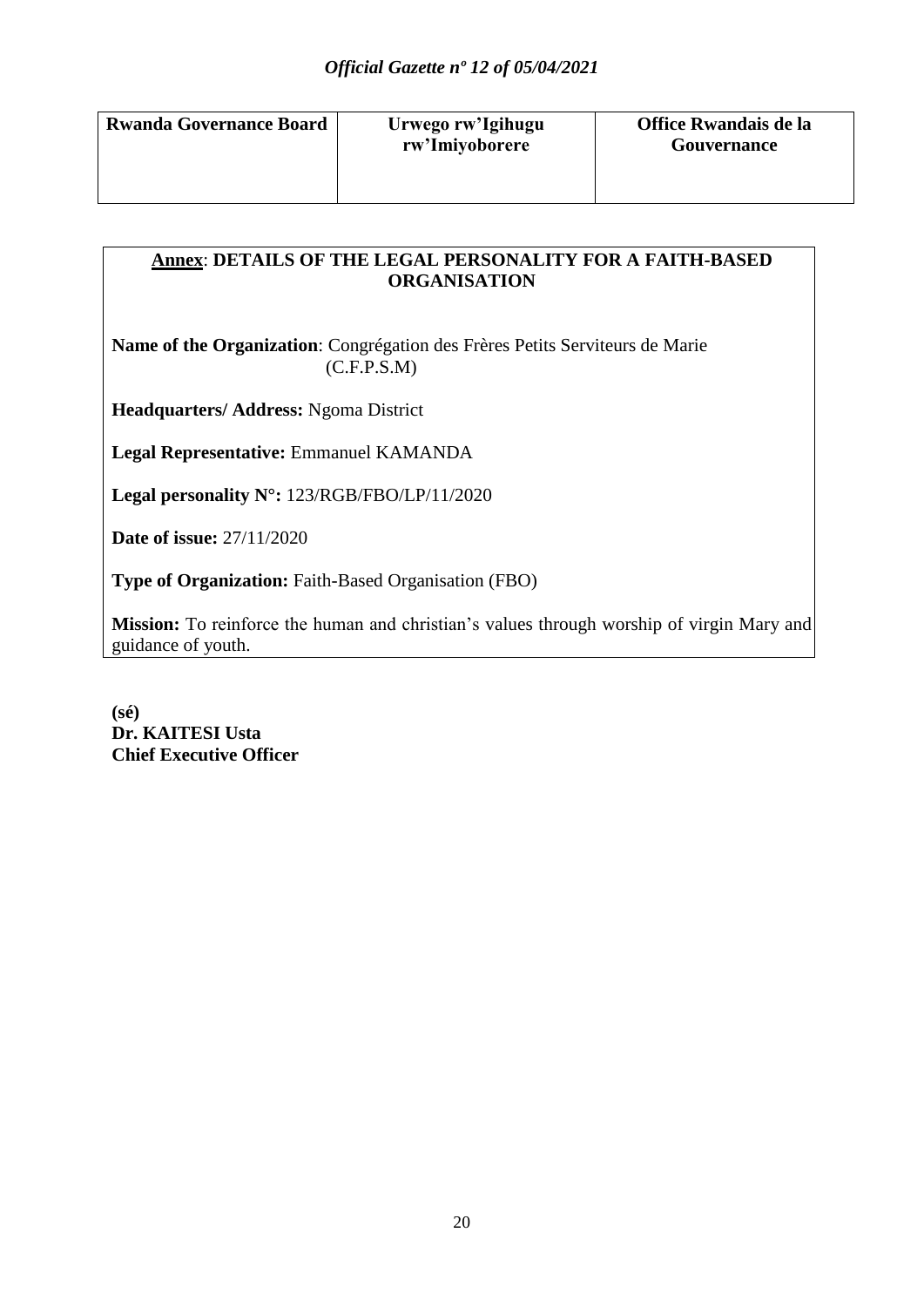## **RWANDA GOVERNANCE BOARD (RGB)**

#### **CERTIFICATE OF LEGAL PERSONALITY Ref 721/RGB/FDN/LP/01/2021**

This is to certify **BLESSING FOUNDATION** a Non-Governmental Organization has been granted a Legal Personality in conformity with the Rwandan Law.

Kigali, on 30/01/2021

(Sé) **Dr. KAITESI Usta Chief Executive Officer**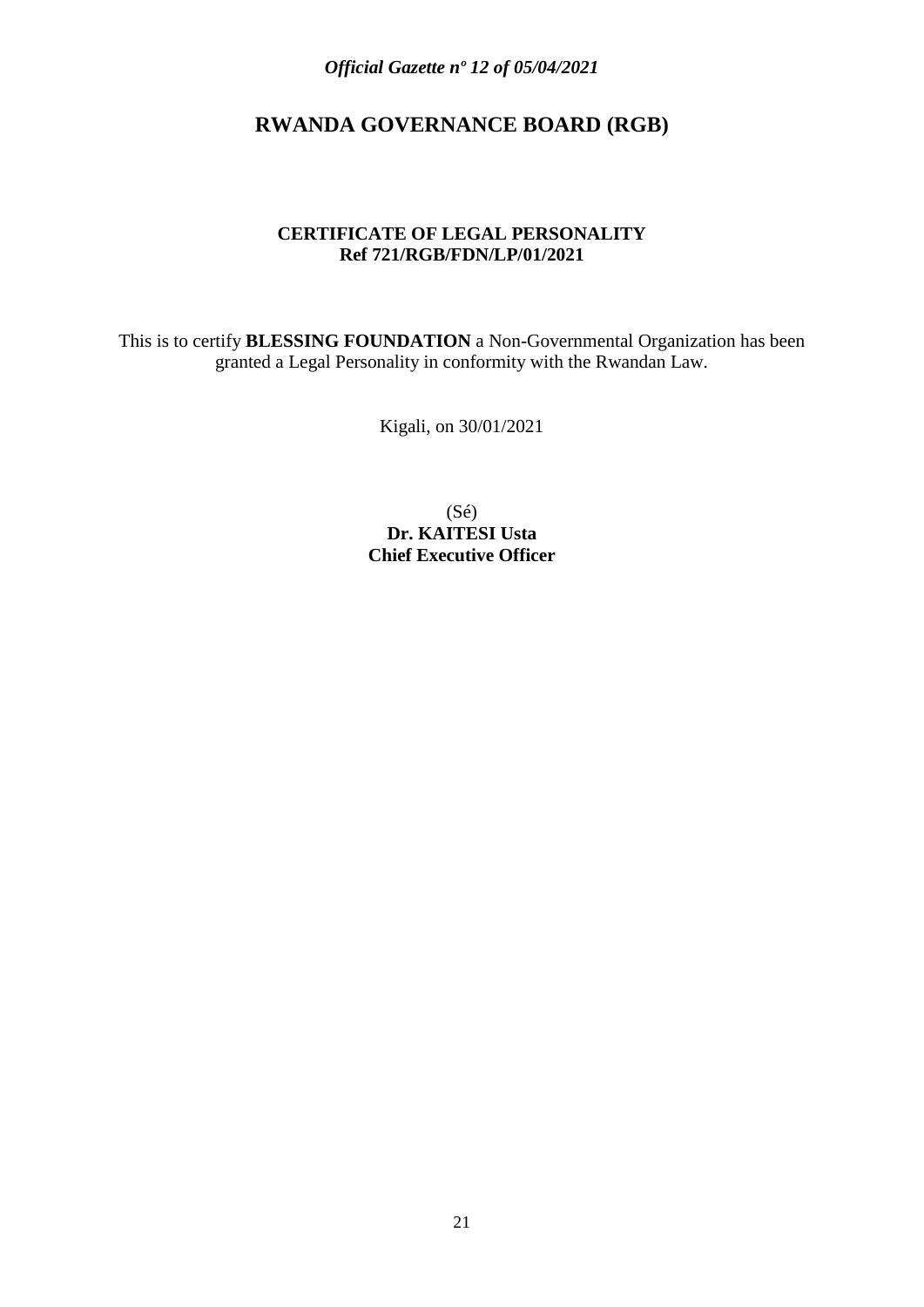| <b>Rwanda Governance Board</b> | Urwego rw'Igihugu<br>rw'Imiyoborere |
|--------------------------------|-------------------------------------|
|                                |                                     |

#### **Annex**: **DETAILS OF THE LEGAL PERSONALITY FOR A NON-GOVERNMENTAL ORGANISATION**

**Name of the Organization**: BLESSING FOUNDATION

**Headquarters/ Address: Gasabo District** 

**Legal Representative:** TWAHIRWA Manasseh

**Deputy Legal Representative:** BAGAHIRWA Irene

**Legal personality N°:** 721/RGB/FDN/LP/01/2021

**Date of issue:** 30/01/2021

**Type of Organization:** Faith-Based Organisation (FBO)

**Mission:** To improve the state of the family so that it becomes a strong foundation of the sustainable development of the nation.

**(sé) Dr. KAITESI Usta Chief Executive Officer**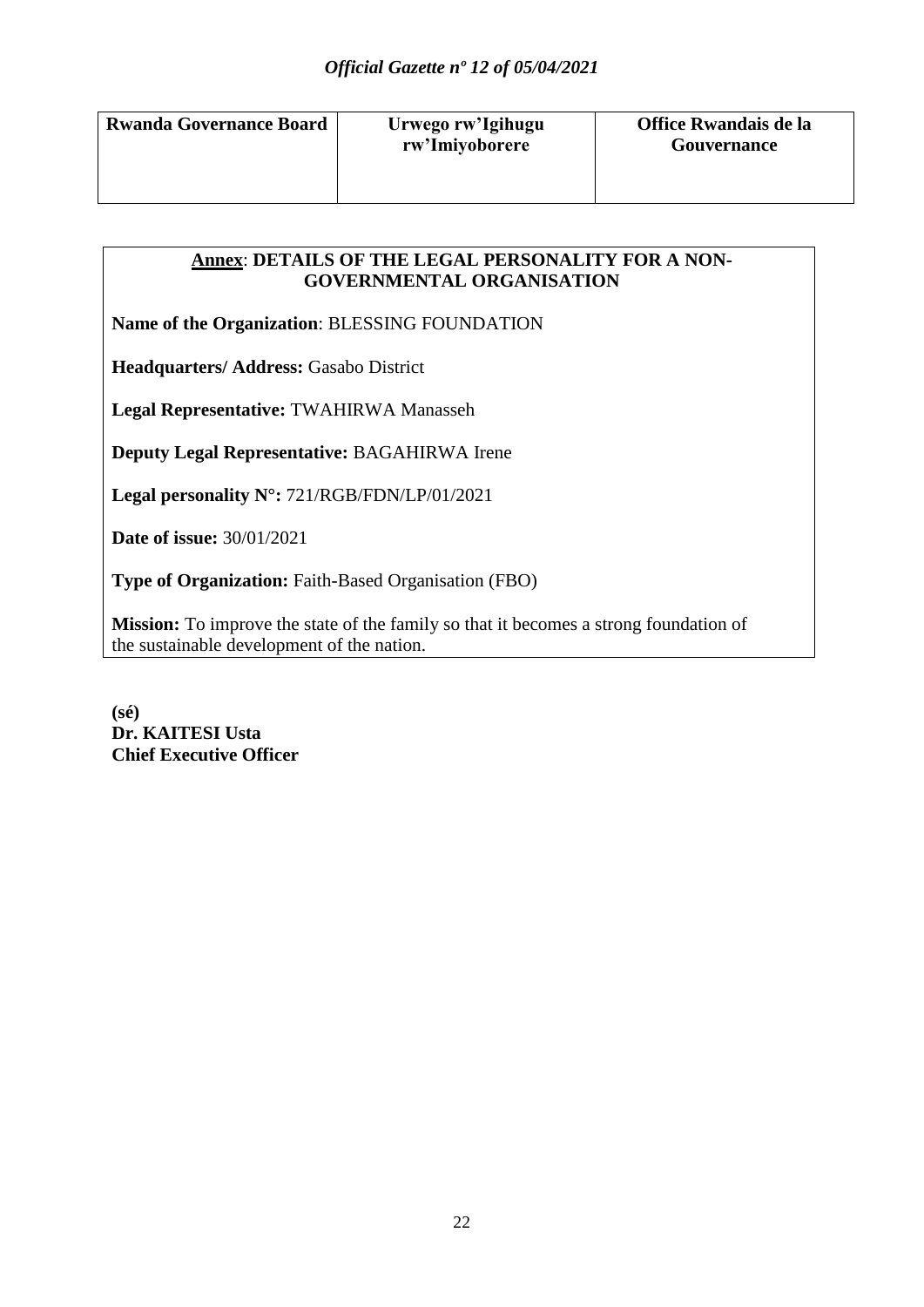## **RWANDA GOVERNANCE BOARD (RGB)**

#### **CERTIFICATE OF COMPLIANCE Ref 077/RGB/2019**

This is to certify that **SOEURS SERVANTES DE LA CHARITE**, a Faith Based Ministry with Legal Personality N° 113/11 complied with Law n° 72/2018 of 31/08/2018 and related regulations.

Kigali, on 23/12/2019

(Sé) **Dr. KAITESI Usta Chief Executive Officer**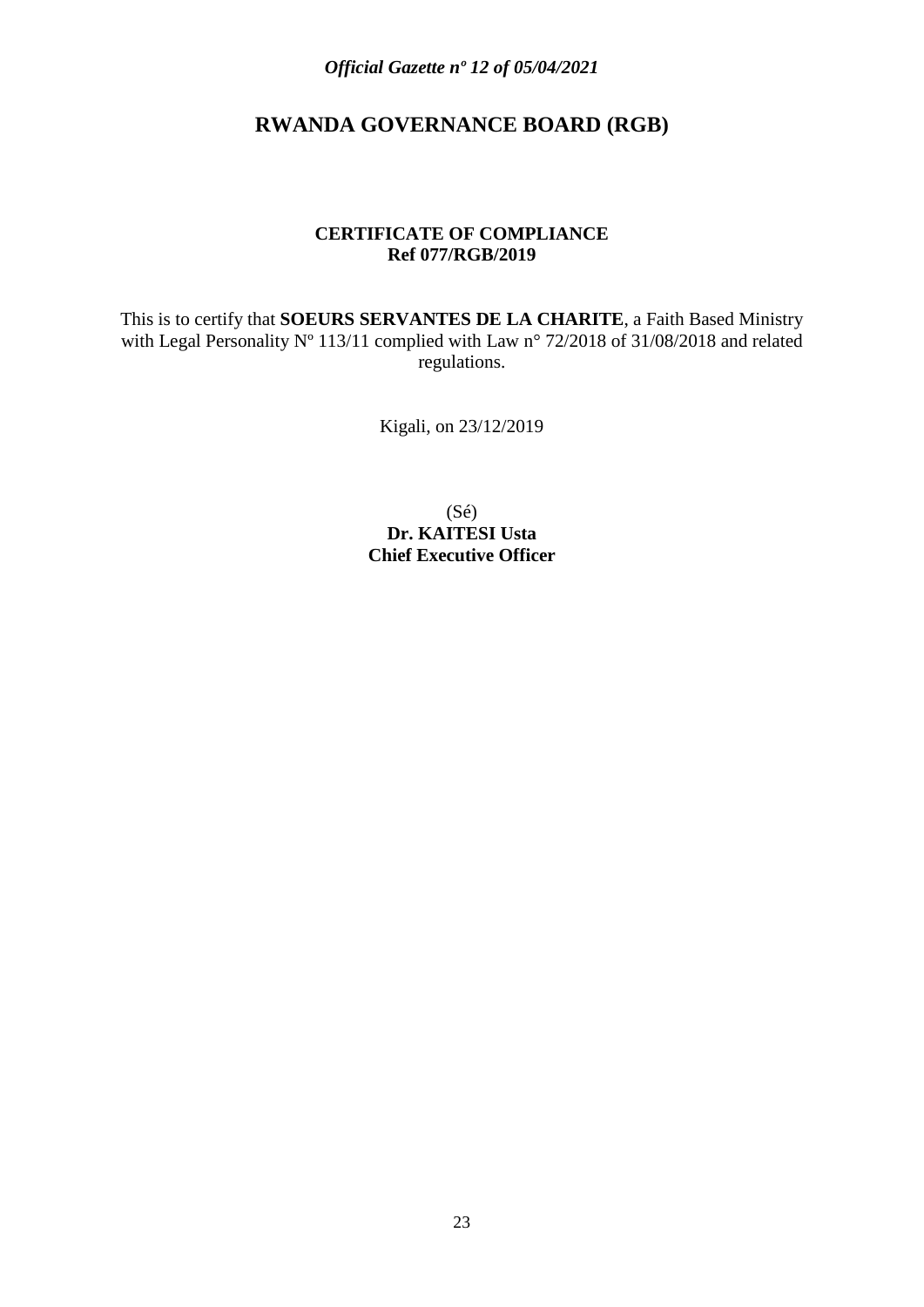| <b>Rwanda Governance Board</b> |  |
|--------------------------------|--|
|                                |  |
|                                |  |

## **Annex**: **DETAILS OF THE LEGAL PERSONALITY FOR A FAITH-BASED ORGANISATION**

**Name of the Organization**: Soeurs Servantes de la Charité

**Headquarters/ Address:** Huye District

**Legal Representative:** Stefania ROSS

**Deputy Legal Representative:** Violete KABAGWIRA

**Compliance Nº**: 077/RGB/2019

**Date of issue:** 23/12/2019

**Type of Organization:** Faith-Based Organisation (FBO)

**Mission:** To serve believers in deepening their spiritual, social, cultural and religious life.

**(sé) Dr. KAITESI Usta Chief Executive Officer**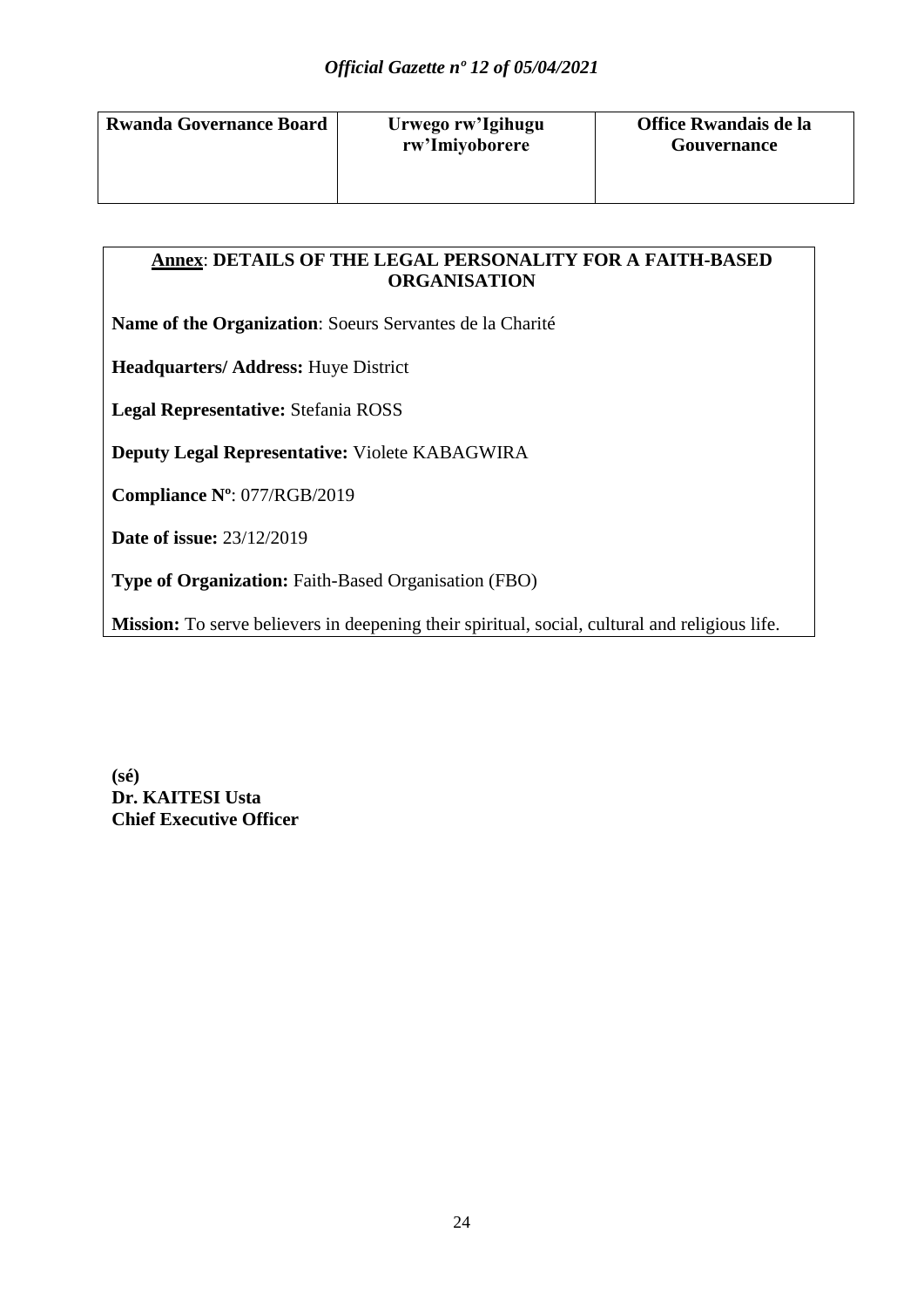

**MINISITERI Y'UBUTEGETSI BW'IGIHUGU**

### **ICYEMEZO CYO GUHINDURA AMAZINA**

Nk'uko biteganywa n'Itegeko n° 32/2016 ryo ku wa 28/08/2016 rigenga abantu n'umuryango mu ngingo yaryo ya 42;

Hakurikijwe Iteka rya Minisitiri n° 001/07.01 ryo ku wa 17/01/2017 rishyiraho uburyo n'inzira zikurikizwa mu guhindura izina;

Duhereye ku ibaruwa ya NTAWUGORORUWANGA Theophile isaba guhindura izina yari asanzwe yitwa ryanditse mu irangamimerere;

Twemeje ko:

Bwana NTAWUGORORUWANGA Theophile utuye mu Mudugudu wa Gikarani, Akagari ka Nengo, Umurenge wa Gisenyi, Akarere ka Rubavu, mu Ntara y'Iburengerazuba yahinduye izina yitwaga rihinduka **KAMANZI Theophile** kuva none.

Byemejwe na: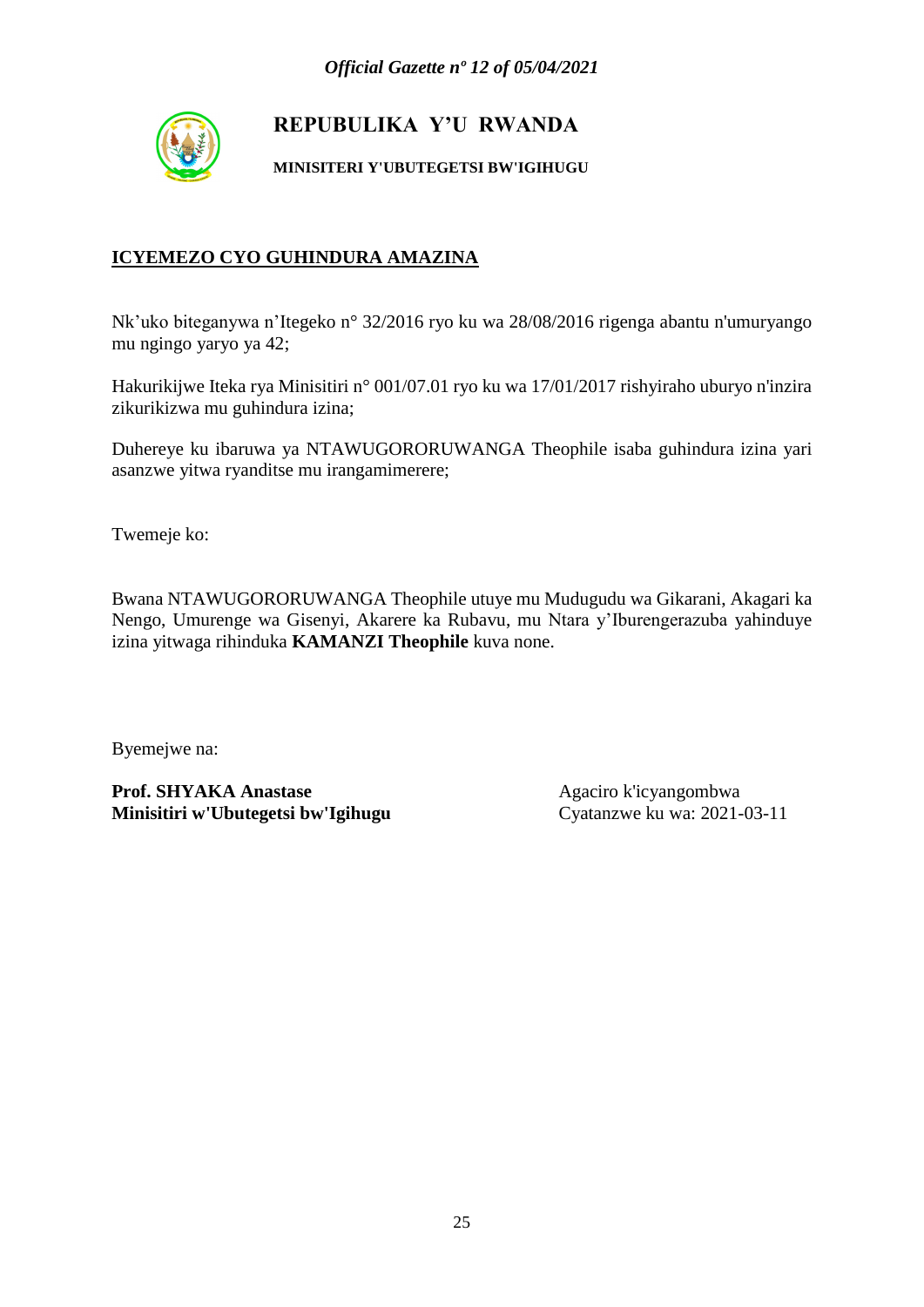

**MINISITERI Y'UBUTEGETSI BW'IGIHUGU**

### **ICYEMEZO CYO GUHINDURA AMAZINA**

Nk'uko biteganywa n'Itegeko n° 32/2016 ryo ku wa 28/08/2016 rigenga abantu n'umuryango mu ngingo yaryo ya 42;

Hakurikijwe Iteka rya Minisitiri n° 001/07.01 ryo ku wa 17/01/2017 rishyiraho uburyo n'inzira zikurikizwa mu guhindura izina;

Duhereye ku ibaruwa ya DUSHIMIMANA isaba guhindura izina yari asanzwe yitwa ryanditse mu irangamimerere;

Twemeje ko:

Madamu DUSHIMIMANA utuye mu Mudugudu wa Rusereka, Akagari ka Nyundo, Umurenge wa Rambura, Akarere ka Nyabihu, mu Ntara y'Iburengerazuba yahinduye izina yitwaga rihinduka **DUSHIMIRIMANA Virginie** kuva none.

Byemejwe na: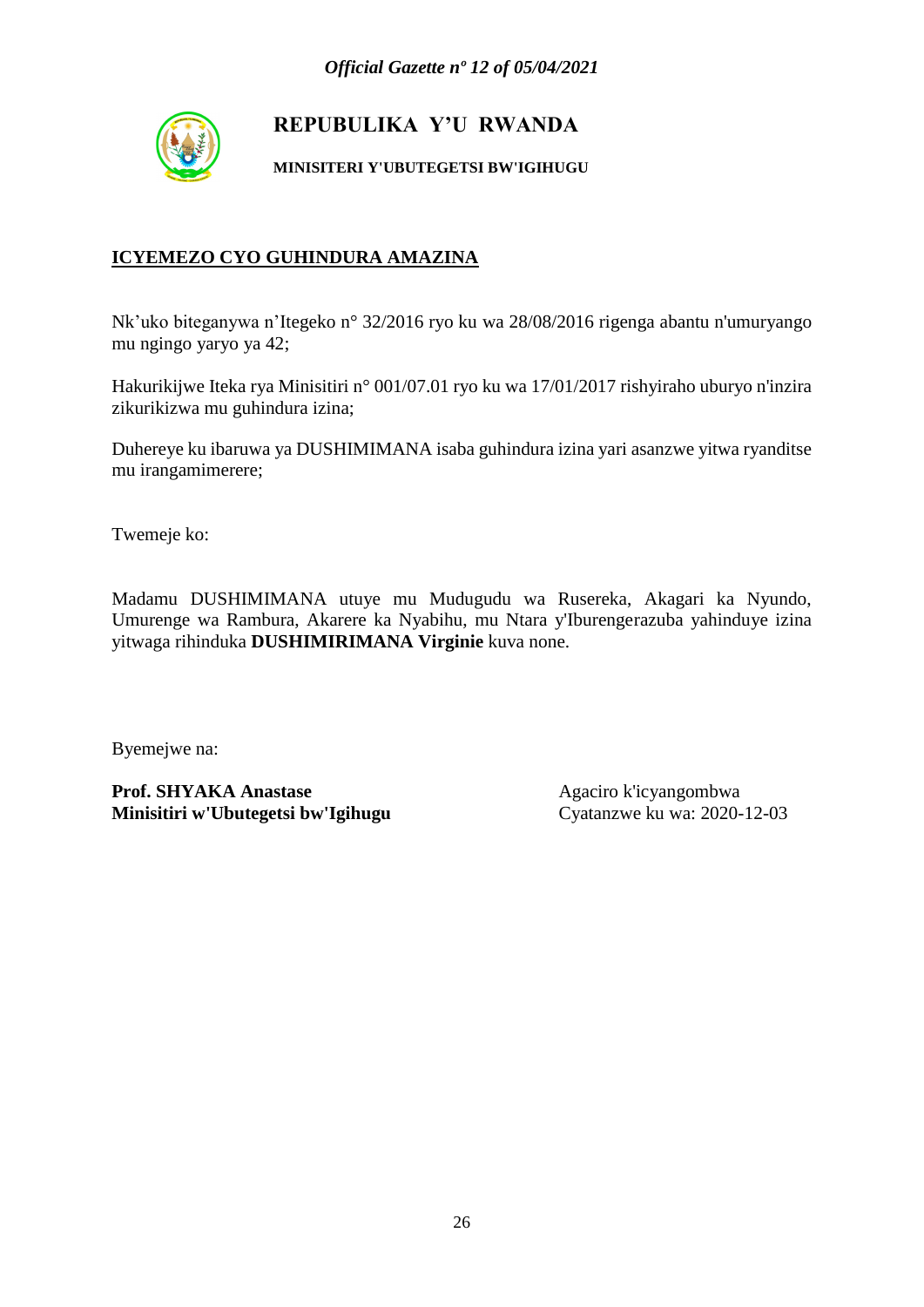

**MINISITERI Y'UBUTEGETSI BW'IGIHUGU**

### **ICYEMEZO CYO GUHINDURA AMAZINA**

Nk'uko biteganywa n'Itegeko n° 32/2016 ryo ku wa 28/08/2016 rigenga abantu n'umuryango mu ngingo yaryo ya 42;

Hakurikijwe Iteka rya Minisitiri n° 001/07.01 ryo ku wa 17/01/2017 rishyiraho uburyo n'inzira zikurikizwa mu guhindura izina;

Duhereye ku ibaruwa ya GASAMUNYIGA isaba guhindura izina yari asanzwe yitwa ryanditse mu irangamimerere;

Twemeje ko:

Bwana GASAMUNYIGA utuye mu Mudugudu wa Kageyo, Akagari ka Ntenyo, Umurenge wa Byimana, Akarere ka Ruhango, mu Ntara y'Amajyepfo yahinduye izina yitwaga rihinduka **MUGISHA Fulgence** kuva none.

Byemejwe na: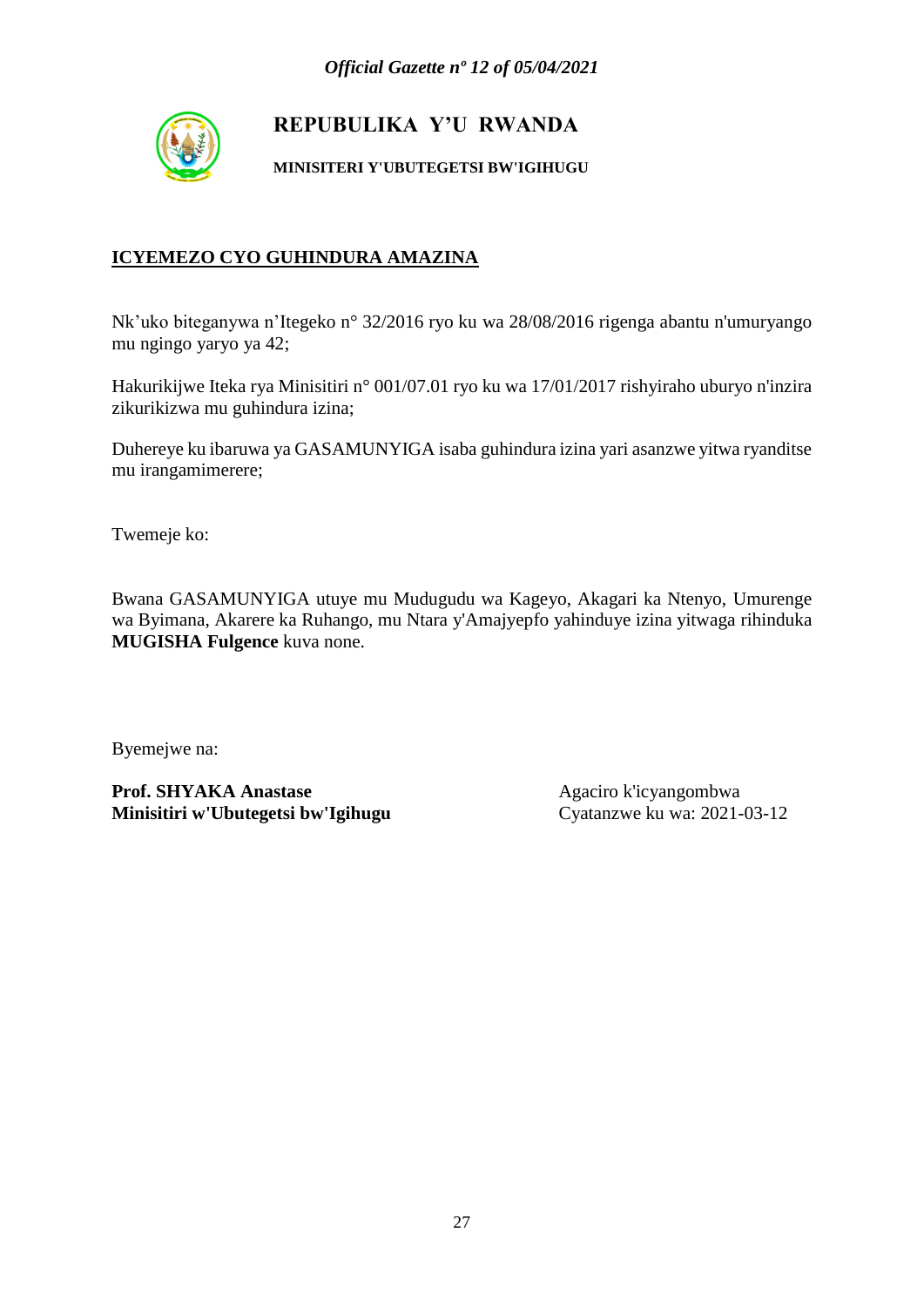

**MINISITERI Y'UBUTEGETSI BW'IGIHUGU**

### **ICYEMEZO CYO GUHINDURA AMAZINA**

Nk'uko biteganywa n'Itegeko n° 32/2016 ryo ku wa 28/08/2016 rigenga abantu n'umuryango mu ngingo yaryo ya 42;

Hakurikijwe Iteka rya Minisitiri n° 001/07.01 ryo ku wa 17/01/2017 rishyiraho uburyo n'inzira zikurikizwa mu guhindura izina;

Duhereye ku ibaruwa ya NSENGIMANA Emmanuel isaba guhindura izina yari asanzwe yitwa ryanditse mu irangamimerere;

Twemeje ko:

Bwana NSENGIMANA Emmanuel utuye mu Mudugudu wa Gaharawe, Akagari ka Buhindure, Umurenge wa Kigeyo, Akarere ka Rutsiro, mu Ntara y'Iburengerazuba yahinduye izina yitwaga rihinduka **NSENGIMANA Jean Damascene** kuva none.

Byemejwe na: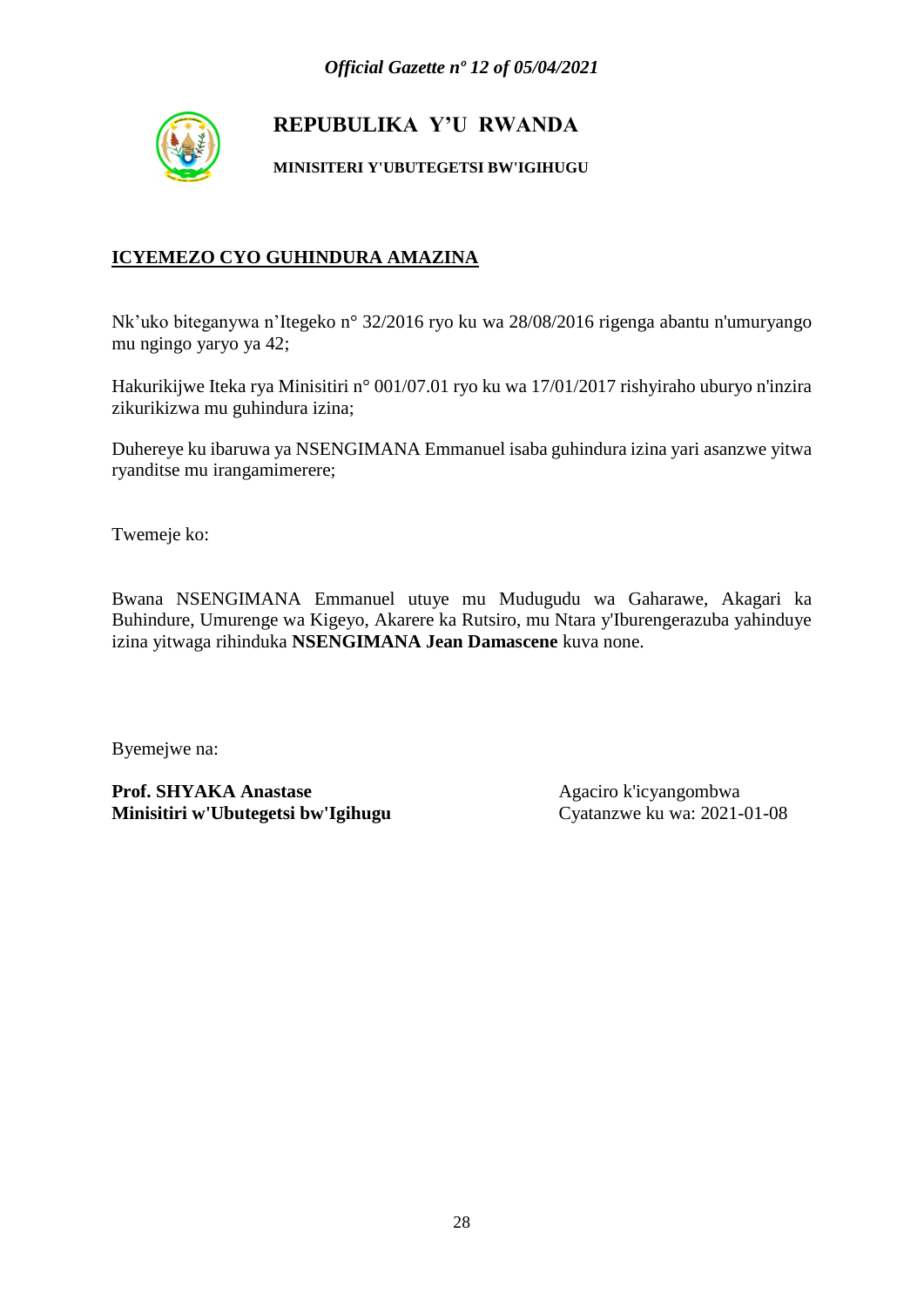

## **REPUBLIC OF RWANDA**

**MINISTRY OF LOCAL GOVERNMENT**

### **CHANGE OF NAME CERTIFICATE**

Pursuant to Law n° 32/2016 of 28/08/2016 governing persons and family in Article 42;

Pursuant to Ministerial Order n° 001/07.01 of 17/01/2017 establishing modalities and procedures for change of name;

Reference is made to the letter from UMUGANWA Alexis requesting to change his current name registered in the civil register;

**Decides that**:

Mr UMUGANWA Alexis domiciled at Akaruvusha Village, Gacuriro Cell, Kinyinya Sector, Gasabo District, in the City of Kigali changes his usual name to **UMUGANWA Axcel** from now on.

Approved by:

**Prof. SHYAKA Anastase** Document Validity **Minister of Local Government** Issued on: 2021-03-18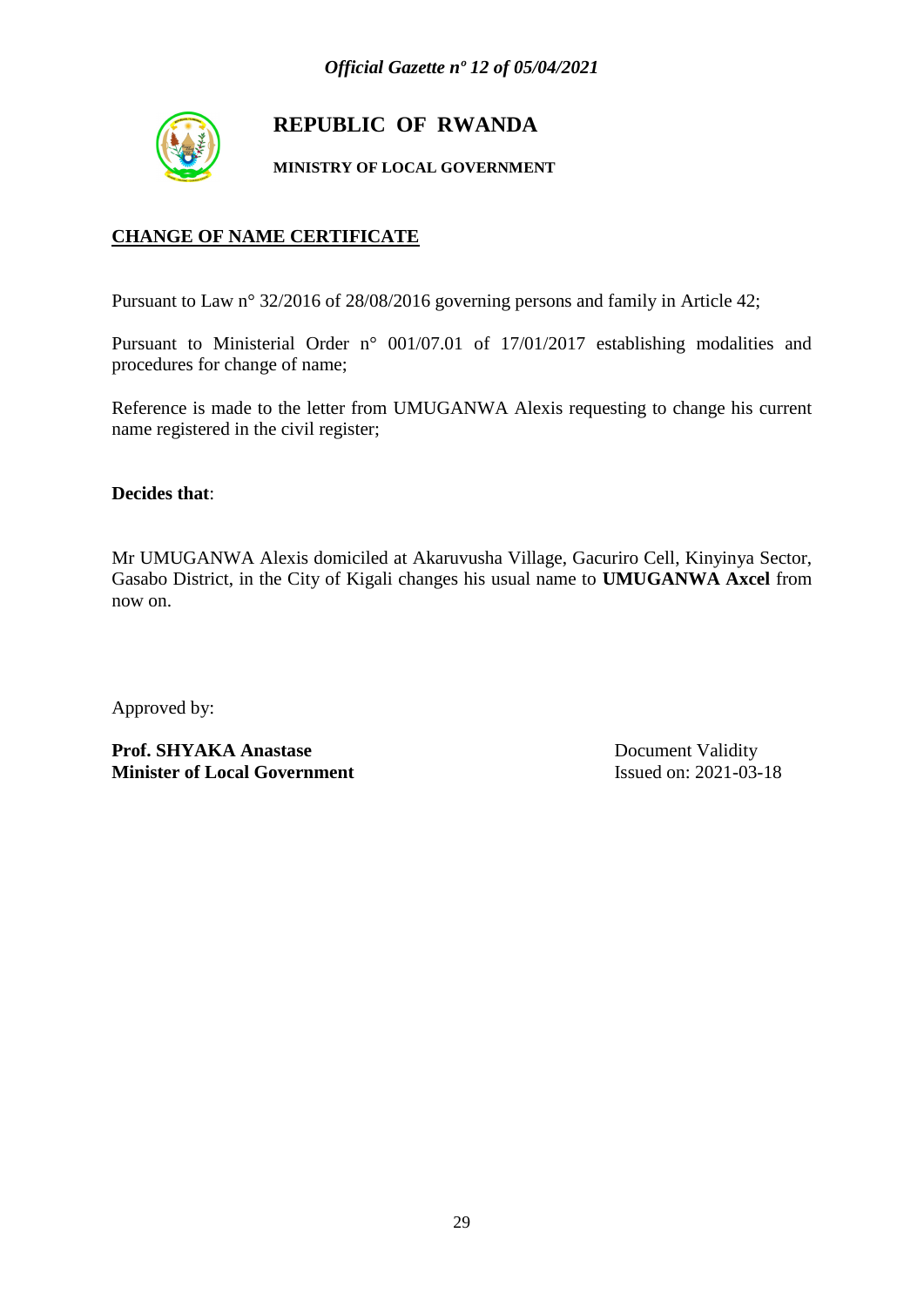

**MINISITERI Y'UBUTEGETSI BW'IGIHUGU**

### **ICYEMEZO CYO GUHINDURA AMAZINA**

Nk'uko biteganywa n'Itegeko n° 32/2016 ryo ku wa 28/08/2016 rigenga abantu n'umuryango mu ngingo yaryo ya 42;

Hakurikijwe Iteka rya Minisitiri n° 001/07.01 ryo ku wa 17/01/2017 rishyiraho uburyo n'inzira zikurikizwa mu guhindura izina;

Duhereye ku ibaruwa ya NTIBIHANGANA Ndabamenya isaba guhindura izina yari asanzwe yitwa ryanditse mu irangamimerere;

Twemeje ko:

Bwana NTIBIHANGANA Ndabamenya utuye mu Mudugudu wa Rugazi, Akagari ka Kibenga, Umurenge wa Ndera, Akarere ka Gasabo, mu Mujyi wa Kigali yahinduye izina yitwaga rihinduka **DUSENGE Etienne** kuva none.

Byemejwe na: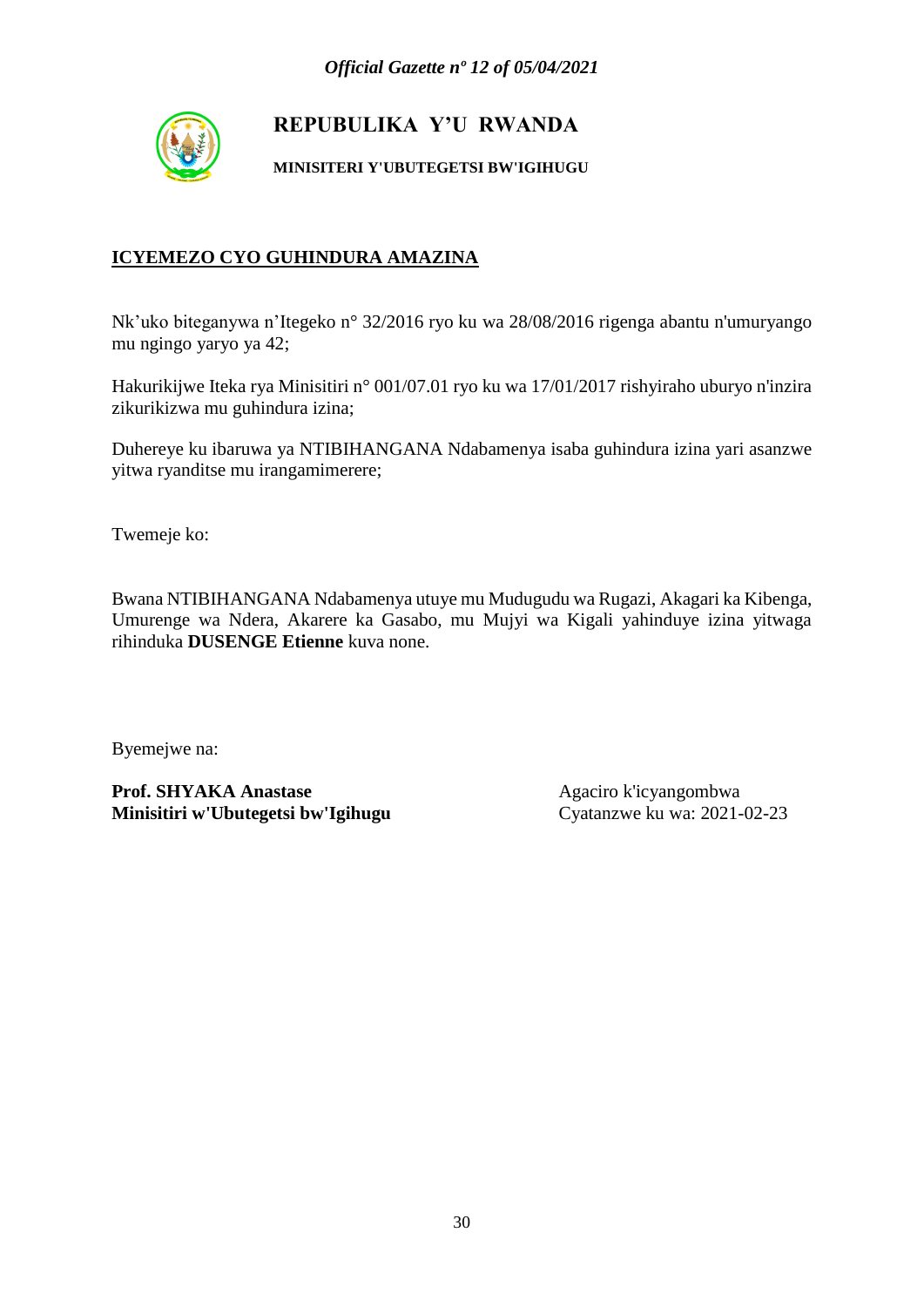

**MINISITERI Y'UBUTEGETSI BW'IGIHUGU**

### **ICYEMEZO CYO GUHINDURA AMAZINA**

Nk'uko biteganywa n'Itegeko n° 32/2016 ryo ku wa 28/08/2016 rigenga abantu n'umuryango mu ngingo yaryo ya 42;

Hakurikijwe Iteka rya Minisitiri n° 001/07.01 ryo ku wa 17/01/2017 rishyiraho uburyo n'inzira zikurikizwa mu guhindura izina;

Duhereye ku ibaruwa ya MUKABARINDA Ines isaba guhindura izina yari asanzwe yitwa ryanditse mu irangamimerere;

Twemeje ko:

Madamu MUKABARINDA Ines utuye mu Mudugudu wa Rusumo, Akagari ka Rusumo, Umurenge wa Gatumba, Akarere ka Ngororero, mu Ntara y'Iburengerazuba yahinduye izina yitwaga rihinduka **UMUTESI Ines** kuva none.

Byemejwe na: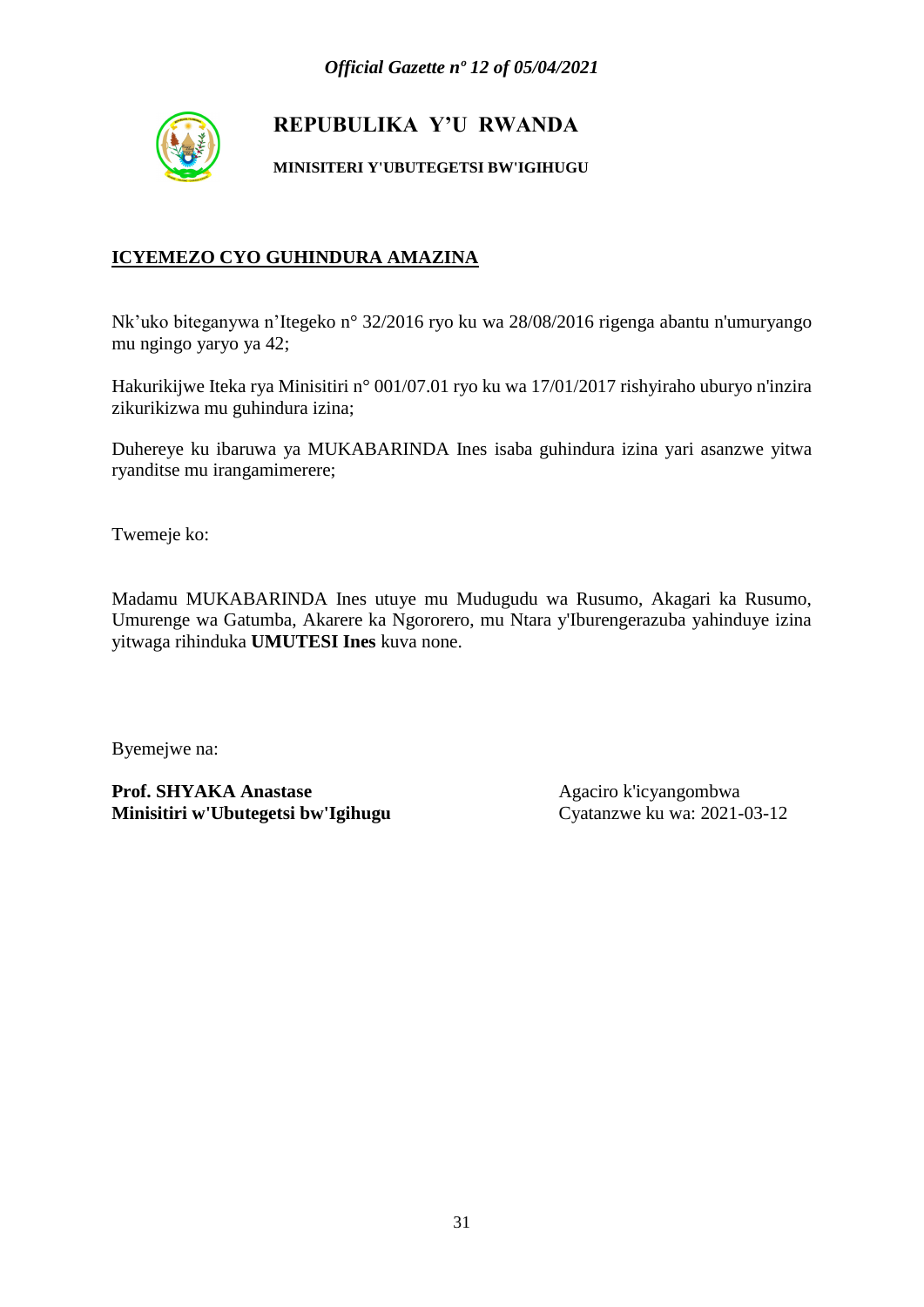

**MINISITERI Y'UBUTEGETSI BW'IGIHUGU**

### **ICYEMEZO CYO GUHINDURA AMAZINA**

Nk'uko biteganywa n'Itegeko n° 32/2016 ryo ku wa 28/08/2016 rigenga abantu n'umuryango mu ngingo yaryo ya 42;

Hakurikijwe Iteka rya Minisitiri n° 001/07.01 ryo ku wa 17/01/2017 rishyiraho uburyo n'inzira zikurikizwa mu guhindura izina;

Duhereye ku ibaruwa ya BYUKUSENGE Alice isaba guhindura izina yari asanzwe yitwa ryanditse mu irangamimerere;

Twemeje ko:

Madamu BYUKUSENGE Alice utuye mu Mudugudu wa Inganzo, Akagari ka Katabaro, Umurenge wa Kimisagara, Akarere ka Nyarugenge, mu Mujyi wa Kigali yahinduye izina yitwaga rihinduka **BYUKUSENGE Aisha** kuva none.

Byemejwe na: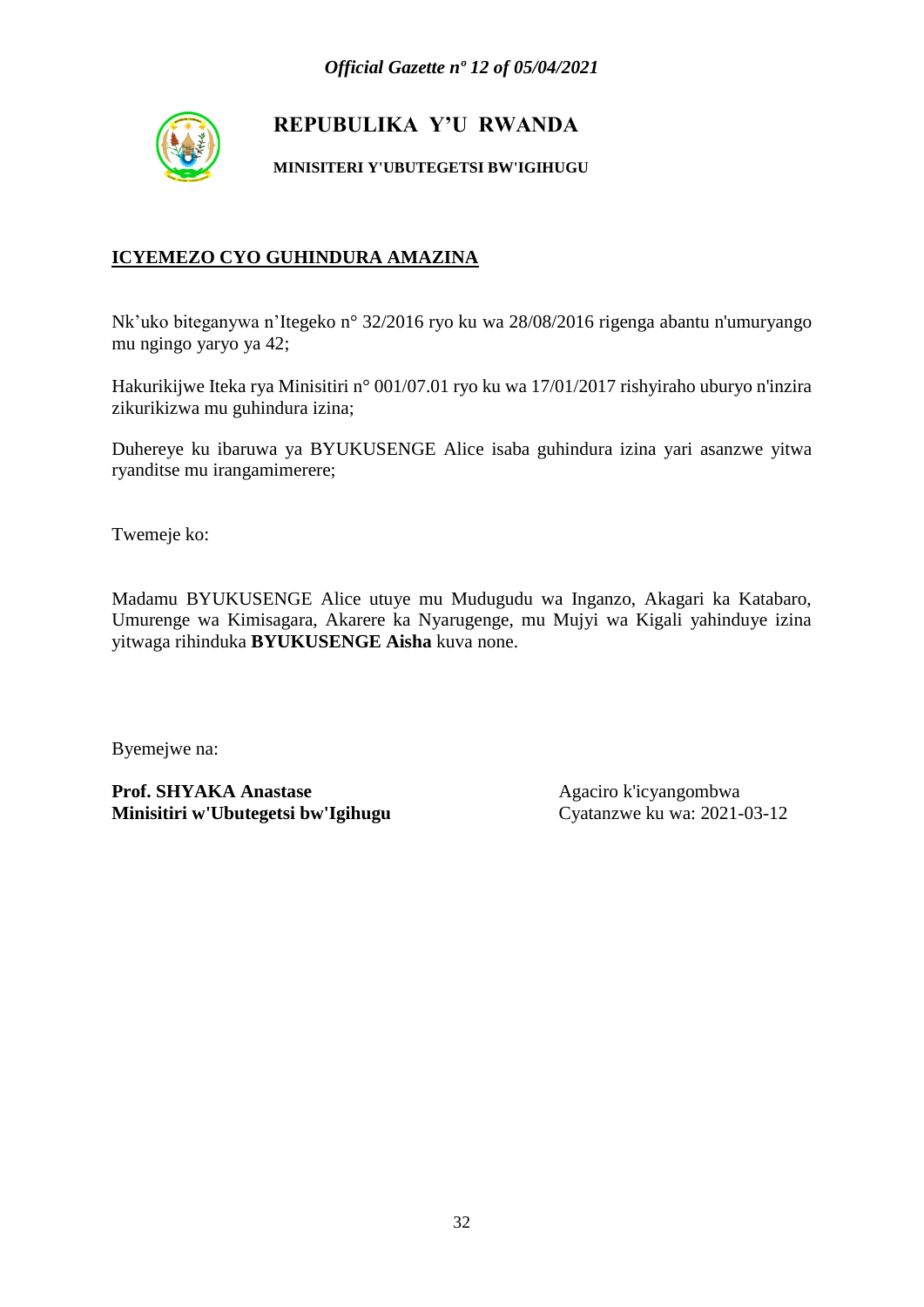

**MINISITERI Y'UBUTEGETSI BW'IGIHUGU**

### **ICYEMEZO CYO GUHINDURA AMAZINA**

Nk'uko biteganywa n'Itegeko n° 32/2016 ryo ku wa 28/08/2016 rigenga abantu n'umuryango mu ngingo yaryo ya 42;

Hakurikijwe Iteka rya Minisitiri n° 001/07.01 ryo ku wa 17/01/2017 rishyiraho uburyo n'inzira zikurikizwa mu guhindura izina;

Duhereye ku ibaruwa ya ISHIMWE Honoré isaba guhindura izina yari asanzwe yitwa ryanditse mu irangamimerere;

Twemeje ko:

Bwana ISHIMWE Honoré utuye mu Mudugudu wa Kabizoza, Akagari ka Agateko, Umurenge wa Jali, Akarere ka Gasabo, mu Mujyi wa Kigali yahinduye izina yitwaga rihinduka **ISHIMWE BONI Honoré** kuva none.

Byemejwe na: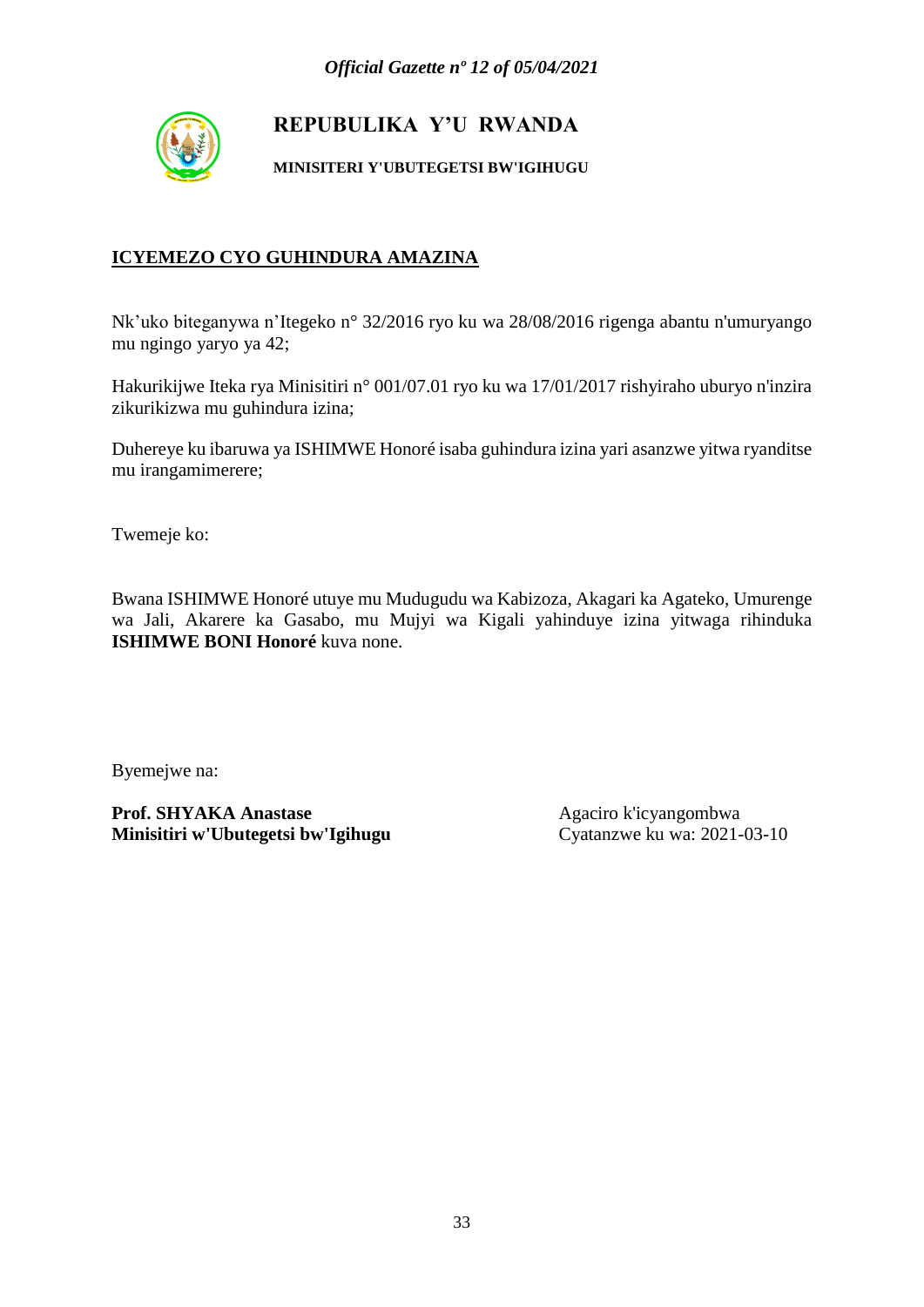

**MINISITERI Y'UBUTEGETSI BW'IGIHUGU**

### **ICYEMEZO CYO GUHINDURA AMAZINA**

Nk'uko biteganywa n'Itegeko n° 32/2016 ryo ku wa 28/08/2016 rigenga abantu n'umuryango mu ngingo yaryo ya 42;

Hakurikijwe Iteka rya Minisitiri n° 001/07.01 ryo ku wa 17/01/2017 rishyiraho uburyo n'inzira zikurikizwa mu guhindura izina;

Duhereye ku ibaruwa ya GAHUTU Eric isaba guhindura izina yari asanzwe yitwa ryanditse mu irangamimerere;

Twemeje ko:

Bwana GAHUTU Eric utuye mu Mudugudu wa Gashiru, Akagari ka Bitare, Umurenge wa Ngera, Akarere ka Nyaruguru, mu Ntara y'Amajyepfo yahinduye izina yitwaga rihinduka **IRABIZI Eric** kuva none.

Byemejwe na: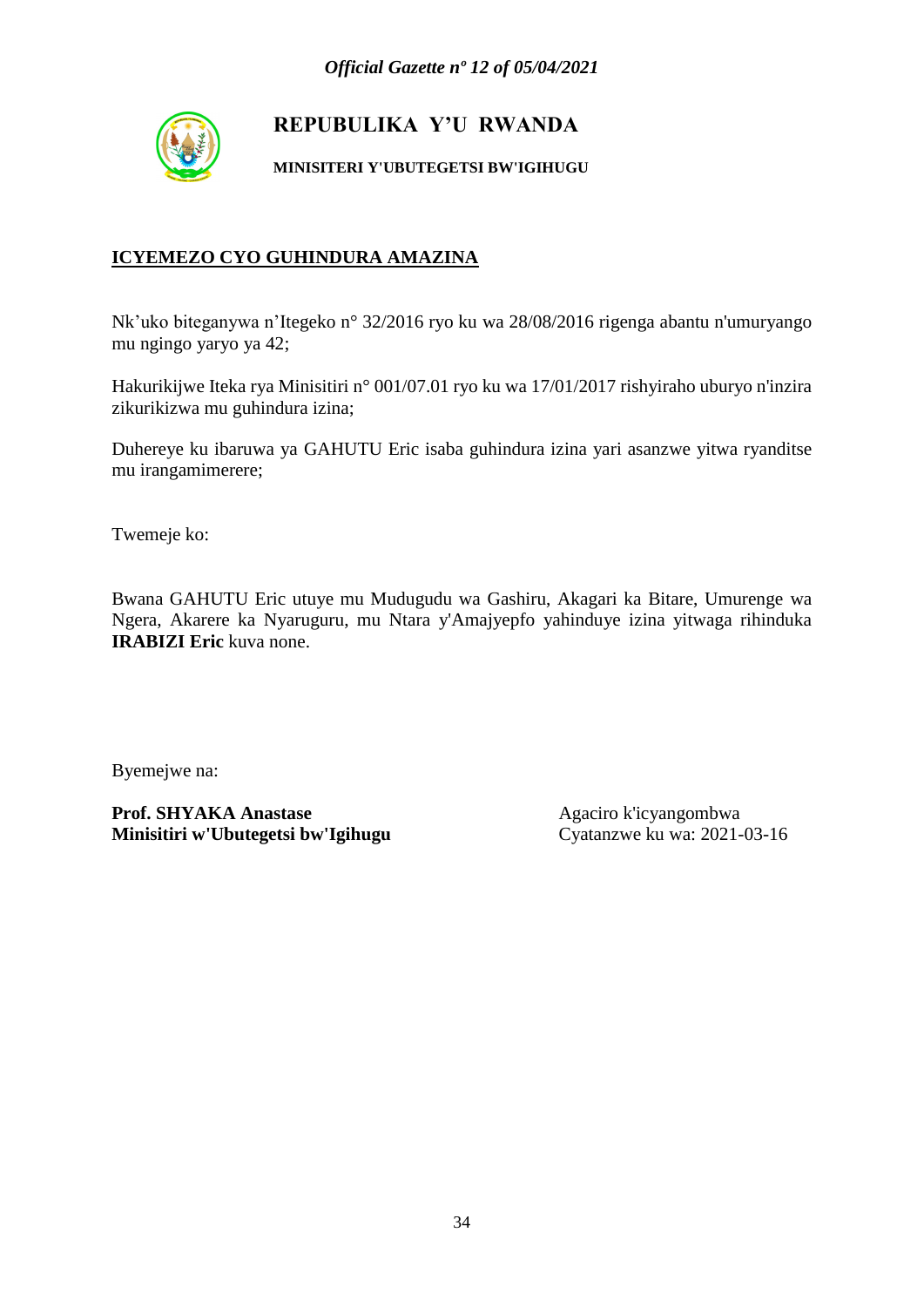

**MINISITERI Y'UBUTEGETSI BW'IGIHUGU**

#### **ICYEMEZO CYO GUHINDURA AMAZINA**

Nk'uko biteganywa n'Itegeko n° 32/2016 ryo ku wa 28/08/2016 rigenga abantu n'umuryango mu ngingo yaryo ya 42;

Hakurikijwe Iteka rya Minisitiri n° 001/07.01 ryo ku wa 17/01/2017 rishyiraho uburyo n'inzira zikurikizwa mu guhindura izina;

Duhereye ku ibaruwa ya MUSONERA Fred isaba guhindura izina yari asanzwe yitwa ryanditse mu irangamimerere;

Twemeje ko:

Bwana MUSONERA Fred utuye mu Mudugudu wa Nkerenke, Akagari ka Kamagiri, Umurenge wa Nyagatare, Akarere ka Nyagatare, mu Ntara y'Iburasirazuba yahinduye izina yitwaga rihinduka **MUSONERA Geoffrey** kuva none.

Byemejwe na: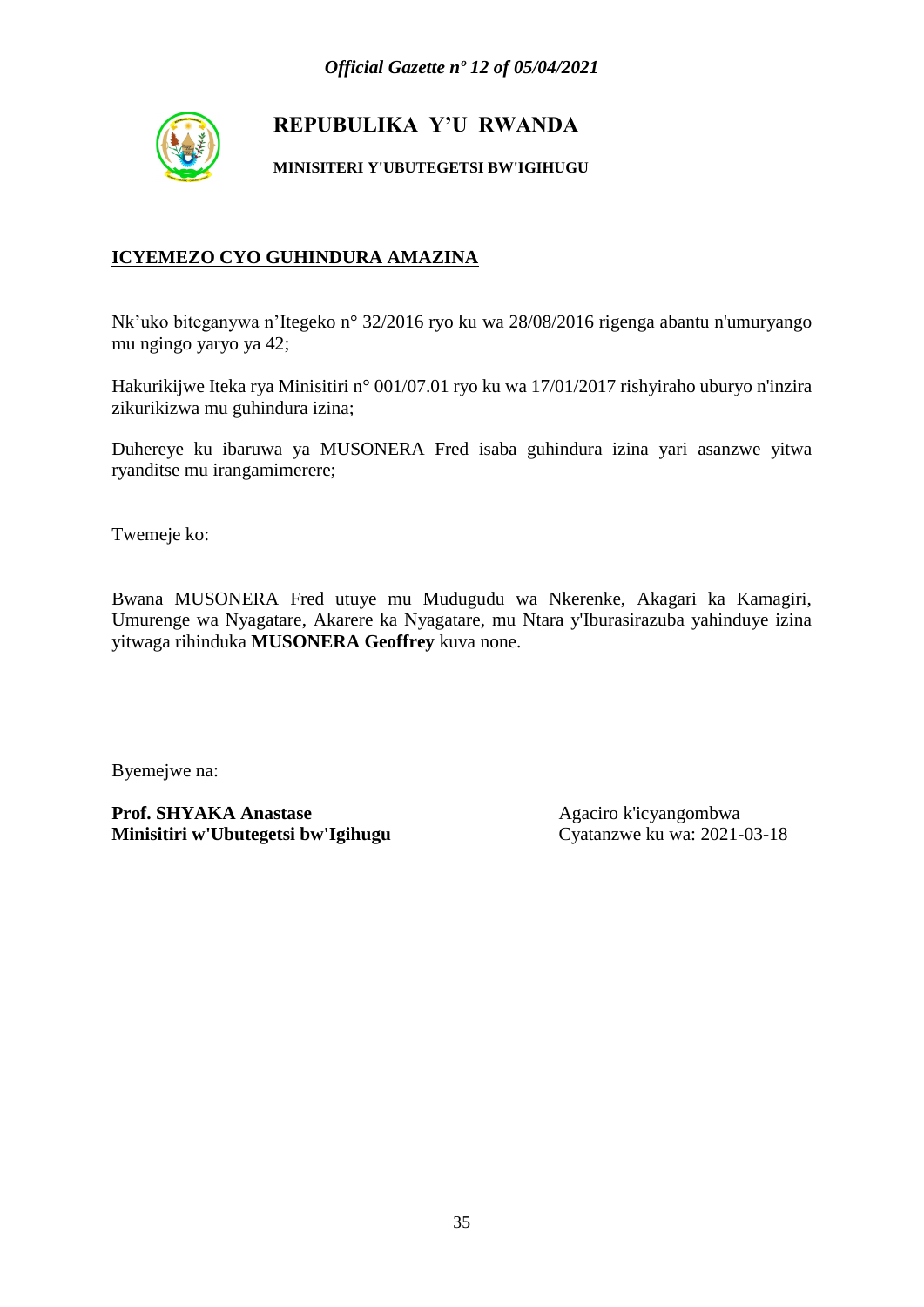

**MINISITERI Y'UBUTEGETSI BW'IGIHUGU**

### **ICYEMEZO CYO GUHINDURA AMAZINA**

Nk'uko biteganywa n'Itegeko n° 32/2016 ryo ku wa 28/08/2016 rigenga abantu n'umuryango mu ngingo yaryo ya 42;

Hakurikijwe Iteka rya Minisitiri n° 001/07.01 ryo ku wa 17/01/2017 rishyiraho uburyo n'inzira zikurikizwa mu guhindura izina;

Duhereye ku ibaruwa ya AKANIGI Mutegarugori Claissie isaba guhindura izina yari asanzwe yitwa ryanditse mu irangamimerere;

Twemeje ko:

Madamu AKANIGI Mutegarugori Claissie utuye mu Mudugudu wa Rugwiro, Akagari ka Karambo, Umurenge wa Gatenga, Akarere ka Kicukiro, mu Mujyi wa Kigali yahinduye izina yitwaga rihinduka **AKANIGI Claissie Agape** kuva none.

Byemejwe na: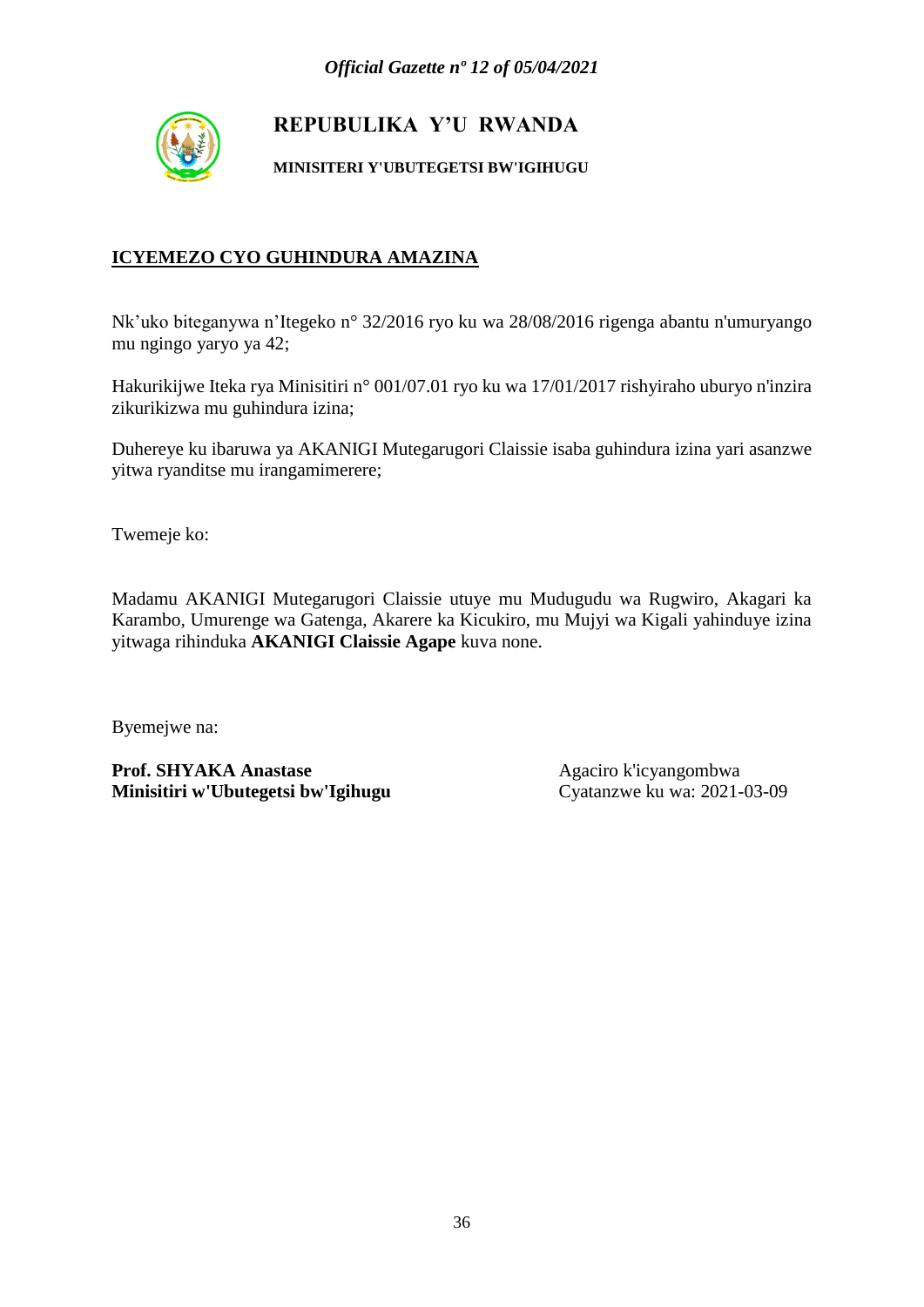

**MINISITERI Y'UBUTEGETSI BW'IGIHUGU**

## **ICYEMEZO CYO GUHINDURA AMAZINA**

Nk'uko biteganywa n'Itegeko n° 32/2016 ryo ku wa 28/08/2016 rigenga abantu n'umuryango mu ngingo yaryo ya 42;

Hakurikijwe Iteka rya Minisitiri n° 001/07.01 ryo ku wa 17/01/2017 rishyiraho uburyo n'inzira zikurikizwa mu guhindura izina;

Duhereye ku ibaruwa ya NYIRABANZI Joseline isaba guhindura izina yari asanzwe yitwa ryanditse mu irangamimerere;

Twemeje ko:

Madamu NYIRABANZI Joseline utuye mu Mudugudu wa Nyakariba, Akagari ka Musezero, Umurenge wa Gisozi, Akarere ka Gasabo, mu Mujyi wa Kigali yahinduye izina yitwaga rihinduka **UWINEZA Joseline** kuva none.

Byemejwe na: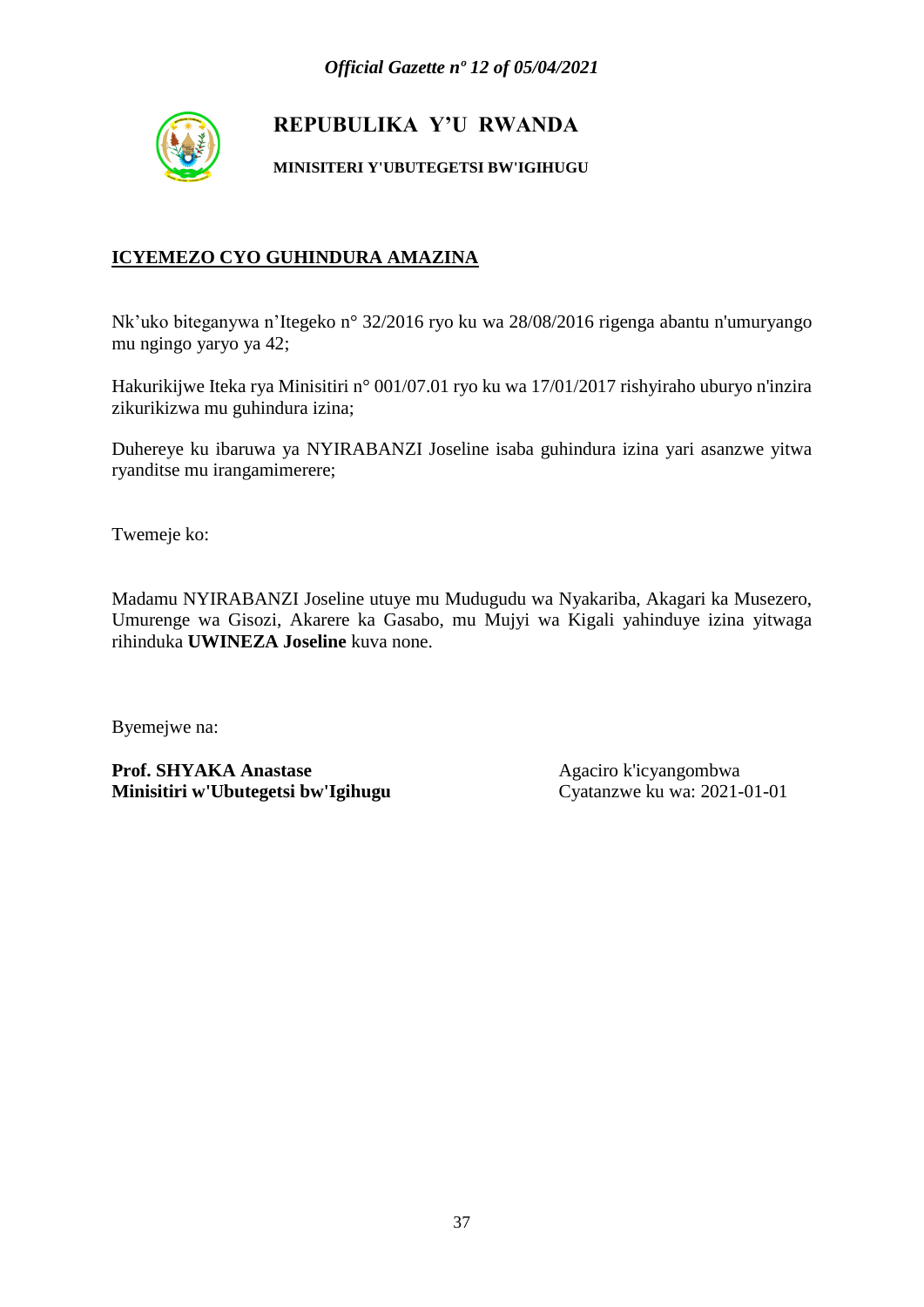

**MINISITERI Y'UBUTEGETSI BW'IGIHUGU**

## **ICYEMEZO CYO GUHINDURA AMAZINA**

Nk'uko biteganywa n'Itegeko n° 32/2016 ryo ku wa 28/08/2016 rigenga abantu n'umuryango mu ngingo yaryo ya 42;

Hakurikijwe Iteka rya Minisitiri n° 001/07.01 ryo ku wa 17/01/2017 rishyiraho uburyo n'inzira zikurikizwa mu guhindura izina;

Duhereye ku ibaruwa ya NTAWIZERUNDI Virginie isaba guhindura izina yari asanzwe yitwa ryanditse mu irangamimerere;

Twemeje ko:

Madamu NTAWIZERUNDI Virginie utuye mu Mudugudu wa Buyanja, Akagari k'Urugarama, Umurenge wa Gahini, Akarere ka Kayonza, mu Ntara y'Iburasirazuba yahinduye izina yitwaga rihinduka **UWIZERA Virginie** kuva none.

Byemejwe na: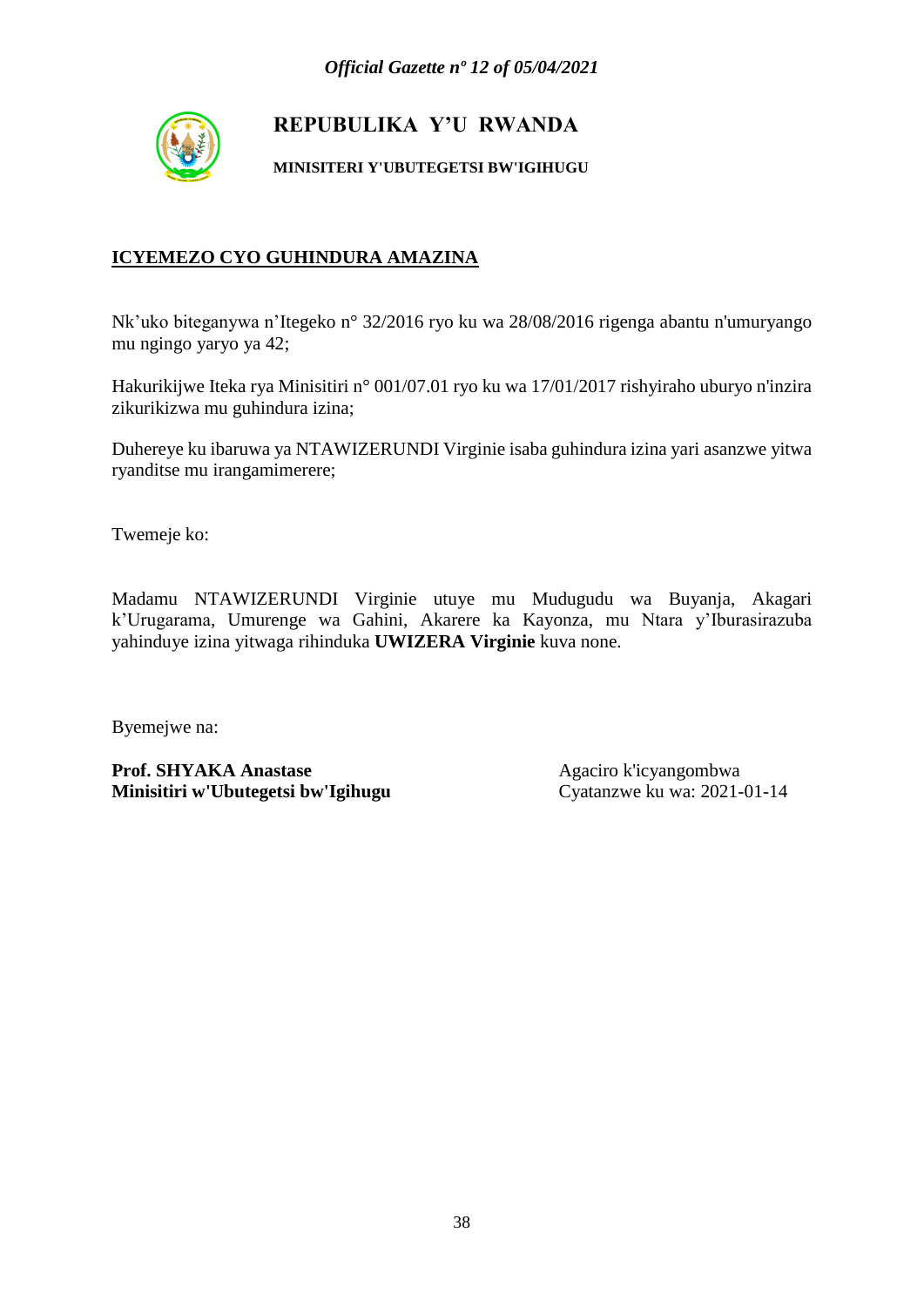

## **REPUBLIC OF RWANDA**

**MINISTRY OF LOCAL GOVERNMENT**

## **CHANGE OF NAME CERTIFICATE**

Pursuant to Law n° 32/2016 of 28/08/2016 governing persons and family in Article 42;

Pursuant to Ministerial Order n° 001/07.01 of 17/01/2017 establishing modalities and procedures for change of name;

Reference is made to the letter from NDUHIRA Niyomugabo Jean Marie Via requesting to change his current name registered in the civil register;

**Decides that**:

Mr NDUHIRA Niyomugabo Jean Marie Via domiciled at Mubuga Village, Ryaruhanga Cell, Mubuga Sector, Karongi District, in the Western Province changes his/her usual name to **NIYOMUGABO Jean Marie Vianney** from now on.

Approved by:

**Prof. SHYAKA Anastase** Document Validity **Minister of Local Government** Issued on: 2021-02-26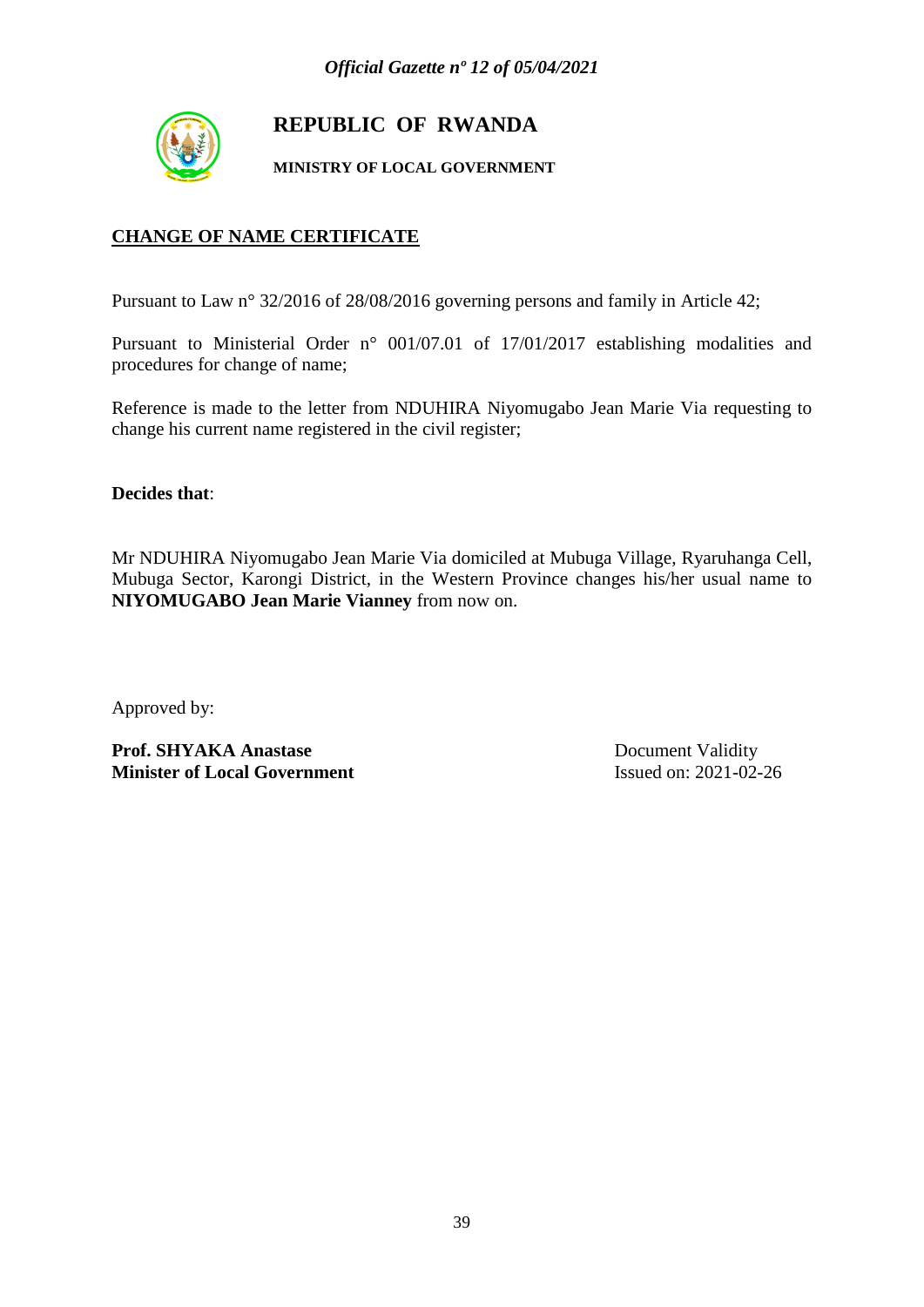

## **REPUBLIC OF RWANDA**

**MINISTRY OF LOCAL GOVERNMENT**

## **CHANGE OF NAME CERTIFICATE**

Pursuant to Law n° 32/2016 of 28/08/2016 governing persons and family in Article 42;

Pursuant to Ministerial Order n° 001/07.01 of 17/01/2017 establishing modalities and procedures for change of name;

Reference is made to the letter from KWECULU Joyce requesting to change her current name registered in the civil register;

**Decides that**:

Ms KWECULU Joyce domiciled at Imitari village, Bibare cell, Kimironko sector, Gasabo district, in the City of Kigali changes her usual name to **UMWIZA Joyce** from now on.

Approved by:

Prof. SHYAKA Anastase Document Validity **Minister of Local Government** Issued on: 2021-03-12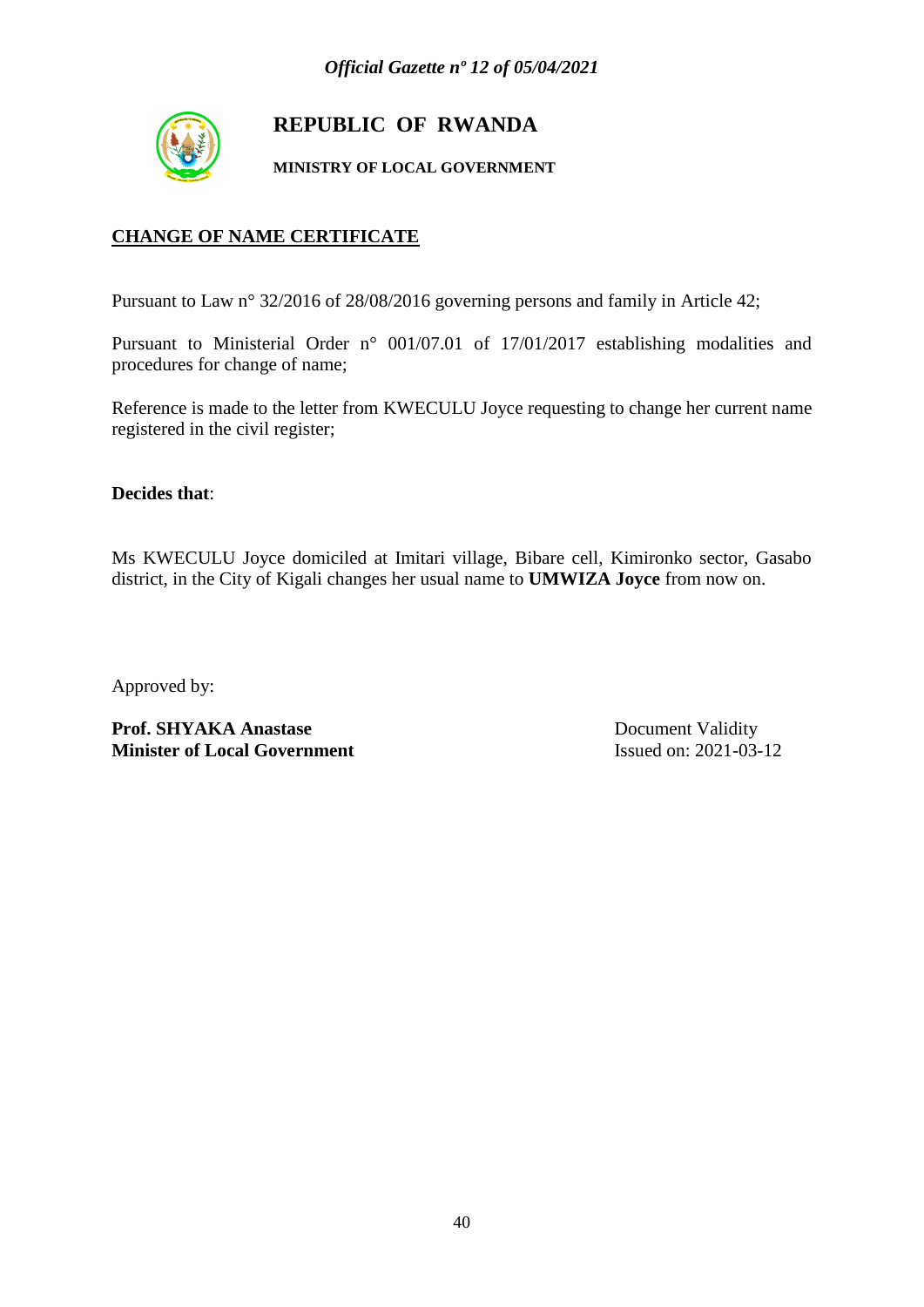

**MINISITERI Y'UBUTEGETSI BW'IGIHUGU**

## **ICYEMEZO CYO GUHINDURA AMAZINA**

Nk'uko biteganywa n'Itegeko n° 32/2016 ryo ku wa 28/08/2016 rigenga abantu n'umuryango mu ngingo yaryo ya 42;

Hakurikijwe Iteka rya Minisitiri n° 001/07.01 ryo ku wa 17/01/2017 rishyiraho uburyo n'inzira zikurikizwa mu guhindura izina;

Duhereye ku ibaruwa ya RWAMASASU isaba guhindura izina yari asanzwe yitwa ryanditse mu irangamimerere;

Twemeje ko:

Bwana RWAMASASU utuye mu Mudugudu wa Kanserege, Akagari ka Kamutwa, Umurenge wa Kacyiru, Akarere ka Gasabo, mu Mujyi wa Kigali yahinduye izina yitwaga rihinduka **RWAMASASU Fred** kuva none.

Byemejwe na: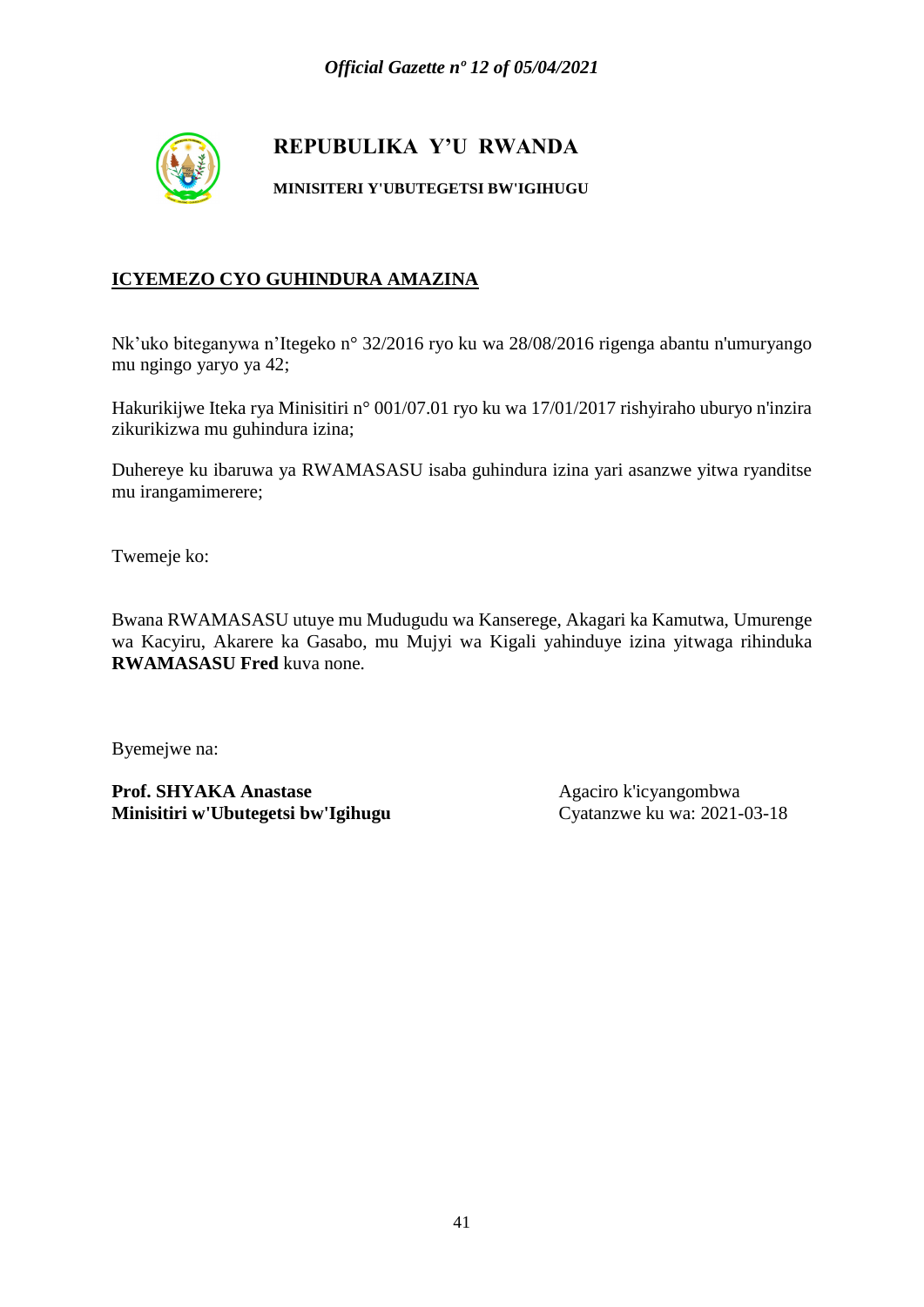

**MINISITERI Y'UBUTEGETSI BW'IGIHUGU**

### **ICYEMEZO CYO GUHINDURA AMAZINA**

Nk'uko biteganywa n'Itegeko n° 32/2016 ryo ku wa 28/08/2016 rigenga abantu n'umuryango mu ngingo yaryo ya 42;

Hakurikijwe Iteka rya Minisitiri n° 001/07.01 ryo ku wa 17/01/2017 rishyiraho uburyo n'inzira zikurikizwa mu guhindura izina;

Duhereye ku ibaruwa ya UWINEZA Musirikari Dedine isaba guhindura izina yari asanzwe yitwa ryanditse mu irangamimerere;

Twemeje ko:

Madamu UWINEZA Musirikari Dedine utuye mu Mudugudu wa Kizunga, Akagari ka Nyamugari, Umurenge wa Kintobo, Akarere ka Nyabihu, mu Ntara y'Iburengerazuba yahinduye izina yitwaga rihinduka **UWINEZA Pascaline** kuva none.

Byemejwe na: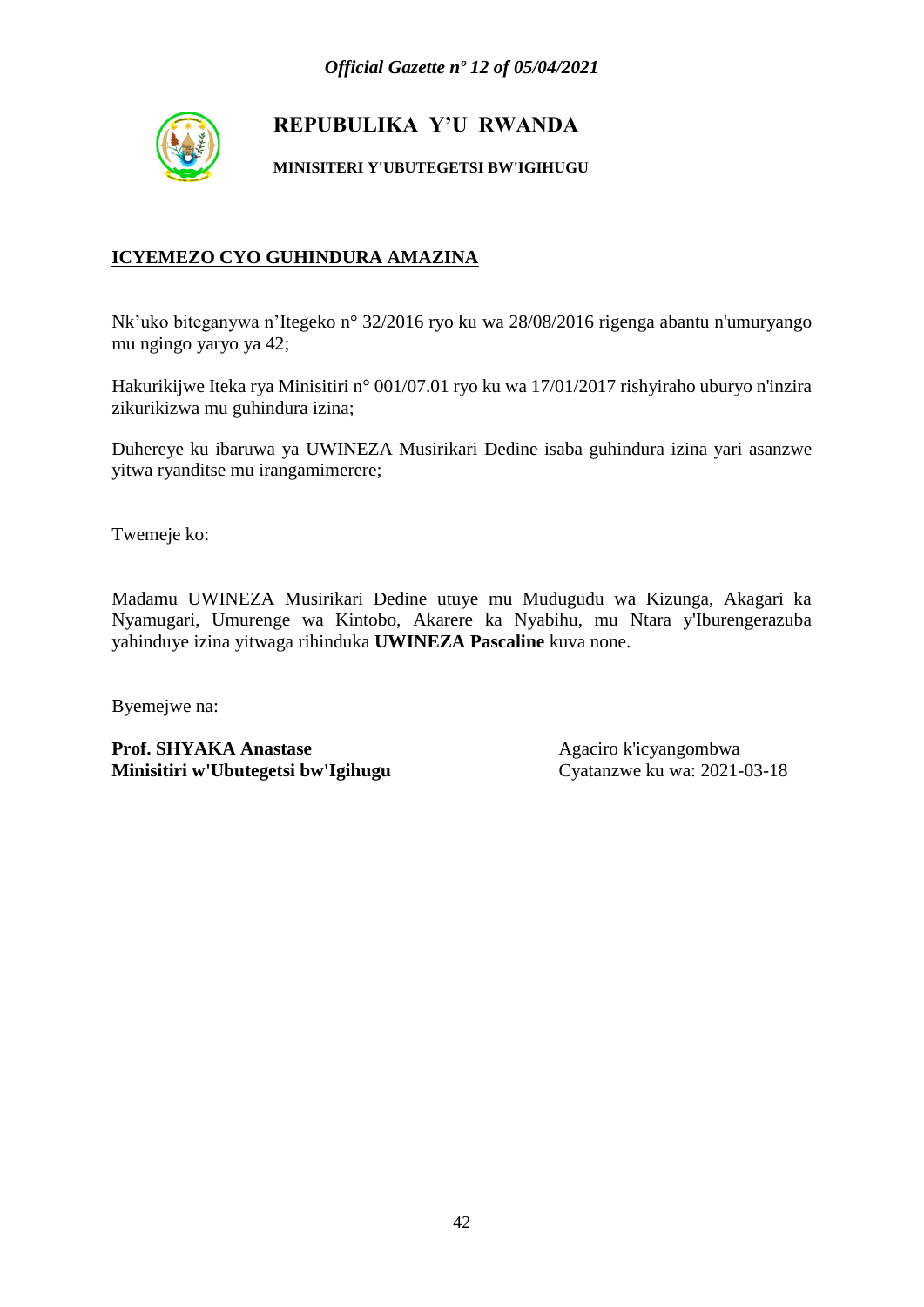

**MINISITERI Y'UBUTEGETSI BW'IGIHUGU**

## **ICYEMEZO CYO GUHINDURA AMAZINA**

Nk'uko biteganywa n'Itegeko n° 32/2016 ryo ku wa 28/08/2016 rigenga abantu n'umuryango mu ngingo yaryo ya 42;

Hakurikijwe Iteka rya Minisitiri n° 001/07.01 ryo ku wa 17/01/2017 rishyiraho uburyo n'inzira zikurikizwa mu guhindura izina;

Duhereye ku ibaruwa ya NTIDENDEREZA Ali isaba guhindura izina yari asanzwe yitwa ryanditse mu irangamimerere;

Twemeje ko:

Bwana NTIDENDEREZA Ali utuye mu Mudugudu wa Juru, Akagari ka Kamukina, Umurenge wa Kimihurura, Akarere ka Gasabo, mu Mujyi wa Kigali yahinduye izina yitwaga rihinduka **MUGISHA Alain** kuva none.

Byemejwe na: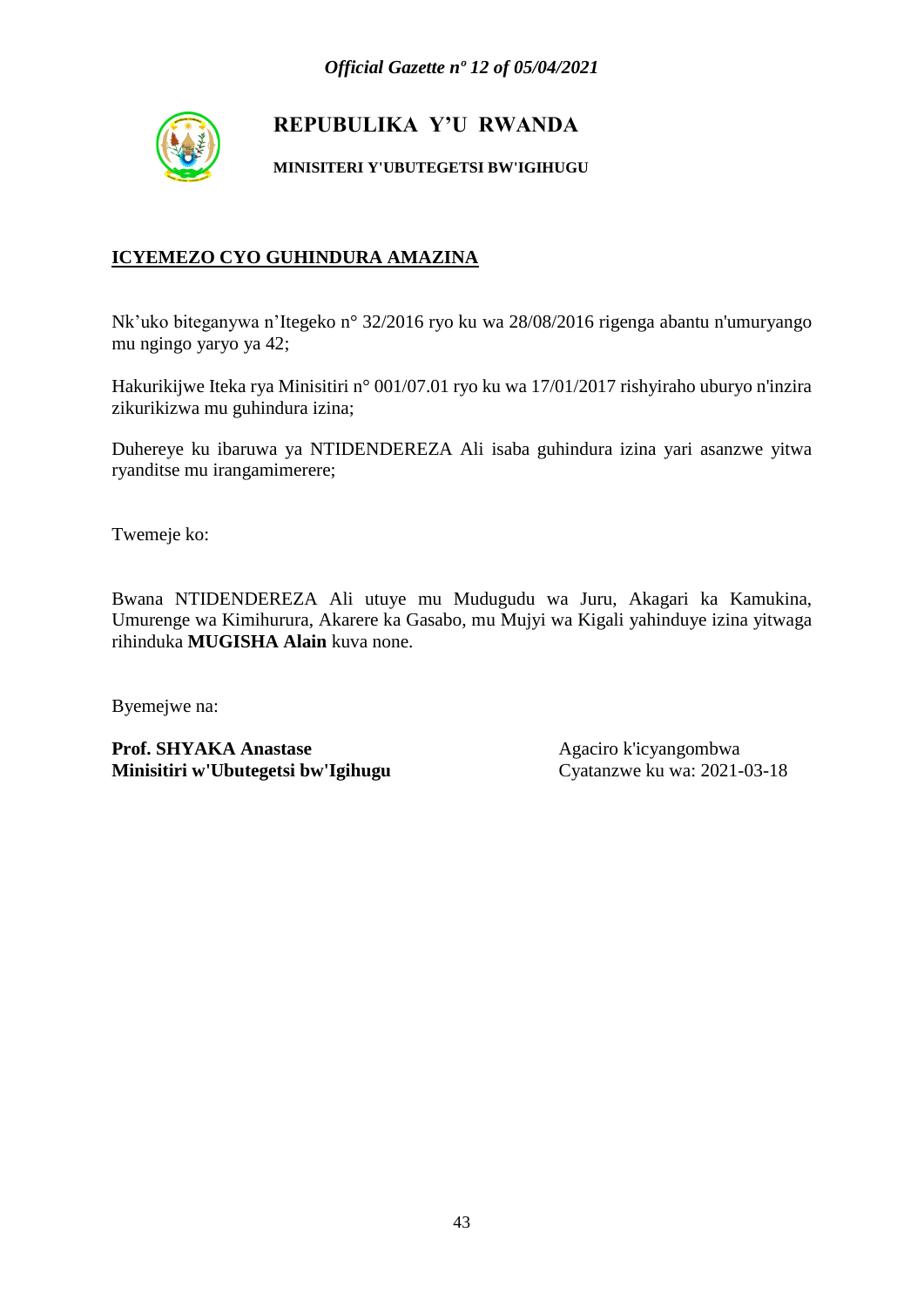

## **REPUBLIC OF RWANDA**

**MINISTRY OF LOCAL GOVERNMENT**

## **CHANGE OF NAME CERTIFICATE**

Pursuant to Law n° 32/2016 of 28/08/2016 governing persons and family in Article 42;

Pursuant to Ministerial Order n° 001/07.01 of 17/01/2017 establishing modalities and procedures for change of name;

Reference is made to the letter from IRAKOZE Isaie requesting to change his current name registered in the civil register;

**Decides that**:

Mr IRAKOZE Isaie domiciled at Rubimba village, Nyamagana Cell, Remera Sector, Ngoma District, in the Eastern Province changes his usual name to **IRAKOZE YESSAYA** from now on.

Approved by:

**Prof. SHYAKA Anastase** Document Validity **Minister of Local Government** Issued on: 2021-03-18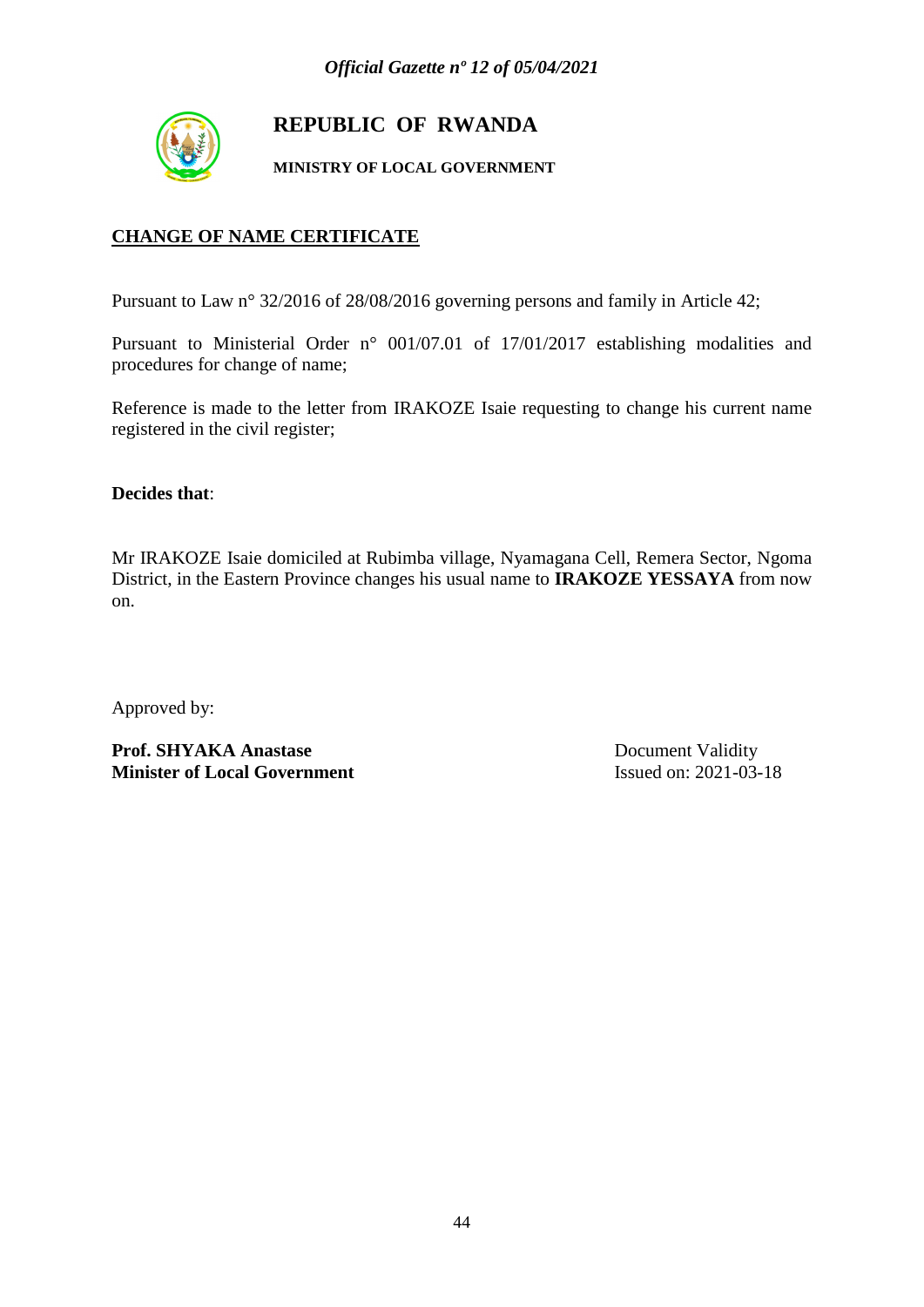

**MINISITERI Y'UBUTEGETSI BW'IGIHUGU**

## **ICYEMEZO CYO GUHINDURA AMAZINA**

Nk'uko biteganywa n'Itegeko n° 32/2016 ryo ku wa 28/08/2016 rigenga abantu n'umuryango mu ngingo yaryo ya 42;

Hakurikijwe Iteka rya Minisitiri n° 001/07.01 ryo ku wa 17/01/2017 rishyiraho uburyo n'inzira zikurikizwa mu guhindura izina;

Duhereye ku ibaruwa ya KARANI Shais isaba guhindura izina yari asanzwe yitwa ryanditse mu irangamimerere;

Twemeje ko:

Bwana KARANI Shais utuye mu Mudugudu wa Rwagitanga, Akagari ka Nyakabanda I, Umurenge wa Nyakabanda, Akarere ka Nyarugenge, mu Mujyi wa Kigali yahinduye izina yitwaga rihinduka **KARANI Shais Ahmed** kuva none.

Byemejwe na: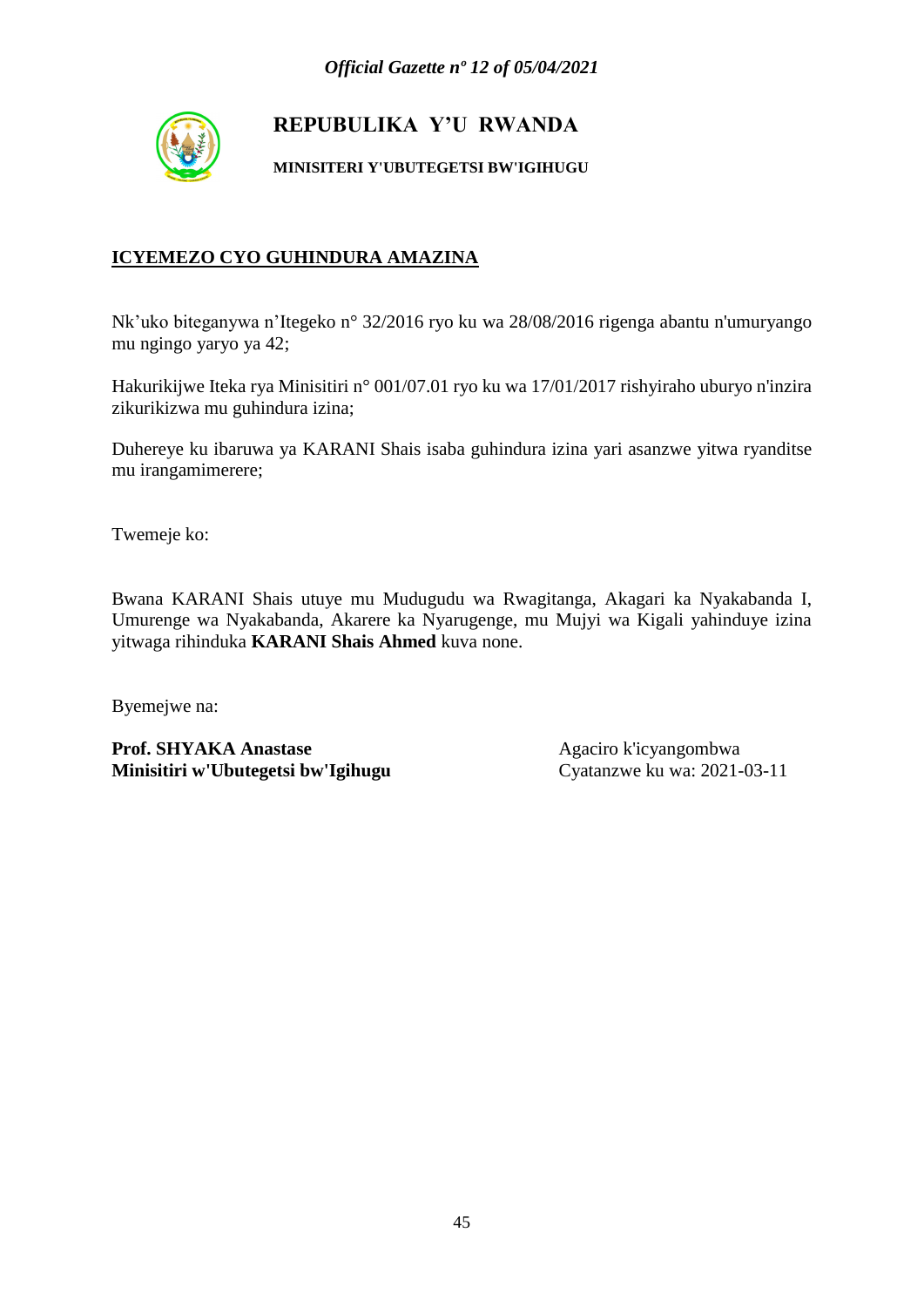

**MINISITERI Y'UBUTEGETSI BW'IGIHUGU**

## **ICYEMEZO CYO GUHINDURA AMAZINA**

Nk'uko biteganywa n'Itegeko n° 32/2016 ryo ku wa 28/08/2016 rigenga abantu n'umuryango mu ngingo yaryo ya 42;

Hakurikijwe Iteka rya Minisitiri n° 001/07.01 ryo ku wa 17/01/2017 rishyiraho uburyo n'inzira zikurikizwa mu guhindura izina;

Duhereye ku ibaruwa ya MUHAWENIMANA Francine isaba guhindura izina yari asanzwe yitwa ryanditse mu irangamimerere;

Twemeje ko:

Madamu MUHAWENIMANA Francine utuye mu Mudugudu w'Amataba, Akagari ka Bugoyi, Umurenge wa Gisenyi, Akarere ka Rubavu, mu Ntara y'Iburengerazuba yahinduye izina yitwaga rihinduka **MUHAWE Murara** kuva none.

Byemejwe na: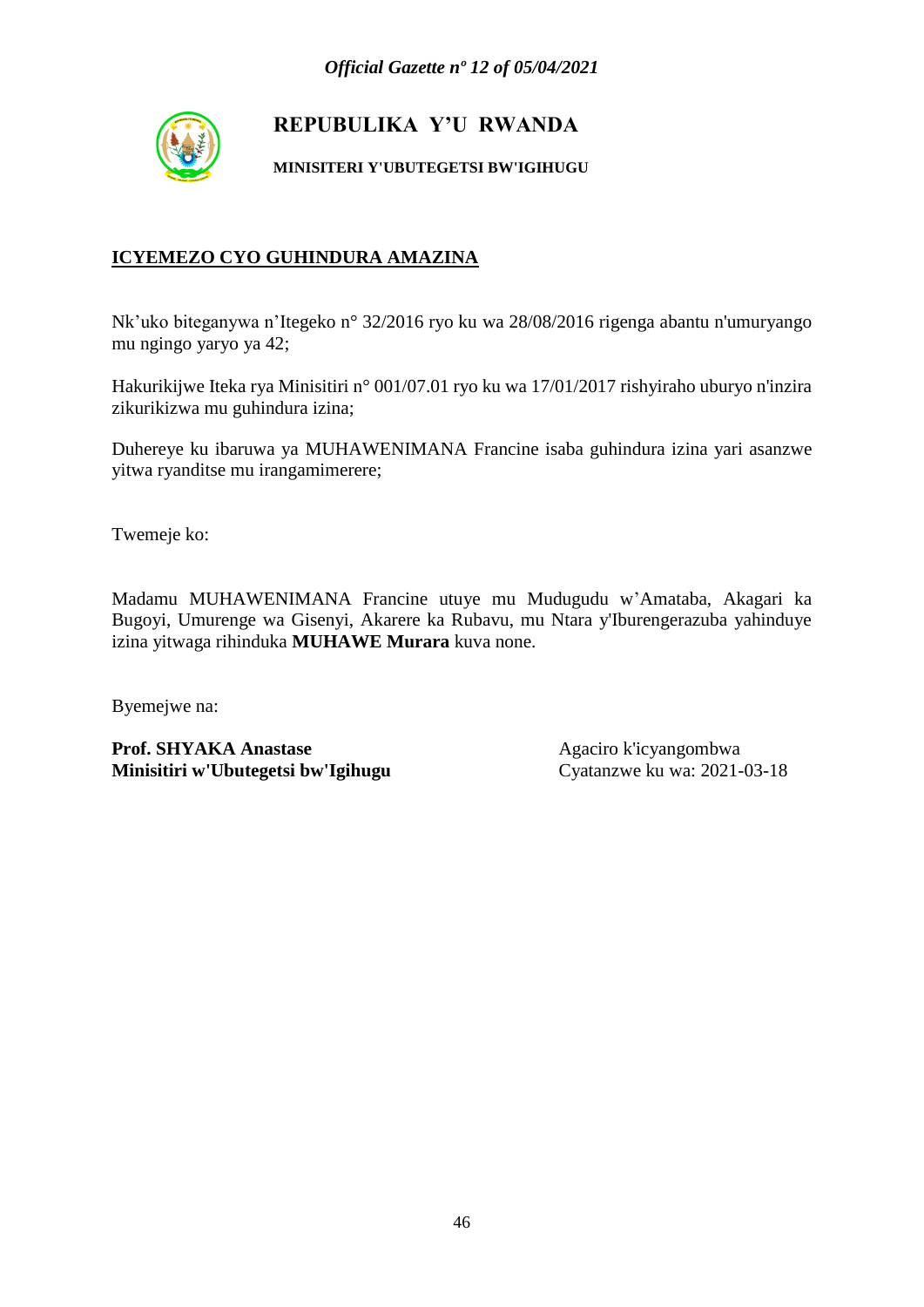### *Official Gazette nº 12 of 05/04/2021*

## **REPUBULIKA Y'U RWANDA**



#### **P.O.BOX 3445, KIGALI**

**Website**: [www.minaloc.gov.rw](http://www.minaloc.gov.rw/)

### **ICYEMEZO GITANGA UBURENGANZIRA BWO GUHINDURA IZINA**

#### **Minisitiri w'Ubutegetsi bw'Igihugu;**

Ashingiye ku Itegeko nᵒ 32/2016 ryo ku wa 28/08/2016 rigenga abantu n'umuryango, cyane cyane mu ngingo yaryo ya 42;

Ashingiye ku Iteka rya Minisitiri nº 001/07.01 ryo ku wa 17/01/2017 rishyiraho uburyo n'inzira bikurikizwa mu guhindura izina;

Amaze kubona ibaruwa ya KABANDANA B. Kevine yakiriwe ku wa 23/12/2019 isaba uburenganzira bwo guhindura amazina asanzwe yanditse mu gitabo cy'Irangamimerere;

#### **Yemeje ko:**

Madamu KABANDANA B. Kevine utuye mu Mudugudu wa Mugera, Akagari ka Mugera, Umurenge wa Gatsibo, Akarere ka Gatsibo mu Ntara y'Iburasirazuba; uboneka kuri telefone № 0780068055; ahinduye amazina asanganywe.

Kuva ubu yiswe: **BARAKA Kevine**

Bikorewe i Kigali, ku wa 17/03/2020

**Prof. SHYAKA Anastase Minisitiri w'Ubutegetsi bw'Igihugu**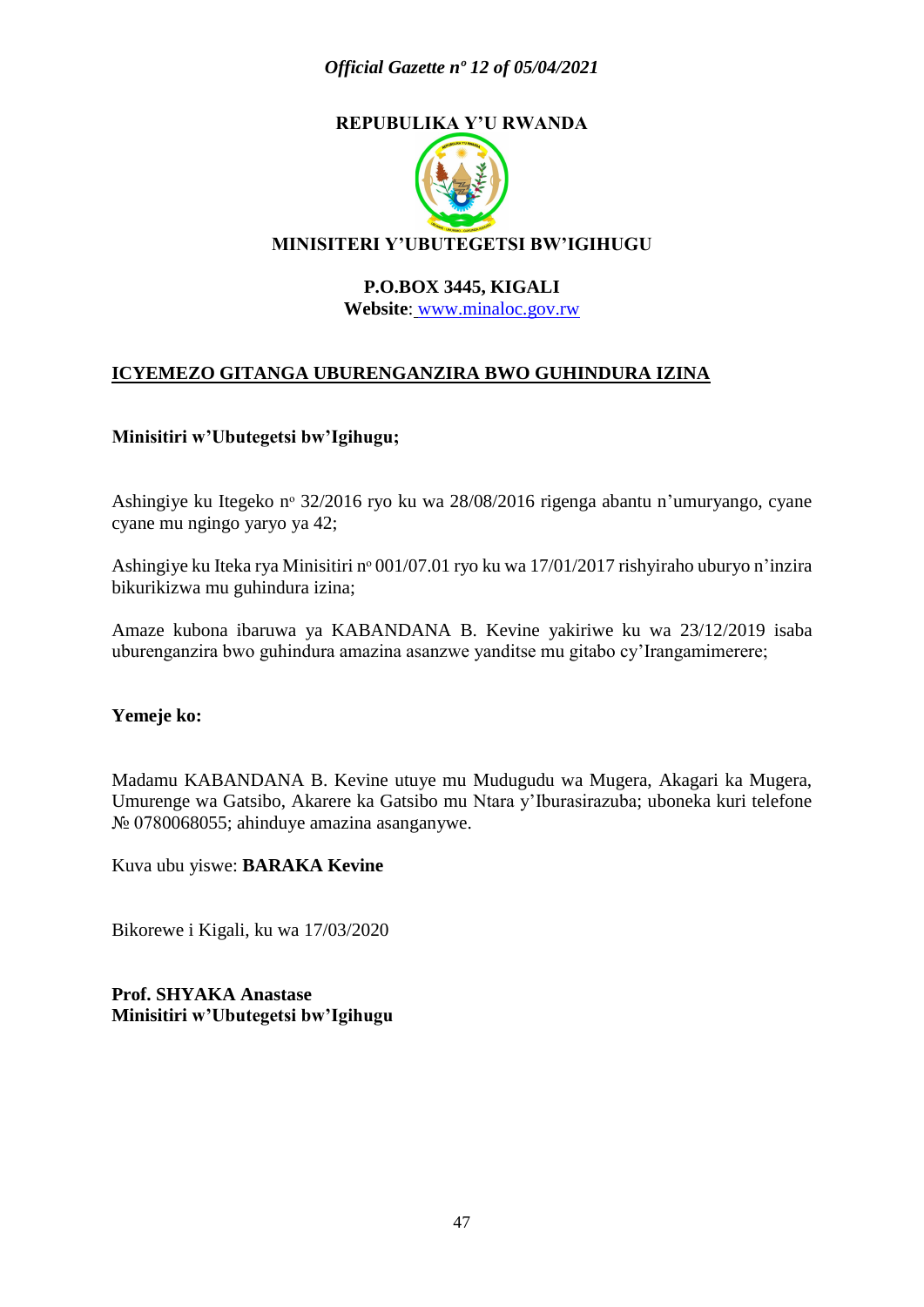

**MINISITERI Y'UBUTEGETSI BW'IGIHUGU**

## **ICYEMEZO CYO GUHINDURA AMAZINA**

Nk'uko biteganywa n'Itegeko n° 32/2016 ryo ku wa 28/08/2016 rigenga abantu n'umuryango mu ngingo yaryo ya 42;

Hakurikijwe Iteka rya Minisitiri n° 001/07.01 ryo ku wa 17/01/2017 rishyiraho uburyo n'inzira zikurikizwa mu guhindura izina;

Duhereye ku ibaruwa ya IZABAYO Marie Joseline isaba guhindura izina yari asanzwe yitwa ryanditse mu irangamimerere;

Twemeje ko:

Madamu IZABAYO Marie Joseline utuye mu Mudugudu wa Karandaryi, Akagari ka Rubaya, Umurenge wa Mukamira, Akarere ka Nyabihu, mu Ntara y'Iburengerazuba yahinduye izina yitwaga rihinduka **IZABAYO Marie Joyeuse** kuva none.

Byemejwe na: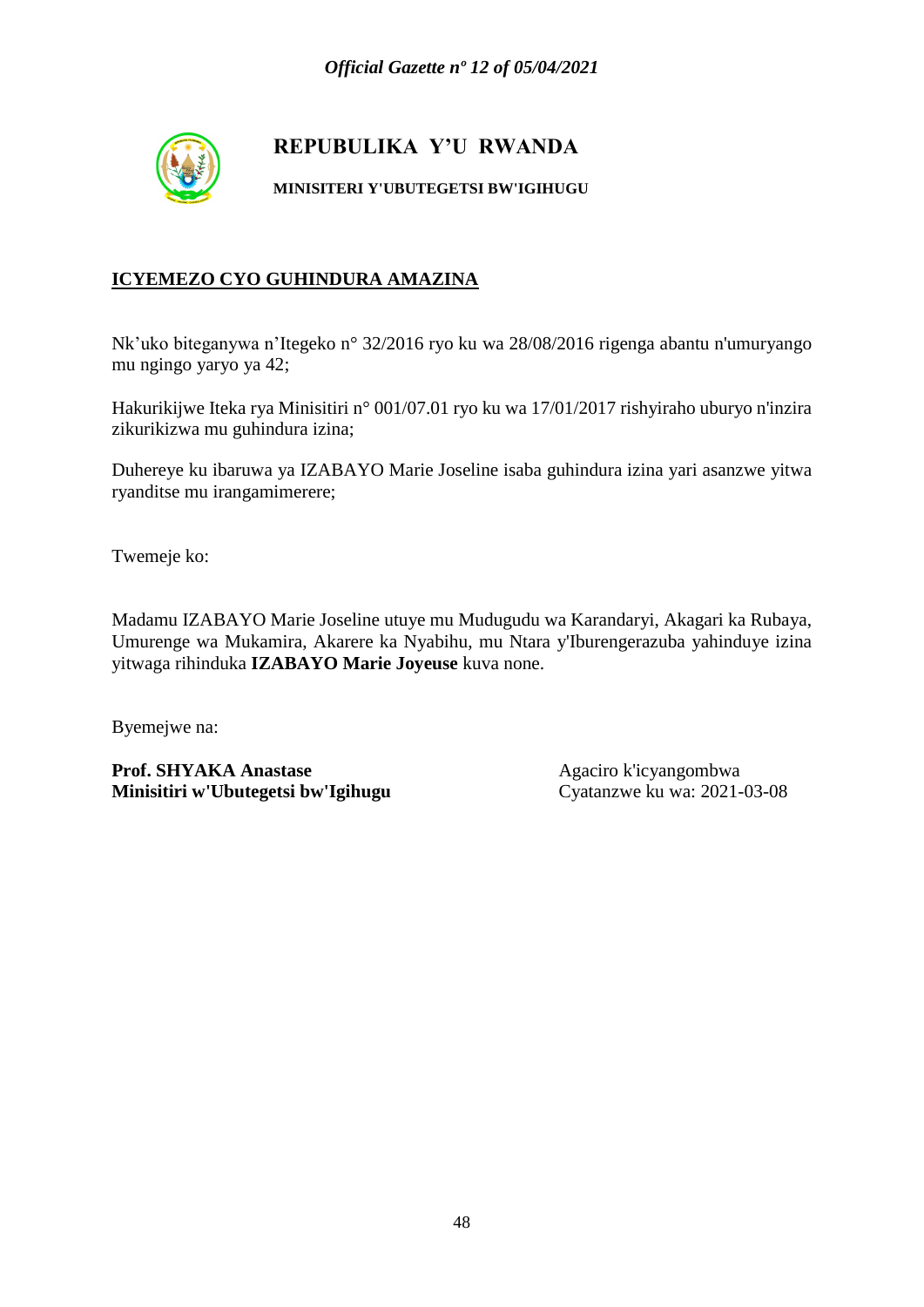### *Official Gazette nº 12 of 05/04/2021*

## **REPUBULIKA Y'U RWANDA**



#### **P.O.BOX 3445, KIGALI**

**Website**: [www.minaloc.gov.rw](http://www.minaloc.gov.rw/)

### **ICYEMEZO GITANGA UBURENGANZIRA BWO GUHINDURA IZINA**

#### **Minisitiri w'Ubutegetsi bw'Igihugu;**

Ashingiye ku Itegeko nᵒ 32/2016 ryo ku wa 28/08/2016 rigenga abantu n'umuryango, cyane cyane mu ngingo yaryo ya 42;

Ashingiye ku Iteka rya Minisitiri nº 001/07.01 ryo ku wa 17/01/2017 rishyiraho uburyo n'inzira bikurikizwa mu guhindura izina;

Amaze kubona ibaruwa ya CYUZUZO yakiriwe ku wa 27/07/2020 isaba uburenganzira bwo guhindura amazina asanzwe yanditse mu gitabo cy'Irangamimerere;

#### **Yemeje ko:**

Bwana CYUZUZO mwene DATIMENI Euphrem na BANGANYIMANA Violette utuye mu Mudugudu wa Rugarama, Akagari ka Nyamirama, Umurenge wa Kayenzi, Akarere ka Kamonyi mu Ntara y'Amajyepfo; uboneka kuri telefone № 0789412395; ahinduye amazina asanganywe.

Kuva ubu yiswe: **CYUZUZO Remy Patrick**

Bikorewe i Kigali, ku wa 01/03/2021

**Prof. SHYAKA Anastase Minisitiri w'Ubutegetsi bw'Igihugu**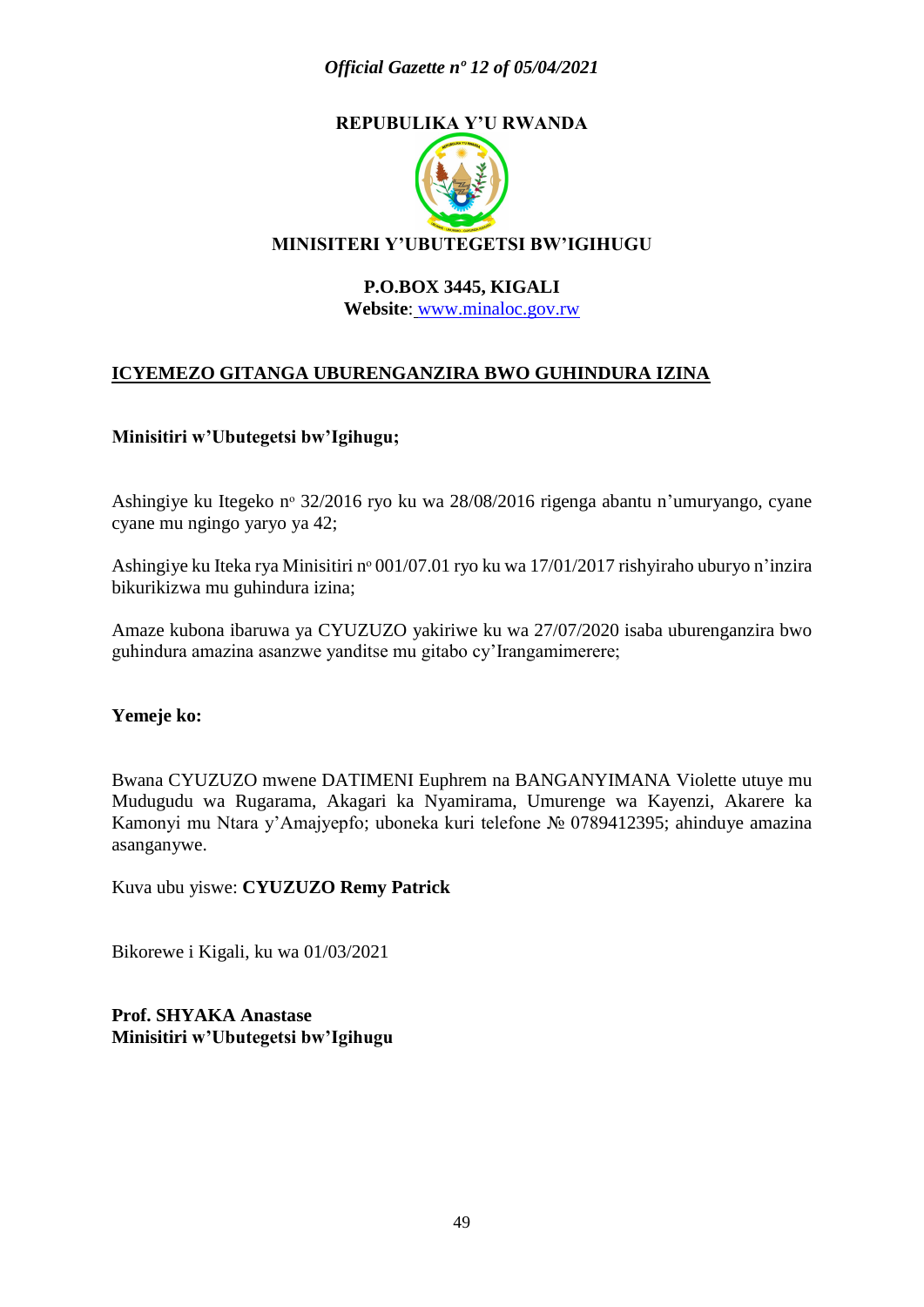### *Official Gazette nº 12 of 05/04/2021*

## **REPUBULIKA Y'U RWANDA**



#### **P.O.BOX 3445, KIGALI**

**Website**: [www.minaloc.gov.rw](http://www.minaloc.gov.rw/)

### **ICYEMEZO GITANGA UBURENGANZIRA BWO GUHINDURA IZINA**

#### **Minisitiri w'Ubutegetsi bw'Igihugu;**

Ashingiye ku Itegeko nᵒ 32/2016 ryo ku wa 28/08/2016 rigenga abantu n'umuryango, cyane cyane mu ngingo yaryo ya 42;

Ashingiye ku Iteka rya Minisitiri nº 001/07.01 ryo ku wa 17/01/2017 rishyiraho uburyo n'inzira bikurikizwa mu guhindura izina;

Amaze kubona ibaruwa ya MUKABITEBERA Venerande yakiriwe ku wa 05/06/2020 isaba uburenganzira bwo guhindura amazina asanzwe yanditse mu gitabo cy'Irangamimerere;

#### **Yemeje ko:**

Madamu MUKABITEBERA Venerande mwene SINZI Paul na MUKAZUZI Donatha utuye mu Mudugudu wa Gatovu Akagari ka Nyamabuye, Umurenge wa Gasyata, Akarere ka Gasabo mu Mujyi wa Kigali; uboneka kuri telefone № 0785244516; ahinduye amazina asanganywe.

Kuva ubu yiswe: **GAJU Venerande**

Bikorewe i Kigali, ku wa 13/11/2020

**Prof. SHYAKA Anastase Minisitiri w'Ubutegetsi bw'Igihugu**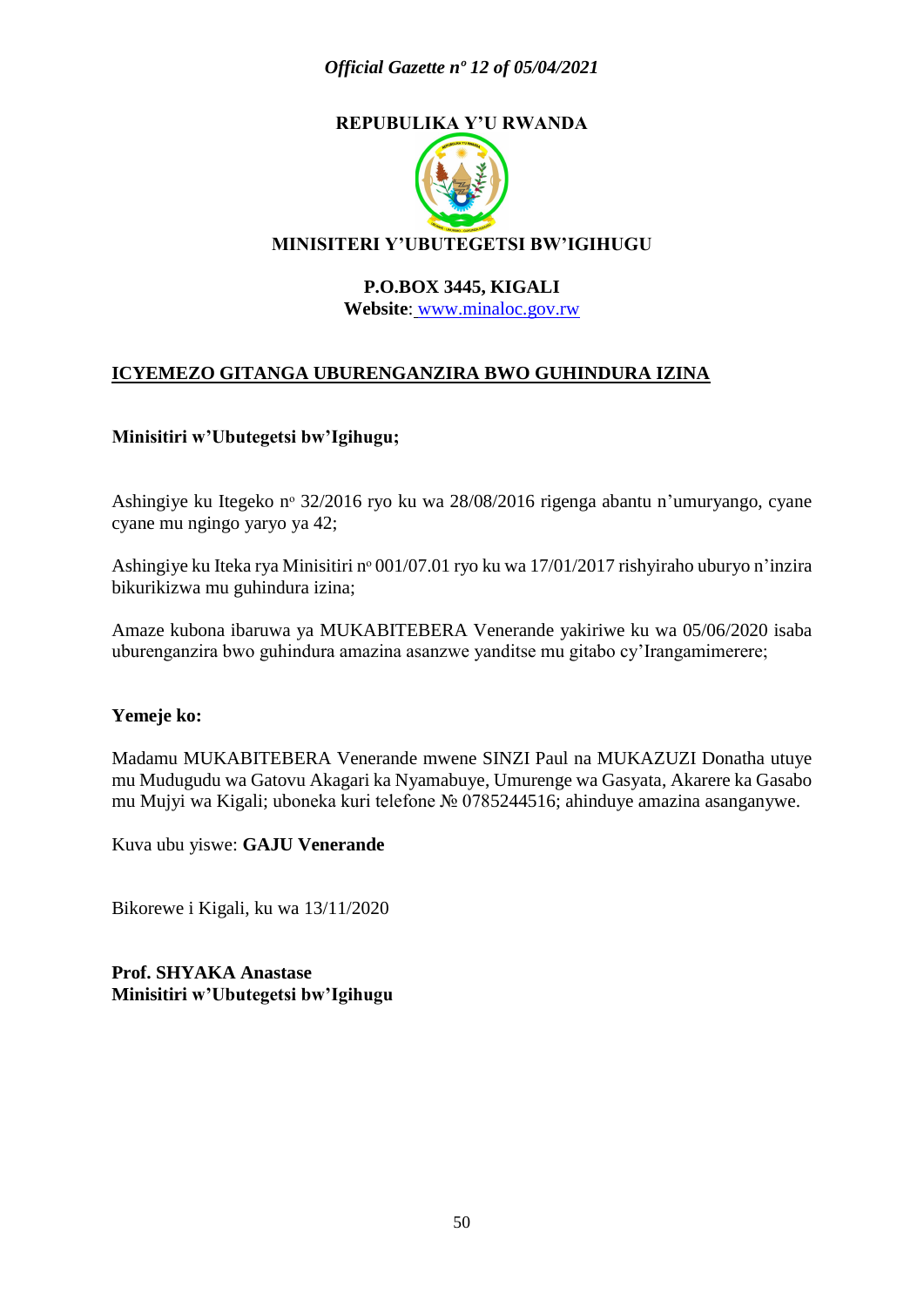

**MINISITERI Y'UBUTEGETSI BW'IGIHUGU**

## **ICYEMEZO CYO GUHINDURA AMAZINA**

Nk'uko biteganywa n'Itegeko n° 32/2016 ryo ku wa 28/08/2016 rigenga abantu n'umuryango mu ngingo yaryo ya 42;

Hakurikijwe Iteka rya Minisitiri n° 001/07.01 ryo ku wa 17/01/2017 rishyiraho uburyo n'inzira zikurikizwa mu guhindura izina;

Duhereye ku ibaruwa ya AKINEZA Yvette isaba guhindura izina yari asanzwe yitwa ryanditse mu irangamimerere;

Twemeje ko:

Madamu AKINEZA Yvette utuye mu Mudugudu wa Rukaragata, Akagari ka Rususa, Umurenge wa Ngororero, Akarere ka Ngororero, mu Ntara y'Iburengerazuba yahinduye izina yitwaga rihinduka **AKINEZA DIVINE** kuva none.

Byemejwe na: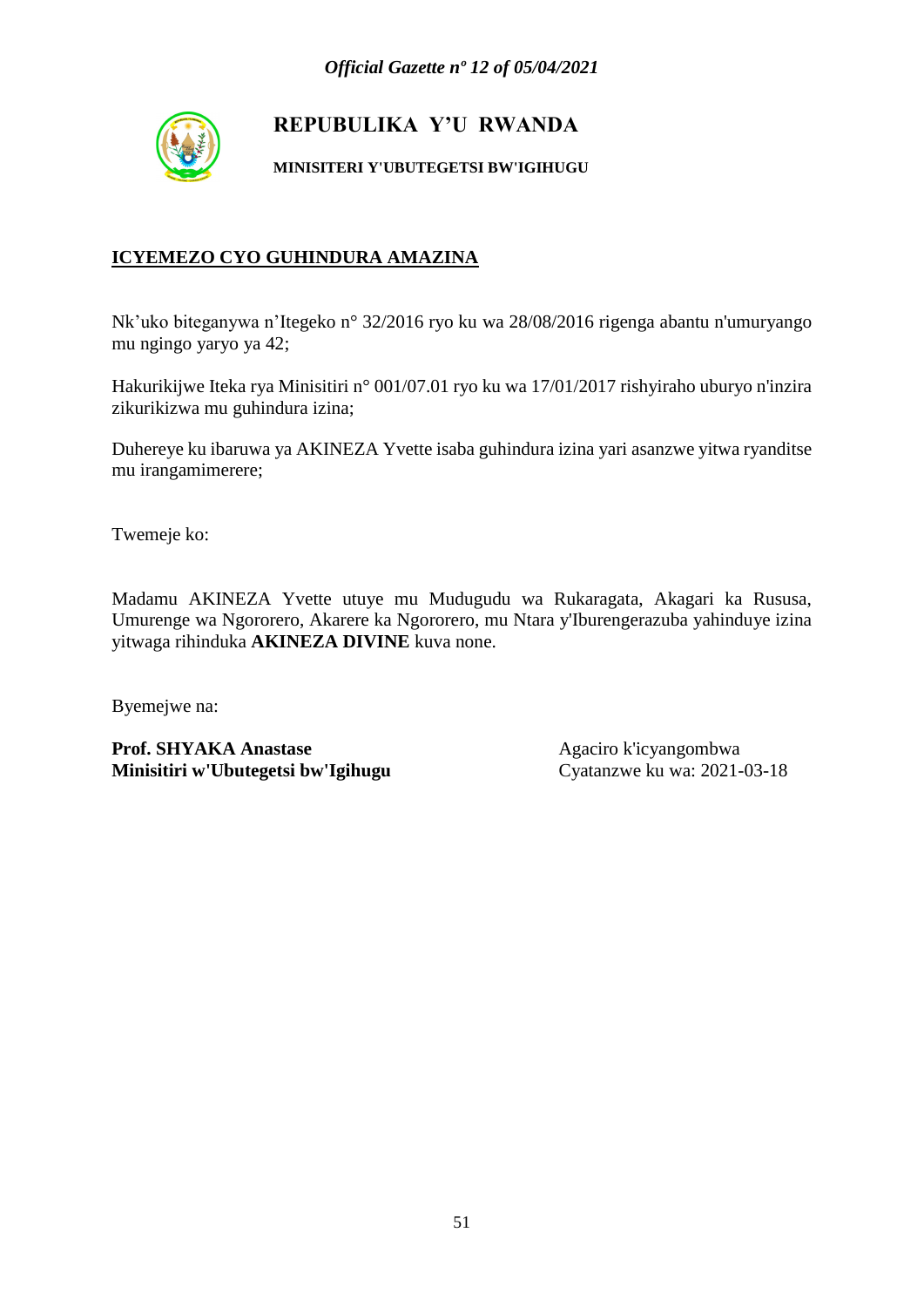

**MINISITERI Y'UBUTEGETSI BW'IGIHUGU**

## **ICYEMEZO CYO GUHINDURA AMAZINA**

Nk'uko biteganywa n'Itegeko n° 32/2016 ryo ku wa 28/08/2016 rigenga abantu n'umuryango mu ngingo yaryo ya 42;

Hakurikijwe Iteka rya Minisitiri n° 001/07.01 ryo ku wa 17/01/2017 rishyiraho uburyo n'inzira zikurikizwa mu guhindura izina;

Duhereye ku ibaruwa ya BAJENEZA Samuel isaba guhindura izina yari asanzwe yitwa ryanditse mu irangamimerere;

Twemeje ko:

Bwana BAJENEZA Samuel utuye mu Mudugudu wa Bitsibo, Akagari ka Nyakabanda, Umurenge wa Musha, Akarere ka Rwamagana, mu Ntara y'Iburasirazuba yahinduye izina yitwaga rihinduka **NGARATE Samuel** kuva none.

Byemejwe na: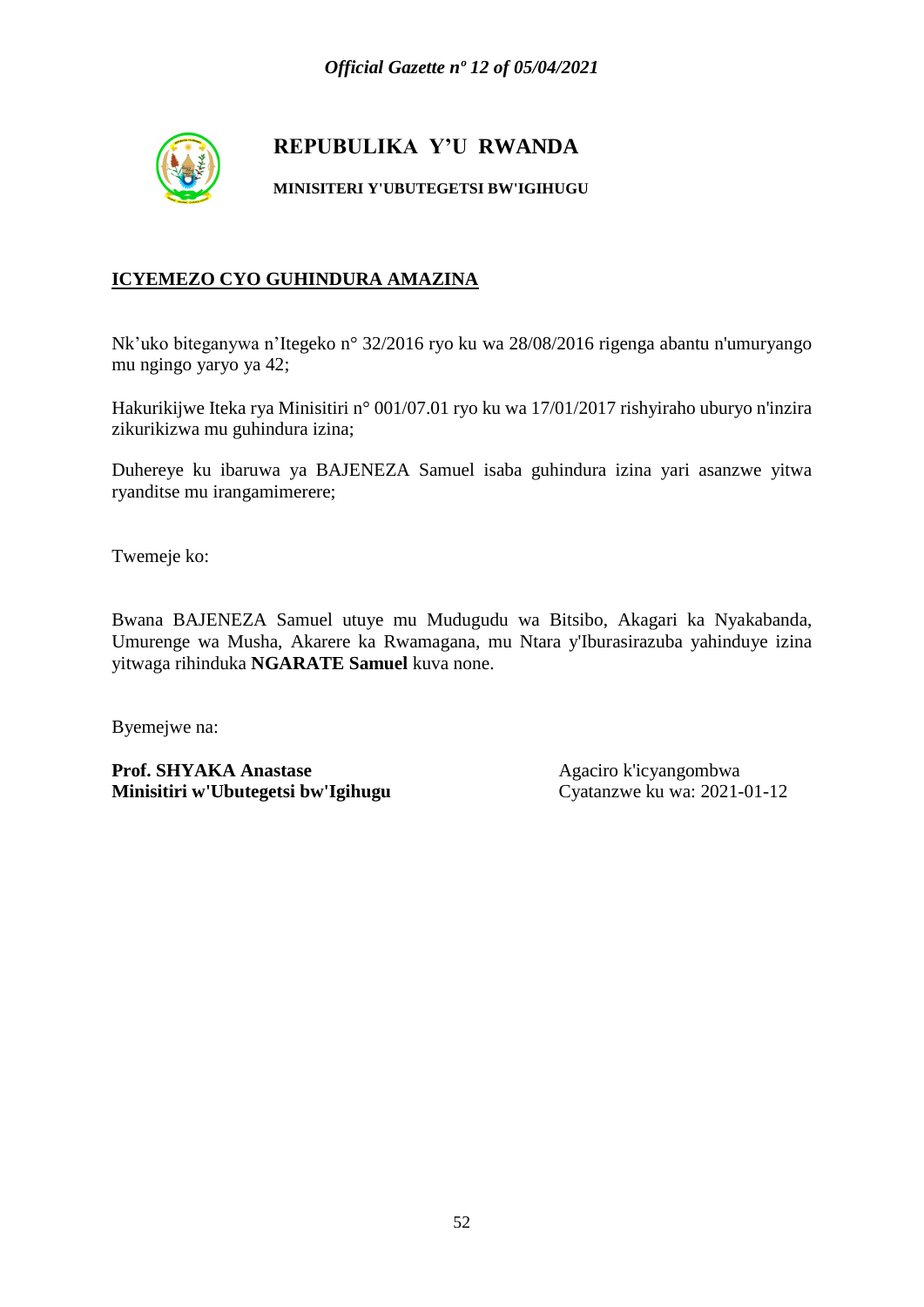

**MINISITERI Y'UBUTEGETSI BW'IGIHUGU**

### **ICYEMEZO CYO GUHINDURA AMAZINA**

Nk'uko biteganywa n'Itegeko n° 32/2016 ryo ku wa 28/08/2016 rigenga abantu n'umuryango mu ngingo yaryo ya 42;

Hakurikijwe Iteka rya Minisitiri n° 001/07.01 ryo ku wa 17/01/2017 rishyiraho uburyo n'inzira zikurikizwa mu guhindura izina;

Duhereye ku ibaruwa ya IYANDEMYE Jeremie isaba guhindura izina yari asanzwe yitwa ryanditse mu irangamimerere;

Twemeje ko:

Bwana IYANDEMYE Jeremie utuye mu Mudugudu wa Rebero, Akagari ka Mimuri, Umurenge wa Mimuri, Akarere ka Nyagatare, mu Ntara y'Iburasirazuba yahinduye izina yitwaga rihinduka **IYANDEMYE Geremy** kuva none.

Byemejwe na: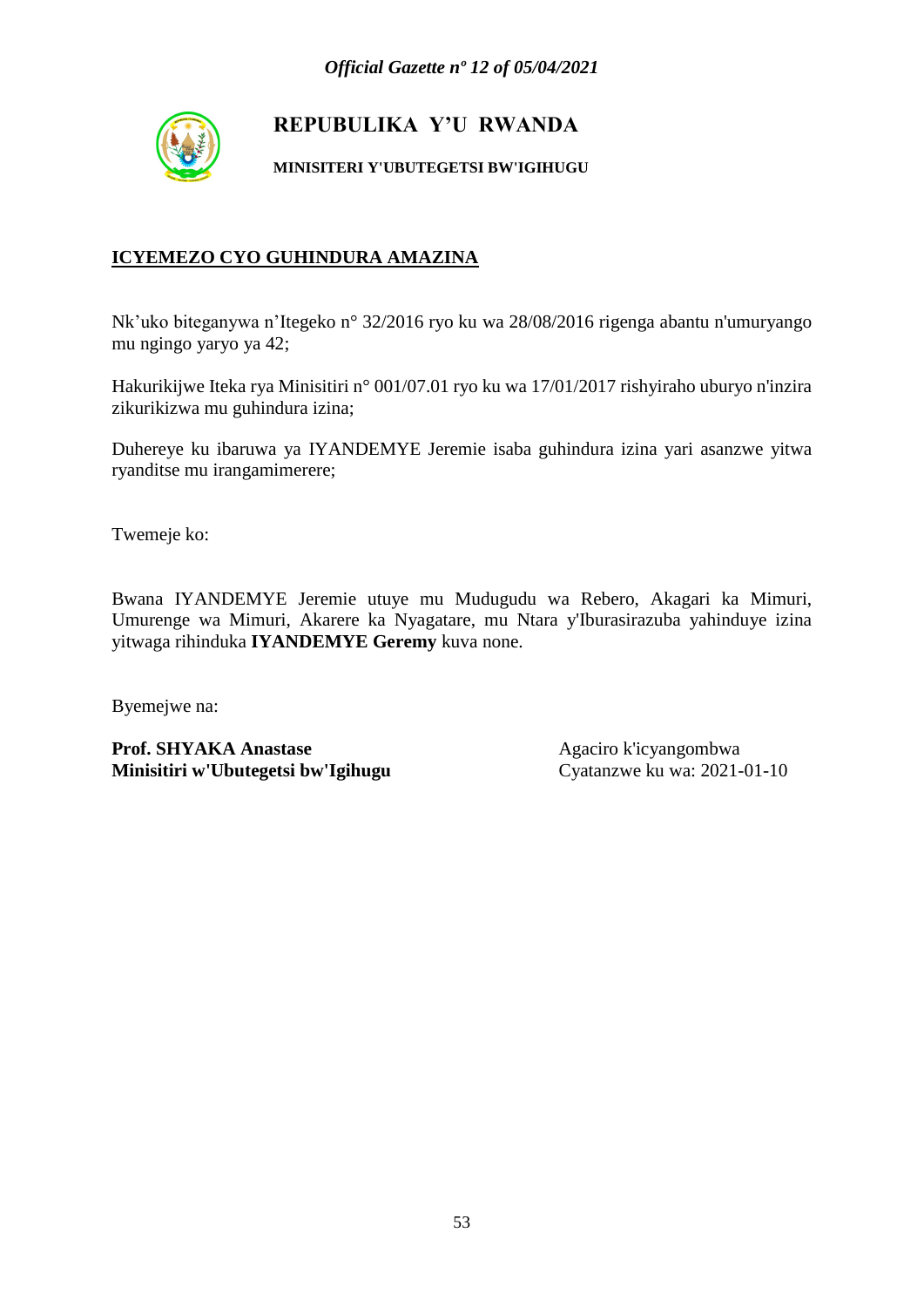

**MINISITERI Y'UBUTEGETSI BW'IGIHUGU**

## **ICYEMEZO CYO GUHINDURA AMAZINA**

Nk'uko biteganywa n'Itegeko n° 32/2016 ryo ku wa 28/08/2016 rigenga abantu n'umuryango mu ngingo yaryo ya 42;

Hakurikijwe Iteka rya Minisitiri n° 001/07.01 ryo ku wa 17/01/2017 rishyiraho uburyo n'inzira zikurikizwa mu guhindura izina;

Duhereye ku ibaruwa ya KABEJA Faustin isaba guhindura izina yari asanzwe yitwa ryanditse mu irangamimerere;

Twemeje ko:

Bwana KABEJA Faustin utuye mu Mudugudu w'Isangano, Akagari ka Bugoyi, Umurenge wa Gisenyi, Akarere ka Rubavu, mu Ntara y'Iburengerazuba yahinduye izina yitwaga rihinduka **KABEJA KANYABUGOYI Faustin** kuva none.

Byemejwe na: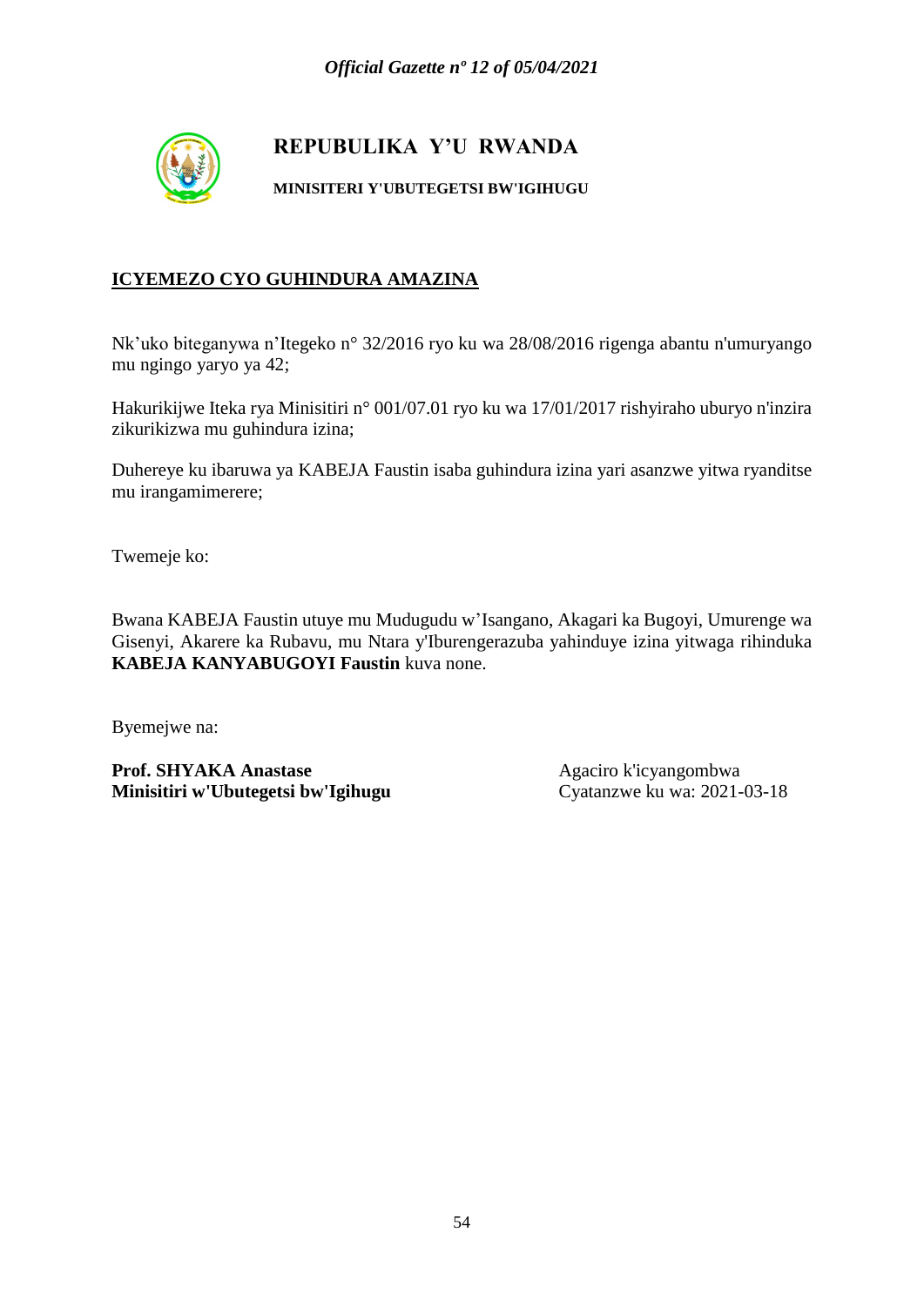

**MINISITERI Y'UBUTEGETSI BW'IGIHUGU**

## **ICYEMEZO CYO GUHINDURA AMAZINA**

Nk'uko biteganywa n'Itegeko n° 32/2016 ryo ku wa 28/08/2016 rigenga abantu n'umuryango mu ngingo yaryo ya 42;

Hakurikijwe Iteka rya Minisitiri n° 001/07.01 ryo ku wa 17/01/2017 rishyiraho uburyo n'inzira zikurikizwa mu guhindura izina;

Duhereye ku ibaruwa ya KALISA Hamza isaba guhindura izina yari asanzwe yitwa ryanditse mu irangamimerere;

Twemeje ko:

Bwana KALISA Hamza utuye mu Mudugudu wa Rwintare, Akagari ka Gasharu, Umurenge wa Nyamirambo, Akarere ka Nyarugenge, mu Mujyi wa Kigali yahinduye izina yitwaga rihinduka **KALISA Emmanuel** kuva none.

Byemejwe na: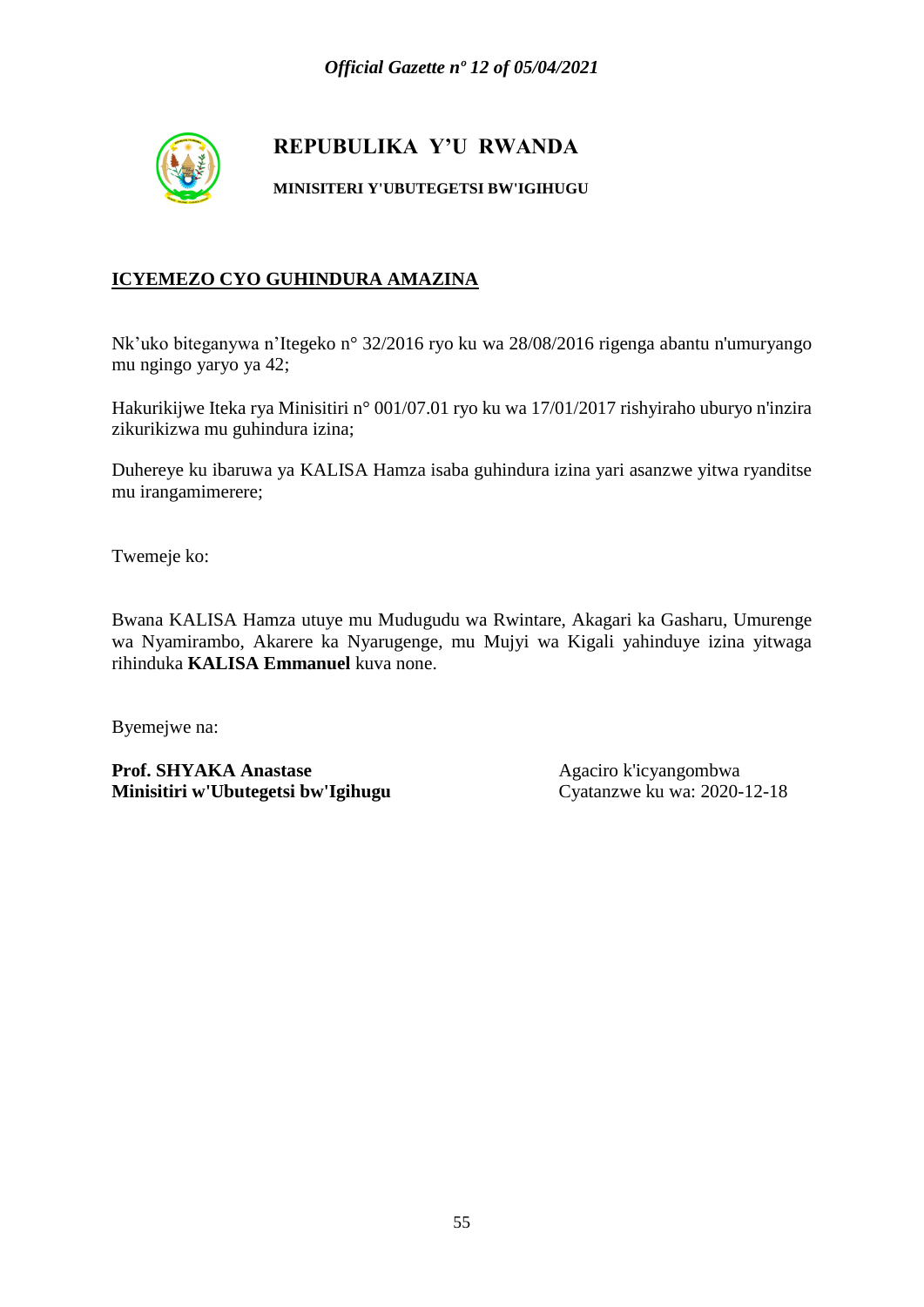

**MINISITERI Y'UBUTEGETSI BW'IGIHUGU**

## **ICYEMEZO CYO GUHINDURA AMAZINA**

Nk'uko biteganywa n'Itegeko n° 32/2016 ryo ku wa 28/08/2016 rigenga abantu n'umuryango mu ngingo yaryo ya 42;

Hakurikijwe Iteka rya Minisitiri n° 001/07.01 ryo ku wa 17/01/2017 rishyiraho uburyo n'inzira zikurikizwa mu guhindura izina;

Duhereye ku ibaruwa ya MANIRAHARI Jean de Dieu isaba guhindura izina yari asanzwe yitwa ryanditse mu irangamimerere;

Twemeje ko:

Bwana MANIRAHARI Jean de Dieu utuye mu Mudugudu wa Rusisiro, Akagari ka Kabujenje, Umurenge wa Kivumu, Akarere ka Rutsiro, mu Ntara y'Iburengerazuba yahinduye izina yitwaga rihinduka **MANIRAHARI Innocent** kuva none.

Byemejwe na: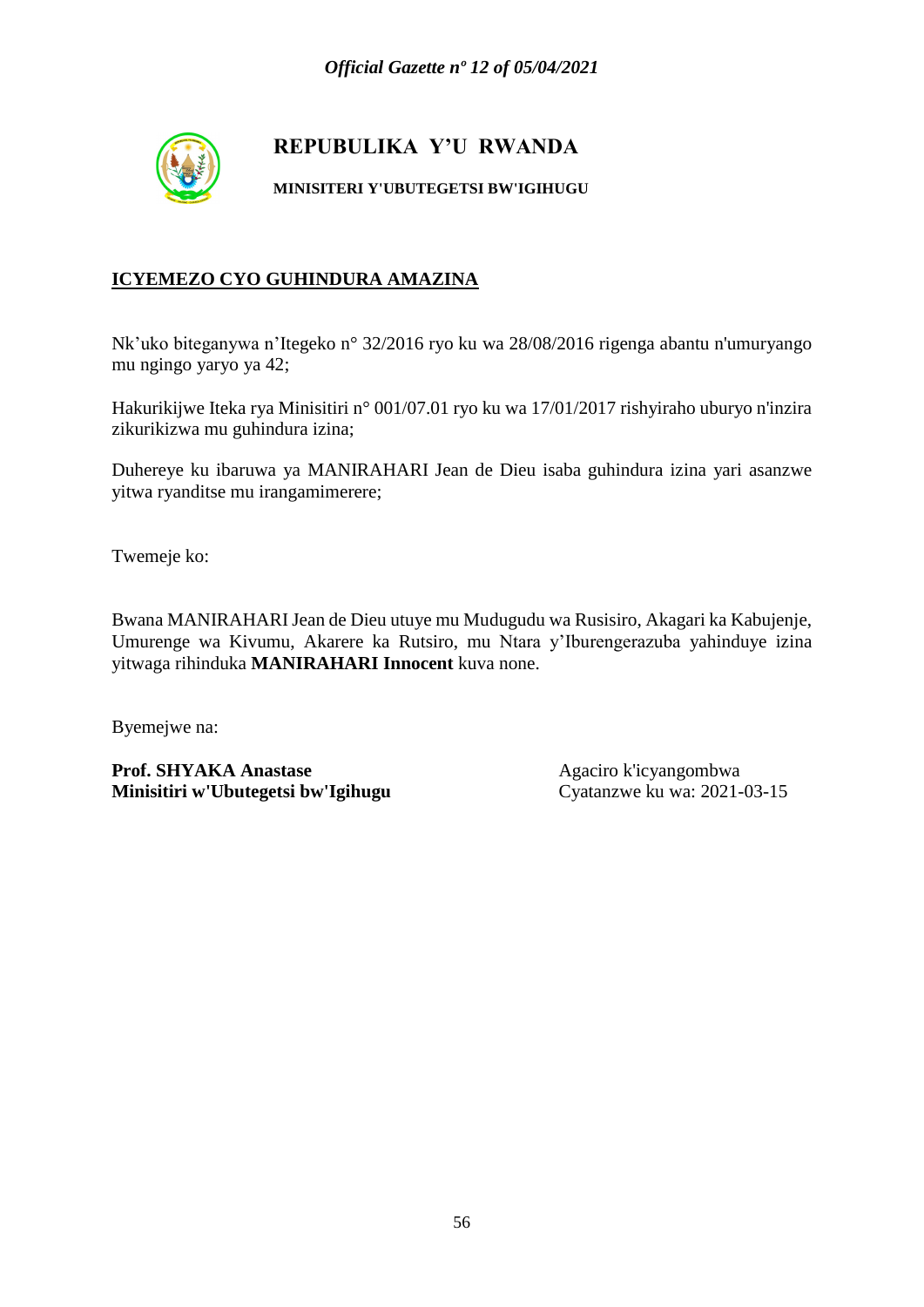

**MINISITERI Y'UBUTEGETSI BW'IGIHUGU**

## **ICYEMEZO CYO GUHINDURA AMAZINA**

Nk'uko biteganywa n'Itegeko n° 32/2016 ryo ku wa 28/08/2016 rigenga abantu n'umuryango mu ngingo yaryo ya 42;

Hakurikijwe Iteka rya Minisitiri n° 001/07.01 ryo ku wa 17/01/2017 rishyiraho uburyo n'inzira zikurikizwa mu guhindura izina;

Duhereye ku ibaruwa ya HAKIZIMANA Karambizi Honoré isaba guhindura izina yari asanzwe yitwa ryanditse mu irangamimerere;

Twemeje ko:

Bwana HAKIZIMANA Karambizi Honoré utuye mu Mudugudu wa Rubona, Akagari ka Muganza, Umurenge wa Runda, Akarere ka Kamonyi, mu Ntara y'Amajyepfo yahinduye izina yitwaga rihinduka **IGABE HAKIZIMANA Armel Honore** kuva none.

Byemejwe na: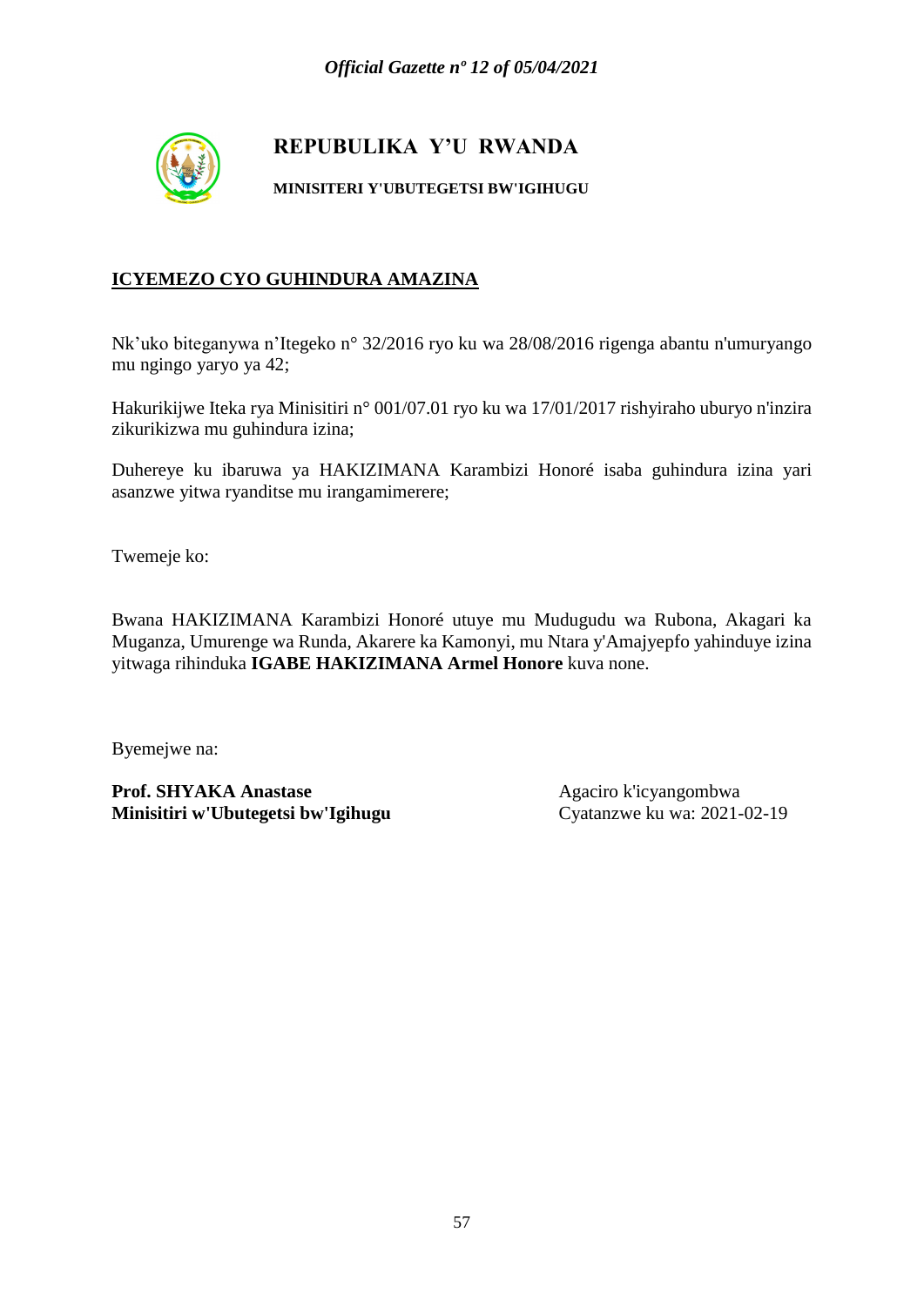

**MINISITERI Y'UBUTEGETSI BW'IGIHUGU**

## **ICYEMEZO CYO GUHINDURA AMAZINA**

Nk'uko biteganywa n'Itegeko n° 32/2016 ryo ku wa 28/08/2016 rigenga abantu n'umuryango mu ngingo yaryo ya 42;

Hakurikijwe Iteka rya Minisitiri n° 001/07.01 ryo ku wa 17/01/2017 rishyiraho uburyo n'inzira zikurikizwa mu guhindura izina;

Duhereye ku ibaruwa ya HAKIZIMANA Cyuzuzo Honorine isaba guhindura izina yari asanzwe yitwa ryanditse mu irangamimerere;

Twemeje ko:

Madamu HAKIZIMANA Cyuzuzo Honorine utuye mu Mudugudu wa Rubona, Akagari ka Muganza, Umurenge wa Runda, Akarere ka Kamonyi, mu Ntara y'Amajyepfo yahinduye izina yitwaga rihinduka **CYUZUZO GASARO Armella Honorine** kuva none.

Byemejwe na: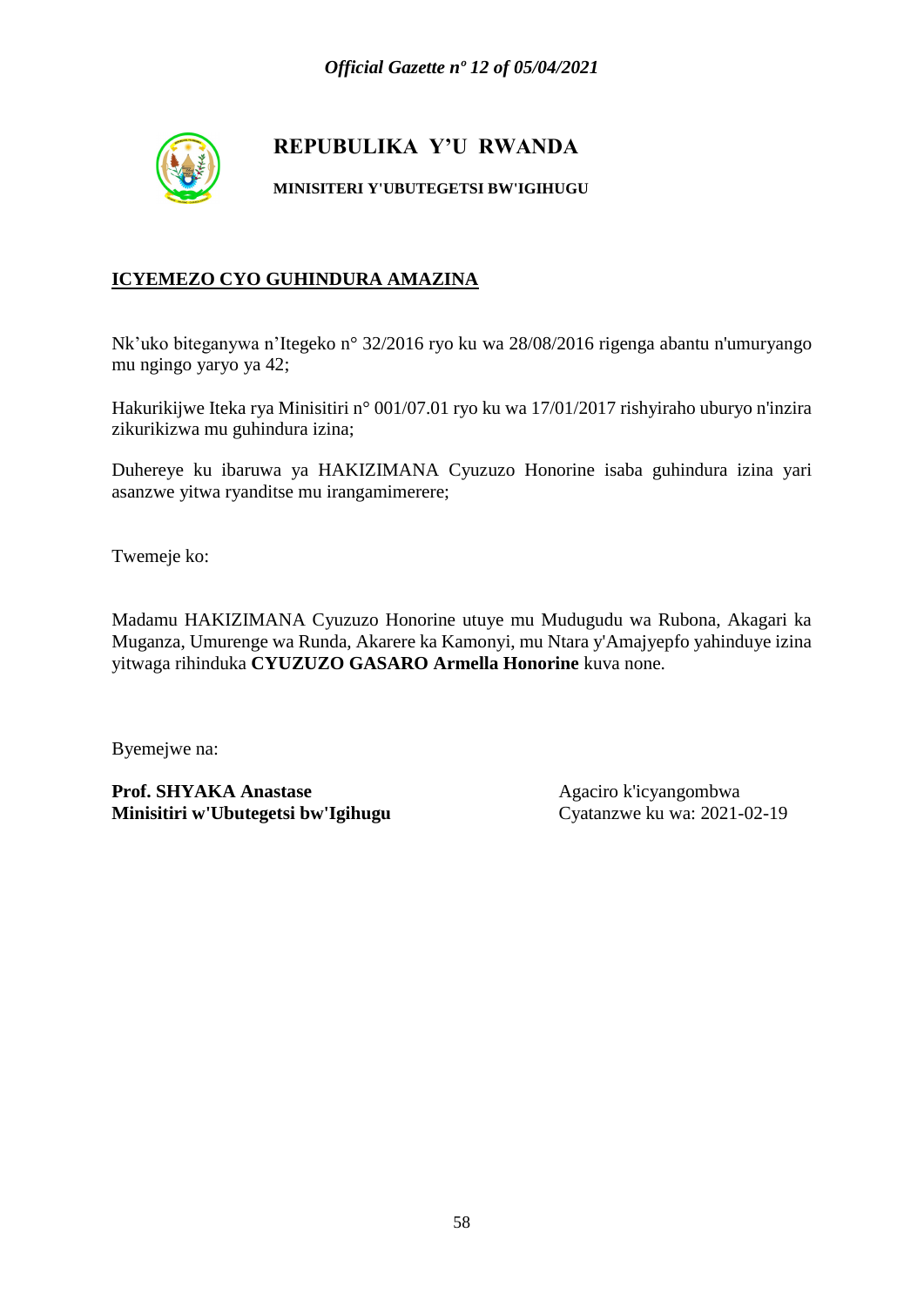

**MINISITERI Y'UBUTEGETSI BW'IGIHUGU**

## **ICYEMEZO CYO GUHINDURA AMAZINA**

Nk'uko biteganywa n'Itegeko n° 32/2016 ryo ku wa 28/08/2016 rigenga abantu n'umuryango mu ngingo yaryo ya 42;

Hakurikijwe Iteka rya Minisitiri n° 001/07.01 ryo ku wa 17/01/2017 rishyiraho uburyo n'inzira zikurikizwa mu guhindura izina;

Duhereye ku ibaruwa ya HAKIZIMANA Simeon isaba guhindura izina yari asanzwe yitwa ryanditse mu irangamimerere;

Twemeje ko:

Bwana HAKIZIMANA Simeon utuye mu Mudugudu w'Umurehe, Akagari ka Gakenke, Umurenge wa Kiramuruzi, Akarere ka Gatsibo, mu Ntara y'Iburasirazuba yahinduye izina yitwaga rihinduka **HAKIZIMANA RWIRAHIRA Simeon** kuva none.

Byemejwe na: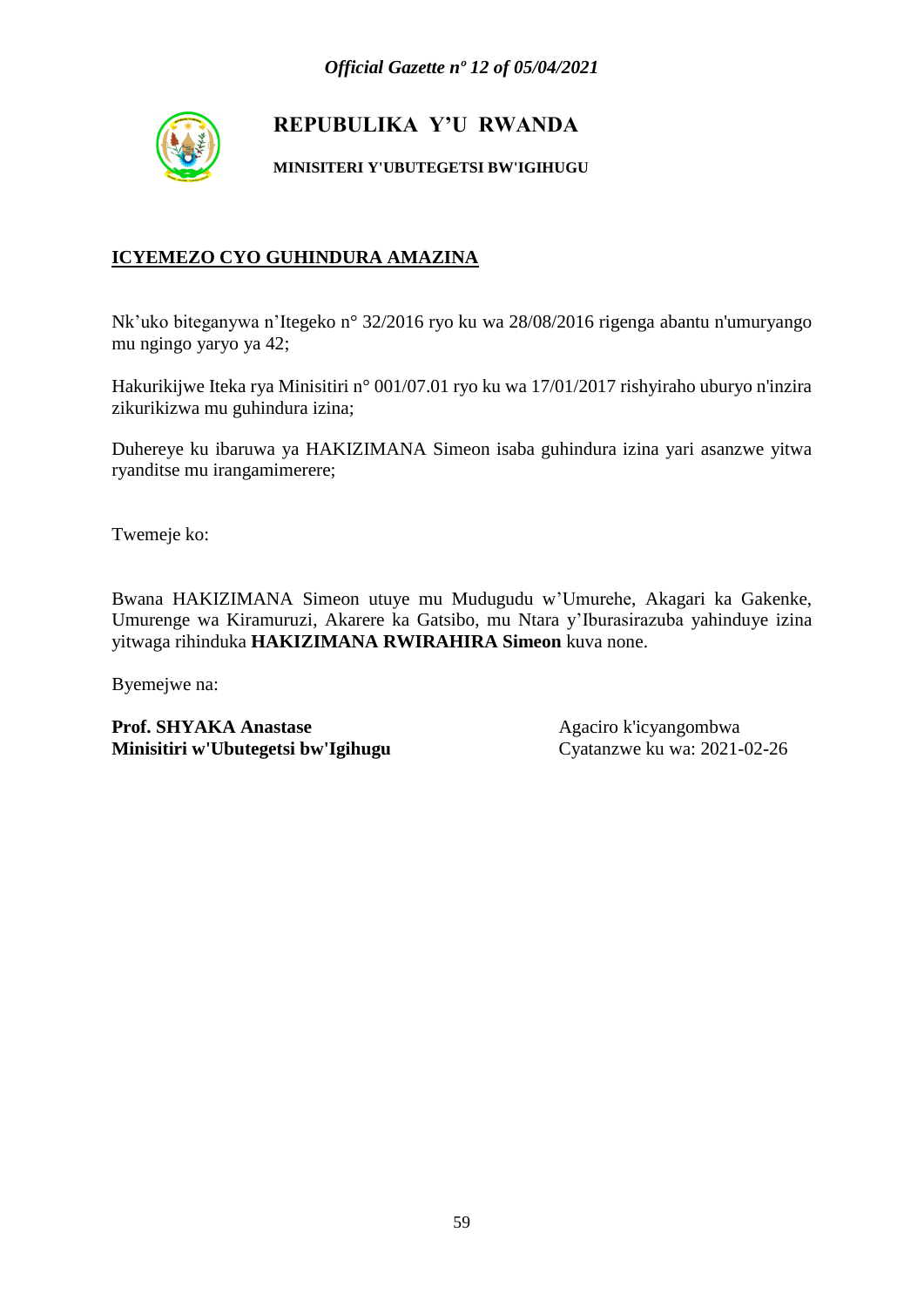

**MINISITERI Y'UBUTEGETSI BW'IGIHUGU**

## **ICYEMEZO CYO GUHINDURA AMAZINA**

Nk'uko biteganywa n'Itegeko n° 32/2016 ryo ku wa 28/08/2016 rigenga abantu n'umuryango mu ngingo yaryo ya 42;

Hakurikijwe Iteka rya Minisitiri n° 001/07.01 ryo ku wa 17/01/2017 rishyiraho uburyo n'inzira zikurikizwa mu guhindura izina;

Duhereye ku ibaruwa ya NTAHOMBYARIYE Jacques isaba guhindura izina yari asanzwe yitwa ryanditse mu irangamimerere;

Twemeje ko:

Bwana NTAHOMBYARIYE Jacques utuye mu Mudugudu wa Bubandu, Akagari ka Bukinanyana, Umurenge wa Cyuve, Akarere ka Musanze, mu Ntara y'Amajyaruguru yahinduye izina yitwaga rihinduka **UWURUKUNDO Jacques** kuva none.

Byemejwe na: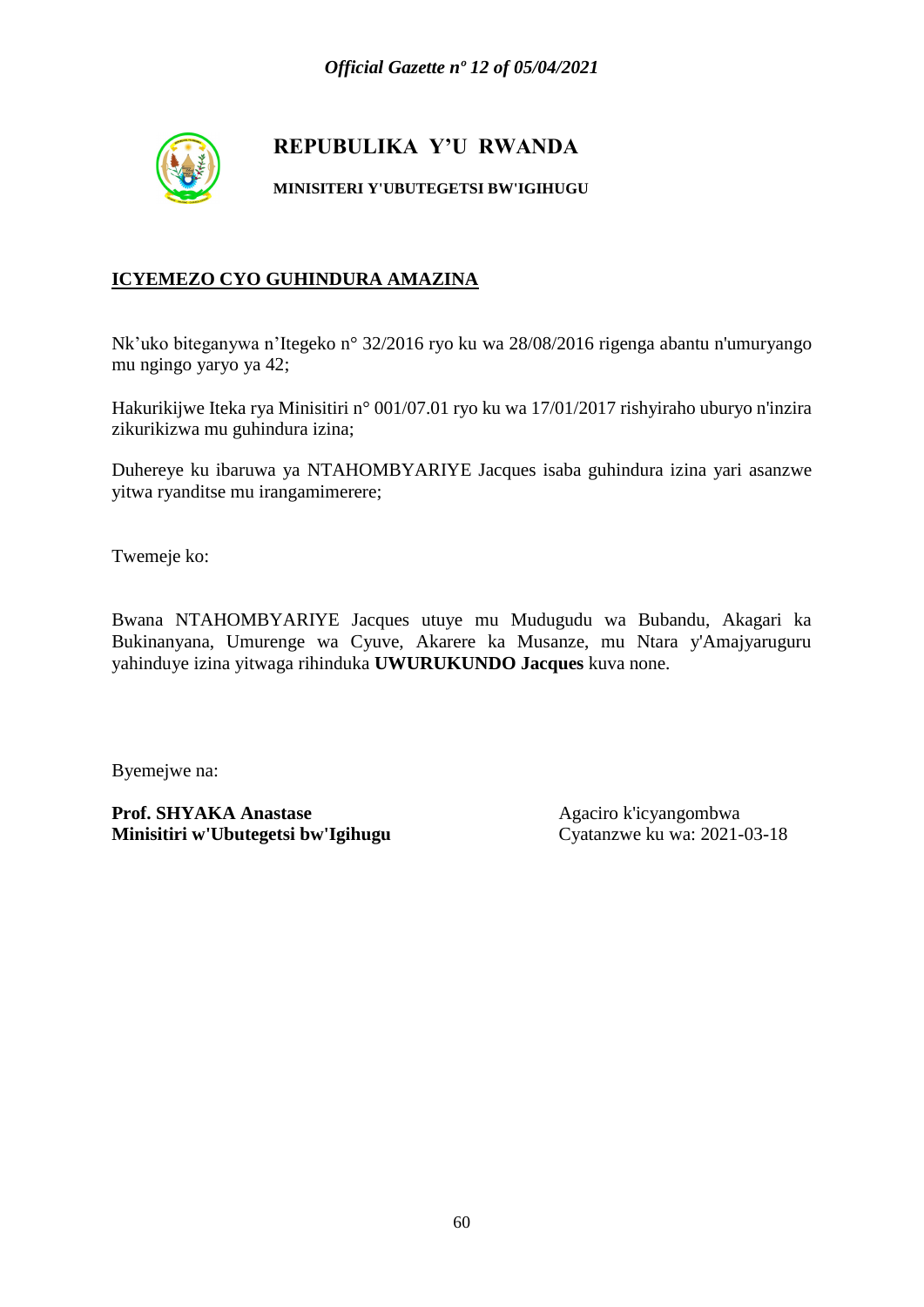

**MINISITERI Y'UBUTEGETSI BW'IGIHUGU**

## **ICYEMEZO CYO GUHINDURA AMAZINA**

Nk'uko biteganywa n'Itegeko n° 32/2016 ryo ku wa 28/08/2016 rigenga abantu n'umuryango mu ngingo yaryo ya 42;

Hakurikijwe Iteka rya Minisitiri n° 001/07.01 ryo ku wa 17/01/2017 rishyiraho uburyo n'inzira zikurikizwa mu guhindura izina;

Duhereye ku ibaruwa ya UWAYEZU Judith isaba guhindura izina yari asanzwe yitwa ryanditse mu irangamimerere;

Twemeje ko:

Madamu UWAYEZU Judith utuye mu Mudugudu wa Nyagatare, Akagari ka Rukurura, Umurenge wa Kaniga, Akarere ka Gicumbi, mu Ntara y'Amajyaruguru yahinduye izina yitwaga rihinduka **UWEZO Judith** kuva none.

Byemejwe na: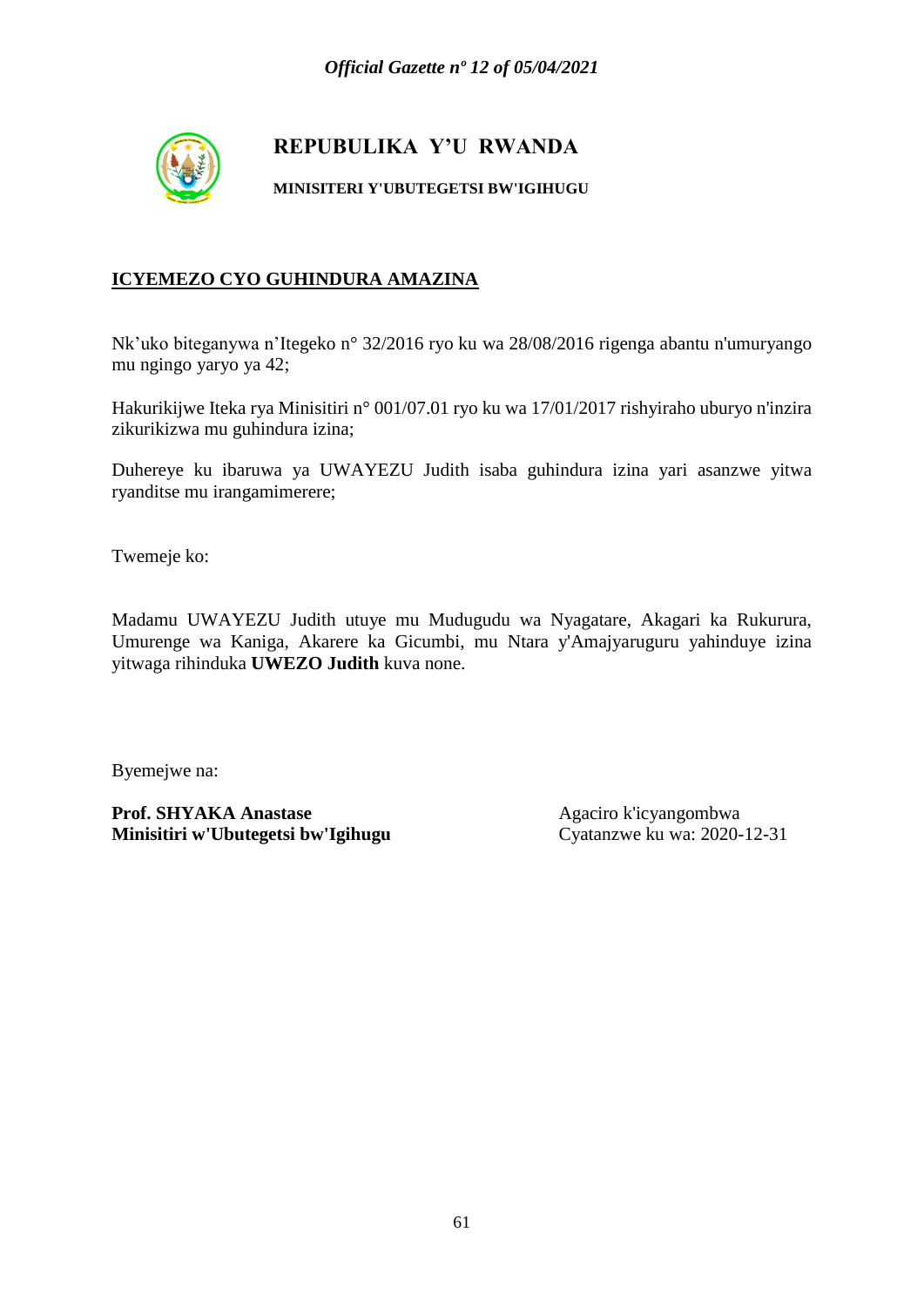

**MINISITERI Y'UBUTEGETSI BW'IGIHUGU**

## **ICYEMEZO CYO GUHINDURA AMAZINA**

Nk'uko biteganywa n'Itegeko n° 32/2016 ryo ku wa 28/08/2016 rigenga abantu n'umuryango mu ngingo yaryo ya 42;

Hakurikijwe Iteka rya Minisitiri n° 001/07.01 ryo ku wa 17/01/2017 rishyiraho uburyo n'inzira zikurikizwa mu guhindura izina;

Duhereye ku ibaruwa ya KANUMA Naguel isaba guhindura izina yari asanzwe yitwa ryanditse mu irangamimerere;

Twemeje ko:

Bwana KANUMA Naguel utuye mu Mudugudu wa Gatare, Akagari ka Gatare, Umurenge wa Niboye, Akarere ka Kicukiro, mu Mujyi wa Kigali yahinduye izina yitwaga rihinduka **MBONYINGABO Naguel** kuva none.

Byemejwe na: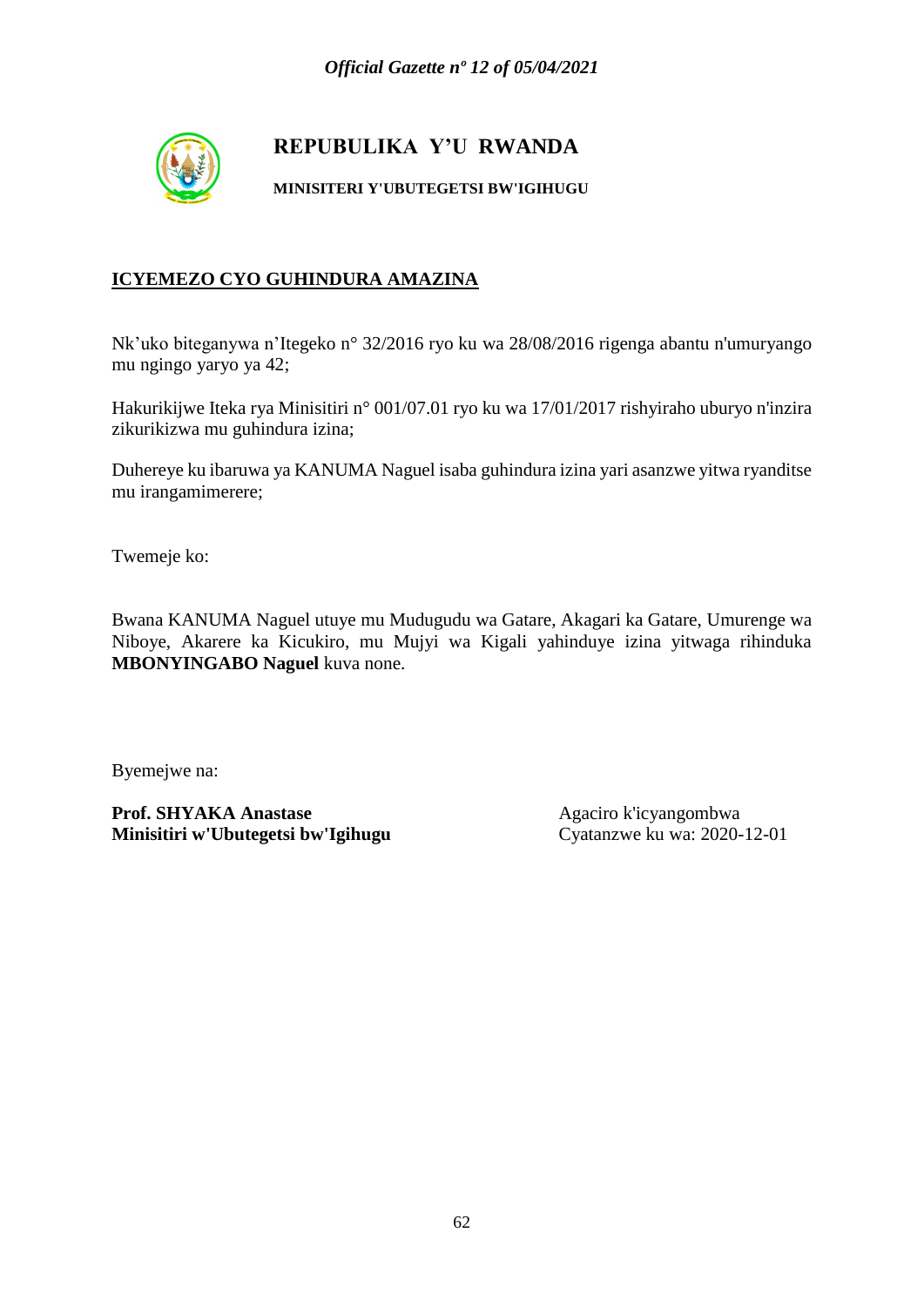### *Official Gazette nº 12 of 05/04/2021*

## **REPUBULIKA Y'U RWANDA**



#### **P.O.BOX 3445, KIGALI**

**Website**: [www.minaloc.gov.rw](http://www.minaloc.gov.rw/)

### **ICYEMEZO GITANGA UBURENGANZIRA BWO GUHINDURA IZINA**

#### **Minisitiri w'Ubutegetsi bw'Igihugu;**

Ashingiye ku Itegeko nᵒ 32/2016 ryo ku wa 28/08/2016 rigenga abantu n'umuryango, cyane cyane mu ngingo yaryo ya 42;

Ashingiye ku Iteka rya Minisitiri nº 001/07.01 ryo ku wa 17/01/2017 rishyiraho uburyo n'inzira bikurikizwa mu guhindura izina;

Amaze kubona ibaruwa ya TWAHIRWA Marie Grâce yakiriwe ku wa 09/10/2020 isaba uburenganzira bwo guhindura amazina asanzwe yanditse mu gitabo cy'Irangamimerere;

#### **Yemeje ko:**

Madamazela TWAHIRWA Marie Grâce mwene TWAHIRWA Aron na MUKASEKURU Françoise utuye mu Mudugudu wa Karama, Akagari ka Kamuhoza, Umurenge wa Kimisagara Akarere ka Nyarugenge mu Mujyi wa Kigali; uboneka kuri telefone № 0782670120; ahinduye amazina asanganywe.

Kuva ubu yiswe: **TWAHIRWA Grâce**

Bikorewe i Kigali, ku wa 01/03/2021

**Prof. SHYAKA Anastase Minisitiri w'Ubutegetsi bw'Igihugu**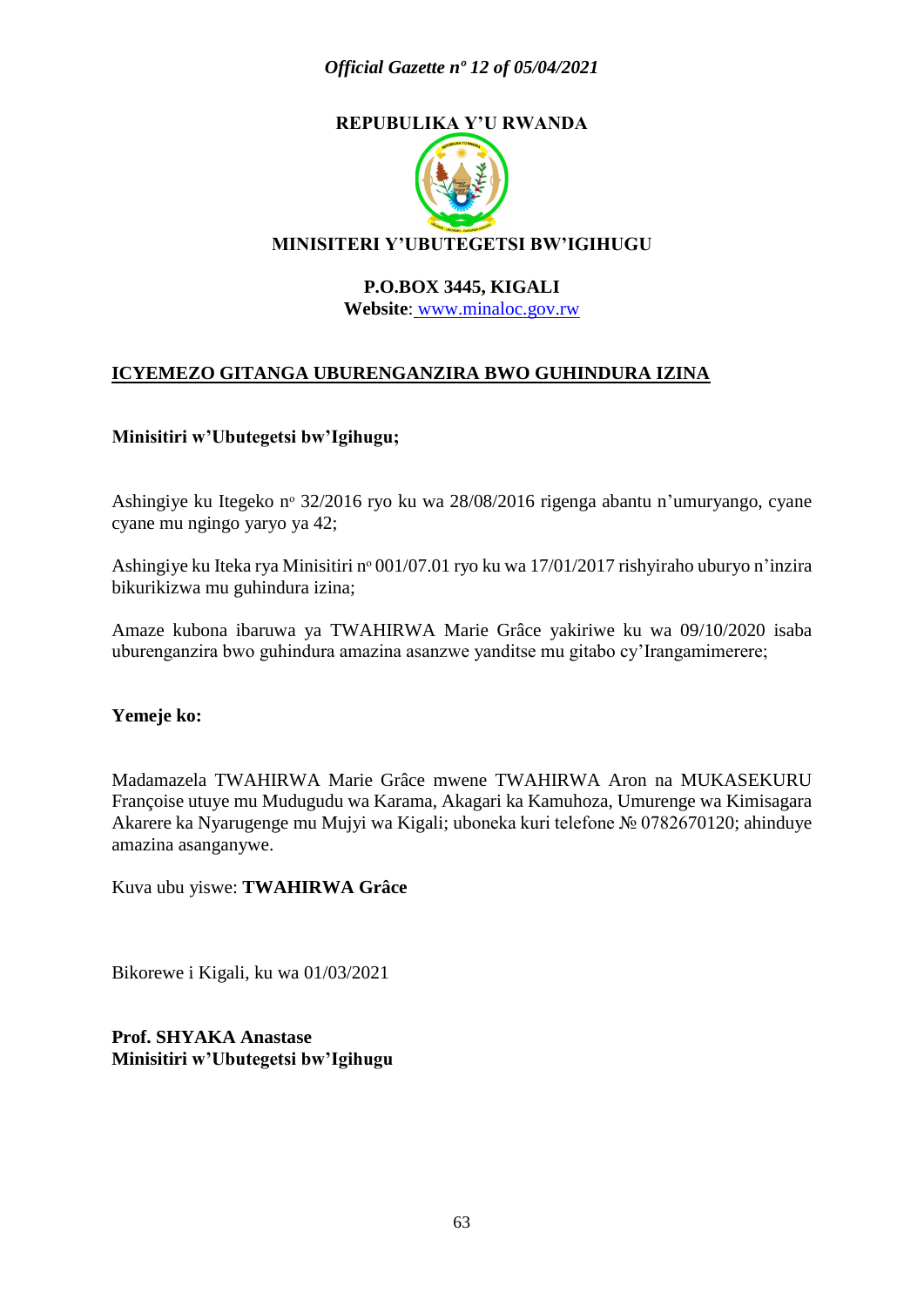

**MINISITERI Y'UBUTEGETSI BW'IGIHUGU**

## **ICYEMEZO CYO GUHINDURA AMAZINA**

Nk'uko biteganywa n'Itegeko n° 32/2016 ryo ku wa 28/08/2016 rigenga abantu n'umuryango mu ngingo yaryo ya 42;

Hakurikijwe Iteka rya Minisitiri n° 001/07.01 ryo ku wa 17/01/2017 rishyiraho uburyo n'inzira zikurikizwa mu guhindura izina;

Duhereye ku ibaruwa ya IRADUKUNDA Willy Wolf isaba guhindura izina yari asanzwe yitwa ryanditse mu irangamimerere;

Twemeje ko:

Bwana IRADUKUNDA Willy Wolf utuye mu Mudugudu wa Rwabuye, Akagari ka Gatobotobo, Umurenge wa Mbazi, Akarere ka Huye, mu Ntara y'Amajyepfo yahinduye izina yitwaga rihinduka **IRADUKUNDA Willy** kuva none.

Byemejwe na: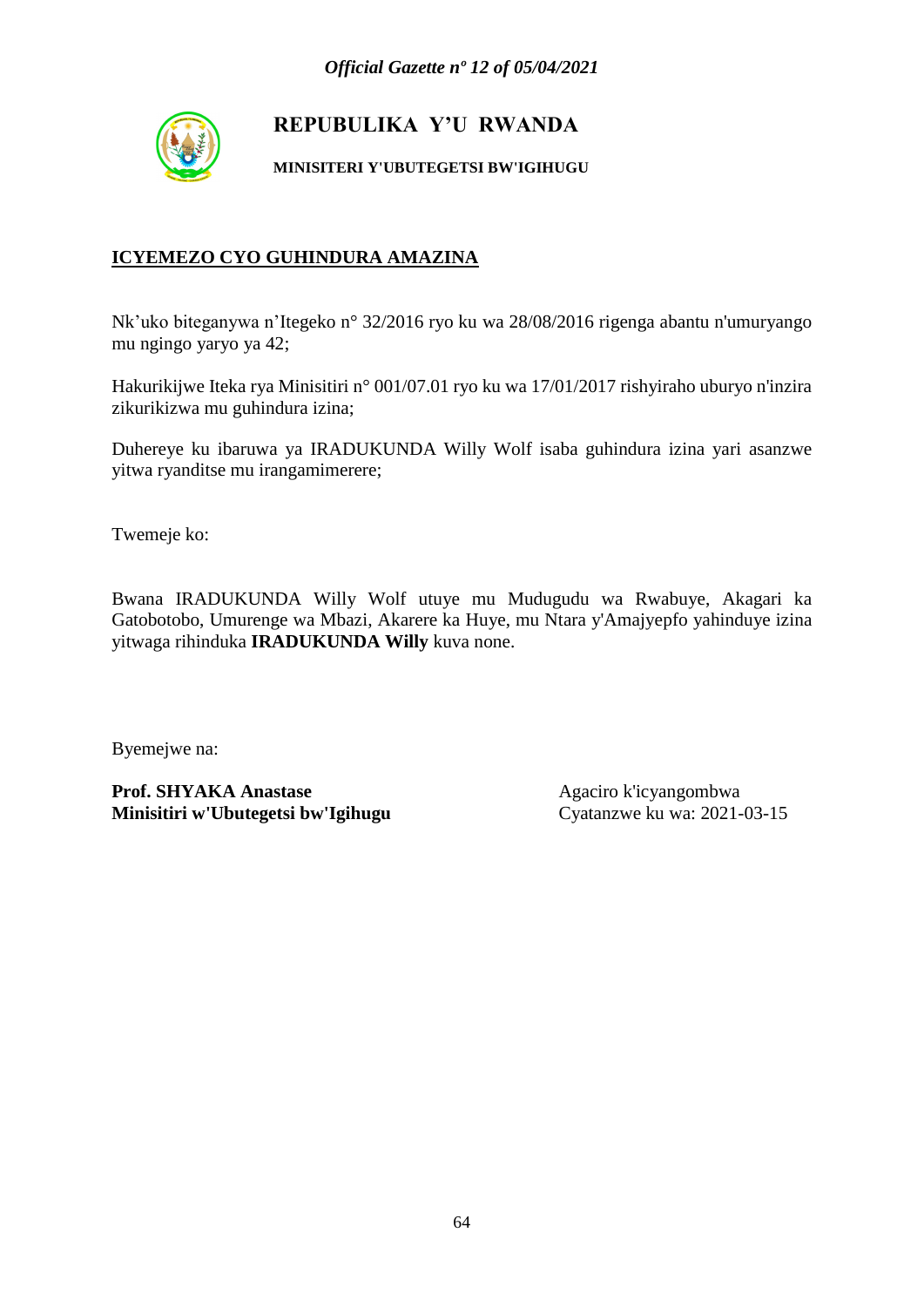### *Official Gazette nº 12 of 05/04/2021*

## **REPUBULIKA Y'U RWANDA**



#### **P.O.BOX 3445, KIGALI**

**Website**: [www.minaloc.gov.rw](http://www.minaloc.gov.rw/)

### **ICYEMEZO GITANGA UBURENGANZIRA BWO GUHINDURA IZINA**

#### **Minisitiri w'Ubutegetsi bw'Igihugu;**

Ashingiye ku Itegeko nᵒ 32/2016 ryo ku wa 28/08/2016 rigenga abantu n'umuryango, cyane cyane mu ngingo yaryo ya 42;

Ashingiye ku Iteka rya Minisitiri nº 001/07.01 ryo ku wa 17/01/2017 rishyiraho uburyo n'inzira bikurikizwa mu guhindura izina;

Amaze kubona ibaruwa ya NTAHONDEREYE Jean Paul yakiriwe ku wa 23/03/2020 isaba uburenganzira bwo guhindura amazina asanzwe yanditse mu gitabo cy'Irangamimerere;

#### **Yemeje ko:**

Bwana NTAHONDEREYE Jean Paul mwene NKUNDIYE Joseph na NYIRAHABIMANA Thérèse utuye mu Mudugudu wa Nyagasambu, Akagari ka Rwankuba, Umurenge wa Murambi, Akarere ka Gatsibo mu Ntara y'Iburasirazuba; uboneka kuri telefone № 0789536446; ahinduye amazina asanganywe.

Kuva ubu yiswe: **NSENGUMUREMYI Jean Paul**

Bikorewe i Kigali, ku wa 31/03/2020

**GATABAZI Jean Marie Vianney Minisitiri w'Ubutegetsi bw'Igihugu**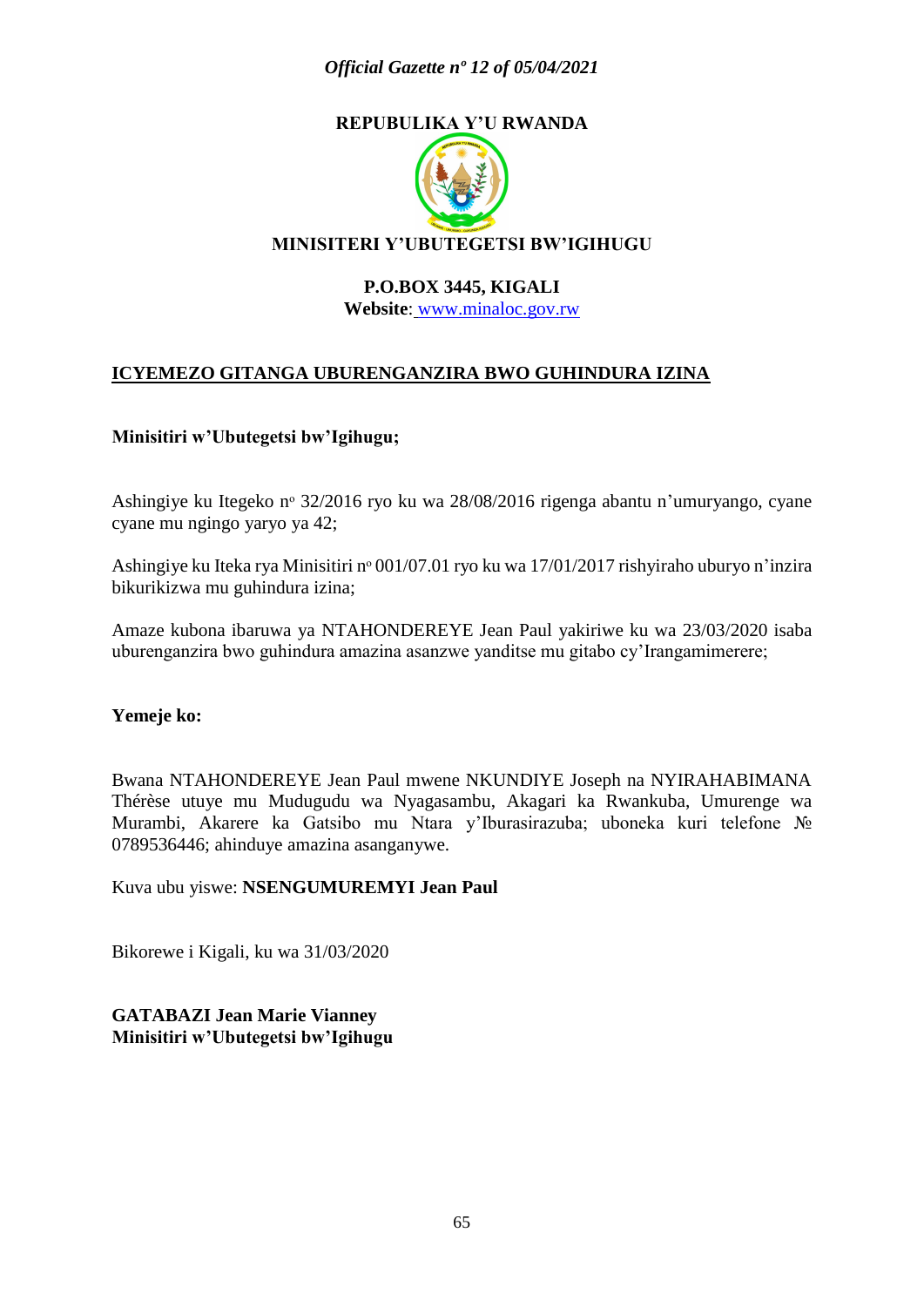

## **REPUBLIC OF RWANDA**

**MINISTRY OF LOCAL GOVERNMENT**

### **CHANGE OF NAME CERTIFICATE**

Pursuant to Law n° 32/2016 of 28/08/2016 governing persons and family in Article 42;

Pursuant to Ministerial Order n° 001/07.01 of 17/01/2017 establishing modalities and procedures for change of name;

Reference is made to the letter from DUPFUKAMIREYEZU Phocas requesting to change his current name registered in the civil register;

**Decides that**:

Mr DUPFUKAMIREYEZU Phocas domiciled at Kamata Village, Butare Cell, Cyeru Sector, Burera District, in the Northern Province changes his usual name to **KALISA Phocas** from now on.

Approved by:

Prof. SHYAKA Anastase Document Validity **Minister of Local Government** Issued on: 2021-03-12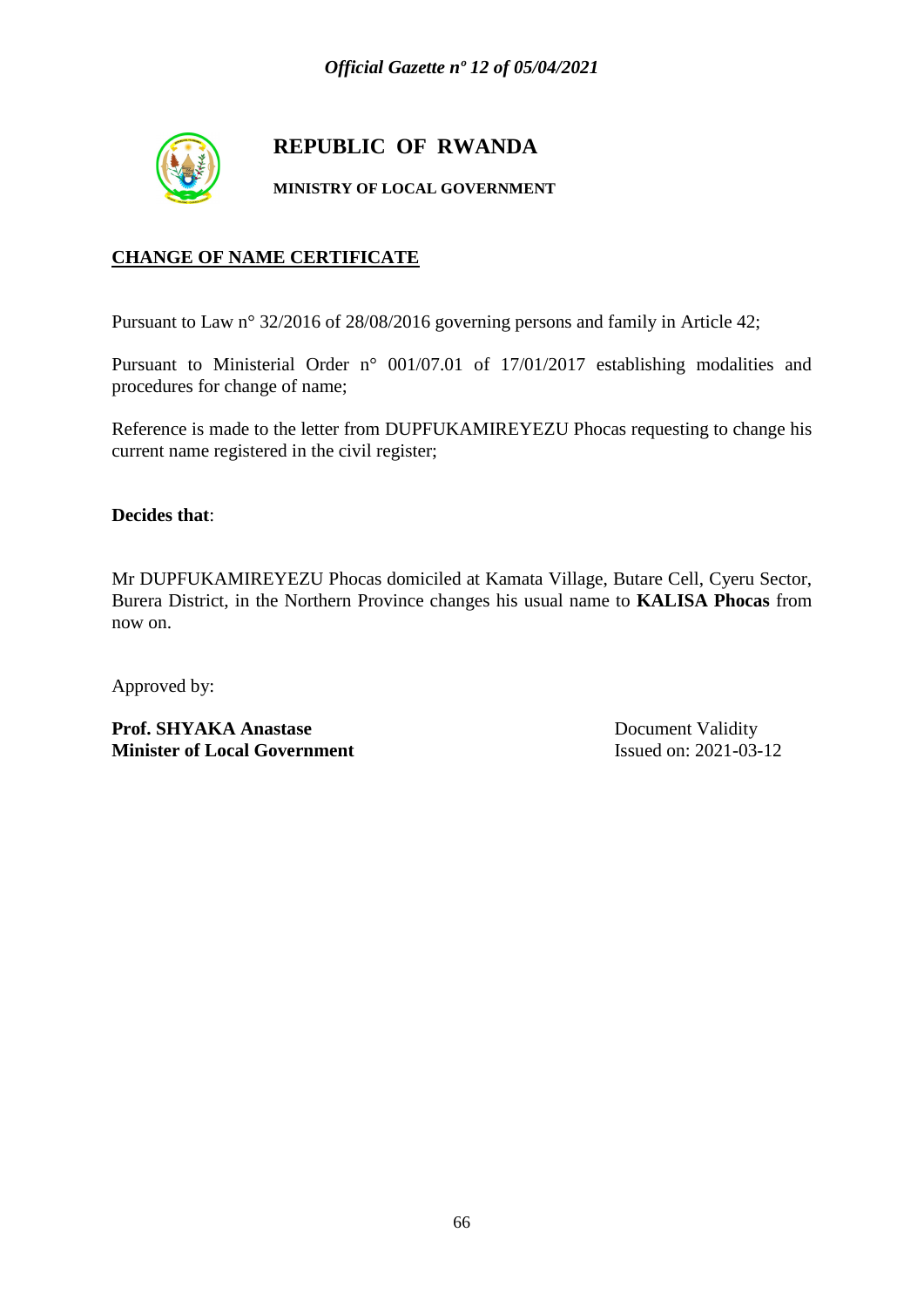

**MINISITERI Y'UBUTEGETSI BW'IGIHUGU**

## **ICYEMEZO CYO GUHINDURA AMAZINA**

Nk'uko biteganywa n'Itegeko n° 32/2016 ryo ku wa 28/08/2016 rigenga abantu n'umuryango mu ngingo yaryo ya 42;

Hakurikijwe Iteka rya Minisitiri n° 001/07.01 ryo ku wa 17/01/2017 rishyiraho uburyo n'inzira zikurikizwa mu guhindura izina;

Duhereye ku ibaruwa ya MUYENZI Nkusi isaba guhindura izina yari asanzwe yitwa ryanditse mu irangamimerere;

Twemeje ko:

Bwana MUYENZI Nkusi utuye mu Mudugudu wa Kabeza Akagari ka Mahoko, Umurenge wa Kanama, Akarere ka Rubavu, mu Ntara y'Iburengerazuba yahinduye izina yitwaga rihinduka **MUYENZI Nkusi Bienfait** kuva none.

Byemejwe na: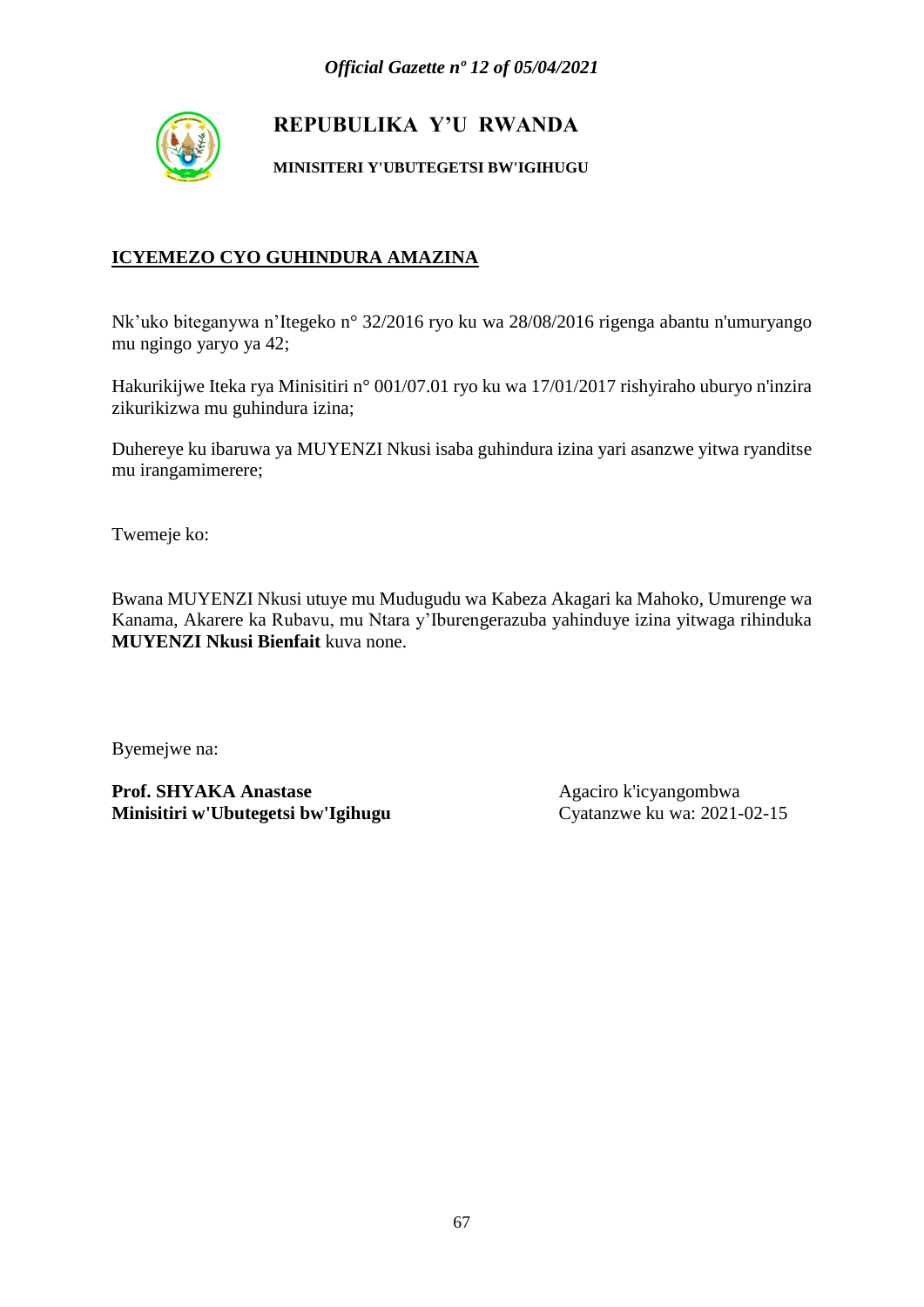## **REPUBLIC OF RWANDA**



**MINISTRY OF LOCAL GOVERNMENT**

#### **NAME CHANGE REQUEST**

We inform the public that the named TUYISENGE, son of Ntibamenya Venuste and Nyiracumi Cecile, domiciled at Ngoma II Village, Ngoma Cell, Ngoma Sector, Huye District, in the Southern Province applied for the authorization of the change of name from his current name TUYISENGE to be called TUYISENGE Yannick in the National Population Registry. The reason for the change of name is that it is my nickname.

Approved by

**Prof. Shyaka Anastase Document Validity Minister of Local Government** Issued on: 2021-03-12



**REPUBLIC OF RWANDA**

### **MINISTRY OF LOCAL GOVERNMENT**

#### **NAME CHANGE REQUEST**

We inform the public that the named NDAHIRO Lorenzo, son of Muhongayire Serapie and Kanimba Fulgence, domiciled at Runyonza Village, Nonko Cell, Nyarugunga Sector, Kicukiro District, in the City of Kigali applied for the authorization of the change of name from his current name NDAHIRO Lorenzo to be called MUVUNYI Ndahiro Lorenzo in the National Population Registry. The reason for the change of name is that it is a name given at birth but was not registered in the Population Registry.

Approved by

**Prof. Shyaka Anastase** Document Validity **Minister of Local Government** Issued on: 2021-03-17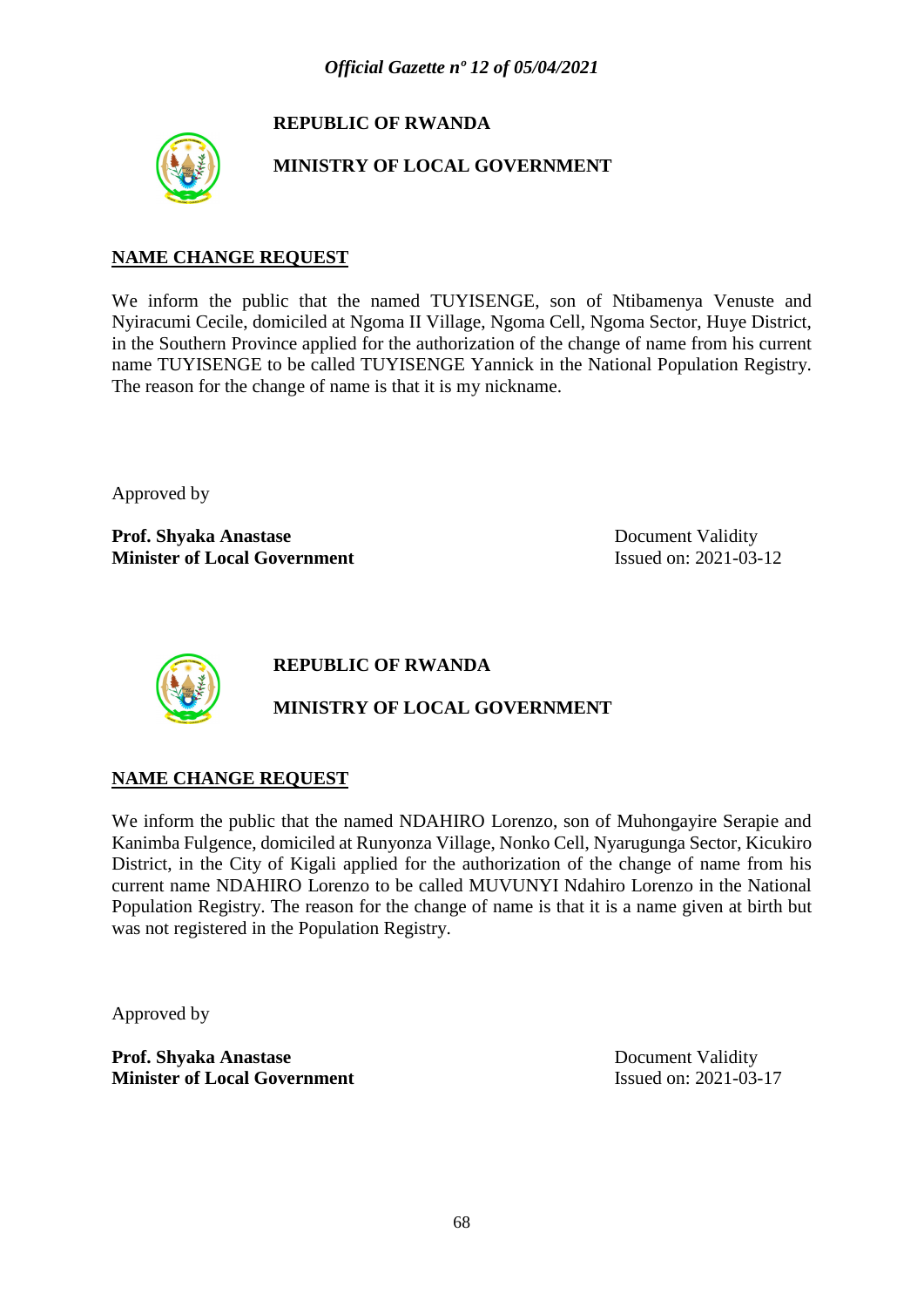

## **REPUBLIC OF RWANDA**

**MINISTRY OF LOCAL GOVERNMENT**

### **NAME CHANGE REQUEST**

We inform the public that the named RUNYINYA Martin, son/daughter of Gatera Alex and Mashenge Adela, domiciled at Kabuhunde II Village, Gacuriro Cell, Kinyinya Sector, Gasabo District, in the City of Kigali applied for the authorization of the change of name from his current name RUNYINYA Martin to be called GATERA RUNYINYA Martin in the National Population Registry. The reason for the change of name is that It is a family name.

Approved by

**Prof. Shyaka Anastase** Document Validity **Minister of Local Government** Issued on: 2021-03-12



**REPUBULIKA Y'U RWANDA**

## **MINISITERI Y'UBUTEGETSI BW'IGIHUGU**

### **INGINGO Z'INGENZI Z'IMPAMVU YO GUSABA GUHINDUZA AMAZINA**

Turamenyesha ko uwitwa TUYISENGE Vedaste mwene Ukenyarakira na Baransaritse, utuye mu Mudugudu w'Umurinzi, Akagari ka Katabaro, Umurenge wa Kimisagara, Akarere ka Nyarugenge, mu Mujyi wa Kigali yanditse asaba uburenganzira bwo guhinduza amazina asanganywe ari yo TUYISENGE Vedaste, akitwa UWIMANIRAGIYE Vedaste mu gitabo cy'irangamimerere. Impamvu atanga yo guhinduza izina ni uko ari izina yiswe n'ababyeyi ariko ntiryandikwa mu gitabo cy'irangamimerere.

Byemejwe na: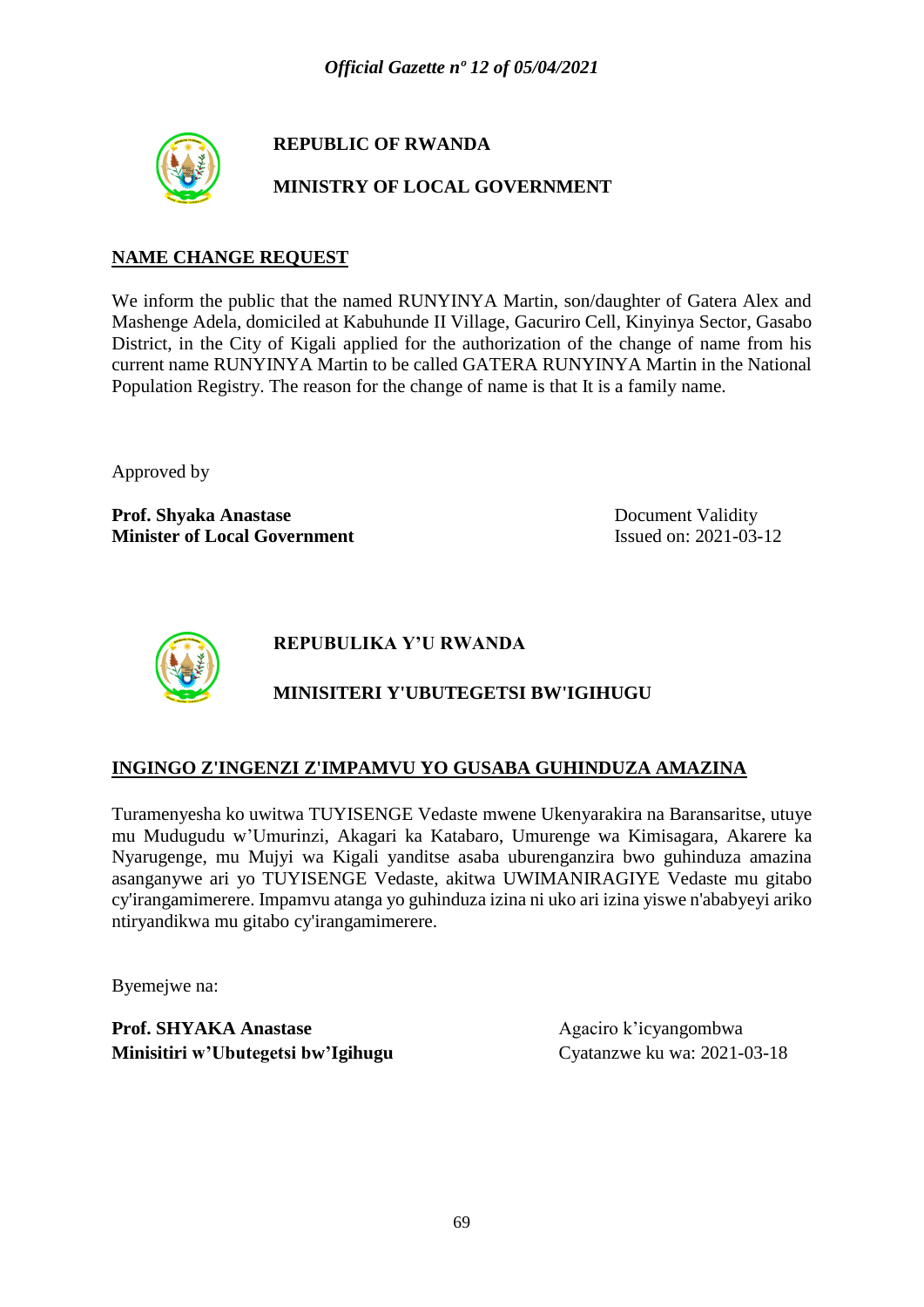

## **MINISITERI Y'UBUTEGETSI BW'IGIHUGU**

#### **INGINGO Z'INGENZI Z'IMPAMVU YO GUSABA GUHINDUZA AMAZINA**

Turamenyesha ko uwitwa GATSINZI Issa mwene Karangwa Augustin na Kabatesi, utuye mu Mudugudu wa Akindege, Akagari ka Kamashashi, Umurenge wa Nyarugunga, Akarere ka Kicukiro, mu Mujyi wa Kigali yanditse asaba uburenganzira bwo guhinduza amazina asanganywe ari yo GATSINZI Issa, akitwa GATSINZI Arnold mu gitabo cy'irangamimerere. Impamvu atanga yo guhinduza izina ni uko ari izina yabatijwe.

Byemejwe na:

Prof. SHYAKA Anastase Agaciro k'icyangombwa **Minisitiri w'Ubutegetsi bw'Igihugu** Cyatanzwe ku wa: 2021-03-02



**REPUBULIKA Y'U RWANDA**

## **MINISITERI Y'UBUTEGETSI BW'IGIHUGU**

#### **INGINGO Z'INGENZI Z'IMPAMVU YO GUSABA GUHINDUZA AMAZINA**

Turamenyesha ko uwitwa BISENGIMANA Janvier mwene Bunyenyeri Fred na Twenge Laurence, utuye mu Mudugudu wa Rweza, Akagari ka Munini, Umurenge wa Rwimbogo, Akarere ka Gatsibo, mu Ntara y'Iburasirazuba yanditse asaba uburenganzira bwo guhinduza amazina asanganywe ari yo BISENGIMANA Janvier, akitwa RUGAMBA Janvier mu gitabo cy'irangamimerere. Impamvu atanga yo guhinduza izina ni uko ari izina rimutera ipfunwe.

Byemejwe na: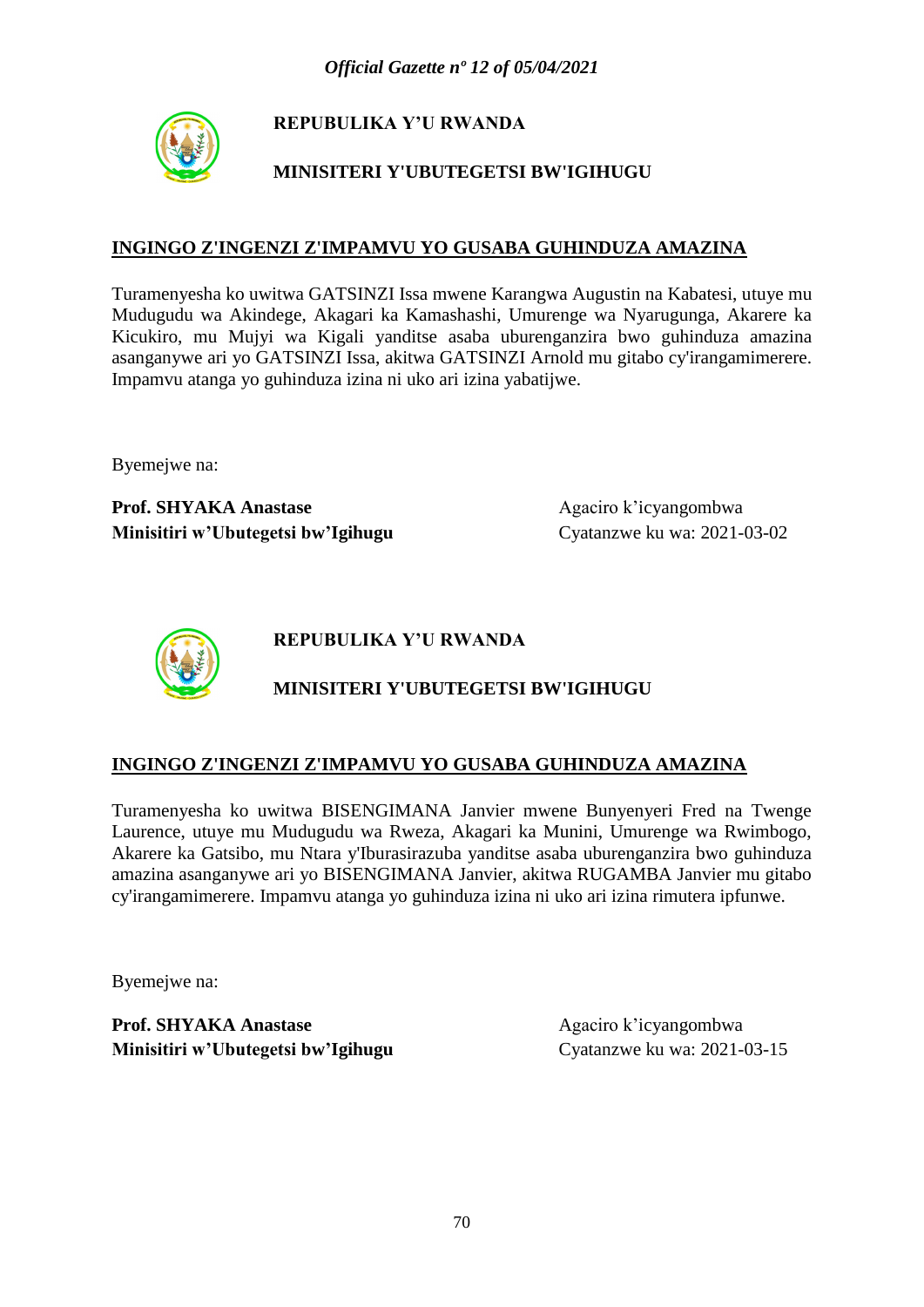

## **MINISITERI Y'UBUTEGETSI BW'IGIHUGU**

#### **INGINGO Z'INGENZI Z'IMPAMVU YO GUSABA GUHINDUZA AMAZINA**

Turamenyesha ko uwitwa KAMANZI Patricie mwene Hategeka na Iyamuremye, utuye mu Mudugudu wa Gacundura, Akagari ka Gacundura, Umurenge wa Rwerere, Akarere ka Burera, mu Ntara y'Amajyaruguru yanditse asaba uburenganzira bwo guhinduza amazina asanganywe ari yo KAMANZI Patricie, akitwa MUKAMANZI Patricie mu gitabo cy'irangamimerere. Impamvu atanga yo guhinduza izina ni uko ari izina yiswe n'ababyeyi ariko ntiryandikwa mu gitabo cy'irangamimerere.

Byemejwe na:

Prof. SHYAKA Anastase Agaciro k'icyangombwa **Minisitiri w'Ubutegetsi bw'Igihugu** Cyatanzwe ku wa: 2021-01-11



### **REPUBULIKA Y'U RWANDA**

## **MINISITERI Y'UBUTEGETSI BW'IGIHUGU**

#### **INGINGO Z'INGENZI Z'IMPAMVU YO GUSABA GUHINDUZA AMAZINA**

Turamenyesha ko uwitwa NTAWENDERUNDI Stephan mwene Munyanyera Stanislas na Bamporineza Anathalie, utuye mu Mudugudu wa Karama, Akagari ka Nyakabanda, Umurenge wa Niboye, Akarere ka Kicukiro, mu Mujyi wa Kigali yanditse asaba uburenganzira bwo guhinduza amazina asanganywe ari yo NTAWENDERUNDI Stephan, akitwa Stephen DUHIRWE mu gitabo cy'irangamimerere. Impamvu atanga yo guhinduza izina ni uko ari amazina maremare.

Byemejwe na: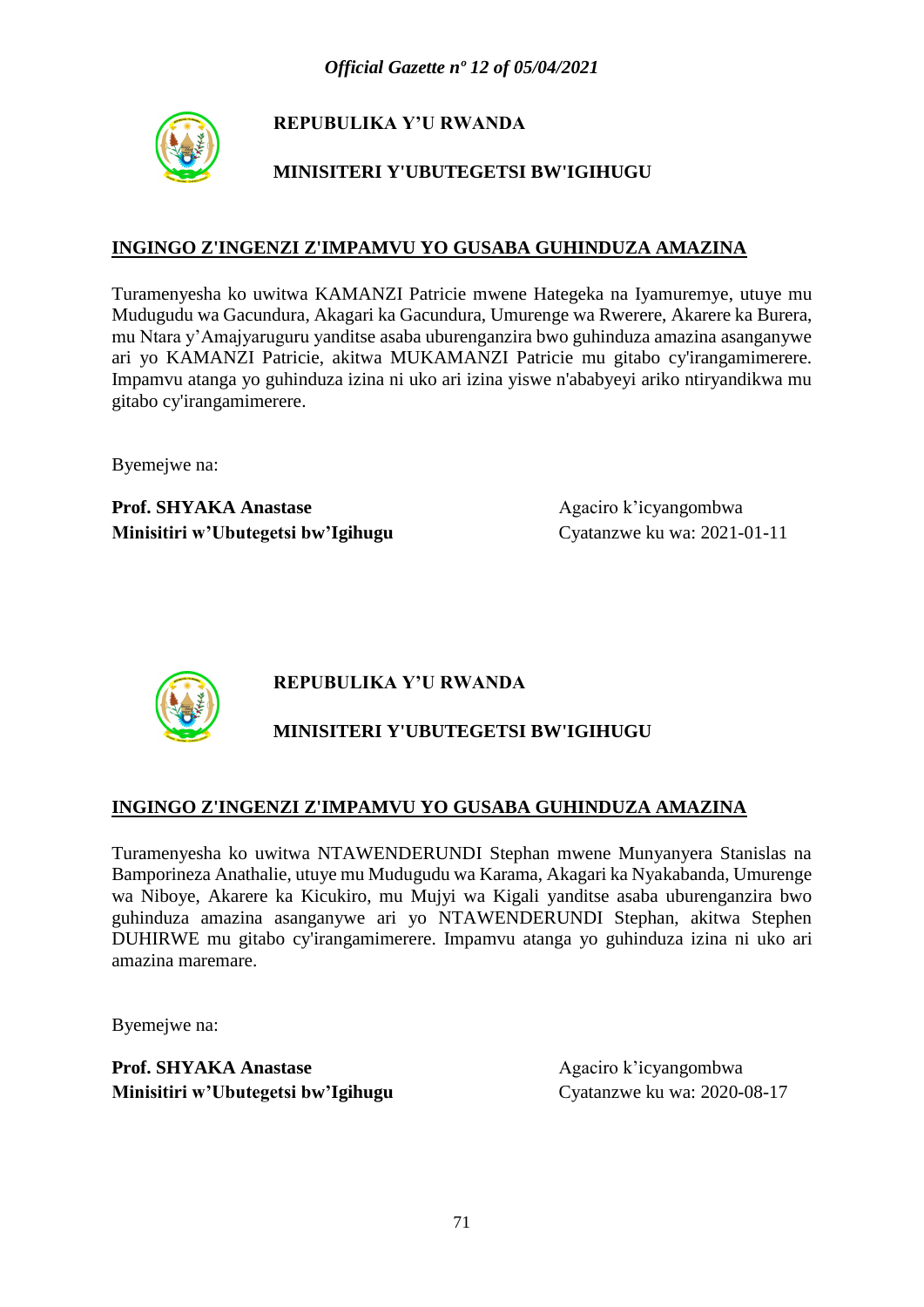

## **MINISITERI Y'UBUTEGETSI BW'IGIHUGU**

#### **INGINGO Z'INGENZI Z'IMPAMVU YO GUSABA GUHINDUZA AMAZINA**

Turamenyesha ko uwitwa NGARUKIYE Simon Pierre mwene Dugha Jean na Nyirabigeyo Rose, utuye mu Mudugudu wa Nyakanunga, Akagari ka Nyamabuye, Umurenge wa Gatsata, Akarere ka Gasabo, mu Mujyi wa Kigali yanditse asaba uburenganzira bwo guhinduza amazina asanganywe ari yo NGARUKIYE Simon Pierre, akitwa DUGHA Ngarukiye mu gitabo cy'irangamimerere. Impamvu atanga yo guhinduza izina ni uko ari izina ry'umuryango.

Byemejwe na:

**Prof. SHYAKA Anastase** Agaciro k'icyangombwa **Minisitiri w'Ubutegetsi bw'Igihugu** Cyatanzwe ku wa: 2021-03-03



**REPUBULIKA Y'U RWANDA**

## **MINISITERI Y'UBUTEGETSI BW'IGIHUGU**

#### **INGINGO Z'INGENZI Z'IMPAMVU YO GUSABA GUHINDUZA AMAZINA**

Turamenyesha ko uwitwa REKERAHO Dominique mwene Mukarubuga, utuye mu Mudugudu wa Videwo, Akagari ka Urugarama, Umurenge wa Gahini, Akarere ka Kayonza, mu Ntara y'Iburasirazuba yanditse asaba uburenganzira bwo guhinduza amazina asanganywe ari yo REKERAHO Dominique, akitwa ISHIMO SHAMI Dominique mu gitabo cy'irangamimerere. Impamvu atanga yo guhinduza izina ni uko ari izina ry'irigenurano rikaba rimuteye ipfunwe.

Byemejwe na: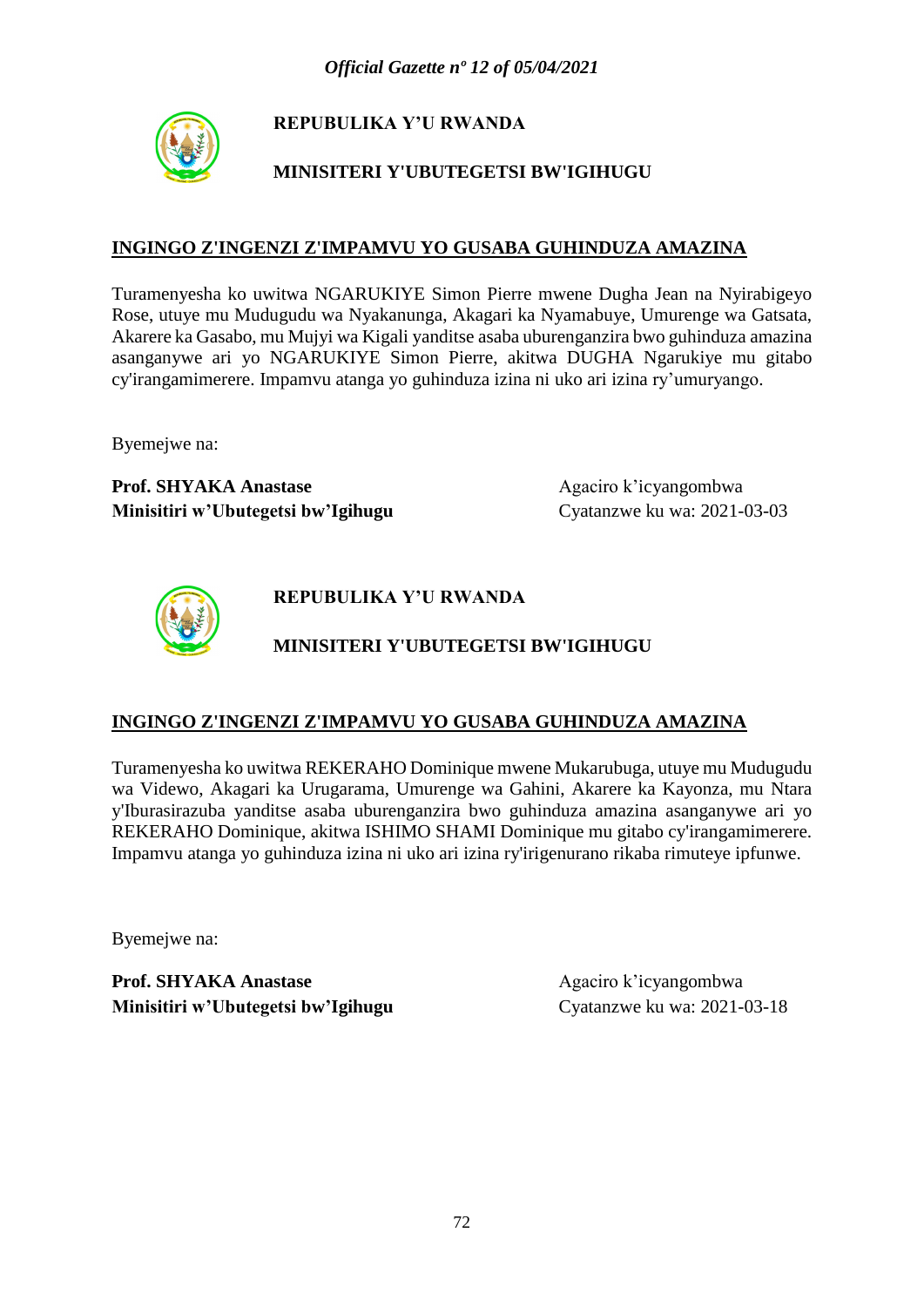

## **MINISITERI Y'UBUTEGETSI BW'IGIHUGU**

### **INGINGO Z'INGENZI Z'IMPAMVU YO GUSABA GUHINDUZA AMAZINA**

Turamenyesha ko uwitwa UWIZEYIMANA Clementine mwene Habimfura Erneste na Nyiranzahabwanimana Judith, utuye mu Mudugudu wa Kabumba, Akagari ka Kabumba, Umurenge wa Bugeshi, Akarere ka Rubavu, mu Ntara y'Iburengerazuba yanditse asaba uburenganzira bwo guhinduza amazina asanganywe ari yo UWIZEYIMANA Clementine, akitwa UWIZEYIMANA Ratifa mu gitabo cy'irangamimerere. Impamvu atanga yo guhinduza izina ni uko ari izina yabatijwe.

Byemejwe na:

**Prof. SHYAKA Anastase** Agaciro k'icyangombwa **Minisitiri w'Ubutegetsi bw'Igihugu** Cyatanzwe ku wa: 2021-02-26



## **REPUBLIC OF RWANDA**

## **MINISTRY OF LOCAL GOVERNMENT**

### **NAME CHANGE REQUEST**

We inform the public that the named UWITUZE MUKARUBIBI Beatrice, daughter of Mironko Narcisse and Mukamurara Marie, domiciled at Kinunga Village, Kanserege Cell, Kagarama Sector, Kicukiro District, in the City of Kigali applied for the authorization of the change of name from her current name UWITUZE MUKARUBIBI Beatrice to be called Uwituze Beatrice in the National Population Registry. The reason for the change of name is that the names are too long.

Approved by

**Prof. Shyaka Anastase** Document Validity **Minister of Local Government** Issued on: 2021-03-03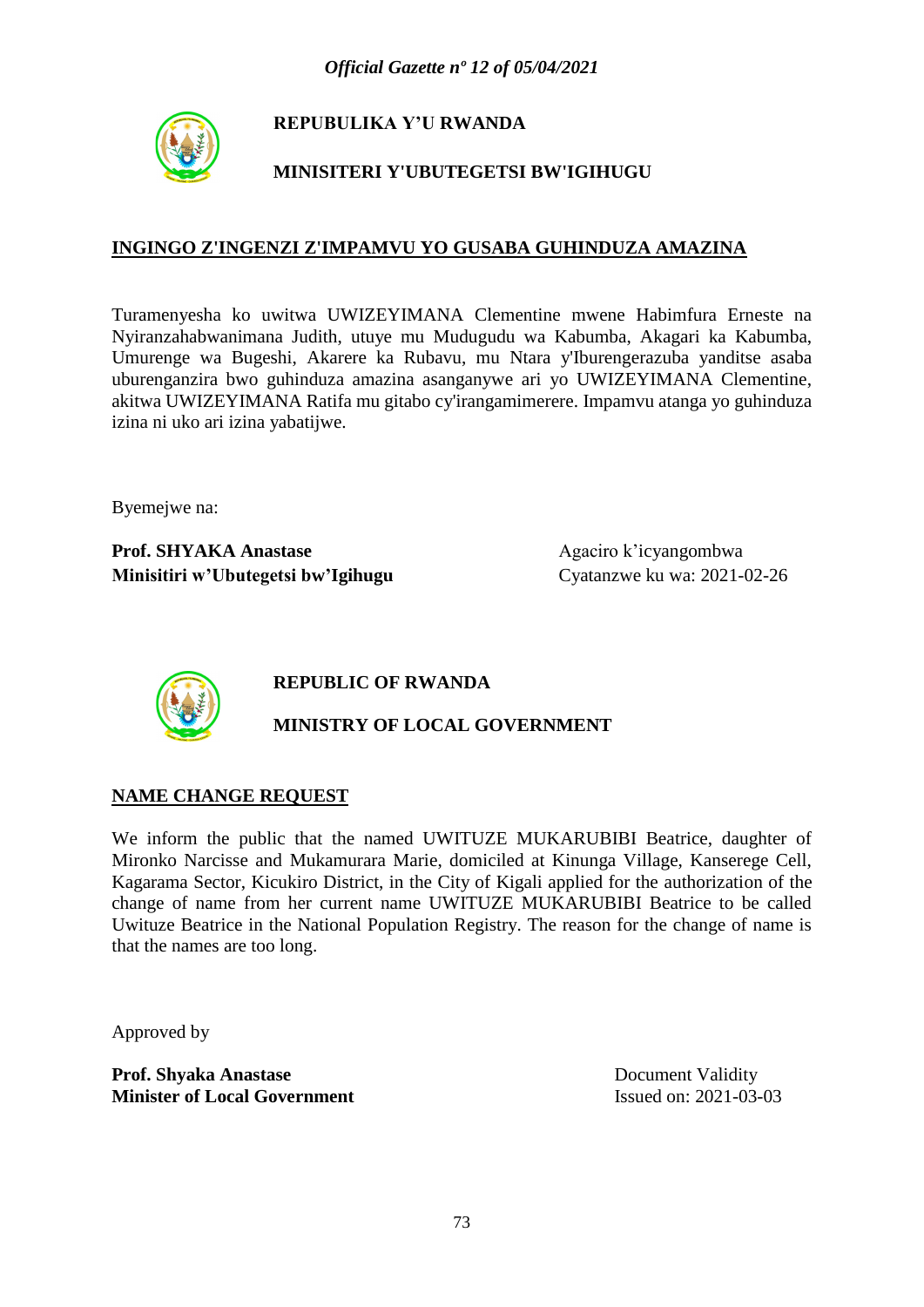

## **MINISITERI Y'UBUTEGETSI BW'IGIHUGU**

### **INGINGO Z'INGENZI Z'IMPAMVU YO GUSABA GUHINDUZA AMAZINA**

Turamenyesha ko uwitwa NSINGA Jean mwene Gatsinzi Augustin na Mukarwego Marie Immaculee, utuye mu Mudugudu wa Rugarama, Akagari ka Nyabisindu, Umurenge wa Remera, Akarere ka Gasabo, mu Mujyi wa Kigali yanditse asaba uburenganzira bwo guhinduza amazina asanganywe ari yo NSINGA Jean, akitwa SCANDOLA NSINGA Jean mu gitabo cy'irangamimerere. Impamvu atanga yo guhinduza izina ni uguhuza umwirondoro n'uwanditse mu yindi pasiporo afite.

Byemejwe na:

**Prof. SHYAKA Anastase** Agaciro k'icyangombwa **Minisitiri w'Ubutegetsi bw'Igihugu** Cyatanzwe ku wa: 2021-03-18



# **REPUBULIKA Y'U RWANDA**

# **MINISITERI Y'UBUTEGETSI BW'IGIHUGU**

### **INGINGO Z'INGENZI Z'IMPAMVU YO GUSABA GUHINDUZA AMAZINA**

Turamenyesha ko uwitwa UWASE Diane mwene Ndanga na Mukamutara, utuye mu Mudugudu wa Kinunga, Akagari ka Kanserege, Umurenge wa Kagarama, Akarere ka Kicukiro, mu Mujyi wa Kigali yanditse asaba uburenganzira bwo guhinduza amazina asanganywe ari yo UWASE Diane, akitwa NDANGA UWASE Diane mu gitabo cy'irangamimerere. Impamvu atanga yo guhinduza izina ni uko ari izina ry'umuryango.

Byemejwe na: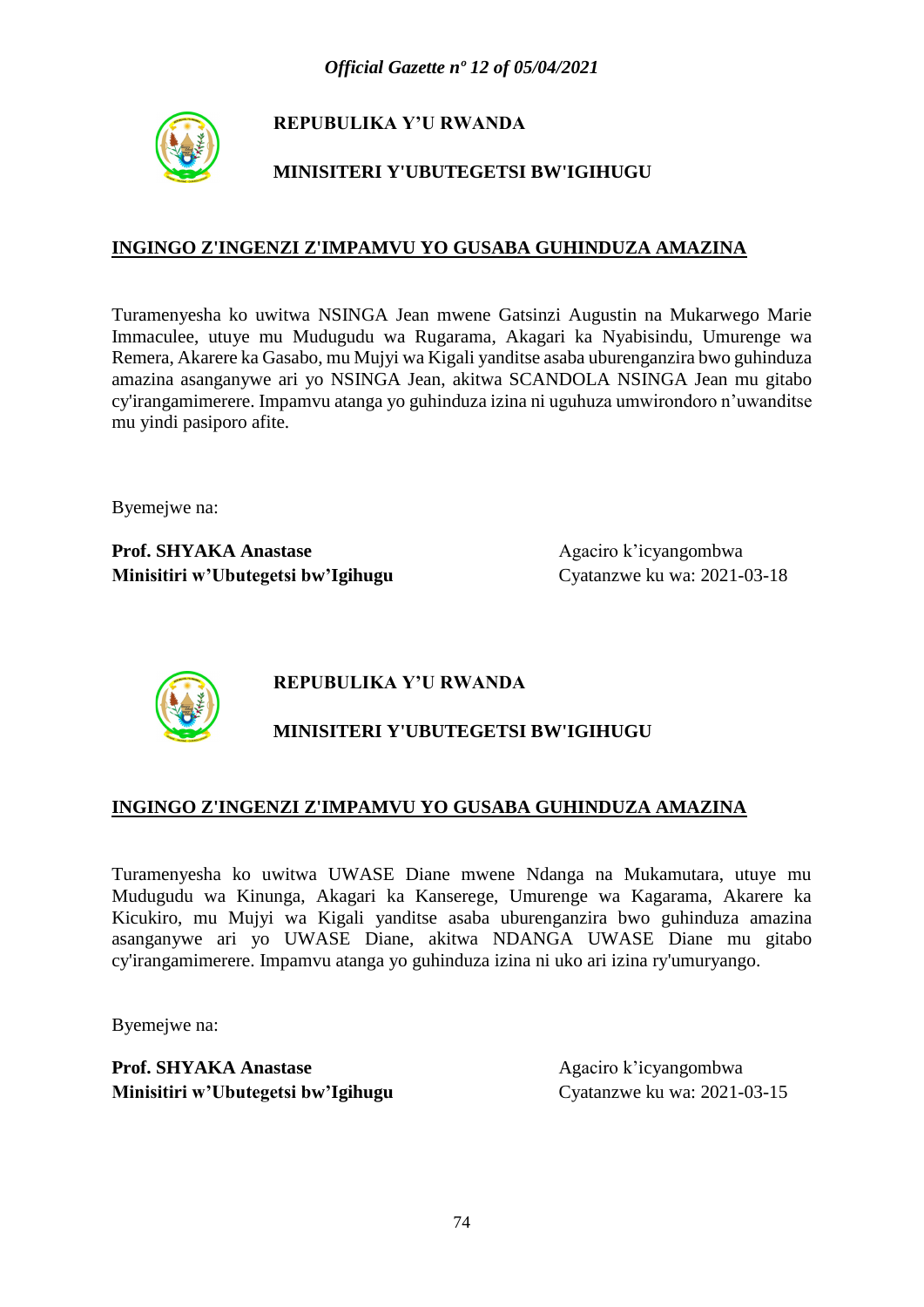

## **MINISITERI Y'UBUTEGETSI BW'IGIHUGU**

### **INGINGO Z'INGENZI Z'IMPAMVU YO GUSABA GUHINDUZA AMAZINA**

Turamenyesha ko uwitwa GAKUBA Shikina mwene Nyirimihigo Gakuba na Mukaburasa Antoinette, utuye mu Mudugudu w'Ubukerarugendo, Akagari ka Kivumu, Umurenge wa Gisenyi, Akarere ka Rubavu, mu Ntara y'Iburengerazuba yanditse asaba uburenganzira bwo guhinduza amazina asanganywe ari yo GAKUBA Shikina, akitwa UKUNDWA GAKUBA SHEKINAH mu gitabo cy'irangamimerere. Impamvu atanga yo guhinduza izina ni uko ari izina yiswe n'ababyeyi.

Byemejwe na:

**Prof. SHYAKA Anastase** Agaciro k'icyangombwa **Minisitiri w'Ubutegetsi bw'Igihugu** Cyatanzwe ku wa: 2021-03-18



# **REPUBULIKA Y'U RWANDA**

# **MINISITERI Y'UBUTEGETSI BW'IGIHUGU**

## **INGINGO Z'INGENZI Z'IMPAMVU YO GUSABA GUHINDUZA AMAZINA**

Turamenyesha ko uwitwa SINDAYIGAYA J.M.V mwene Ruvakubusa François na Twizeyimana Julienne, utuye mu Mudugudu wa Amarembo, Akagari ka Musezero, Umurenge wa Gisozi, Akarere ka Gasabo, mu Mujyi wa Kigali yanditse asaba uburenganzira bwo guhinduza amazina asanganywe ari yo SINDAYIGAYA J.M.V, akitwa SINDAYIGAYA Jean Marie Vianney mu gitabo cy'irangamimerere. Impamvu atanga yo guhinduza izina ni uko ari izina yiswe n'ababyeyi ariko ntiryandikwa mu gitabo cy'irangamimerere.

Byemejwe na: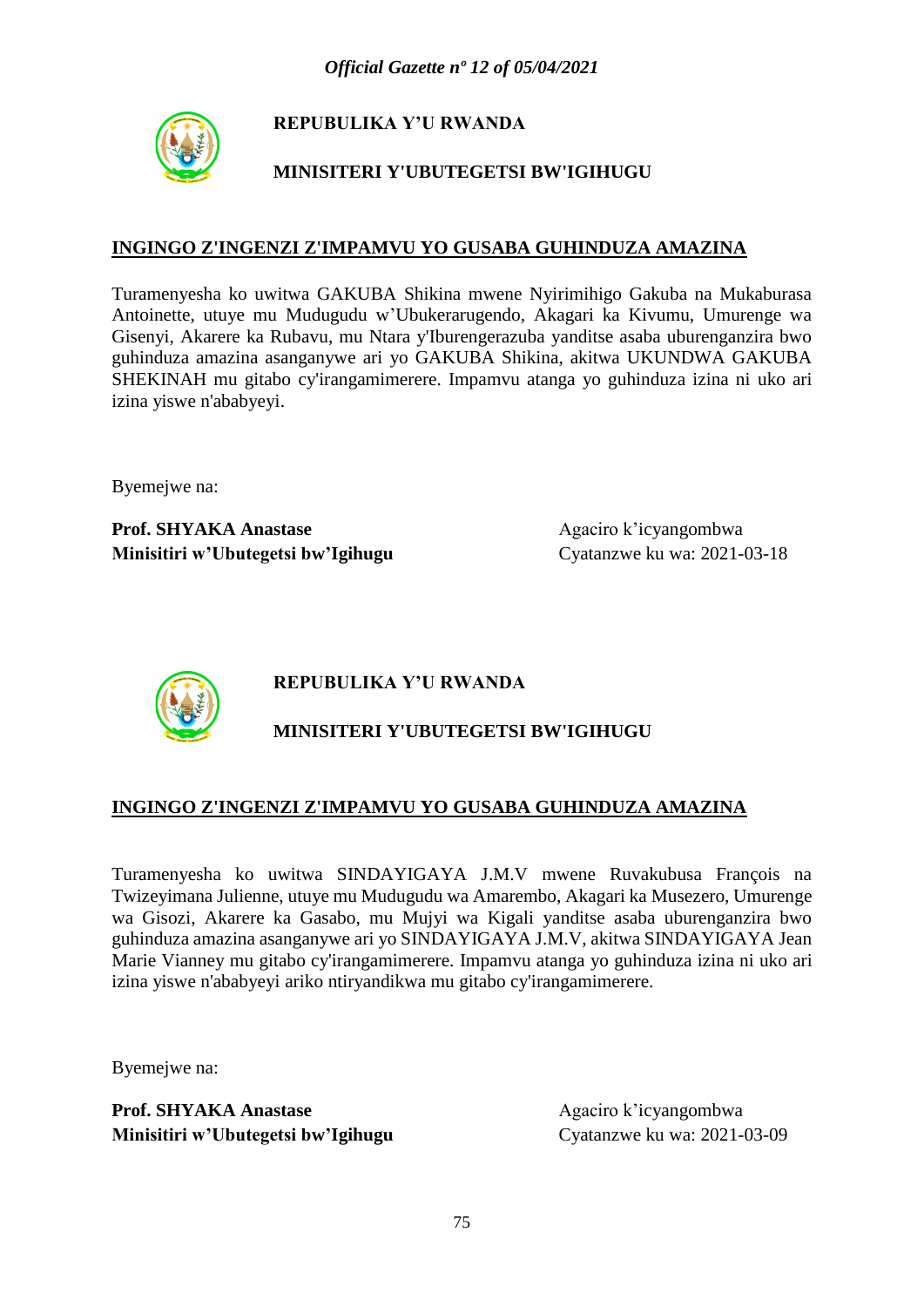

**REPUBLIC OF RWANDA**

### **MINISTRY OF LOCAL GOVERNMENT**

### **NAME CHANGE REQUEST**

We inform the public that the named MUKURARINDA Kenneth Ahmed, son/daughter of Kabera Andre and Ingabire Olive, domiciled at Nezerwa Village, Kibenga Cell, Ndera Sector, Gasabo District, in the City of Kigali applied for the authorization of the change of name from his current name MUKURARINDA Kenneth Ahmed to be called MUKURARINDA Kenneth in the National Population Registry. The reason for the change of name is that the names are too many or too long.

Approved by

**Prof. Shyaka Anastase** Document Validity **Minister of Local Government** Issued on: 2021-03-18



**REPUBULIKA Y'U RWANDA**

# **MINISITERI Y'UBUTEGETSI BW'IGIHUGU**

### **INGINGO Z'INGENZI Z'IMPAMVU YO GUSABA GUHINDUZA AMAZINA**

Turamenyesha ko uwitwa MUKIZA Esproir mwene Sebatware Sana na Nyiraneza Love, utuye mu Mudugudu wa Nyarubuye, Akagari ka Karenge, Umurenge wa Kabarore, Akarere ka Gatsibo, mu Ntara y'Iburasirazuba yanditse asaba uburenganzira bwo guhinduza amazina asanganywe ari yo MUKIZA Esproir, akitwa MUKIZA SANAH mu gitabo cy'irangamimerere. Impamvu atanga yo guhinduza izina ni uko ari izina ry'umuryango.

Byemejwe na: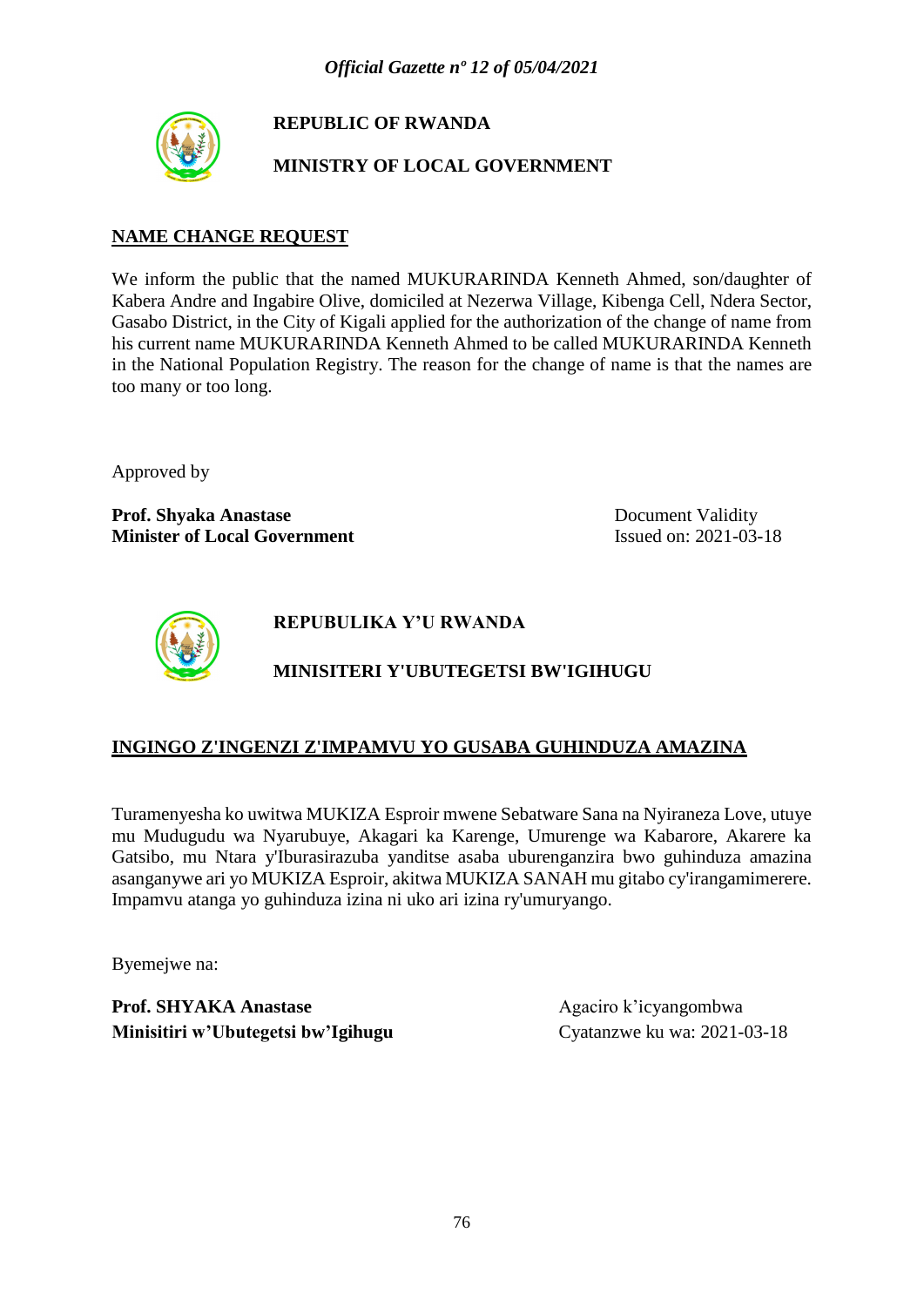

## **MINISITERI Y'UBUTEGETSI BW'IGIHUGU**

### **INGINGO Z'INGENZI Z'IMPAMVU YO GUSABA GUHINDUZA AMAZINA**

Turamenyesha ko uwitwa IMANZI MACARI David mwene Gatete Cyprien na Abatoni Gatete Jane, utuye mu Mudugudu wa Virunga, Akagari ka Kibaza, Umurenge wa Kacyiru, Akarere ka Gasabo, mu Mujyi wa Kigali yanditse asaba uburenganzira bwo guhinduza amazina asanganywe ari yo IMANZI MACARI David, akitwa IMANZI David mu gitabo cy'irangamimerere. Impamvu atanga yo guhinduza izina ni uko ari izina rimutera ipfunwe.

Byemejwe na:

**Prof. SHYAKA Anastase** Agaciro k'icyangombwa **Minisitiri w'Ubutegetsi bw'Igihugu** Cyatanzwe ku wa: 2021-03-18

### **INGINGO Z'INGENZI Z'URWANDIKO RWA NYIRANTAMBARA Delphine RUSABA GUHINDURA AMAZINA**

Uwitwa NYIRANTAMBARA Delphine mwene NYIRAMAJYAMBERE Donatille na GAKUMBURWA Desire utuye mu Mudugudu wa Nyarusange, Akagari ka Giko, Umurenge wa Kayumbu, Akarere ka Kamonyi mu Ntara y'Amajyepfo;

Yasabye uburenganzira bwo gusimbuza izina NYIRANTAMBARA izina **AKIMANA** mu mazina asanganywe NYIRANTAMBARA Delphine, akitwa **AKIMANA Delphine**.

Impamvu atanga ni uko izina NYIRANTAMBARA rimutera ipfunwe muri bagenzi be.

Akaba asaba kwemererwa, binyuze mu nzira zemewe n'amategeko, gusimbuza izina NYIRANTAMBARA izina **AKIMANA** mu mazina asanganywe NYIRANTAMBARA Delphine bityo akitwa **AKIMANA Delphine**.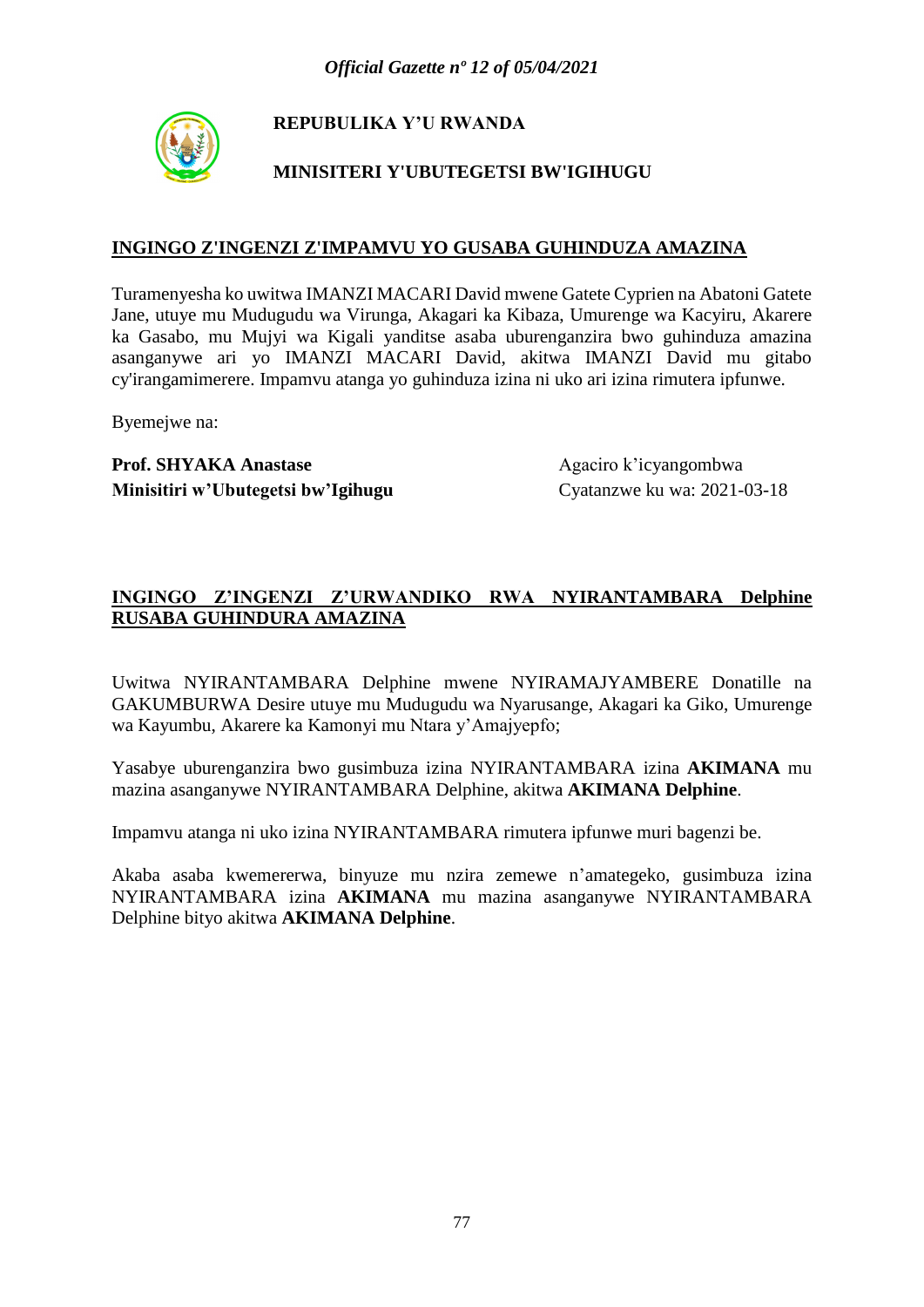### **INGINGO Z'INGENZI Z'URWANDIKO RWA NYAMUTEZI Yvonne RUSABA GUHINDURA AMAZINA**

Uwitwa NYAMUTEZI Yvonne mwene NYAMUTEZI Jean Bosco na MUKANDAHIRO Sandrine utuye mu Mudugudu wa Plage, Akagari ka Nyarusange, Umurenge wa Muhazi, Akarere ka Rwamagana mu Ntara y'Iburasirazuba;

Yasabye uburenganzira bwo guhindura izina NYAMUTEZI no gukosora izina Yvonne rikaba Yvine ku mazina asanganywe NYAMUTEZI Yvonne, akitwa **MUTONI Yvine** mu gitabo cy'irangamimerere.

Impamvu atanga ni uko amazina MUTONI Yvine ari yo yigiyeho amashuri ye yose nk'uko bigaragara ku byangombwa by'amashuri.

Akaba asaba kwemererwa, binyuze mu nzira zemewe n'amategeko, guhindura izina NYAMUTEZI no gukosora izina Yvonne rikaba Yvine ku mazina asanganywe NYAMUTEZI Yvonne bityo akitwa **MUTONI Yvine** mu gitabo cy'irangamimerere kirimo inyandiko ye y'ivuka.



### **REPUBULIKA Y'U RWANDA**

## **MINISITERI Y'UBUTEGETSI BW'IGIHUGU**

### **INGINGO Z'INGENZI Z'IMPAMVU YO GUSABA GUHINDUZA AMAZINA**

Turamenyesha ko uwitwa MUKURIZEHE Jeanne mwene XXX na Ntamitondero, utuye mu Mudugudu wa Gatare, Akagari ka Gaseke, Umurenge wa Ruhunde, Akarere ka Burera, mu Ntara y'Amajyaruguru yanditse asaba uburenganzira bwo guhinduza amazina asanganywe ari yo MUKURIZEHE Jeanne, akitwa MUKURIZEHE Ange Gisele mu gitabo cy'irangamimerere. Impamvu atanga yo guhinduza izina ni uko ari izina yabatijwe.

Byemejwe na: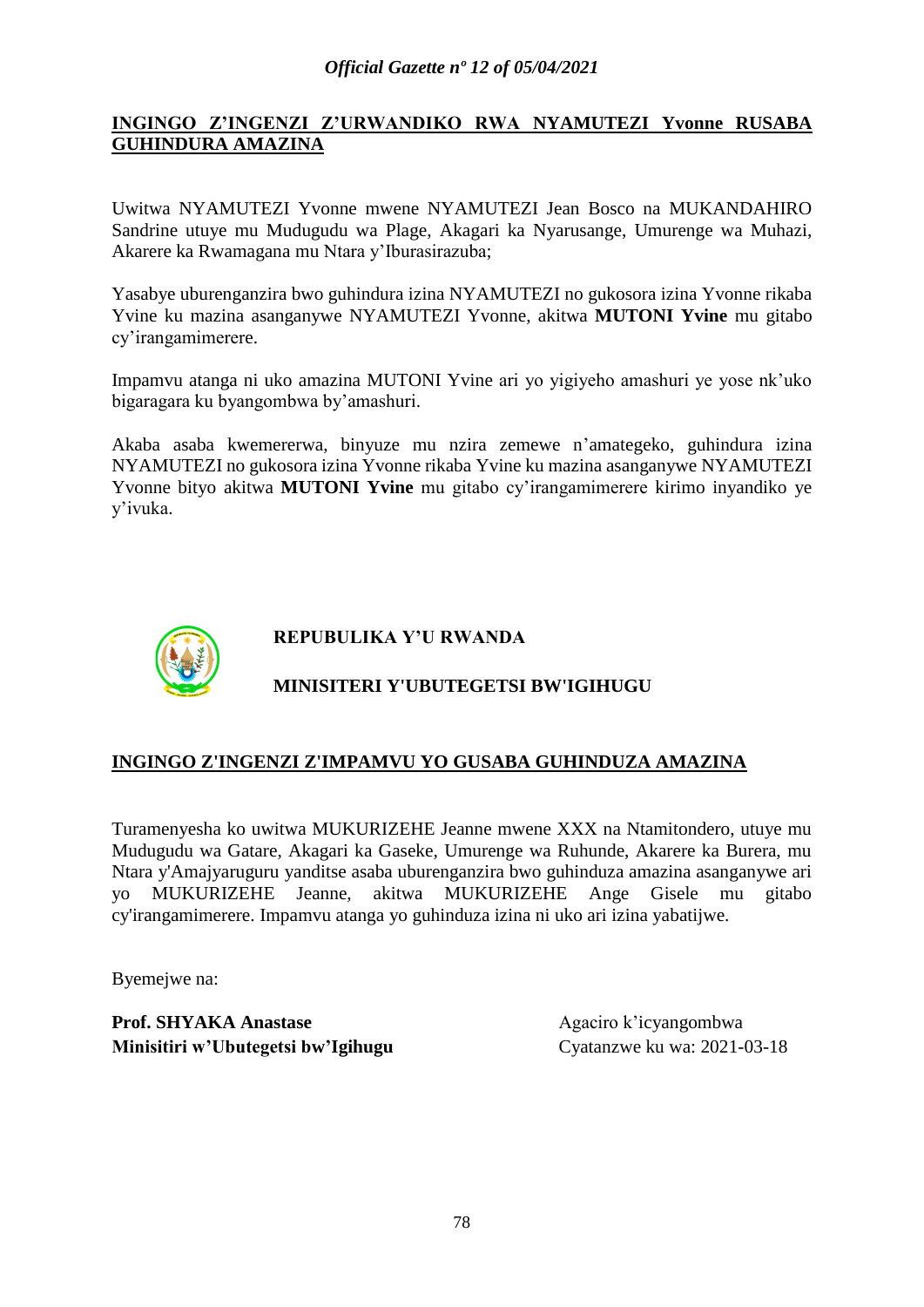

## **MINISITERI Y'UBUTEGETSI BW'IGIHUGU**

#### **INGINGO Z'INGENZI Z'IMPAMVU YO GUSABA GUHINDUZA AMAZINA**

Turamenyesha ko uwitwa NYIRABAHINDI Ariane mwene Hategekimana na Nyirampumbanya, utuye mu Mudugudu wa Rwinkuba, Akagari ka Rurembo, Umurenge wa Rugarama, Akarere ka Burera, mu Ntara y'Amajyaruguru yanditse asaba uburenganzira bwo guhinduza amazina asanganywe ari yo NYIRABAHINDI Ariane, akitwa NYIRABAHINDI Alliance mu gitabo cy'irangamimerere. Impamvu atanga yo guhinduza izina ni uko ari izina yabatijwe.

Byemejwe na:

**Prof. SHYAKA Anastase** Agaciro k'icyangombwa **Minisitiri w'Ubutegetsi bw'Igihugu** Cyatanzwe ku wa: 2021-03-18



**REPUBULIKA Y'U RWANDA**

## **MINISITERI Y'UBUTEGETSI BW'IGIHUGU**

#### **INGINGO Z'INGENZI Z'IMPAMVU YO GUSABA GUHINDUZA AMAZINA**

Turamenyesha ko uwitwa TETE Olivier mwene Ndagijimana Emmanuel na Mutesi Alphonsine, utuye mu Mudugudu wa Rutagara, Akagari ka Cyabajwa, Umurenge wa Kabarondo, Akarere ka Kayonza, mu Ntara y'Iburasirazuba yanditse asaba uburenganzira bwo guhinduza amazina asanganywe ari yo TETE Olivier, akitwa NDAGIJIMANA Olivier mu gitabo cy'irangamimerere. Impamvu atanga yo guhinduza izina ni uko ari izina yiswe n'ababyeyi.

Byemejwe na: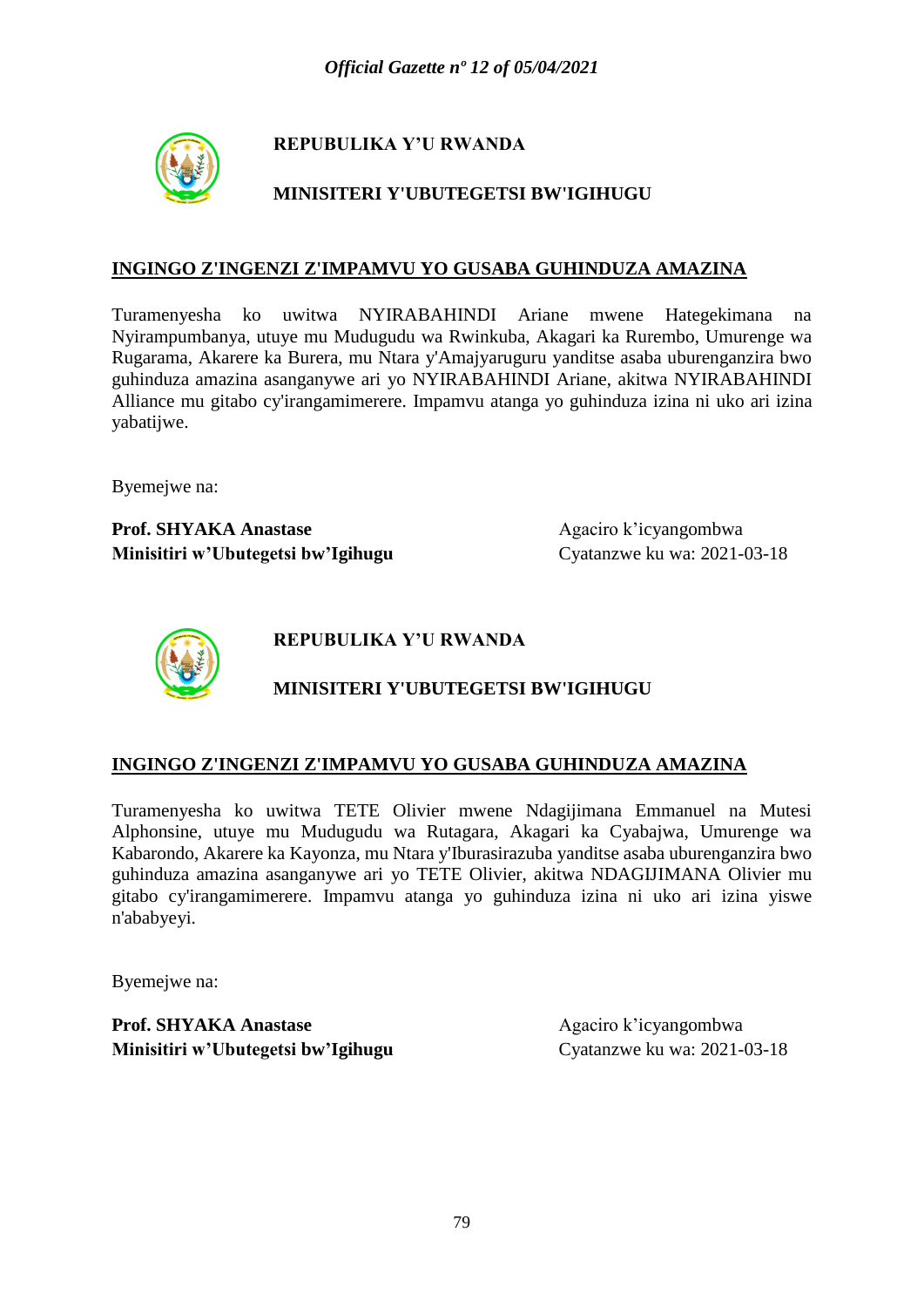

## **MINISITERI Y'UBUTEGETSI BW'IGIHUGU**

### **INGINGO Z'INGENZI Z'IMPAMVU YO GUSABA GUHINDUZA AMAZINA**

Turamenyesha ko uwitwa NKUNDABAREZI Benjamin mwene Gasabune na Muziranenge, utuye mu Mudugudu wa Busasamana, Akagari ka Arusha, Umurenge wa Bigogwe, Akarere ka Nyabihu, mu Ntara y'Iburengerazuba yanditse asaba uburenganzira bwo guhinduza amazina asanganywe ari yo NKUNDABAREZI Benjamin, akitwa NKUNDA Benjamin mu gitabo cy'irangamimerere. Impamvu atanga yo guhinduza izina ni uko ari izina rimutera ipfunwe.

Byemejwe na:

**Prof. SHYAKA Anastase** Agaciro k'icyangombwa **Minisitiri w'Ubutegetsi bw'Igihugu** Cyatanzwe ku wa: 2021-03-10



**REPUBULIKA Y'U RWANDA**

# **MINISITERI Y'UBUTEGETSI BW'IGIHUGU**

### **INGINGO Z'INGENZI Z'IMPAMVU YO GUSABA GUHINDUZA AMAZINA**

Turamenyesha ko uwitwa MIZERO Faiza mwene Ntambara na Uwamahoro, utuye mu Mudugudu w'Abatarushwa, Akagari ka Rwezamenyo I, Umurenge wa Rwezamenyo, Akarere ka Nyarugenge, mu Mujyi wa Kigali yanditse asaba uburenganzira bwo guhinduza amazina asanganywe ari yo MIZERO Faiza, akitwa Bonette Mizero Faiza mu gitabo cy'irangamimerere. Impamvu atanga yo guhinduza izina ni uko ari izina yabatijwe.

Byemejwe na: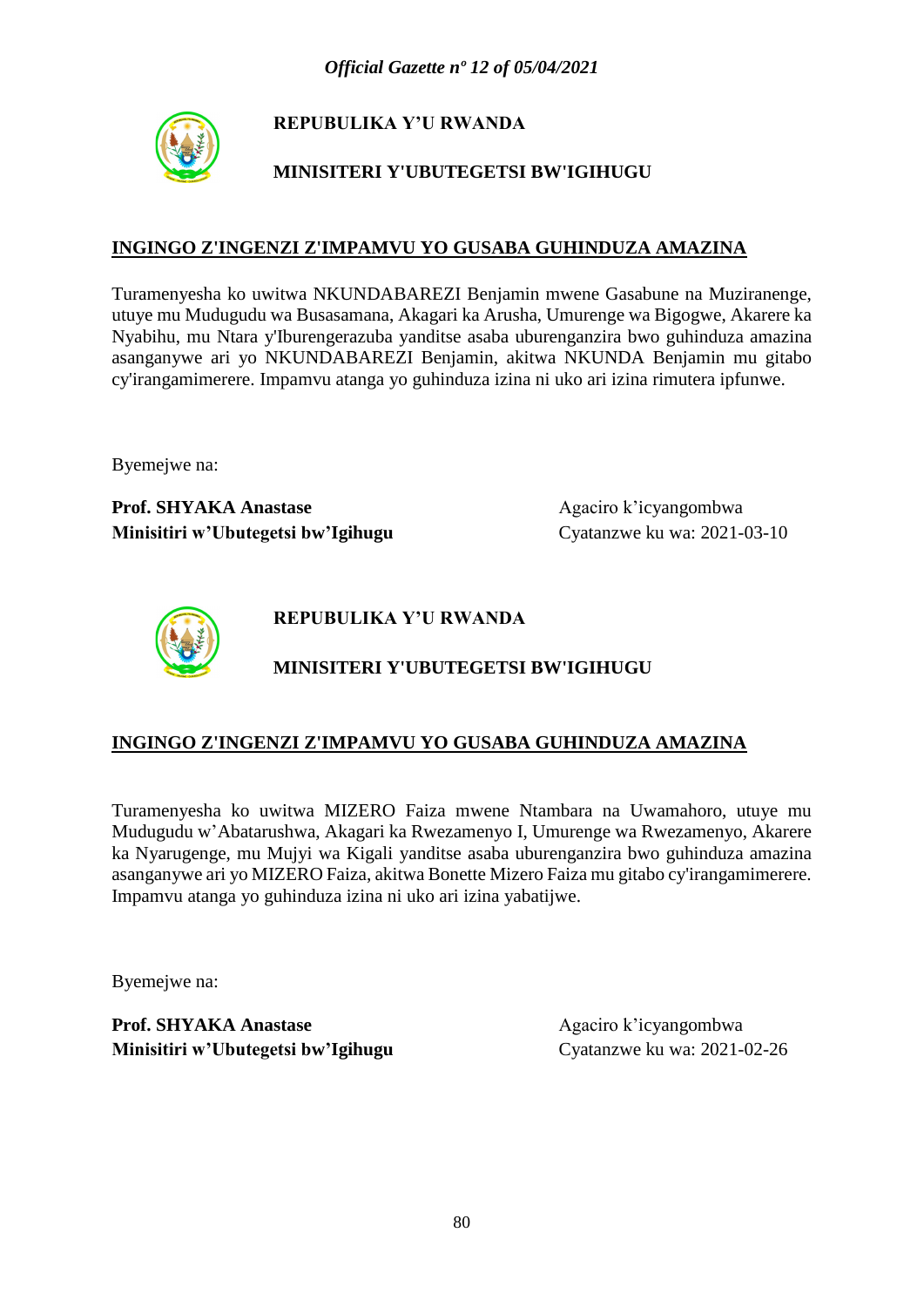

## **MINISITERI Y'UBUTEGETSI BW'IGIHUGU**

### **INGINGO Z'INGENZI Z'IMPAMVU YO GUSABA GUHINDUZA AMAZINA**

Turamenyesha ko uwitwa MUHAWENIMANA Jean de Dieu mwene Nyamuziga Zacharie na Mukandekezi Josephine, utuye mu Mudugudu wa Rubumba, Akagari ka Ruyenzi, Umurenge wa Runda, Akarere ka Kamonyi, mu Ntara y'Amajyepfo wanditse asaba uburenganzira bwo guhinduza amazina asanganywe ariyo MUHAWENIMANA Jean de Dieu, akitwa MPAWENIMANA Jean de Dieu mu gitabo cy'irangamimerere. Impamvu atanga yo guhinduza izina ni uko ari izina yiswe n'ababyeyi ariko ntiryandikwa mu gitabo cy'irangamimerere.

Byemejwe na:

**Prof. SHYAKA Anastase** Agaciro k'icyangombwa **Minisitiri w'Ubutegetsi bw'Igihugu** Cyatanzwe ku wa: 2021-02-18



# **REPUBULIKA Y'U RWANDA**

# **MINISITERI Y'UBUTEGETSI BW'IGIHUGU**

### **INGINGO Z'INGENZI Z'IMPAMVU YO GUSABA GUHINDUZA AMAZINA**

Turamenyesha ko uwitwa MUKANGARAMBE Grace mwene Mbando David na Mukarugwiza, utuye mu Mudugudu wa Muyange, Akagari ka Rwimiyaga, Umurenge wa Rwimiyaga, Akarere ka Nyagatare, mu Ntara y'Iburasirazuba yanditse asaba uburenganzira bwo guhinduza amazina asanganywe ari yo MUKANGARAMBE Grace, akitwa MBABAZI R Grace mu gitabo cy'irangamimerere. Impamvu atanga yo guhinduza izina ni uko ari izina rimutera ipfunwe.

Byemejwe na: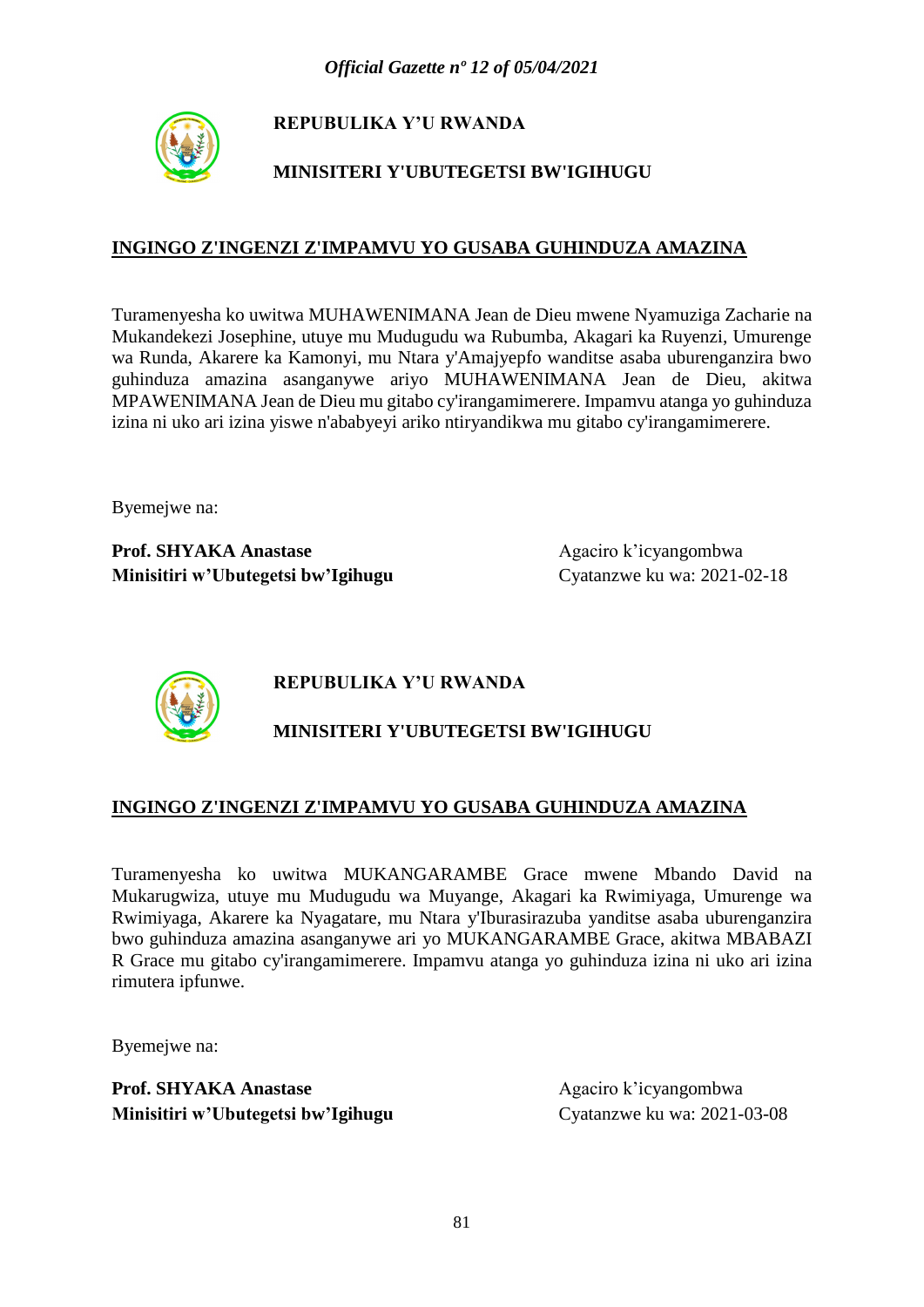

## **MINISITERI Y'UBUTEGETSI BW'IGIHUGU**

### **INGINGO Z'INGENZI Z'IMPAMVU YO GUSABA GUHINDUZA AMAZINA**

Turamenyesha ko uwitwa MUTESI Marie Solange mwene Ntibaziyaremye na Mukarukundo, utuye mu Mudugudu wa Sano, Akagari ka Gakoni, Umurenge wa Muganza, Akarere ka Rusizi, mu Ntara y'Iburengerazuba yanditse asaba uburenganzira bwo guhinduza amazina asanganywe ari yo MUTESI Marie Solange, akitwa UMUTESIWASE Solange mu gitabo cy'irangamimerere. Impamvu atanga yo guhinduza izina ni uko ari zina yiswe n'ababyeyi.

Byemejwe na:

**Prof. SHYAKA Anastase** Agaciro k'icyangombwa **Minisitiri w'Ubutegetsi bw'Igihugu** Cyatanzwe ku wa: 2021-03-18



**REPUBULIKA Y'U RWANDA**

## **MINISITERI Y'UBUTEGETSI BW'IGIHUGU**

### **INGINGO Z'INGENZI Z'IMPAMVU YO GUSABA GUHINDUZA AMAZINA**

Turamenyesha ko uwitwa NSENGUMUREMYI Olivier mwene Ndikubwamungu na Uwabagira, utuye mu Mudugudu wa Gasiza, Akagari ka Bisenga, Umurenge wa Rusororo, Akarere ka Gasabo, mu Mujyi wa Kigali yanditse asaba uburenganzira bwo guhinduza amazina asanganywe ari yo NSENGUMUREMYI Olivier, akitwa KARENGA Olivier mu gitabo cy'irangamimerere. Impamvu atanga yo guhinduza izina ni uko ari izina ry'irigenurano rikaba rimuteye ipfunwe.

Byemejwe na: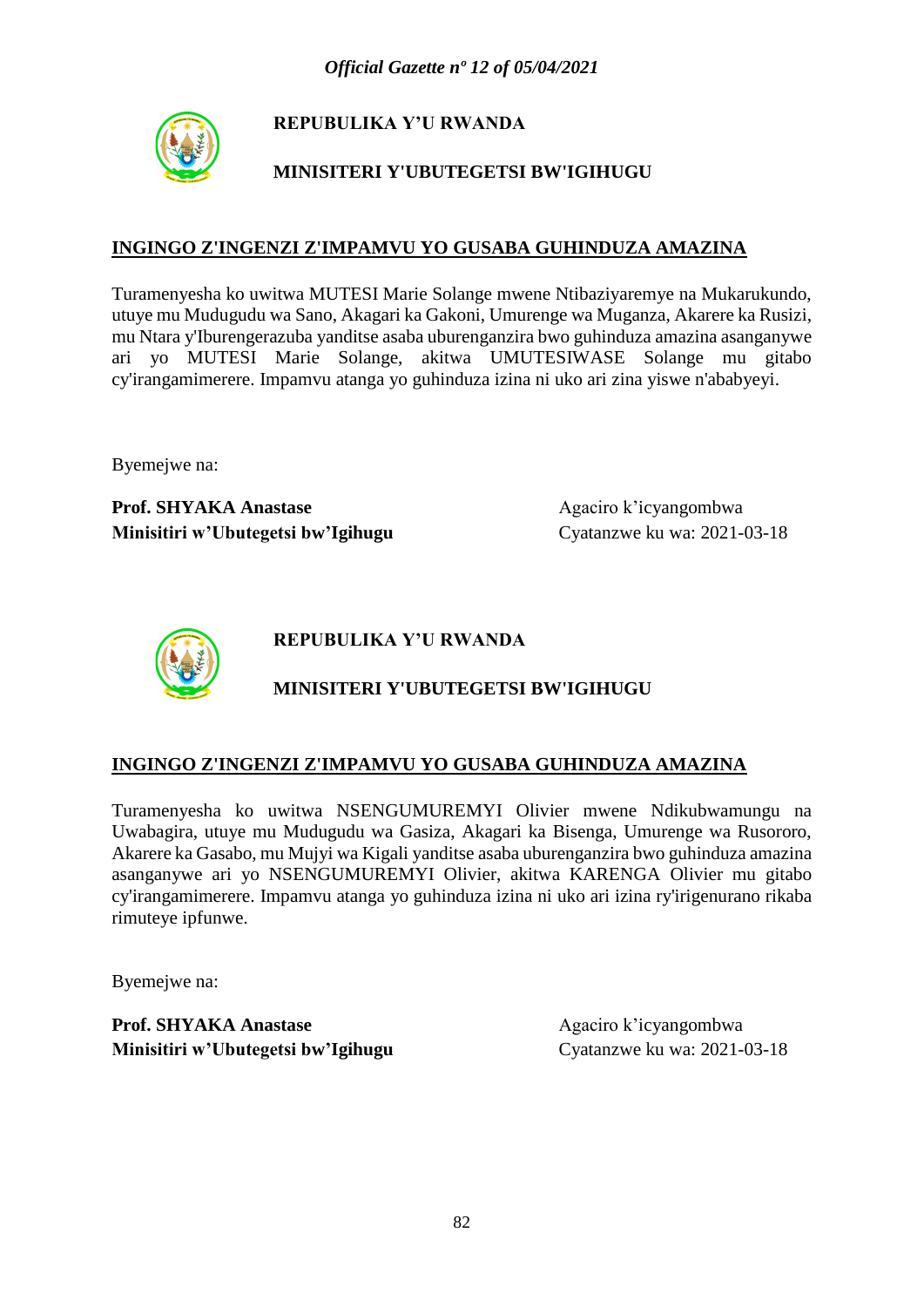

## **MINISITERI Y'UBUTEGETSI BW'IGIHUGU**

### **INGINGO Z'INGENZI Z'IMPAMVU YO GUSABA GUHINDUZA AMAZINA**

Turamenyesha ko uwitwa NSHUTI Etienne mwene Habimana Athanase na Nyirakamana, utuye mu Mudugudu wa Abahuje, Akagari ka Mbugangari, Umurenge wa Gisenyi, Akarere ka Rubavu, mu Ntara y'Iburengerazuba yanditse asaba uburenganzira bwo guhinduza amazina asanganywe ari yo NSHUTI Etienne, akitwa NSHUTIYIMANA Etienne mu gitabo cy'irangamimerere. Impamvu atanga yo guhinduza izina ni uko ari izina yiswe n'ababyeyi.

Byemejwe na:

**Prof. SHYAKA Anastase** Agaciro k'icyangombwa **Minisitiri w'Ubutegetsi bw'Igihugu** Cyatanzwe ku wa: 2021-03-18



**REPUBULIKA Y'U RWANDA**

## **MINISITERI Y'UBUTEGETSI BW'IGIHUGU**

### **INGINGO Z'INGENZI Z'IMPAMVU YO GUSABA GUHINDUZA AMAZINA**

Turamenyesha ko uwitwa NYIRANSUNGANE Aline mwene Runesha Moise na Nyirambibi, utuye mu Mudugudu wa Rusave, Akagari ka Nyagasenyi, Umurenge wa Kigabiro, Akarere ka Rwamagana, mu Ntara y'Iburasirazuba yanditse asaba uburenganzira bwo guhinduza amazina asanganywe ari yo NYIRANSUNGANE Aline, akitwa NTUNGANE Aline mu gitabo cy'irangamimerere. Impamvu atanga yo guhinduza izina ni uko ari izina yiswe n'ababyeyi.

Byemejwe na: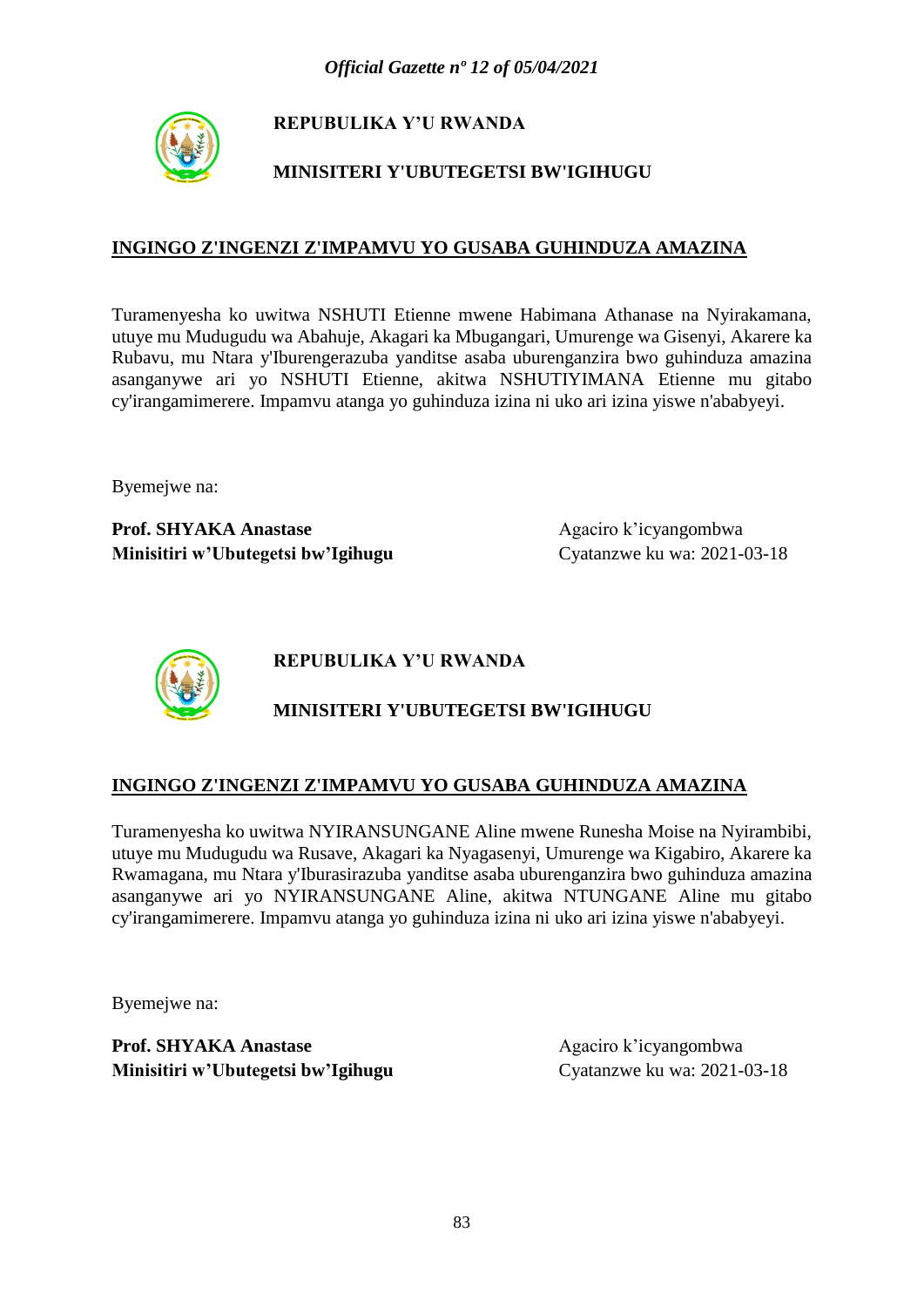

## **MINISITERI Y'UBUTEGETSI BW'IGIHUGU**

### **INGINGO Z'INGENZI Z'IMPAMVU YO GUSABA GUHINDUZA AM**

Turamenyesha ko uwitwa NYIRARUKWAVU Cecile mwene Gashema na Kambibi, utuye mu Mudugudu wa Rutuntu, Akagari ka Masangano, Umurenge wa Musange, Akarere ka Nyamagabe, mu Ntara y'Amajyepfo yanditse asaba uburenganzira bwo guhinduza amazina asanganywe ari yo NYIRARUKWAVU Cecile, akitwa NYIRARUKUNDO Cecile mu gitabo cy'irangamimerere. Impamvu atanga yo guhinduza izina ni uko ari izina ry'irigenurano rikaba rimuteye ipfunwe.

Byemejwe na:

**Prof. SHYAKA Anastase** Agaciro k'icyangombwa **Minisitiri w'Ubutegetsi bw'Igihugu** Cyatanzwe ku wa: 2021-03-18



**REPUBULIKA Y'U RWANDA**

# **MINISITERI Y'UBUTEGETSI BW'IGIHUGU**

## **INGINGO Z'INGENZI Z'IMPAMVU YO GUSABA GUHINDUZA AM**

Turamenyesha ko uwitwa Rubayiza Ahobantegeye Assouman mwene Mugabo Mauridi na Muratwa Jacqueline, utuye mu Mudugudu wa Biryogo, Akagari ka Biryogo, Umurenge wa Nyarugenge, Akarere ka Nyarugenge, mu Mujyi wa Kigali yanditse asaba uburenganzira bwo guhinduza amazina asanganywe ari yo Rubayiza Ahobantegeye Assouman , akitwa Rubayiza Assouman mu gitabo cy'irangamimerere. Impamvu atanga yo guhinduza izina ni uko ari izina ry'irigenurano rikaba rimuteye ipfunwe.

Byemejwe na: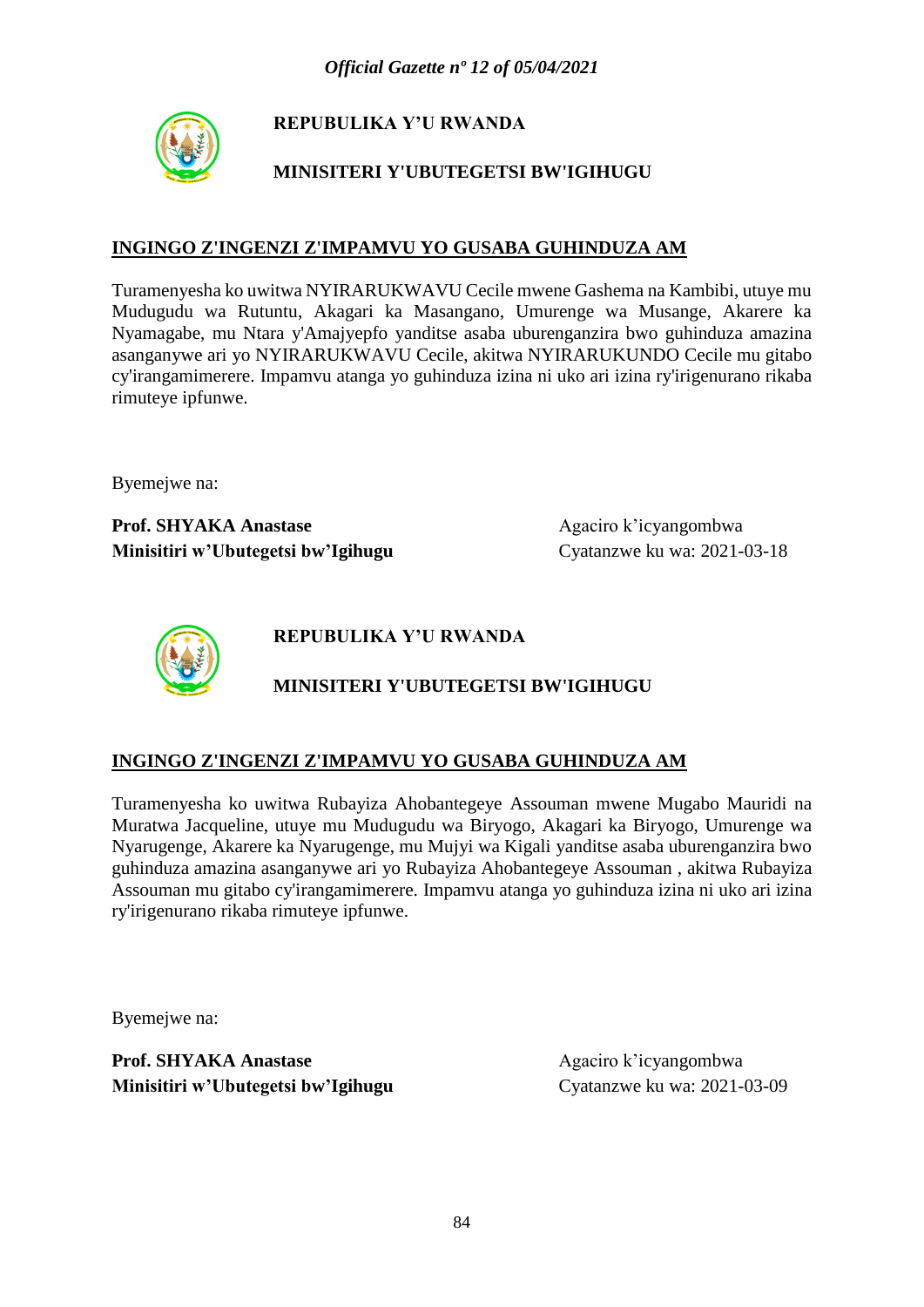# **REPUBLIC OF RWANDA**



**MINISTRY OF LOCAL GOVERNMENT**

### **NAME CHANGE REQUEST**

We inform the public that the named RUTAGYE Mark Elvis Sempiga, son of Bapfakurera Robert Rutage and Karemera Peninah, domiciled at Karisimbi Village, Kibagabaga Cell, Kimironko Sector, Gasabo District, in the City of Kigali applied for the authorization of the change of name from his current name RUTAGYE Mark Elvis Sempiga to be called RUTAGE Mark Elvis in the National Population Registry. The reason for the change of name is that it is his Last name.

Approved by

**Prof. Shyaka Anastase** Document Validity **Minister of Local Government** Issued on: 2021-03-12



# **REPUBULIKA Y'U RWANDA**

# **MINISITERI Y'UBUTEGETSI BW'IGIHUGU**

## **INGINGO Z'INGENZI Z'IMPAMVU YO GUSABA GUHINDUZA AMAZINA**

Turamenyesha ko uwitwa SEKAMONDO Gouillome mwene Sekamondo Suve na Murekatete Chantal, utuye mu Mudugudu wa Kabusunzu, Akagari ka Munanira I, Umurenge wa Nyakabanda, Akarere ka Nyarugenge, mu Mujyi wa Kigali yanditse asaba uburenganzira bwo guhinduza amazina asanganywe ari yo SEKAMONDO Gouillome, akitwa NSHUTI Guillaume mu gitabo cy'irangamimerere. Impamvu atanga yo guhinduza izina ni uko ari izina yiswe n'ababyeyi ariko ntiryandikwa mu gitabo cy'irangamimerere.

Byemejwe na: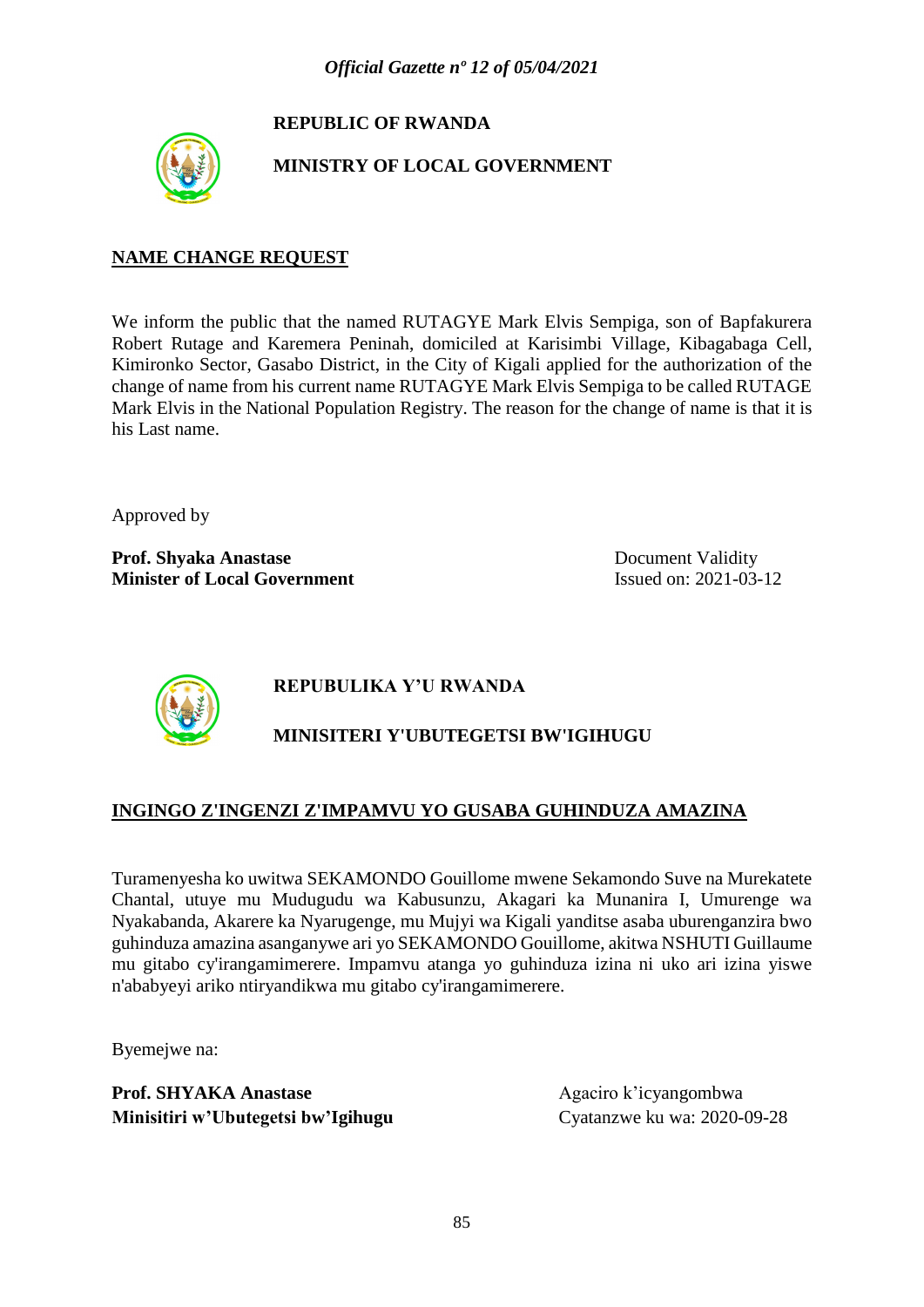# **REPUBLIC OF RWANDA**



**MINISTRY OF LOCAL GOVERNMENT**

### **NAME CHANGE REQUEST**

We inform the public that the named SUGIRA Vanessa, daughter of Habimana Vincent and Kankesha Sylvie, domiciled at Taba Village, Gatare Cell, Niboye Sector, Kicukiro District, in the City of Kigali applied for the authorization of the change of name from his current name SUGIRA Vanessa to be called Muhoza Josiane in the National Population Registry. The reason for the change of name is Matching her identification with the one in an other passport.

Approved by

**Prof. Shyaka Anastase** Document Validity **Minister of Local Government** Issued on: 2021-03-18



**REPUBULIKA Y'U RWANDA**

# **MINISITERI Y'UBUTEGETSI BW'IGIHUGU**

## **INGINGO Z'INGENZI Z'IMPAMVU YO GUSABA GUHINDUZA AMAZINA**

Turamenyesha ko uwitwa UWAMAHORO Murangamirwa mwene Twagirayezu Esdras na Nyiranziza Bibiane, utuye mu Mudugudu wa Mutara, Akagari ka Kimihurura, Umurenge wa Kimihurura, Akarere ka Gasabo, mu Mujyi wa Kigali yanditse asaba uburenganzira bwo guhinduza amazina asanganywe ari yo UWAMAHORO Murangamirwa, akitwa UWAMAHORO Sandrine mu gitabo cy'irangamimerere. Impamvu atanga yo guhinduza izina ni uko ari izina yiswe n'ababyeyi ariko ntiryandikwa mu gitabo cy'irangamimerere.

Byemejwe na: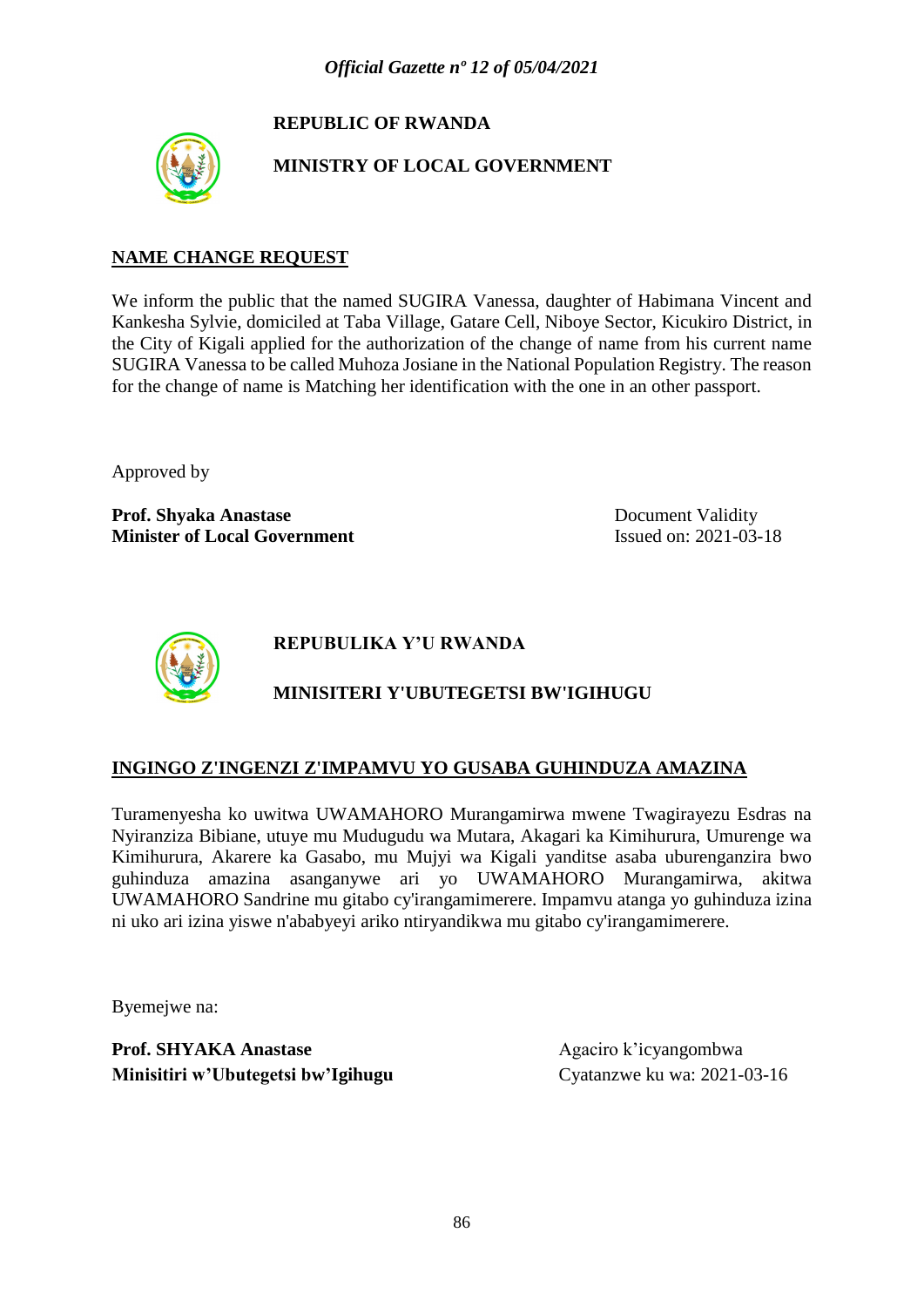

## **MINISITERI Y'UBUTEGETSI BW'IGIHUGU**

### **INGINGO Z'INGENZI Z'IMPAMVU YO GUSABA GUHINDUZA AMAZINA**

Turamenyesha ko uwitwa CYIZA mwene Batihangana na Nyirankunzurwanda, utuye mu Mudugudu wa Kanenge, Akagari ka Gashashi, Umurenge wa Karengera, Akarere ka Nyamasheke, mu Ntara y'Iburengerazuba yanditse asaba uburenganzira bwo guhinduza izina asanganywe ari ryo CYIZA, akitwa CYIZA Florent mu gitabo cy'irangamimerere. Impamvu atanga yo guhinduza izina ni uko ari izina yabatijwe.

Byemejwe na:

**Prof. SHYAKA Anastase** Agaciro k'icyangombwa **Minisitiri w'Ubutegetsi bw'Igihugu** Cyatanzwe ku wa: 2020-07-15



**REPUBULIKA Y'U RWANDA**

## **MINISITERI Y'UBUTEGETSI BW'IGIHUGU**

### **INGINGO Z'INGENZI Z'IMPAMVU YO GUSABA GUHINDUZA AMAZINA**

Turamenyesha ko uwitwa IRAGENA Dianne mwene Nzabanita na Mugirente Aïsha, utuye mu Mudugudu wa Amahoro, Akagari ka Gatenga, Umurenge wa Gatenga, Akarere ka Kicukiro, mu Mujyi wa Kigali yanditse asaba uburenganzira bwo guhinduza amazina asanganywe ari yo IRAGENA Dianne, akitwa IRAGENA ASHOURA mu gitabo cy'irangamimerere. Impamvu atanga yo guhinduza izina ni uko ari izina yabatijwe.

Byemejwe na: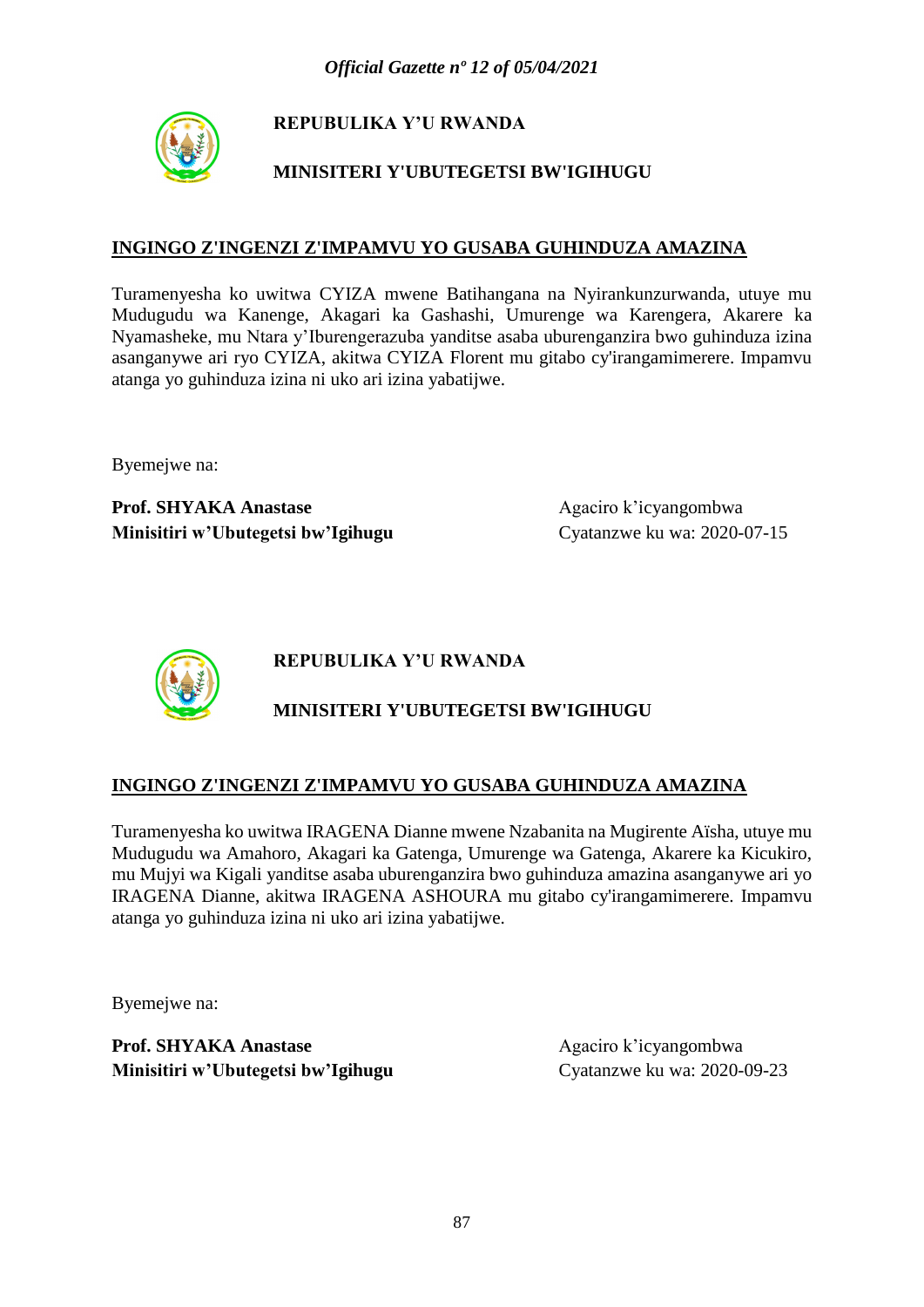

## **MINISITERI Y'UBUTEGETSI BW'IGIHUGU**

### **INGINGO Z'INGENZI Z'IMPAMVU YO GUSABA GUHINDUZA AMAZINA**

Turamenyesha ko uwitwa NYIRABAHINDI Ariane mwene Hategekimana na Nyirampumbanya, utuye mu Mudugudu wa Rwinkuba, Akagari ka Rurembo, Umurenge wa Rugarama, Akarere ka Burera, mu Ntara y'Amajyaruguru yanditse asaba uburenganzira bwo guhinduza amazina asanganywe ari yo NYIRABAHINDI Ariane, akitwa NYIRABAHINDI Alliance mu gitabo cy'irangamimerere. Impamvu atanga yo guhinduza izina ni uko ari izina yabatijwe.

Byemejwe na:

**Prof. SHYAKA Anastase** Agaciro k'icyangombwa **Minisitiri w'Ubutegetsi bw'Igihugu** Cyatanzwe ku wa: 2021-03-16



**REPUBULIKA Y'U RWANDA**

## **MINISITERI Y'UBUTEGETSI BW'IGIHUGU**

### **INGINGO Z'INGENZI Z'IMPAMVU YO GUSABA GUHINDUZA AMAZINA**

Turamenyesha ko uwitwa RAMUTSA Junie Justine mwene Senyange Callixte na Mukagatare Gerardine, utuye mu Mudugudu wa Ngoma III, Akagari ka Ngoma, Umurenge wa Ngoma, Akarere ka Huye, mu Ntara y'Amajyepfo yanditse asaba uburenganzira bwo guhinduza amazina asanganywe ari yo RAMUTSA Junie Justine, akitwa RAMUTSA Junie Gyslaine mu gitabo cy'irangamimerere. Impamvu atanga yo guhinduza izina ni uko ari izina yiswe n'ababyeyi.

Byemejwe na: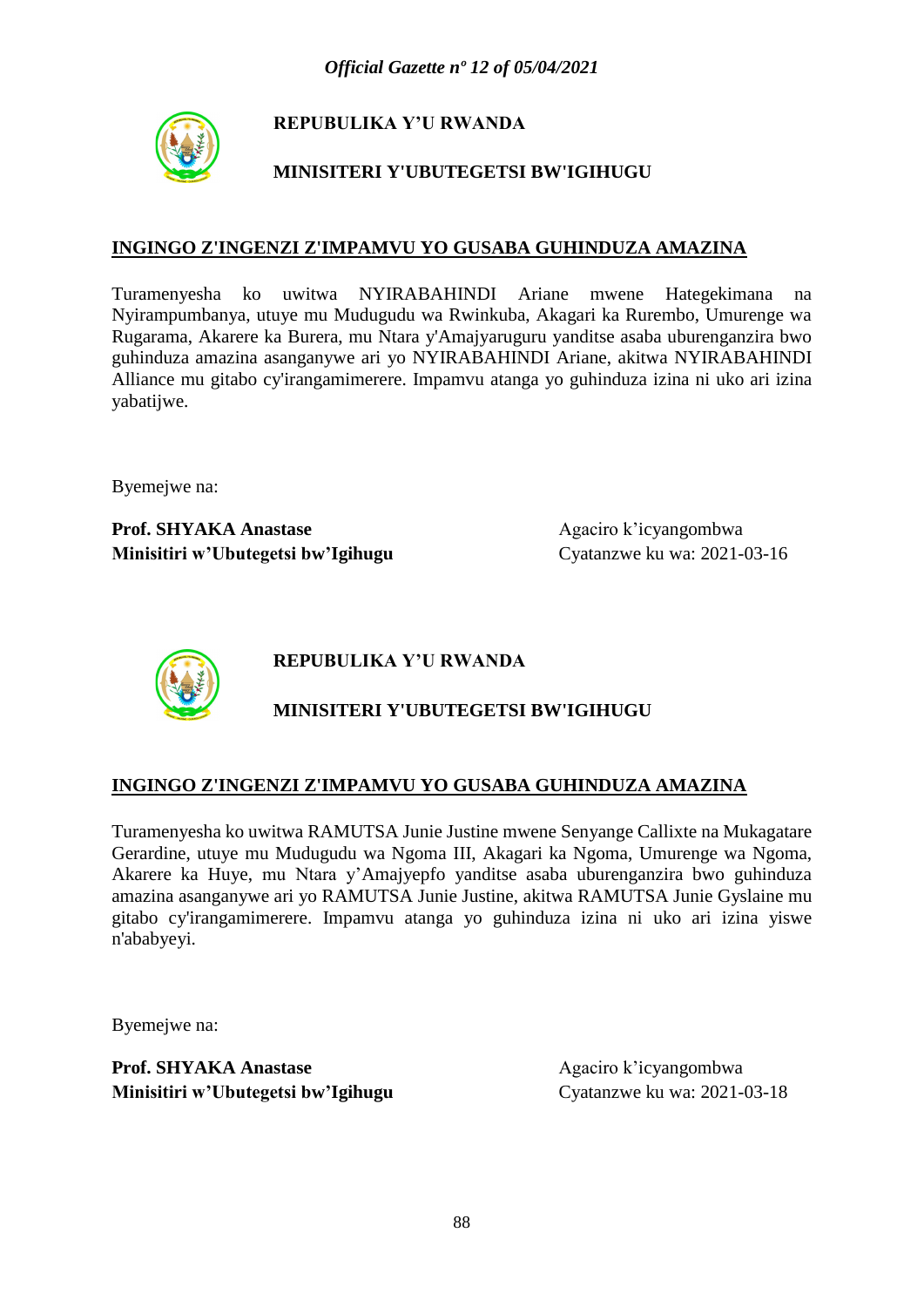

# **MINISITERI Y'UBUTEGETSI BW'IGIHUGU**

### **INGINGO Z'INGENZI Z'IMPAMVU YO GUSABA GUHINDUZA AMAZINA**

Turamenyesha ko uwitwa DUSHIME Divine mwene Mujawamariya, utuye mu Mudugudu wa Giramahoro, Akagari ka Mpenge, Umurenge wa Muhoza, Akarere ka Musanze, mu Ntara y'Amajyaruguru yanditse asaba uburenganzira bwo guhinduza amazina asanganywe ari yo DUSHIME Divine, akitwa UWASE Divine mu gitabo cy'irangamimerere. Impamvu atanga yo guhinduza izina ni uko ari izina yiswe n'ababyeyi ariko ntiryandikwa mu gitabo cy'irangamimerere.

Byemejwe na:

**Prof. SHYAKA Anastase** Agaciro k'icyangombwa **Minisitiri w'Ubutegetsi bw'Igihugu** Cyatanzwe ku wa: 2020-07-22



# **REPUBULIKA Y'U RWANDA**

# **MINISITERI Y'UBUTEGETSI BW'IGIHUGU**

### **INGINGO Z'INGENZI Z'IMPAMVU YO GUSABA GUHINDUZA AMAZINA**

Turamenyesha ko uwitwa MUTONI mwene Rutekereza Fred na Nyiramugisha, utuye mu Mudugudu wa Rebero, Akagari ka Mbugangari, Umurenge wa Gisenyi, Akarere ka Rubavu, mu Ntara y'Iburengerazuba yanditse asaba uburenganzira bwo guhinduza izina asanganywe ari ryo MUTONI, akitwa UMUTONI Solange mu gitabo cy'irangamimerere. Impamvu atanga yo guhinduza izina ni uko ari izina yiswe n'ababyeyi.

Byemejwe na: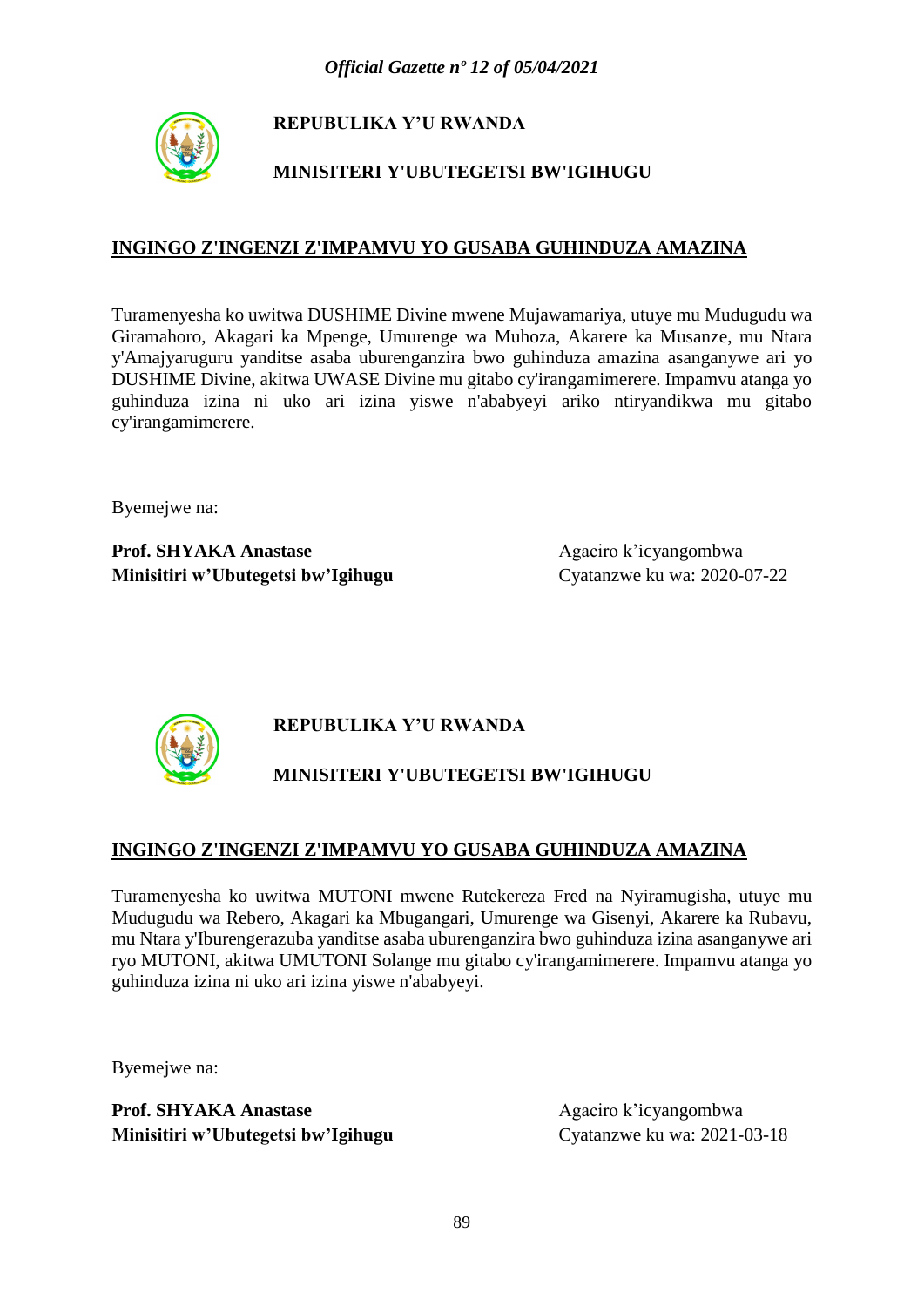

## **MINISITERI Y'UBUTEGETSI BW'IGIHUGU**

### **INGINGO Z'INGENZI Z'IMPAMVU YO GUSABA GUHINDUZA AMAZINA**

Turamenyesha ko uwitwa INDAMUTSOYAMAHORO Noelline mwene Uzaribara na Uwimana, utuye mu Mudugudu wa Buhayo, Akagari ka Sereri, Umurenge wa Kivuruga, Akarere ka Gakenke, mu Ntara y'Amajyaruguru yanditse asaba uburenganzira bwo guhinduza amazina asanganywe ari yo INDAMUTSOYAMAHORO Noelline, akitwa INDAMUTSO Noëlla mu gitabo cy'irangamimerere. Impamvu atanga yo guhinduza izina ni uko ari izina yabatijwe.

Byemejwe na:

**Prof. SHYAKA Anastase** Agaciro k'icyangombwa **Minisitiri w'Ubutegetsi bw'Igihugu** Cyatanzwe ku wa: 2021-03-18



**REPUBULIKA Y'U RWANDA**

## **MINISITERI Y'UBUTEGETSI BW'IGIHUGU**

### **INGINGO Z'INGENZI Z'IMPAMVU YO GUSABA GUHINDUZA AMAZINA**

Turamenyesha ko uwitwa NYIRAFARANGA Marie Claudine mwene Kalinda Leobard na Mukamuhigi, utuye mu Mudugudu wa Rubyiniro, Akagari ka Gacurabwenge, Umurenge wa Byumba, Akarere ka Gicumbi, mu Ntara y'Amajyaruguru yanditse asaba uburenganzira bwo guhinduza amazina asanganywe ari yo NYIRAFARANGA Marie Claudine, akitwa NYIRAFARANGA Claudine mu gitabo cy'irangamimerere. Impamvu atanga yo guhinduza izina ni uko ari izina yabatijwe.

Byemejwe na: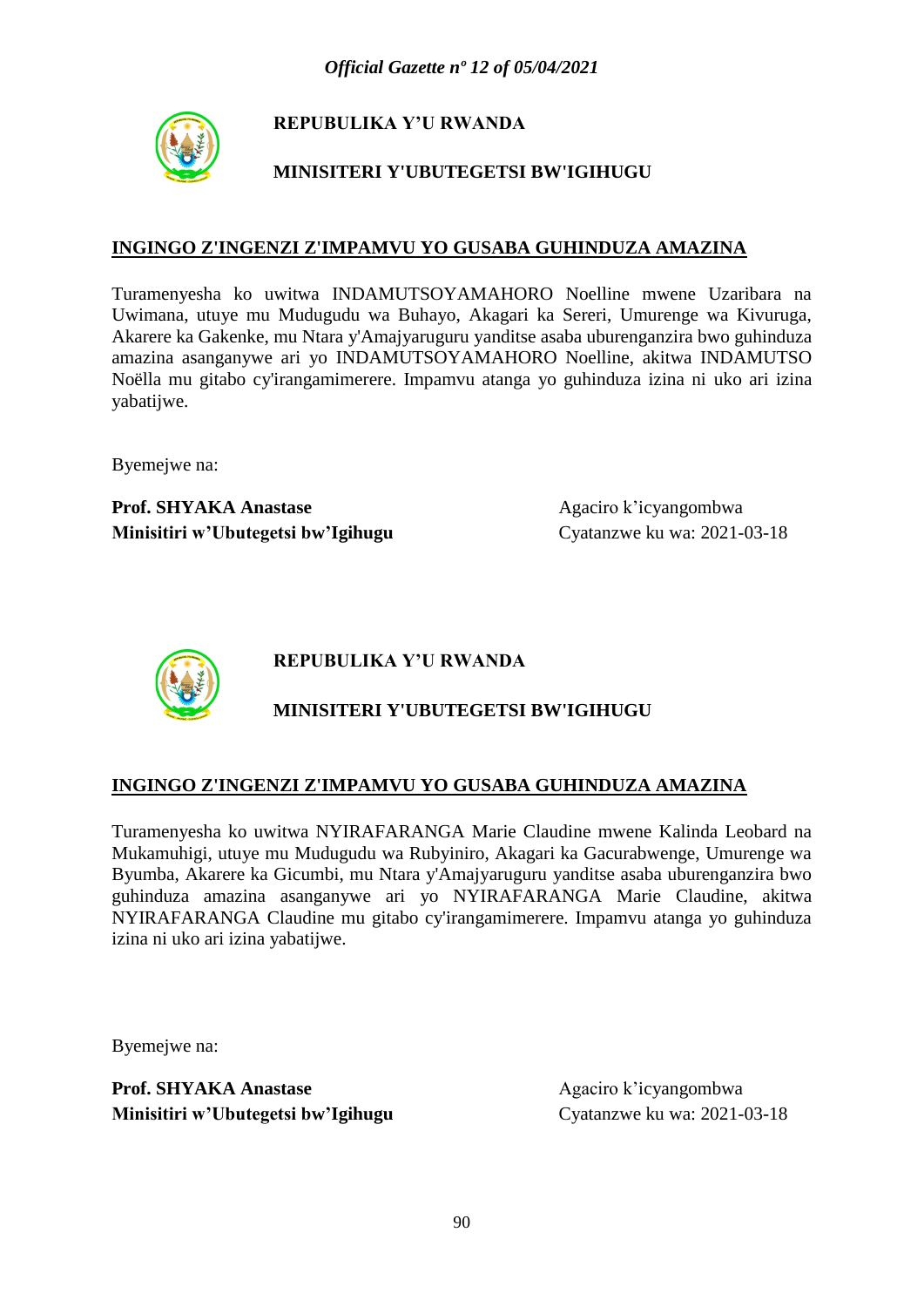# **REPUBLIC OF RWANDA**



**MINISTRY OF LOCAL GOVERNMENT**

### **NAME CHANGE REQUEST**

We inform the public that the named MUKURARINDA Kenneth Ahmed, son of Kabera Andre and Ingabire Olive, domiciled at Buhoro Village, Kibenga Cell, Ndera Sector, Gasabo District, in the City of Kigali applied for the authorization of the change of name from his current name MUKURARINDA Kenneth Ahmed to be called Mukurarinda Kenneth in the National Population Registry. The reason for the change of name is that it is an undesired name.

Approved by

**Prof. Shyaka Anastase** Document Validity **Minister of Local Government** Issued on: 2020-06-26



**REPUBULIKA Y'U RWANDA**

# **MINISITERI Y'UBUTEGETSI BW'IGIHUGU**

## **INGINGO Z'INGENZI Z'IMPAMVU YO GUSABA GUHINDUZA AMAZINA**

Turamenyesha ko uwitwa BIGIRIMANA Nkerabigwi Fils mwene Nkerabigwi Jean na Mutesi Beatrice, utuye mu Mudugudu w'Uwateke, Akagari ka Rwampara, Umurenge wa Kigarama, Akarere ka Kicukiro, mu Mujyi wa Kigali yanditse asaba uburenganzira bwo guhinduza amazina asanganywe ari yo BIGIRIMANA Nkerabigwi Fils, akitwa NKERABIGWI Teddy mu gitabo cy'irangamimerere. Impamvu atanga yo guhinduza izina ni uko ari zina yabatijwe.

Byemejwe na:

**GATABAZI Jean Marie Vianney** Agaciro k'icyangombwa **Minisitiri w'Ubutegetsi bw'Igihugu** Cyatanzwe ku wa: 2021-04-05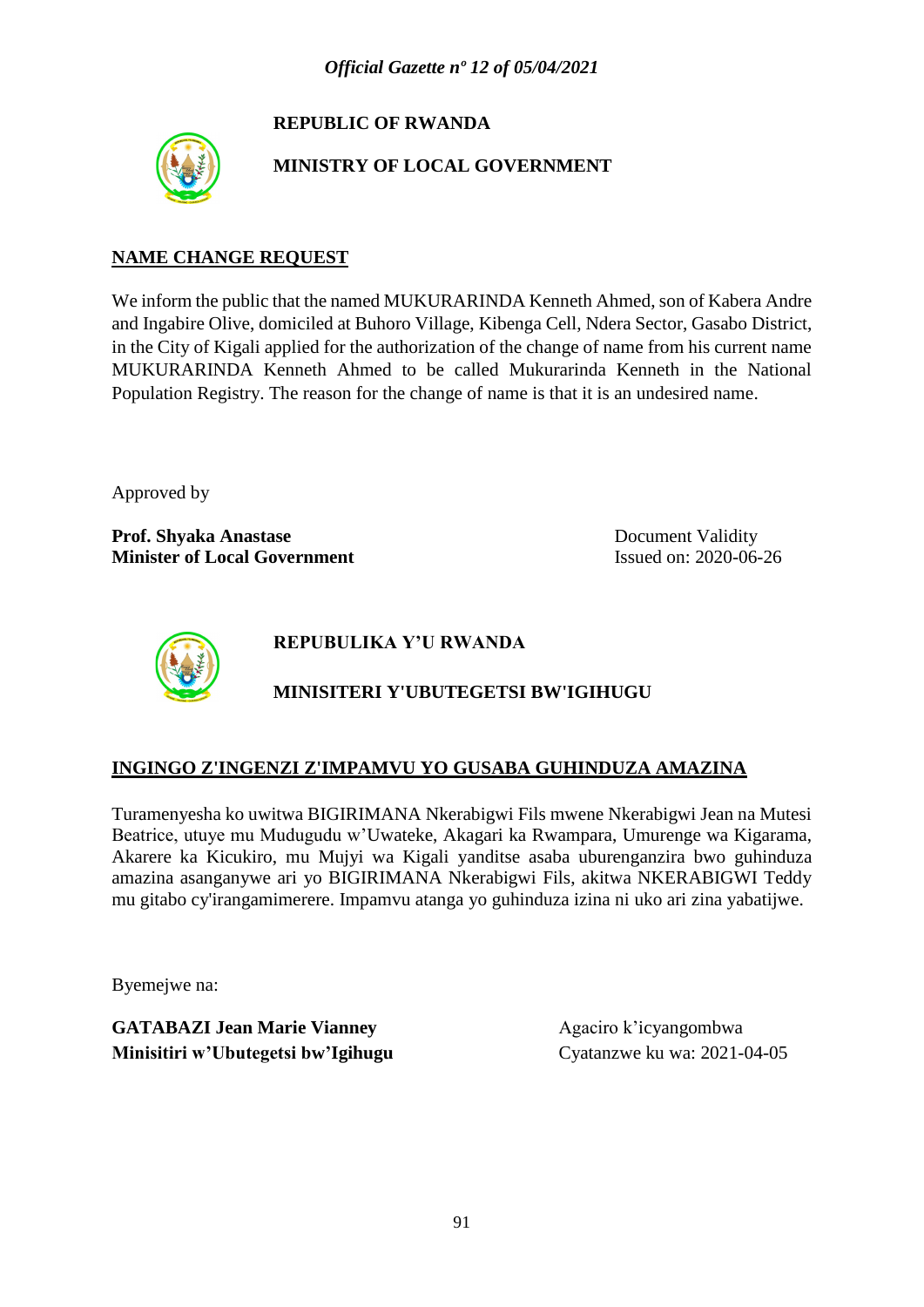#### **ICYEMEZO N° RCA/0011***/***2021 CYO KU WA 14/01/2021 GIHA UBUZIMAGATOZI KOPERATIVE Y'ABOROZI BA MUSENYI - GISHWATI« KOAMUGI»**

#### **Umuyobozi Mukuru w'Ikigo cy'Igihugu gishinzwe guteza imbere Amakoperative;**

Ashingiye ku Itegeko nº 50/2007 ryo ku wa 18 Nzeri 2007 rigena ishyirwaho, imiterere n'imikorere y'Amakoperative mu Rwanda, nk'uko ryavuguruwe kandi ryujujwe kugeza ubu, cyane cyane mu ngingo yaryo ya 23, igika cya 3;

Ashingiye ku Itegeko n<sup>o</sup> 48/2013 ryo ku wa 28/06/2013 rishyiraho Ikigo cy'Igihugu gishinzwe guteza Imbere Amakoperative, cyane cyane mu ngingo yaryo ya 3, igika cya 2;

Abisabwe na Perezida wa Koperative **« KOAMUGI »** ifite icyicaro mu Mudugudu wa Gakamba Akagari ka Mulinga, Umurenge wa Mulinga, Akarere ka Nyabihu, Intara y'Iburengerazuba;

#### **YEMEJE:**

#### **Ingingo ya 1:**

Koperative **« KOAMUGI »** ifite icyicaro mu Mudugudu wa Gakamba Akagari ka Mulinga, Umurenge wa Mulinga, Akarere ka Nyabihu, Intara y'Iburengerazuba, ihawe ubuzimagatozi.

#### **Ingingo ya 2:**

Koperative **« KOAMUGI »** igamije guteza imbere ubucuruzi bw'amata n'ibiyakomokaho. Ntiyemerewe gukora indi mirimo inyuranye n'iyo iherewe ubuzimagatozi keretse ibanje kubisaba ikanabiherwa uburenganzira.

#### **Ingingo ya 3:**

Koperative **« KOAMUGI »** itegeretswe gutangaza iki cyemezo mu Igazeti ya Leta ya Repubulika y'u Rwanda mu gihe kitarenze iminsi mirongo itatu (30) ikimara kugihabwa.

Kigali, ku wa 14/01/2021

**(Sé) Prof. HARELIMANA Jean Bosco Umuyobozi Mukuru w'Ikigo cy'Igihugu gishinzwe guteza imbere Amakoperative**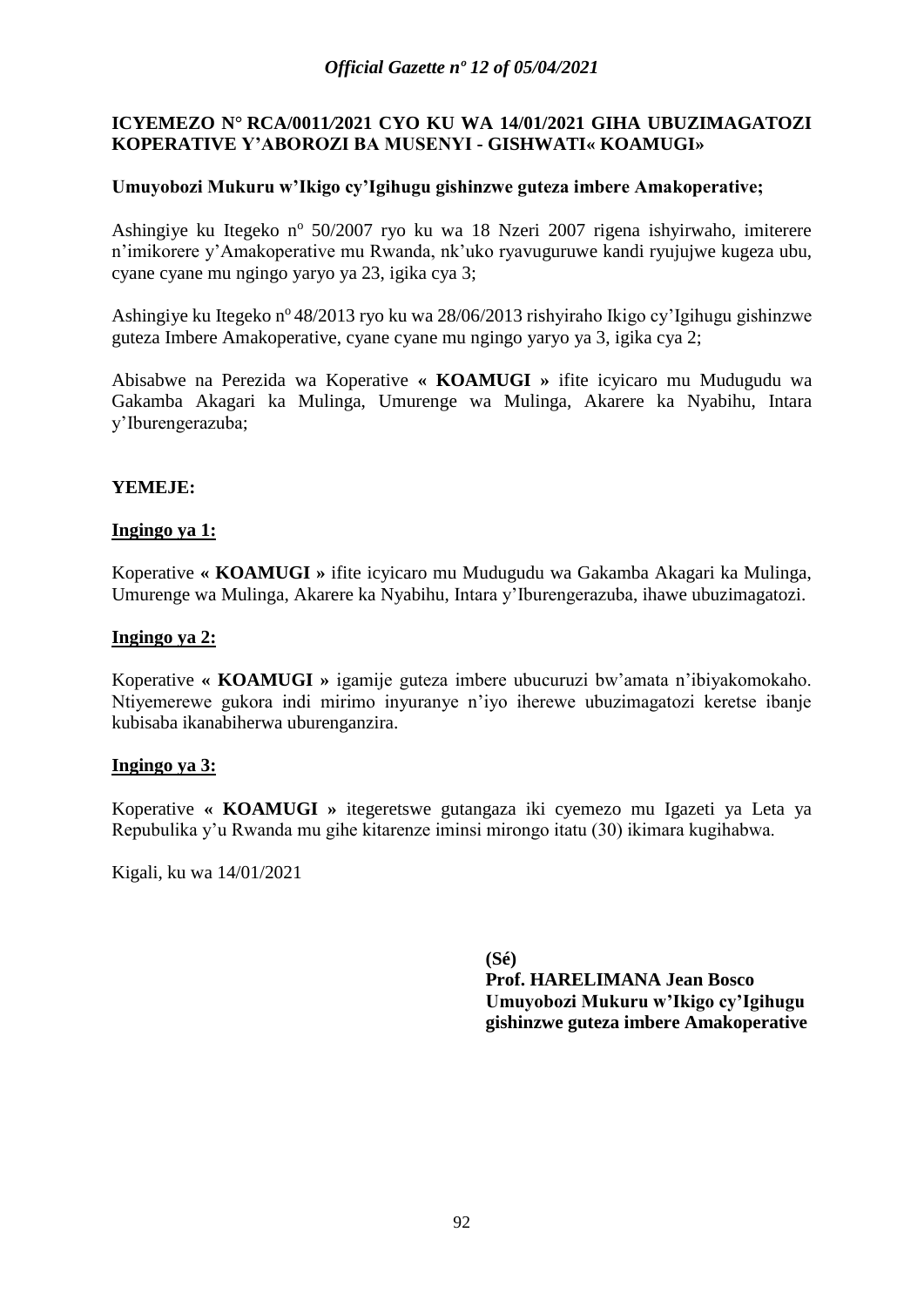#### **ICYEMEZO N° RCA/0020***/***2021 CYO KU WA 19/03/2021 GIHA UBUZIMAGATOZI KOPERATIVE « KWIHAZA MU BIRIBWA NO KWIZIGAMA CYANIKA» (COFSLCYA)**

#### **Umuyobozi Mukuru w'Ikigo cy'Igihugu gishinzwe guteza imbere Amakoperative;**

Ashingiye ku Itegeko nº 50/2007 ryo ku wa 18 Nzeri 2007 rigena ishyirwaho, imiterere n'imikorere y'Amakoperative mu Rwanda, nk'uko ryavuguruwe kandi ryujujwe kugeza ubu, cyane cyane mu ngingo yaryo ya 23, igika cya 3;

Ashingiye ku Itegeko n<sup>o</sup> 48/2013 ryo ku wa 28/06/2013 rishyiraho Ikigo cy'Igihugu gishinzwe guteza Imbere Amakoperative, cyane cyane mu ngingo yaryo ya 3, igika cya 2;

Abisabwe na Perezida wa Koperative **« COFSLCYA »** ifite icyicaro mu Mudugudu wa Nkiriza, Akagari ka Kabyiniro, Umurenge wa Cyanika, Akarere ka Burera, Intara y'Amajyaruguru;

#### **YEMEJE:**

#### **Ingingo ya 1:**

Koperative **« COFSLCYA »** ifite icyicaro mu Mudugudu wa Nkiriza, Akagari ka Kabyiniro, Umurenge wa Cyanika, Akarere ka Burera, Intara y'Amajyaruguru, ihawe ubuzimagatozi.

#### **Ingingo ya 2:**

Koperative **« COFSLCYA »** igamije guteza imbere ubuhinzi bw'ibigori n'ibiyakomokaho. Ntiyemerewe gukora indi mirimo inyuranye n'iyo iherewe ubuzimagatozi keretse ibanje kubisaba ikanabiherwa uburenganzira.

#### **Ingingo ya 3:**

Koperative **« COFSLCYA »** itegeretswe gutangaza iki cyemezo mu Igazeti ya Leta ya Repubulika y'u Rwanda mu gihe kitarenze iminsi mirongo itatu (30) ikimara kugihabwa.

Kigali, ku wa 19/03/2021

**(Sé) Prof. HARELIMANA Jean Bosco Umuyobozi Mukuru w'Ikigo cy'Igihugu gishinzwe guteza imbere Amakoperative**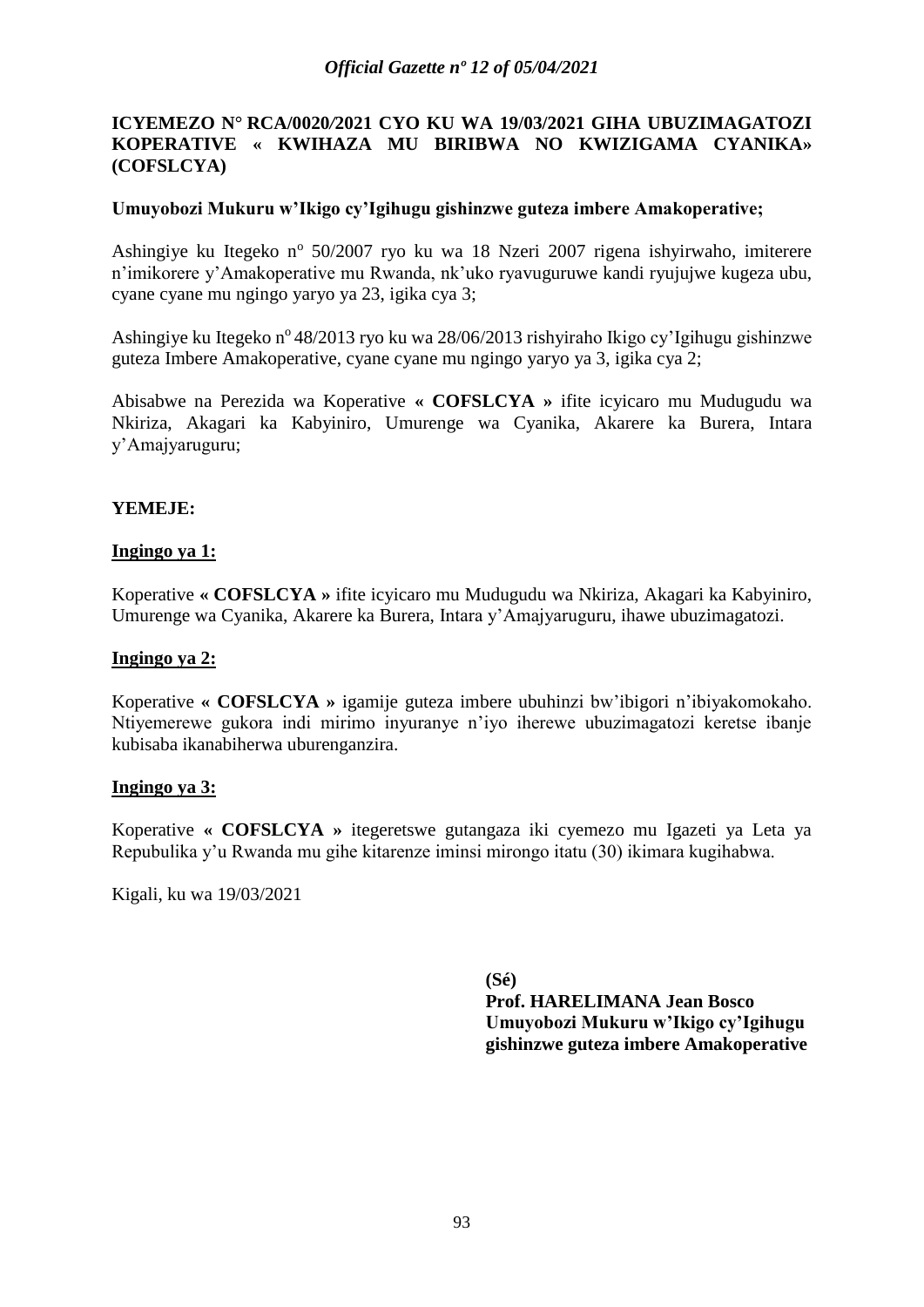#### **ICYEMEZO N° RCA/0213***/***2020 CYO KU WA 11/12/2020 GIHA UBUZIMAGATOZI «COOPERATIVE DES MENUISIERS DE GISENYI» (COMEGI)**

#### **Umuyobozi Mukuru w'Ikigo cy'Igihugu gishinzwe guteza imbere Amakoperative;**

Ashingiye ku Itegeko nº 50/2007 ryo ku wa 18 Nzeri 2007 rigena ishyirwaho, imiterere n'imikorere y'Amakoperative mu Rwanda, nk'uko ryavuguruwe kandi ryujujwe kugeza ubu, cyane cyane mu ngingo yaryo ya 23, igika cya 3;

Ashingiye ku Itegeko n<sup>o</sup> 48/2013 ryo ku wa 28/06/2013 rishyiraho Ikigo cy'Igihugu gishinzwe guteza Imbere Amakoperative, cyane cyane mu ngingo yaryo ya 3, igika cya 2;

Abisabwe na Perezida wa Koperative **« COMEGI»** ifite icyicaro mu Kagari ka Mbugangari, Umurenge wa Gisenyi, Akarere ka Rubavu, Intara y'Iburengerazuba;

#### **YEMEJE:**

#### **Ingingo ya 1:**

Koperative **« COMEGI »** ifite icyicaro mu Kagari ka Mbugangari, Umurenge wa Gisenyi, Akarere ka Rubavu, Intara y'Iburengerazuba, ihawe ubuzimagatozi.

#### **Ingingo ya 2:**

Koperative **« COMEGI »** igamije guteza imbere ububaji. Ntiyemerewe gukora indi mirimo inyuranye n'iyo iherewe ubuzimagatozi keretse ibanje kubisaba ikanabiherwa uburenganzira.

#### **Ingingo ya 3:**

Koperative **« COMEGI »** itegeretswe gutangaza iki cyemezo mu Igazeti ya Leta ya Repubulika y'u Rwanda mu gihe kitarenze iminsi mirongo itatu (30) ikimara kugihabwa.

Kigali, ku wa 14/01/2021

**(Sé) Prof. HARELIMANA Jean Bosco Umuyobozi Mukuru w'Ikigo cy'Igihugu gishinzwe guteza imbere Amakoperative**